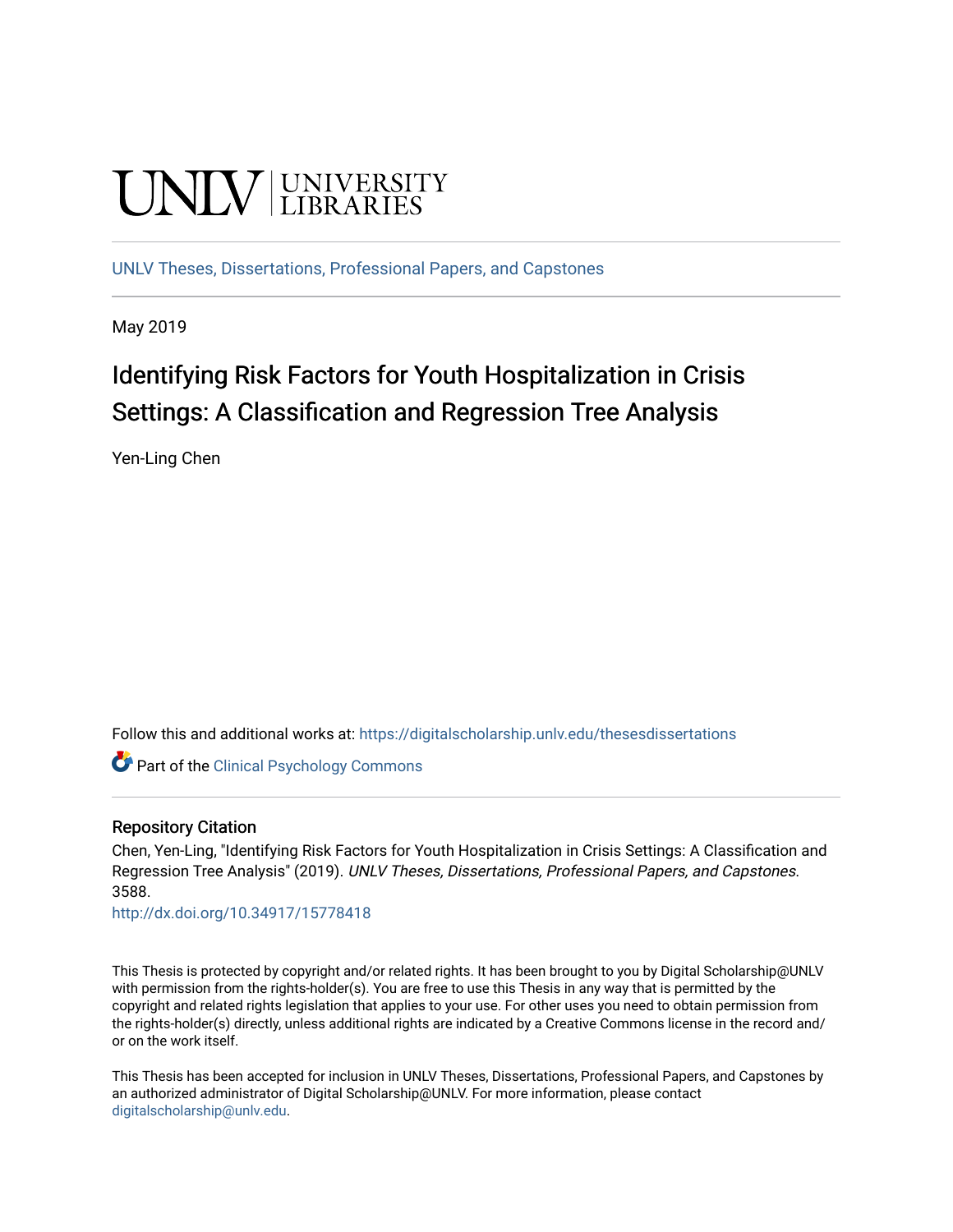# IDENTIFYING RISK FACTORS FOR YOUTH HOSPITALIZATION IN CRISIS SETTINGS:

# A CLASSIFICATION AND REGRESSION TREE ANALYSIS

By

Yen-Ling Chen

Bachelor of Science – Psychology National Taiwan University 2016

A thesis submitted in partial fulfillment of the requirements for the

Master of Arts – Psychology

Department of Psychology College of Liberal Arts The Graduate College

University of Nevada, Las Vegas May 2019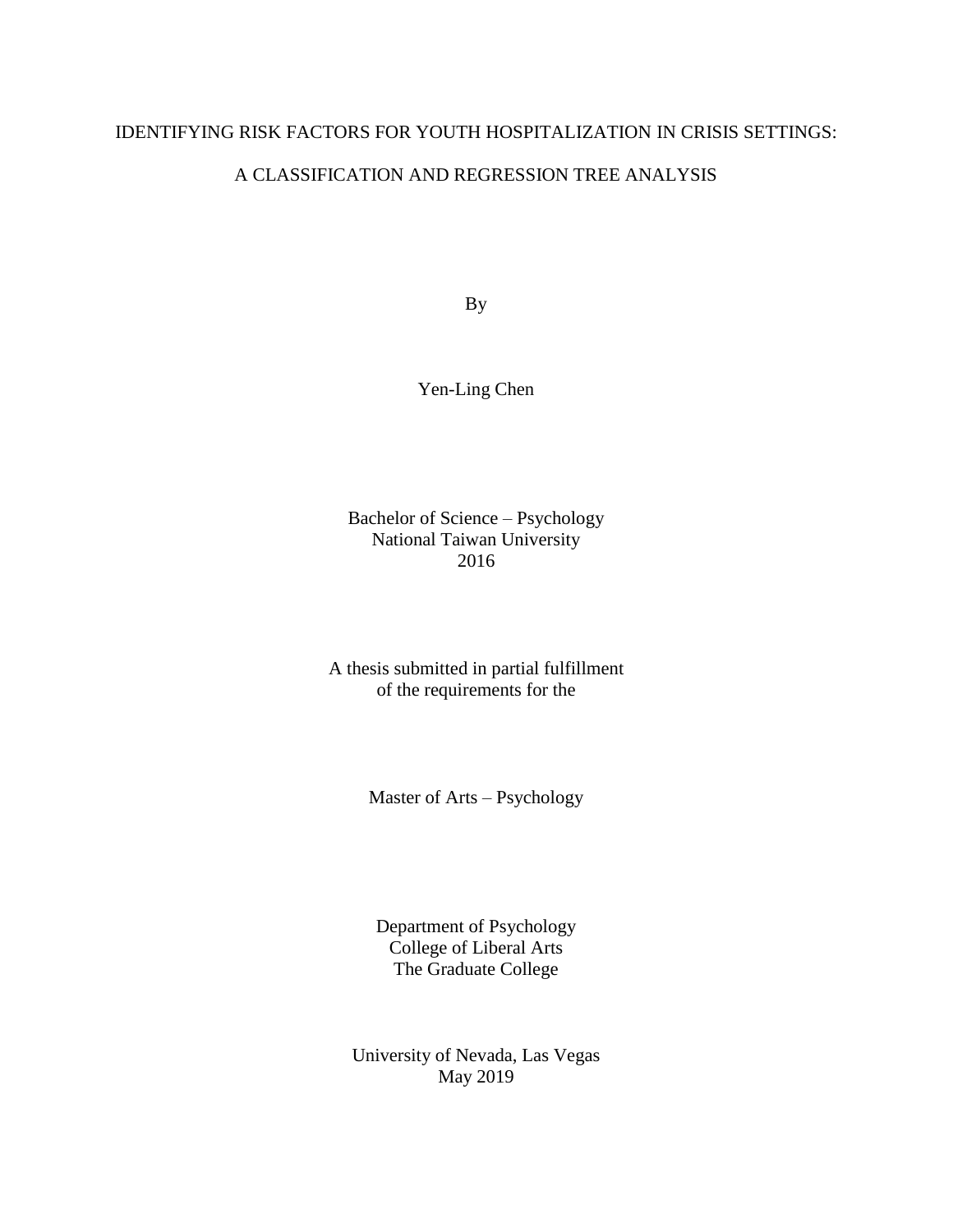Copyright 2019 by Yen-Ling Chen

All Rights Reserved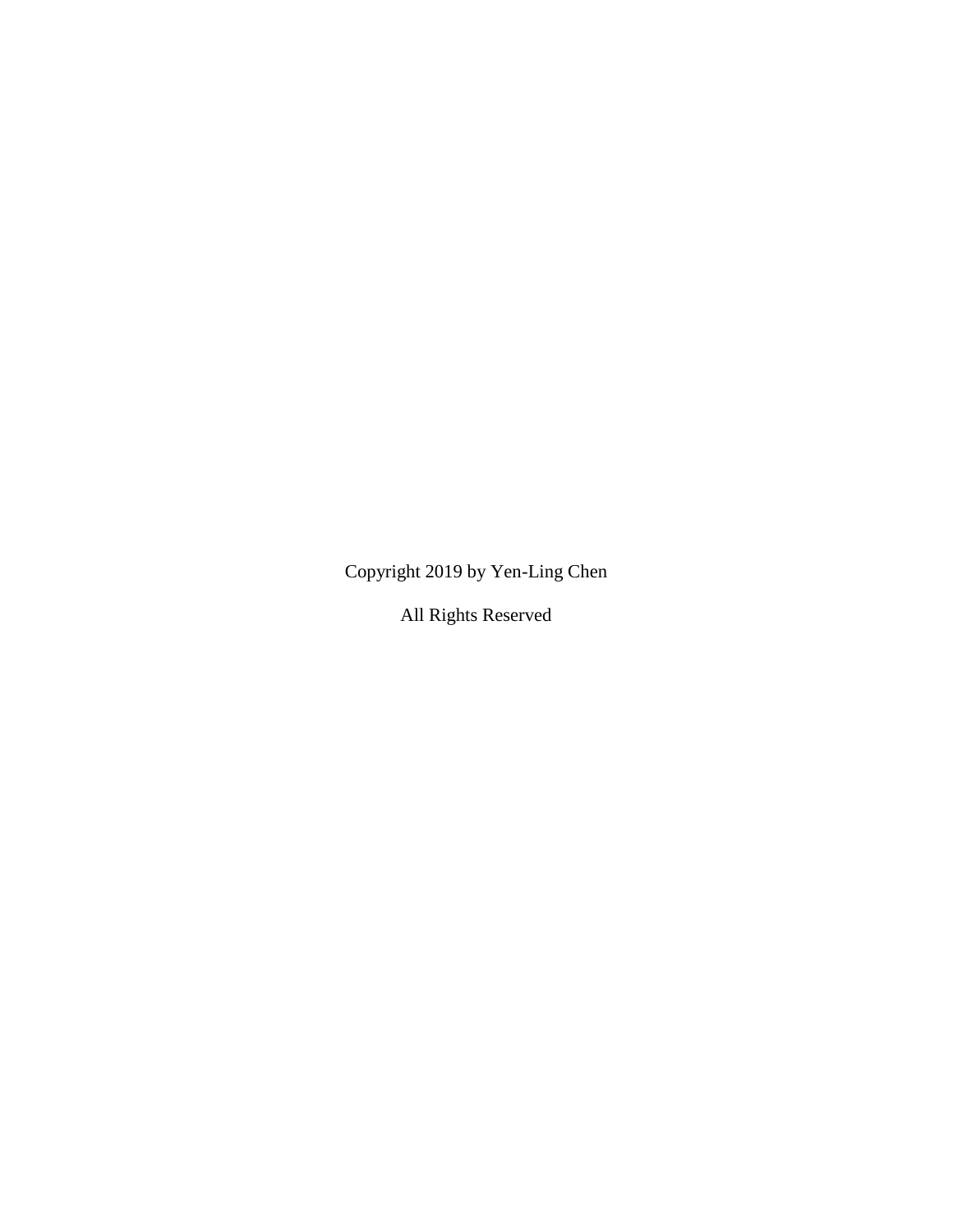

The Graduate College The University of Nevada, Las Vegas

April 8, 2019

This thesis prepared by

Yen-Ling Chen

entitled

Identifying Risk Factors for Youth Hospitalization in Crisis Settings: A Classification and Regression Tree Analysis

is approved in partial fulfillment of the requirements for the degree of

Master of Arts – Psychology Department of Psychology

Kristen Culbert, Ph.D. *Examination Committee Member*

Christopher Kearney, Ph.D. *Examination Committee Member*

Emily Salisbury, Ph.D. *Graduate College Faculty Representative*

Andrew Freeman, Ph.D. Kathryn Hausbeck Korgan, Ph.D. *Examination Committee Chair Graduate College Dean*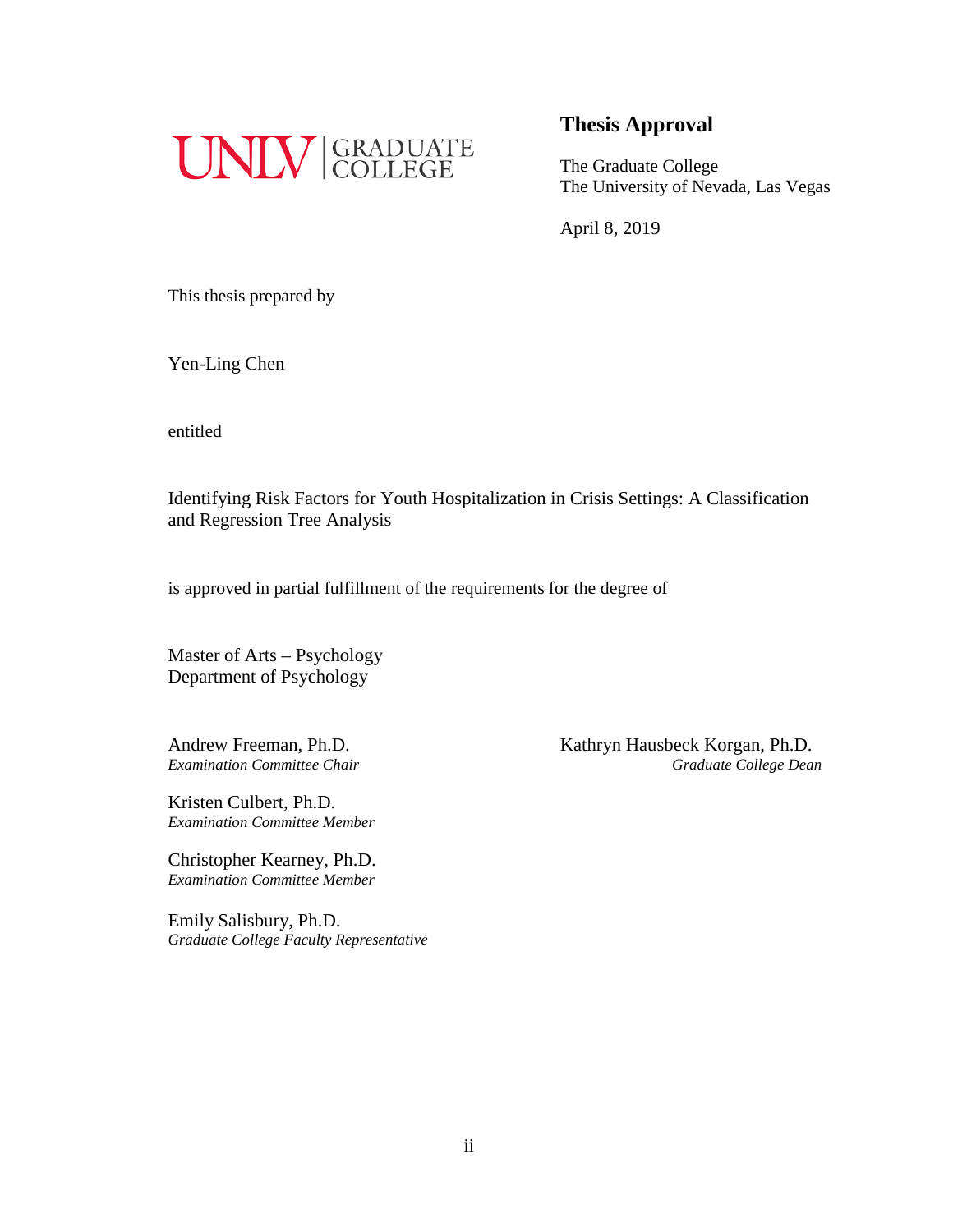#### ABSTRACT

<span id="page-4-0"></span>Traditionally, treatment option for psychiatric crises was limited to psychiatric hospitalization. However, psychiatric hospitals are expensive and little evidence supports their utility. Youth returning from psychiatric hospitalizations often have difficulties readjusting to everyday life which can increase risk for negative outcomes. Alternative treatment options such as mobile crisis services might be useful for stabilizing youth in the community and garnering better long-term outcomes. For alternative treatment options to work, clinicians must be able to efficiently and accurately distinguish youth in need of psychiatric hospitalization and youth who could be served via an alternative service. Therefore, the purpose of the present study is to examine the predictive utility of risk factors available at the time of the hospitalization decision and develop a decision tree that clinicians could use to aid in the decision-making process. Data consisted of 2,605 youth aged  $4.0 - 19.5$  years ( $M = 14.07$ ,  $SD = 2.73$ , 56% female) who utilized the Mobile Crisis Response Team in the State of Nevada between 2014 and 2017. Using Random Forest, the 13 most important risk factors were identified. Classification and Regression Tree provided an interpretable, easy to use decision tree (accuracy  $= .88$ , AUC  $= .82$ ). In summary, the most important risk factors for hospitalization reflected current functioning. Lifetime risk factors (e.g., diagnosis) were not strong predictors of acute decision-making when acute risk factors were available. Clinicians should attend to current symptoms (e.g., suicide behaviors, danger to others, poor judgment, psychotic symptoms) and environmental factors (e.g., poor functioning at home, poor caregiver supervision) that increase a youth's risk for harming oneself or others when deciding whether to hospitalize or stabilize a youth in psychiatric crisis.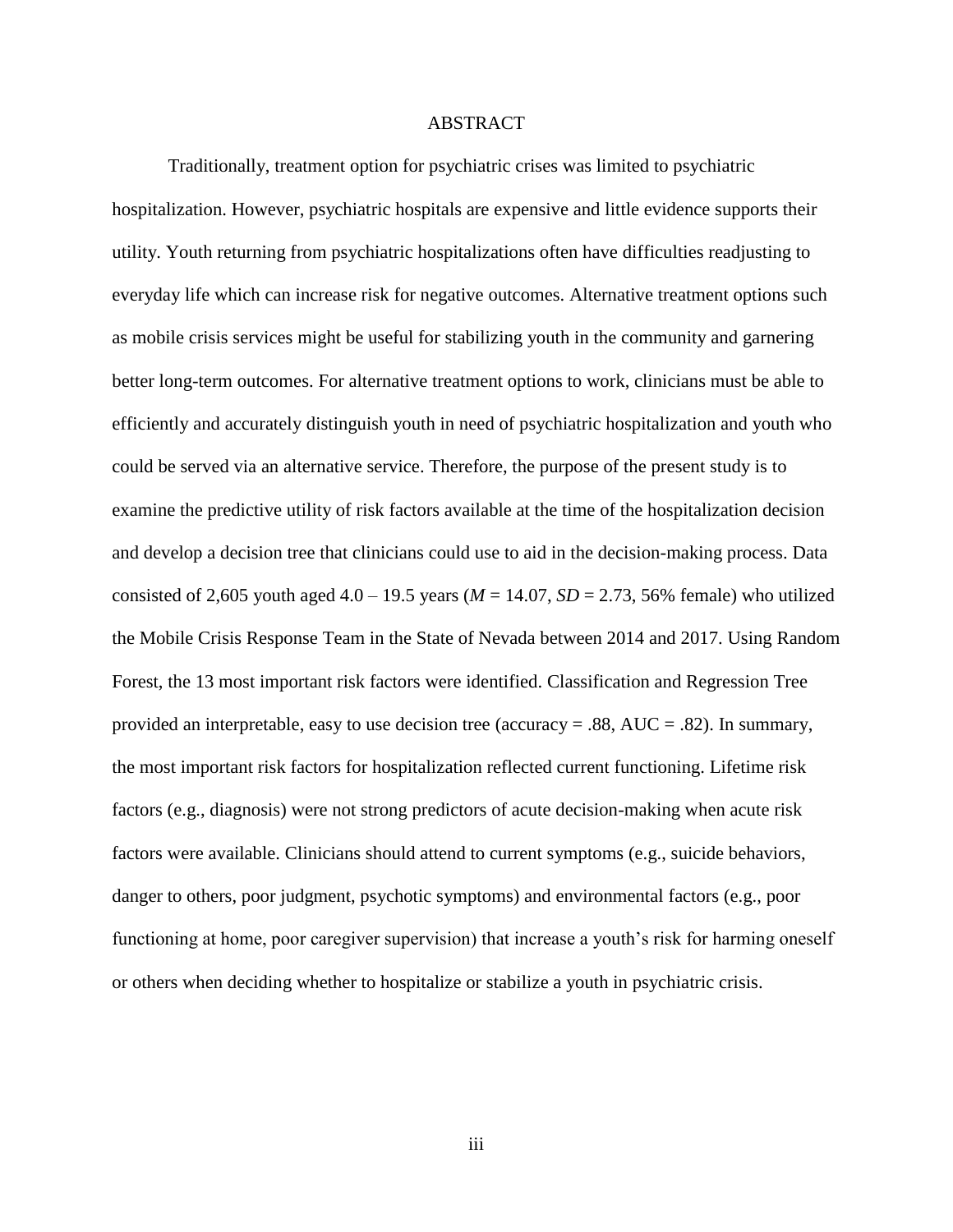# ACKNOWLEDGEMENT

<span id="page-5-0"></span>To Dr. Andrew Freeman, thank you for your continued support and guidance. Thank you, Trinh Dang and Ting Tong for proofreading. And finally, to my family and friends, thank you for supporting and encouraging me throughout the entire process. I could not have done this without you all.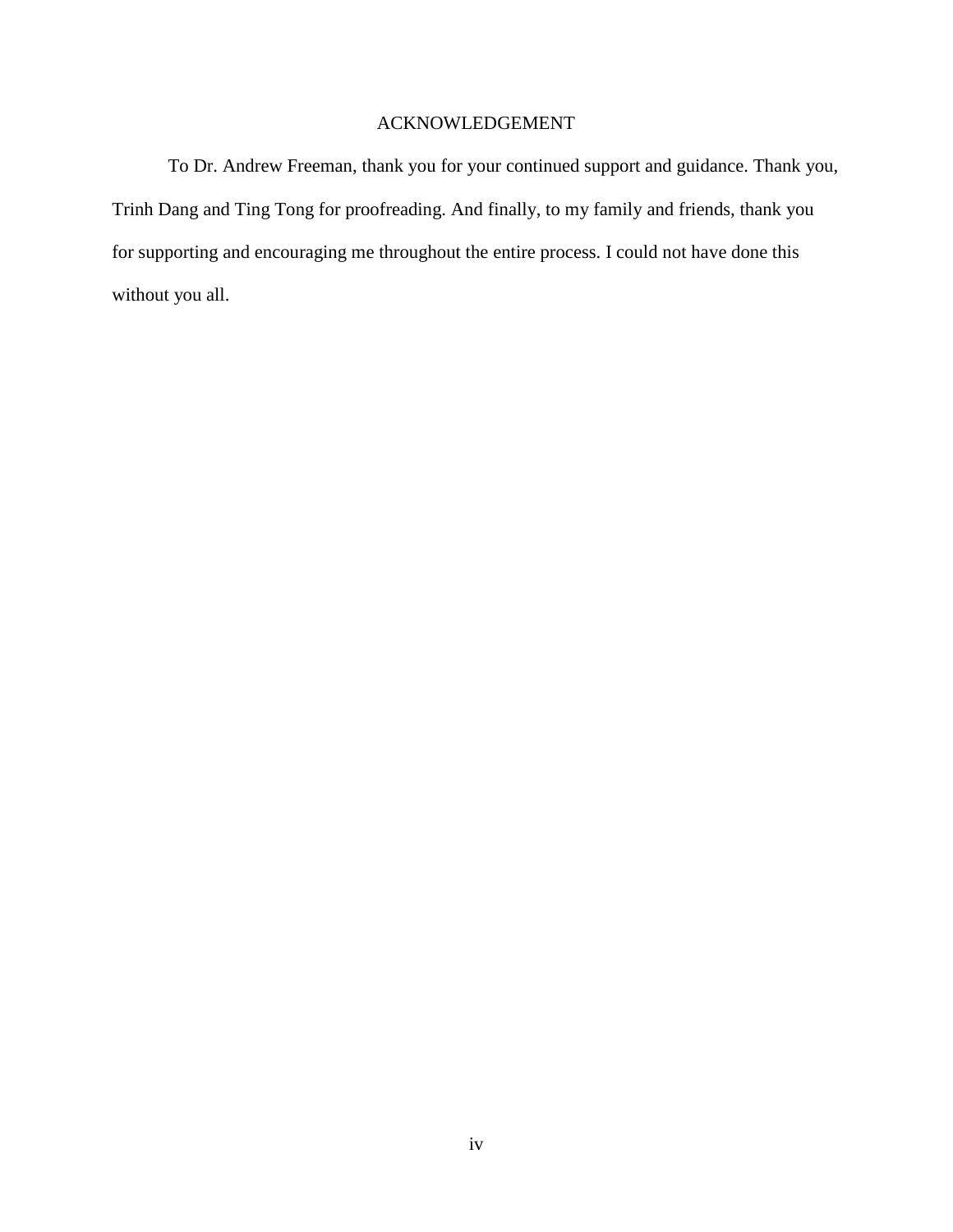# TABLE OF CONTENTS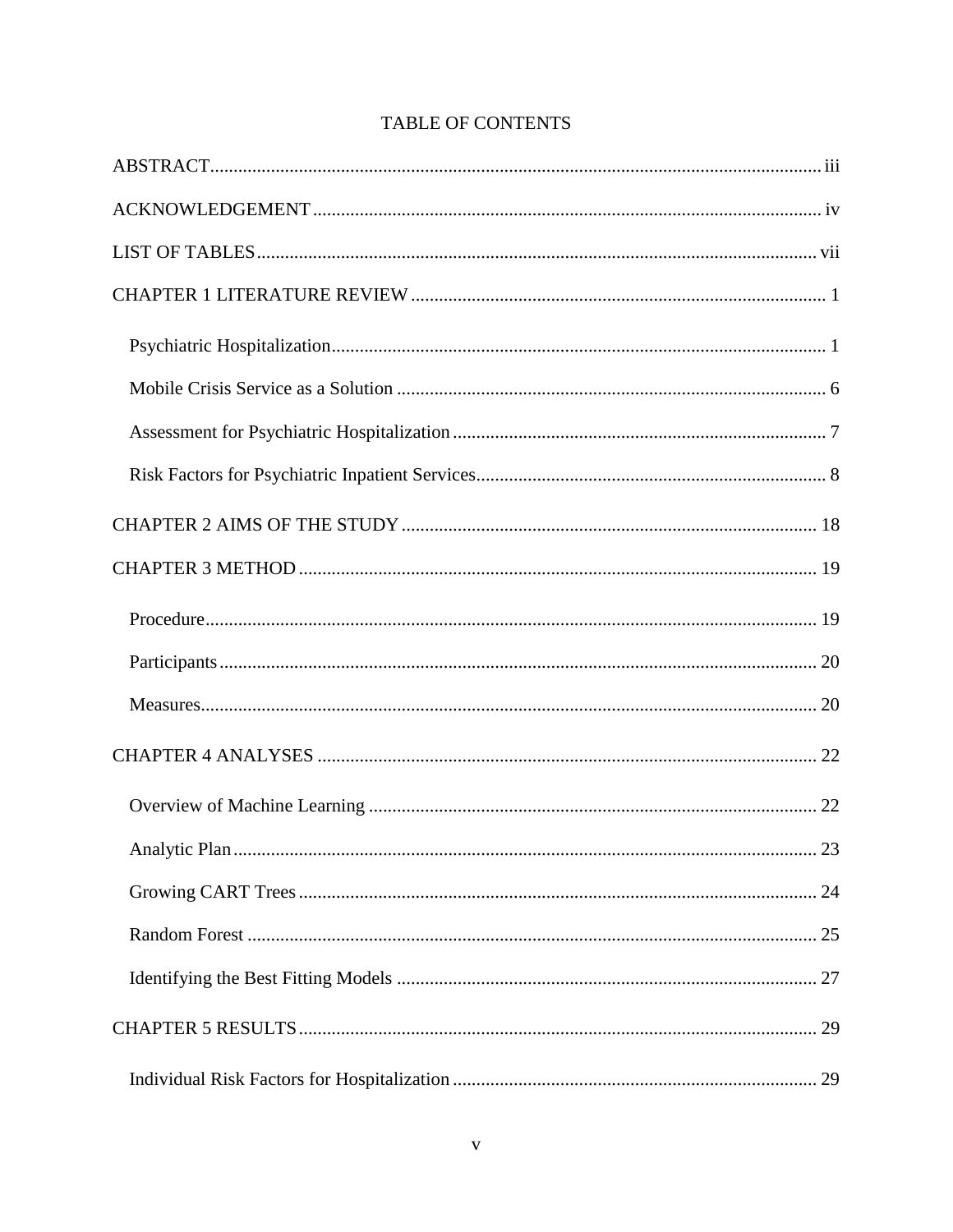| Functioning Problems, CPS Involvement, and Caregiver Needs and Strengths 31 |  |
|-----------------------------------------------------------------------------|--|
|                                                                             |  |
|                                                                             |  |
|                                                                             |  |
|                                                                             |  |
|                                                                             |  |
|                                                                             |  |
|                                                                             |  |
|                                                                             |  |
|                                                                             |  |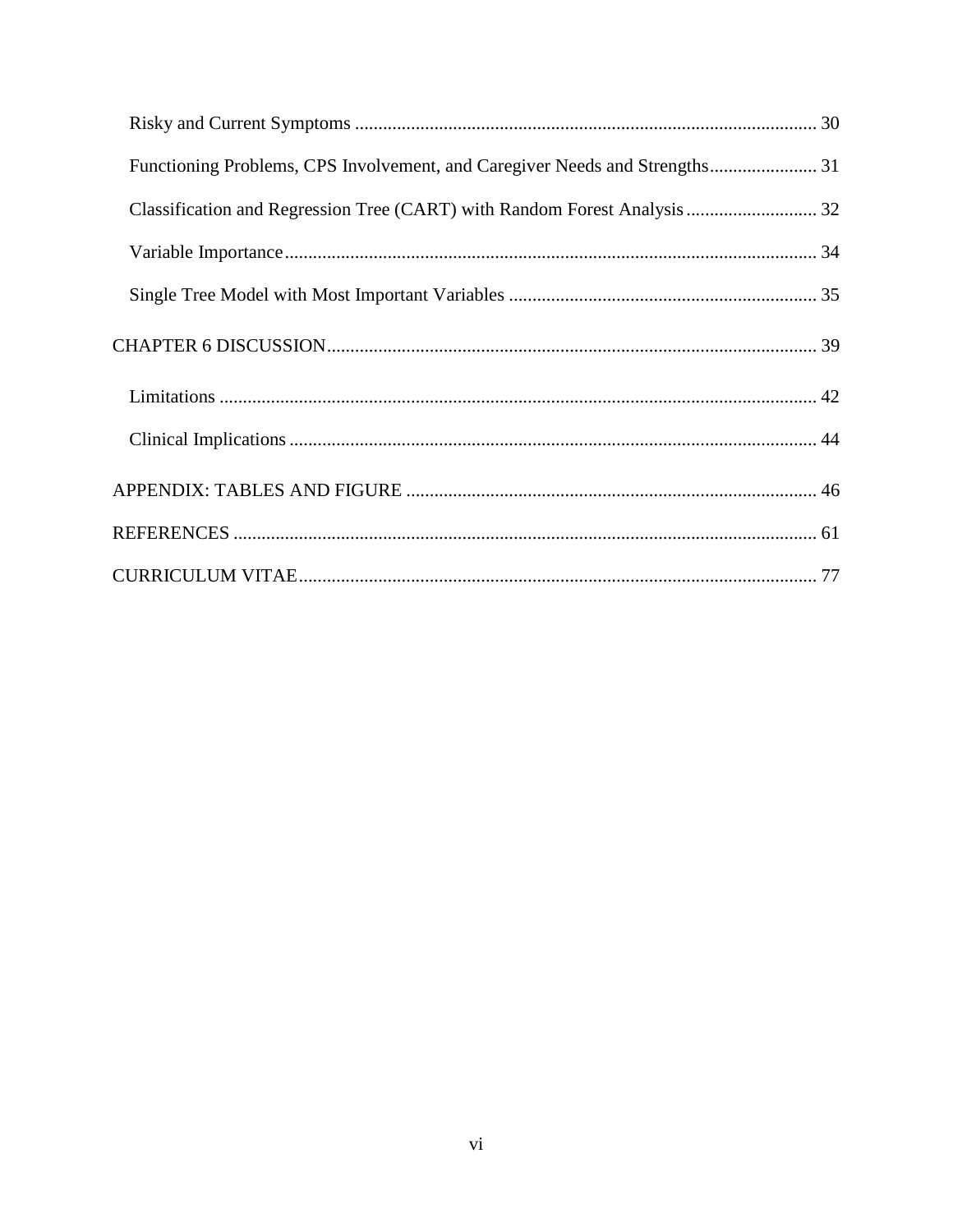# LIST OF TABLES

<span id="page-8-0"></span>

| Table 5. Univariate Odds Ratios for Functioning Problems, CPS Involvement, and Caregiver |  |
|------------------------------------------------------------------------------------------|--|
|                                                                                          |  |
|                                                                                          |  |
|                                                                                          |  |
|                                                                                          |  |
|                                                                                          |  |
|                                                                                          |  |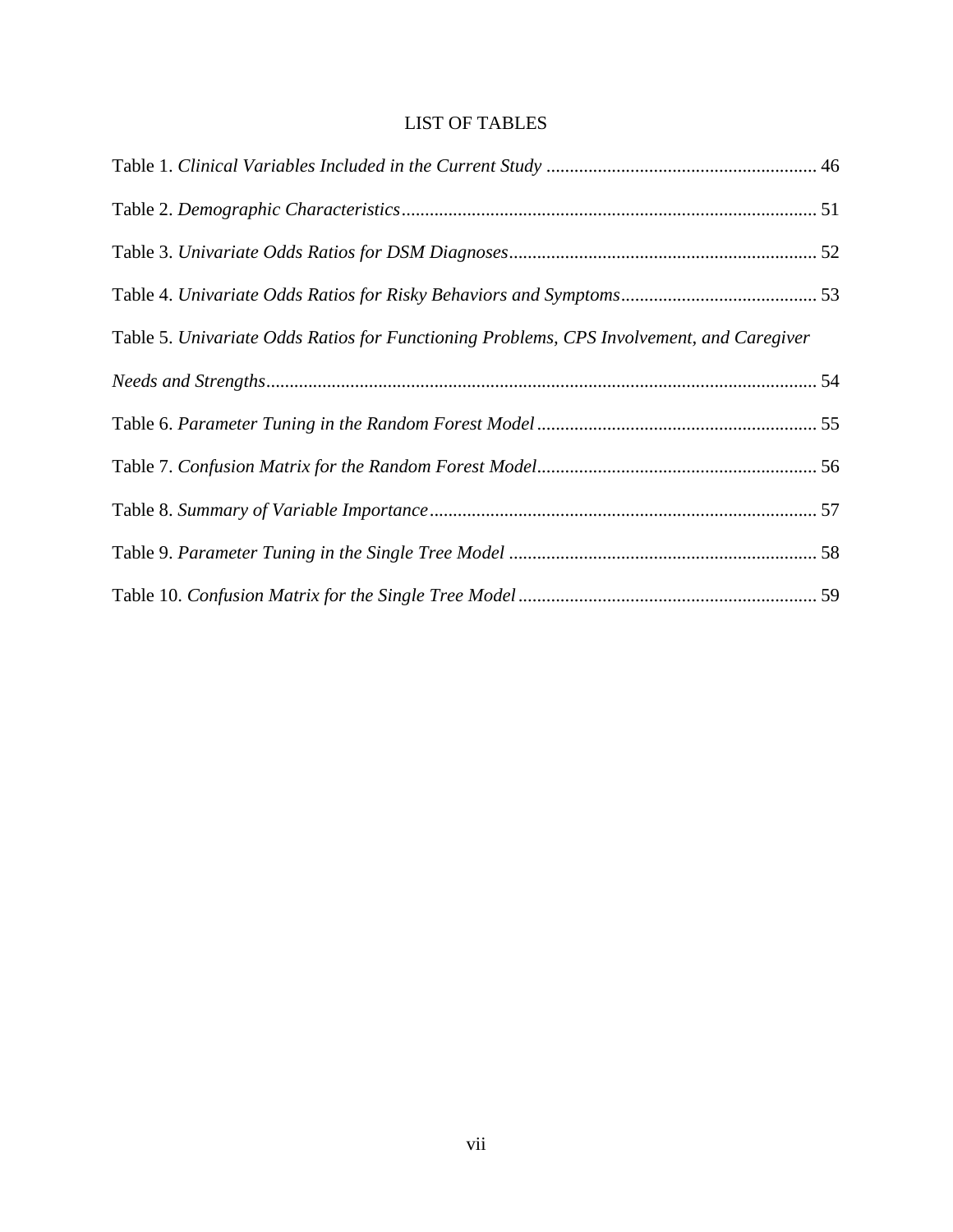#### CHAPTER 1

## LITERATURE REVIEW

<span id="page-9-0"></span>Psychiatric disorders are common in children and adolescents. Approximately 1 in 5 youth live with a mental health condition with impairment or distress (Merikangas, He, Brody, et al., 2010; Merikangas, He, Burstein, et al., 2010). The burden of mental health illness is high with approximately 37% of students with mental illness dropping out of high school (U.S. Department of Education, 2014). At the most severe end, a subset of these youths experiences a psychiatric crisis due to thoughts, behaviors, or attempts to harm oneself or others. Traditionally, the treatment option for youth in crisis has been psychiatric hospitalization. However, hospitalization is meant to be for individuals at risk for harming themselves or another due to a severe mental illness. Many youths in psychiatric crisis are not at risk of harming themselves or others, but require a higher level of care. Psychiatric hospitals are expensive treatment options for these youths. Therefore, appropriate mental health care that can stabilize youth in the community may reduce the rate of inpatient admission and cost of care for our most severely ill youth. The decision to hospitalize or not hospitalize a youth is a high-risk clinical decision. Risk factors for hospitalization range from demographic characteristics to diagnoses to presenting symptoms. Determining who should be hospitalized and who should not be hospitalized is critical to a cost-effective provision of service at scale and to providing appropriate, individualized care to an individual youth.

#### <span id="page-9-1"></span>**Psychiatric Hospitalization**

Mental health facilities in the United States are classified based on how restrictive the treatment setting is and the specific services provided (Substance Abuse and Mental Health Services Administration, 2017). Psychiatric hospitals represent the most restrictive provision of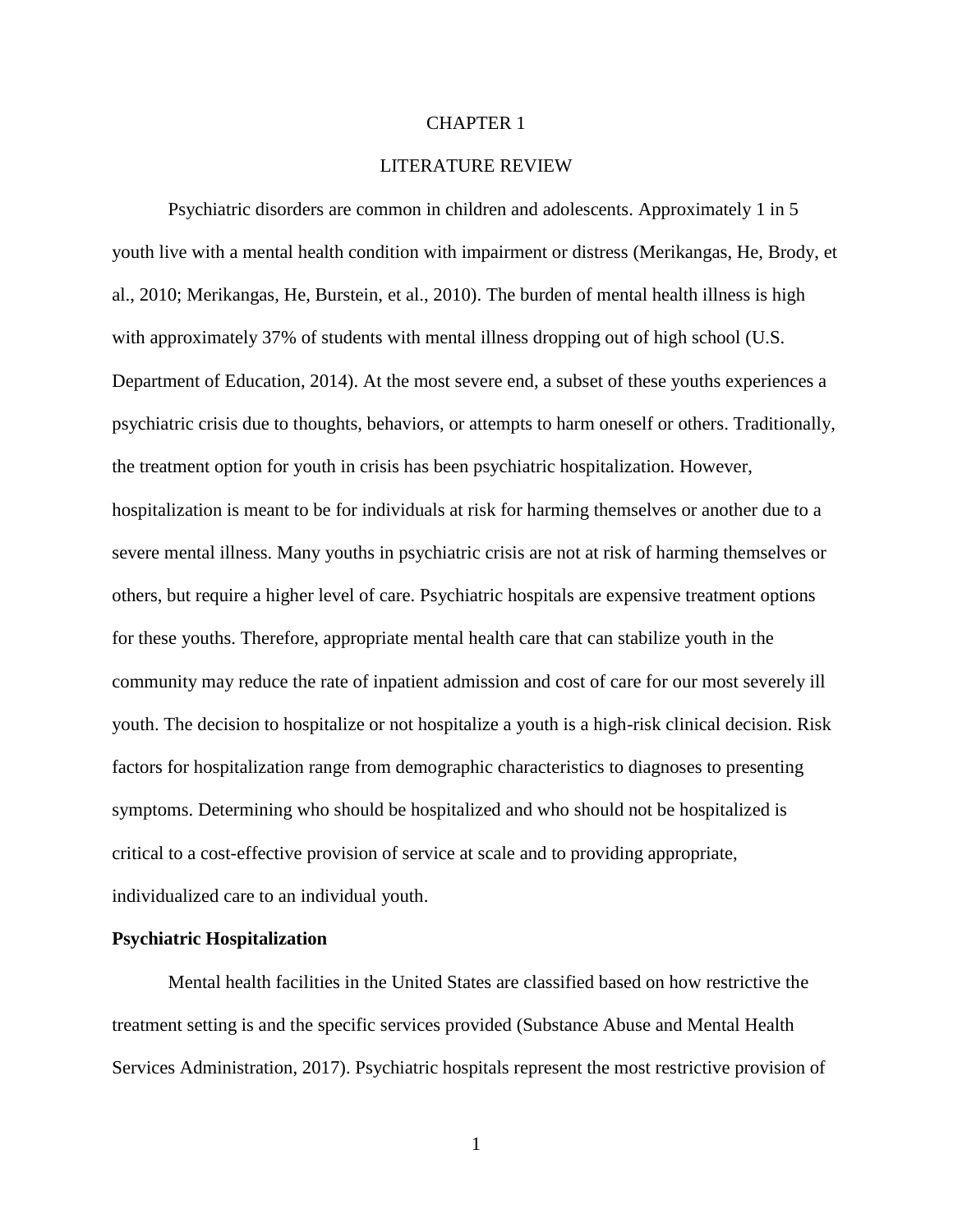service at the highest level of intensity. Psychiatric hospitals are locked, inpatient facilities in which youth are supervised 24 hours per day, 365 days per year. Treatment provision typically includes: (a) psychiatry for medication management, (b) psychological assessment, (c) individual therapy, (d) group therapy, (e) family therapy, and (f) structured environment. Many of these services are provided on a daily basis to youth in psychiatric hospitals. In contrast, communitybased mental health services are typically the least restrictive services provided at the lowest level of intensity. Outpatient service typically consists of a single treatment modality (e.g., medication or psychotherapy; Olfson & Marcus, 2010). In psychiatric crises, more restrictive and focused services might be provided to an individual via inpatient hospitalization. However, provision of mental health service and treatment of mental illness has changed over time. Since the 1970s, communities have focused on providing individuals service in the least restrictive setting possible. This focus resulted in a drop in psychiatric hospital admissions and censuses (Kiesler et al., 1983; Lamb & Bachrach, 2001). The drop was primarily due to the discovery and use of more effective psychopharmacology and psychotherapy (Manderscheid, Atay, & Crider, 2009). Communities were able to implement services for individuals with less severe psychopathology in less restrictive settings such as community-based and home-based care (Lincoln, 2006). Therefore, hospitalization has been reserved for individuals with severe mental illness with the highest need.

The psychiatric practice of civil commitment and the criteria for hospitalization have changed along with the history of service provision. Prior to the 1970s, the civil commitment was required for treatment purposes based on the assumption that a mentally ill person lacked the capacity to make decisions and required treatment. As part of the broader civil rights movements, mental health professionals, patients, and advocates advanced the idea that psychiatric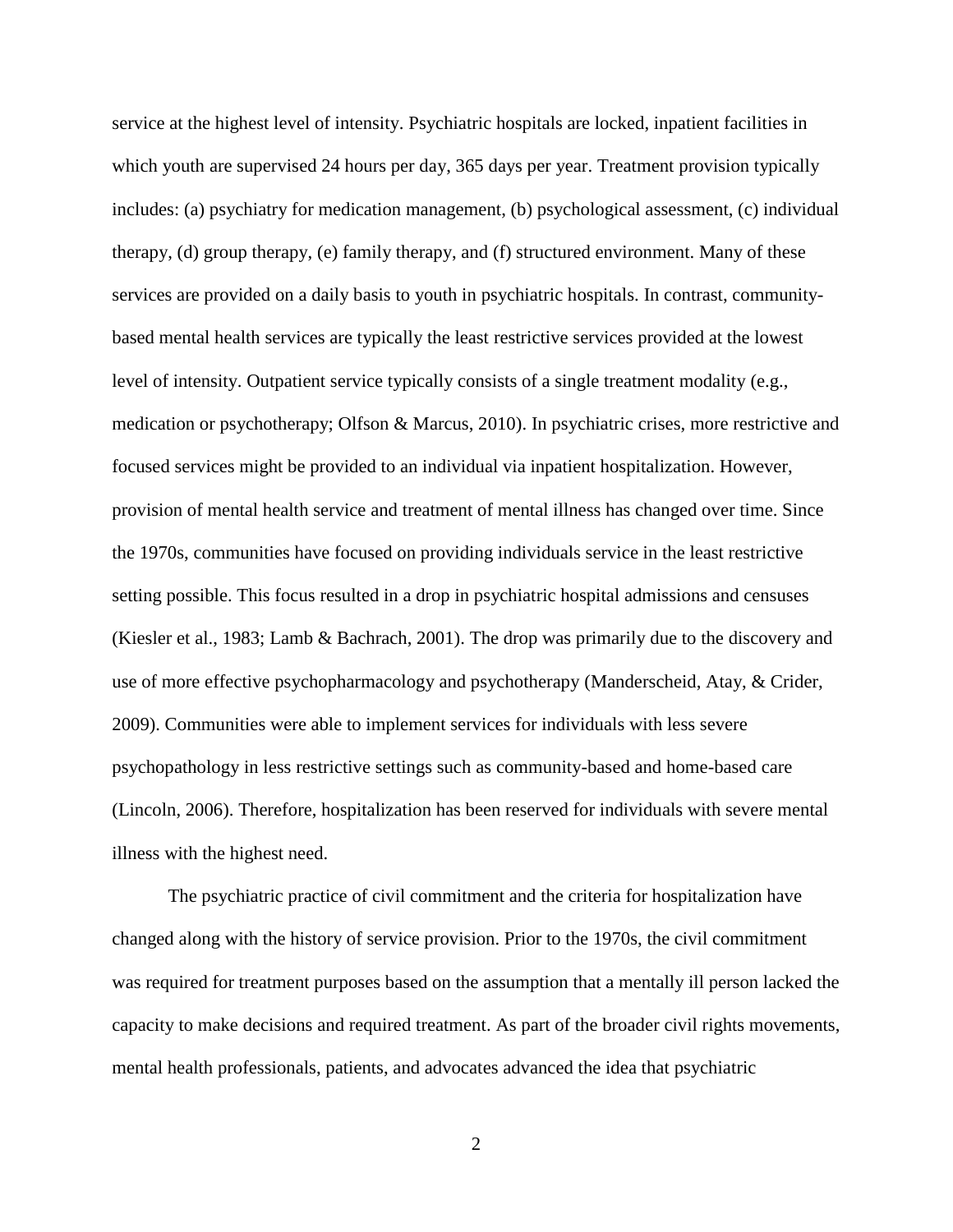hospitalization could be extreme and harmful. At the same time, the number of psychiatric hospital admission peaked. However, advocates helped create a system in which deinstitutionalization occurred in the 1970s with the commitment standard changing from a need-for-treatment standard to a dangerousness standard (Testa & West, 2010). The dangerousness standard requires that involuntary hospitalization occur because the person is an imminent threat to the safety of self or others. To protect non-dangerous but mentally ill individuals, the U.S. Supreme Court ruled that for individuals without clear imminent danger, a less restrictive alternative service besides hospitalization should be considered first ("Lake v. Cameron," 1966). The legal requirements aim to minimize inappropriate decision making of who should be hospitalized and who should not. Providing the most appropriate treatment in the least restrictive setting is still a primary goal for mental health systems.

Consistent with the trend of deinstitutionalization in the 1970s and the change in criteria for inpatient admission, state and county hospitals reduced long-term psychiatric inpatient beds steadily. The number of annual psychiatric hospital episodes and the rate of inpatient admission dropped in the U.S. over the prior 6 decades (Hudson, 2016). The rates of inpatient admission declined from .83% in 1990 to .74% in 2002 of the general population. However, in the prior 20 years, the trend has started to reverse with more individuals being hospitalized that this number has increased to .91% in 2004 (National Center for Health Statistics, 2010). Additionally, the length of psychiatric hospitalization increased for children, adolescents and adults over the past two decades (Blader, 2011). The increasing admission rate was primarily due to increases in the provision of acute short-term care in inpatient units and a lack of community support. Therefore, there is a population-level need for community-based services for youth requiring crisis services if the system-level improvements in deinstitutionalization are to be maintained.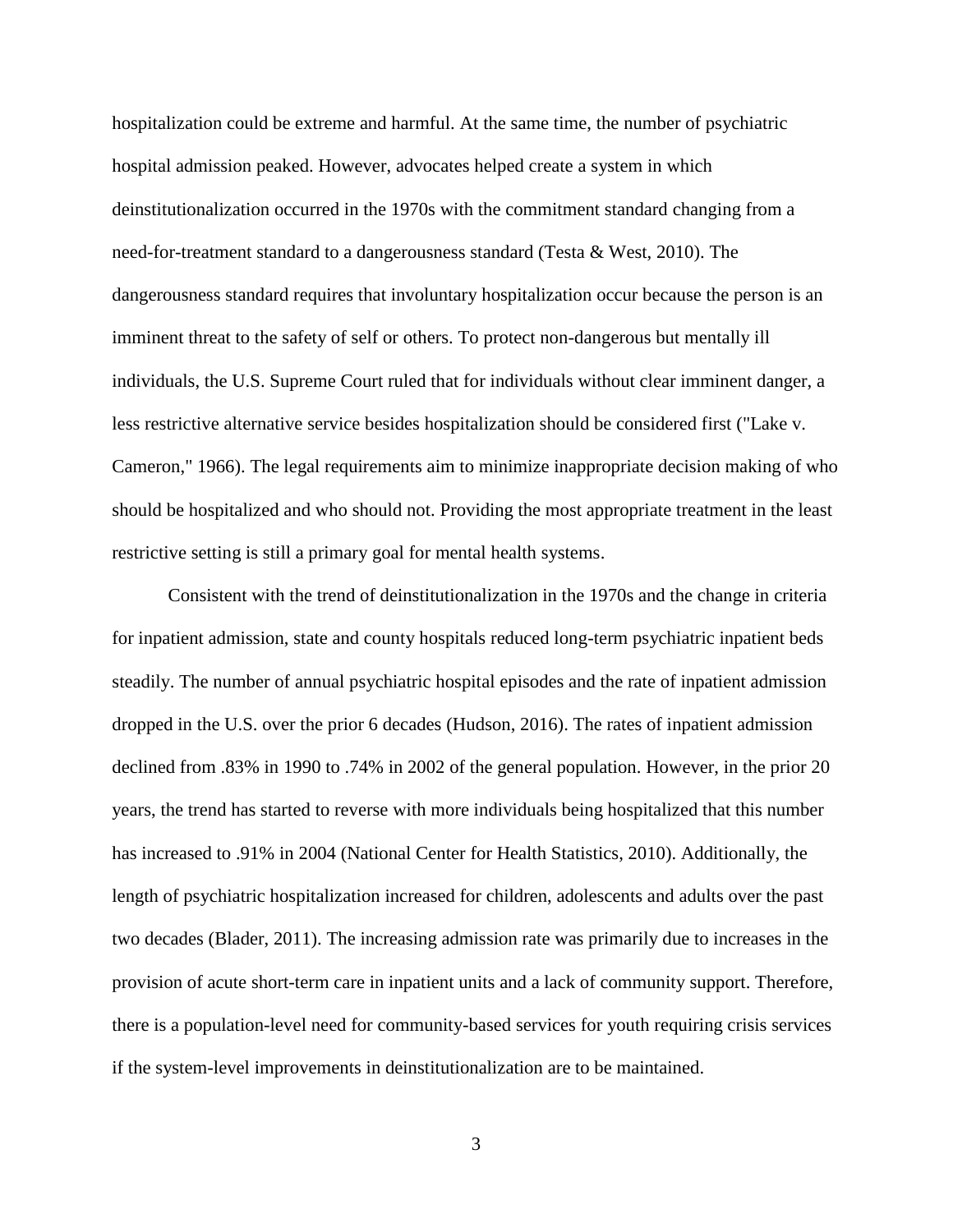The emergency department (ED) in hospitals is an entry point for people in crisis to access to inpatient psychiatric services. EDs primarily focus is on the care of individuals at risk for imminent death. However, individuals in the ED for psychiatric reasons account for up to 4% of ED patients (Barratt et al., 2016). The rate of psychiatric ED visits among adults increased from 1.8% to 2.1% between 1992 and 2000 (Hazlett, McCarthy, Londner, & Onyike, 2004). Similarly, pediatric psychiatric ED visits increased from 1.6% in 1994 – 1996 to 3.3% in 2003 – 2005 and to 4.0% in 2011 – 2015 (Kalb et al., 2019; Mahajan et al., 2009). ED physicians must rapidly decide whether the patients should be hospitalized or could be discharged to the community after a brief evaluation. Youth who visited the ED due to psychiatric symptoms or diagnoses were more likely to be hospitalized than non-psychiatric-related visits (Mahajan et al., 2009). Limited access to mental health resources in the community is one potential cause for increased utilization of ED visits and inpatient hospitalization for psychiatric care (Larkin, Claassen, Emond, Pelletier, & Camargo, 2005). Therefore, to reduce psychiatric-related ED visits and hospitalization and to provide cost-effective utilization of mental health care in youth, well-developed alternative services are needed.

Community-based services were never fully funded or built as part of the move towards deinstitutionalization. In the 1970s, more than 500 community-based mental health centers were in full operation. The intention of deinstitutionalization was to develop a support system for severe mentally ill patients and offer comprehensive treatment and rehabilitation services. However, community-based health centers initially faced the challenge of providing services to a population for which they were not equipped. As a result, many discharged adults with severe mental illnesses were re-hospitalized frequently due to either lack of appropriate care or the lack of care (Bassuk & Gerson, 1978). Additionally, community-based mental health centers faced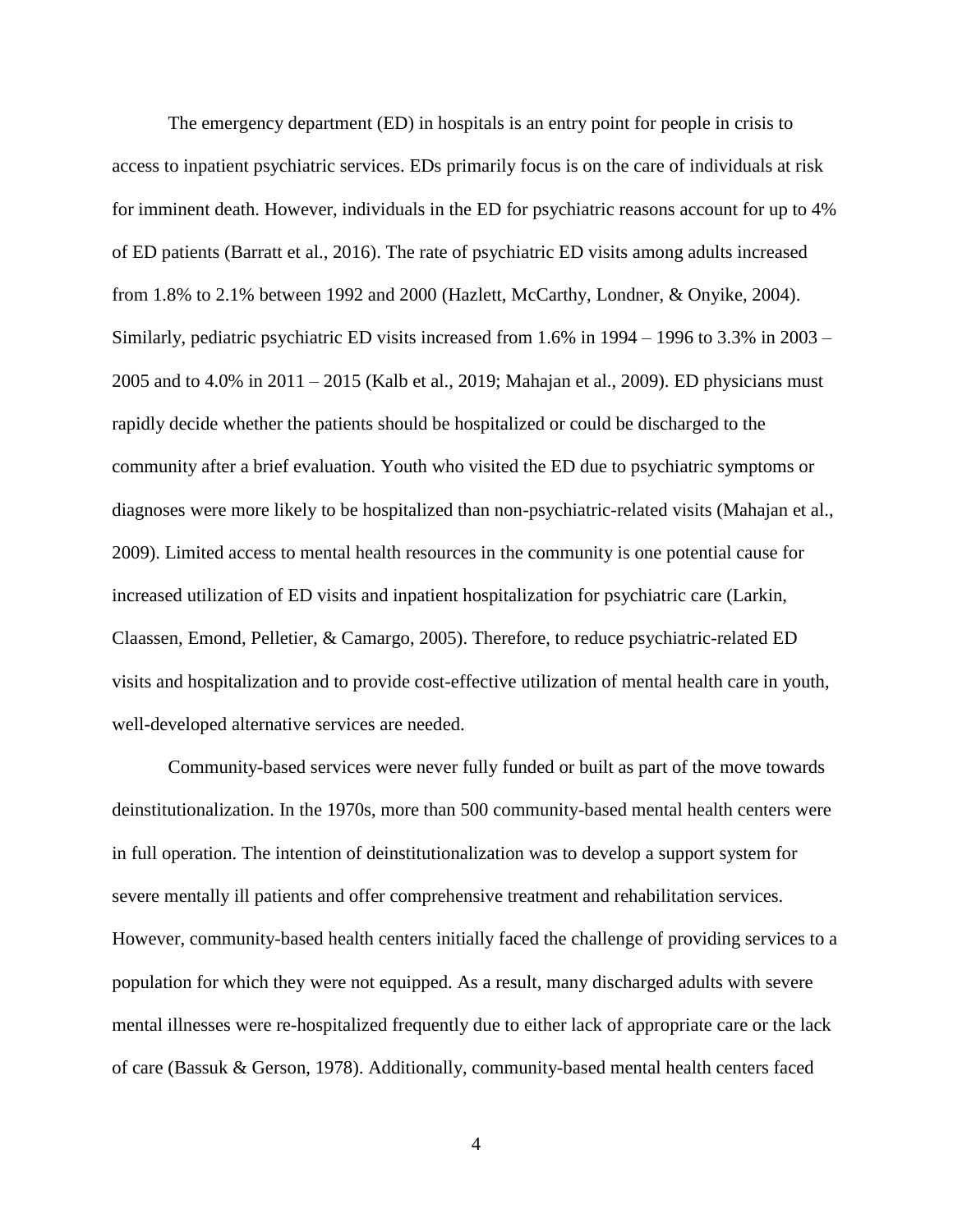the challenge of insufficient funding. Community-based services were funded by the federal government with the expectation that costs would transition to a fee for service model in which insurance, state and local governments would reimburse the cost (Bassuk & Gerson, 1978). The transition in funding source did not occur because the majority of people seen in communitybased services are from low SES backgrounds and cannot afford the cost of care. Today the investment in appropriate community services is often lacking and this is particularly true in states that are underserved. Clinicians working in crisis settings face the challenge of providing adequate services to individuals who are too severe for traditional outpatient services and may not have access to inpatient services or are not so severe as to require psychiatric hospitalization (Watanabe-Galloway, Watkins, Ryan, Harvey, & Shaffer, 2015). Additionally, psychiatric hospitalization rates and beds are often higher in states that have low rates of outpatient services relative to states with higher rates of outpatient services (Manderscheid et al., 2009). Therefore, the lack of effective community-based services often results in unnecessary, yet more costly use of inpatient services.

Alternative services that increase the frequency and intensity of outpatient services could be a solution to this dilemma. Services such as intensive outpatient or partial hospitalization are one potential solution for some patients. Home-based multi-systemic therapy and intensive home-based crisis intervention services for youth are other options. These services demonstrate significant reductions in symptoms, shorter use of out-of-home placement, and faster returns to school when compared to similar youth who were hospitalized (Shepperd et al., 2009). Alternative services may prevent individuals from developing a dependency on the hospital environment and being stigmatized, facilitate a smoother transfer from treatment to everyday environment, and maximize the sustained effect of treatment outcomes (Katz, Cox, Gunasekara,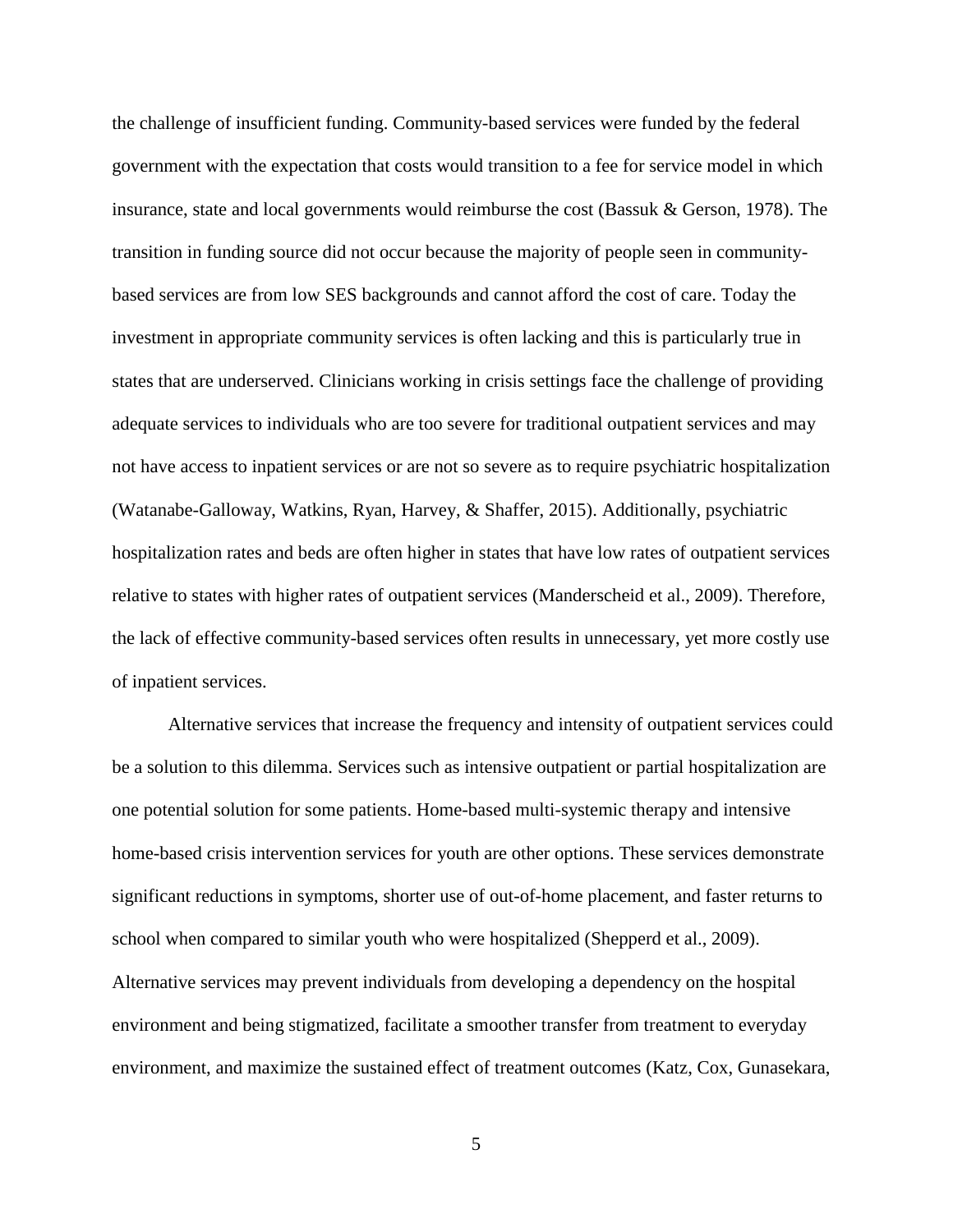& Miller, 2004). Therefore, identifying individuals who would benefit the most from more intensive outpatient services is critical to the efficient allocation of resources.

#### <span id="page-14-0"></span>**Mobile Crisis Service as a Solution**

Restrictive settings for individuals in crisis such as psychiatric emergency rooms, residential facility, and inpatient hospital do not guarantee optimal outcomes (Heflinger, Simpkins, & Foster, 2002; Hussey & Guo, 2002). The presence of 24-hour monitoring, locked wards, and highly structured milieus prevents youth from engaging in dangerous acts. However, the milieu in psychiatric hospitals is very different from everyday life. Youth are separated from normal life and social supports. After being discharged from the hospital, youths have to adapt to everyday life. Stigma and shame of psychiatric hospitalization increases the difficulty of the adjustment (Loch, 2012). Difficulties experienced while readjusting to everyday life typically result in negative functional setbacks and increased psychological distress that maintain or exacerbate severe mental illness (Loch, 2012). Therefore, alternative services that use intervention teams to provide care in the milieu of the home for psychiatric crisis may provide an option for many severe mentally ill who are at risk for psychiatric hospitalization. These services can be provided to target the environmental and family risk factors that maintain or exacerbate the illness.

The primary goal of mobile crisis services is to reduce unnecessary hospitalization by stabilizing patients with a community-based treatment. The mobile crisis team provides a rapid response at the youth's location to with an initial clinical assessment and safety planning on a 24 hour, 7 days a week basis. During the crisis response, the mobile crisis team determines whether the youth can be stabilized in the community or requires psychiatric hospitalization. In-home stabilization includes determining treatment options such as short-term, intensive in-home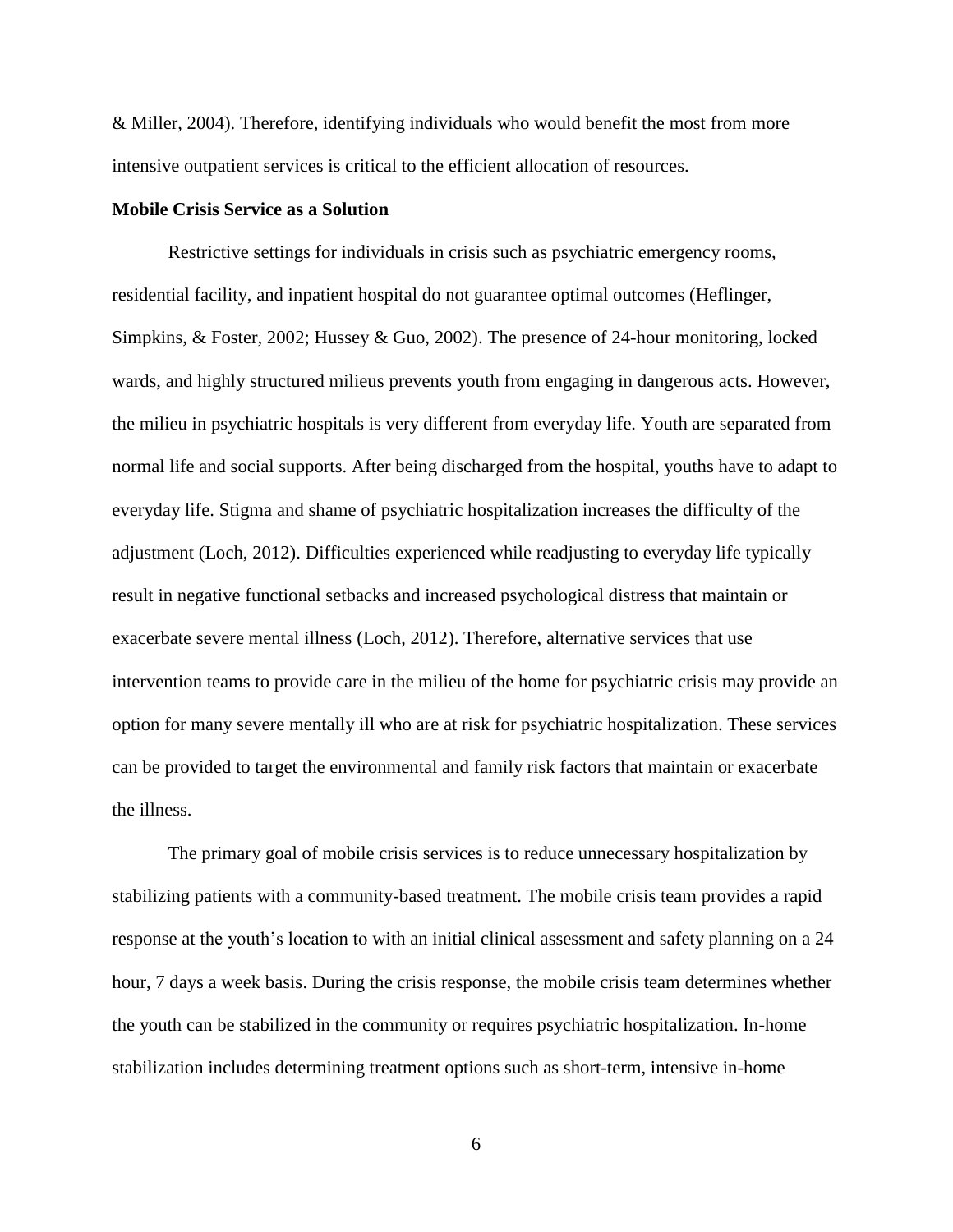therapy with psychiatry visits as required, while working to rapidly engage longer-term community services such as weekly outpatient psychotherapy. Mobile crisis services decrease the rate of psychiatric hospitalization and mental health spending per youth, while increasing youth's time in the community, and maintaining the youth's safety (Guo, Biegel, Johnsen, & Dyches, 2001). Additionally, mobile crisis services increase the accessibility of mental health care across settings for youth. Mobile crisis services are flexible and able to coordinate services for families, in schools, across providers, and often with police in the process of providing care. As a result, mobile crisis services reduce involvement in juvenile justice (Vanderploeg, Lu, Marshall, & Stevens, 2016). In contrast, psychiatric hospitals often are disconnected from the community they serve and lack the connections with the broader mental health network (Mollenhauer & Kaminsky, 1996). Therefore, the mobile crisis teams are likely more effective for the individual, cost-effective for the system, and when supported by system level funders administratively feasible.

#### <span id="page-15-0"></span>**Assessment for Psychiatric Hospitalization**

Admission to a psychiatric inpatient unit represents a high risk clinical decision that carries both economic and non-economic costs. Ideally, clinicians who make these decisions would make the ideal decision whether it is to hospitalize someone who needs to be hospitalized (i.e., true positive) or choosing not to hospitalize a person who does not require hospitalization (i.e., true negative). When decision-making is ideal, then the cost-benefit of the decision is optimized. However, decision-making is almost never perfect and errors occur. Admission to a psychiatric inpatient unit has economic costs (i.e., financial costs of service) and non-economic costs such as stigma and increased distress (Katz et al., 2004). Admitting an individual to an inpatient unit when the individual does not need to be admitted (i.e., false positive) has the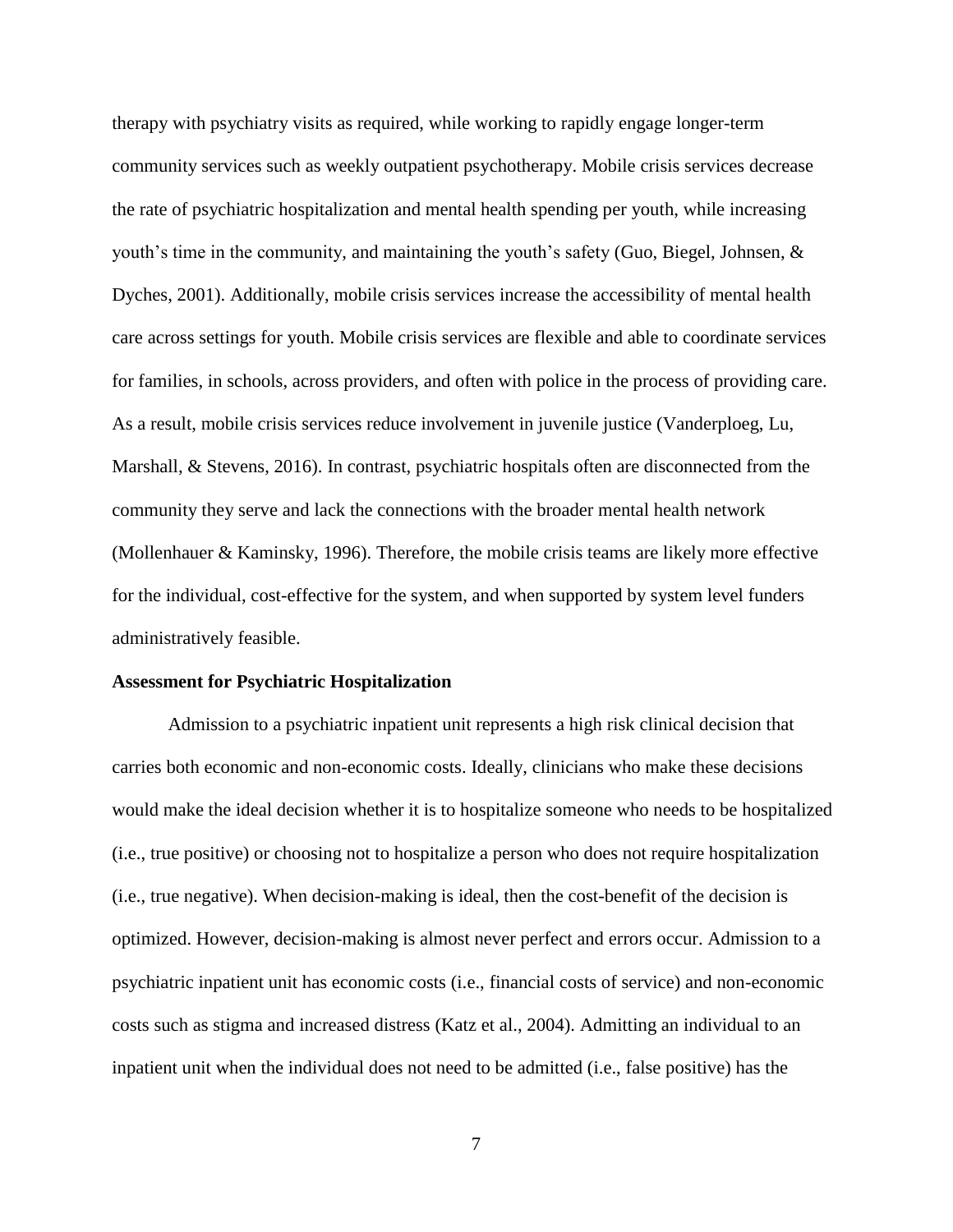potential to cause harm. Not providing appropriate services can also result in both economic costs (i.e., opportunity-cost) and non-economic costs (i.e., disillusionment with the mental health system or in the context of risk for suicide – death). Not admitting an individual to a psychiatric inpatient unit when the individual should be admitted (i.e., false negative) also has the potential to cause harm. Therefore, it is important to balance the decision of psychiatric hospitalization to maximize welfare and minimize harm of those who are affected.

Most clinicians assess the dangerousness criterion by using unstructured interviews and relying highly on clinical impression (Stefan, 2006). Unstructured interviewing allows clinicians to tailor the interview and ask follow-up questions as needed. Unstructured interviews are useful for identifying general problems. However, the lack of a standardized assessment process means that the evaluation for inpatient admission is highly variable (Way & Banks, 2001). Across clinical decisions, structuring and standardizing the decision-making process increases the reliability and validity of the decision by reducing inconsistencies in the interpretation of the same clinical information and potential biases in thinking (Rettew, Lynch, Achenbach, Dumenci, & Ivanova, 2009). Therefore, a standardized and structured approach is helpful such that the clinicians would not overlook critical signs related to high risk decisions such as hospitalization due to a psychiatric crisis. Identifying a structured set of risk factors or criteria to examine the needs of psychiatric hospitalization is worthwhile and could help clinicians formulate a better decision-making process.

#### <span id="page-16-0"></span>**Risk Factors for Psychiatric Inpatient Services**

A risk factor increases the likelihood of a given individual developing or having a specific outcome, such as a psychiatric disorder, compared to others from the general or unexposed population (Kazdin, Kraemer, Kessler, Kupfer, & Offord, 1997). The term "risk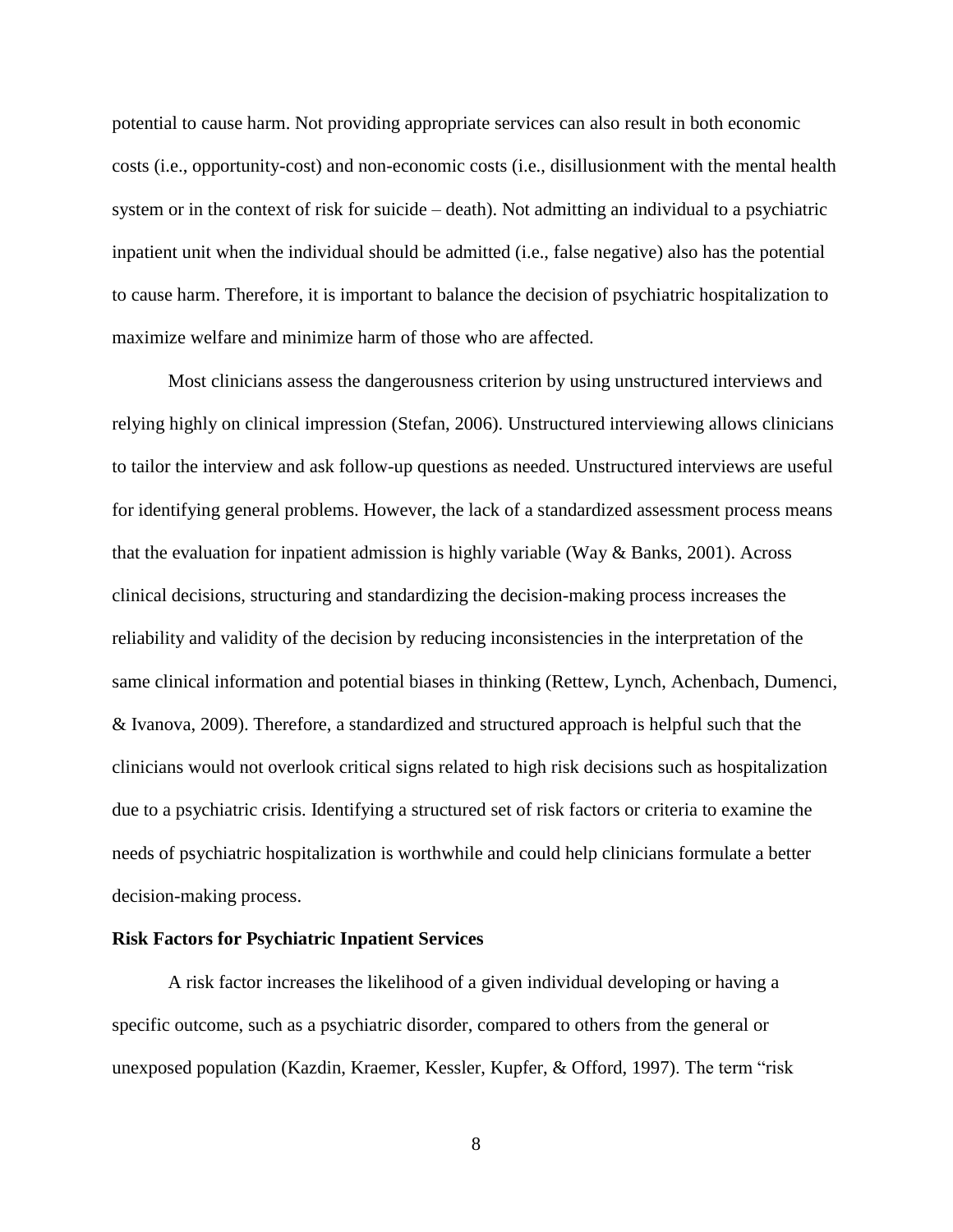factor" is commonly used in the literature. For example, national survey data of French adolescents indicates that adolescents with a history of suicide, school drop-out, smoking, and illicit drug use are at higher risk for hospitalization (du Roscoät, Legleye, Guignard, Husky, & Beck, 2016). However, the commonly used definition and common uses of the term risk factor in the scientific literature is imprecise. A significant association between a history of suicide, school drop-out, smoking and illicit drug use with hospitalization does not carry temporal information that is critical to the decision-making process. Data such as this does not clarify whether a history of smoking increases an adolescent's risk for hospitalization or if a history of hospitalization increases one's risk for smoking. In other words, studies that do not account for the timing of the risk factor are likely to confuse the meaning of the relationship between the identified risk factor and the outcome of interest. Therefore, a more precise definition of risk factor is needed that accounts for the temporal ordering of events.

In medicine, leading biostatisticians defined a risk factor as a characteristic or experience that precedes the outcome and is associated with a change in the probability of the outcome (Kraemer et al., 1997). A risk factor must occur prior to the outcome. In determining whether a youth should be hospitalized, risk factors should be identified prior to the decision to hospitalize and the risk factor must be associated with a change risk for hospitalization. Linking risk factors to clinician decision-making fits within the evidence-based assessment (EBA) framework (Youngstrom, 2008). Risk factors that occur prior to the outcome have the potential to aid in the prediction of a clinically meaningful outcome such as psychiatric hospitalization. However, not all risk factors will be important in the clinical decision-making process. Risk factors are important in EBA if they have a meaningful impact on the decision-making process by changing the odds of an individual being hospitalized. Ideally, a risk factor would have a very strong effect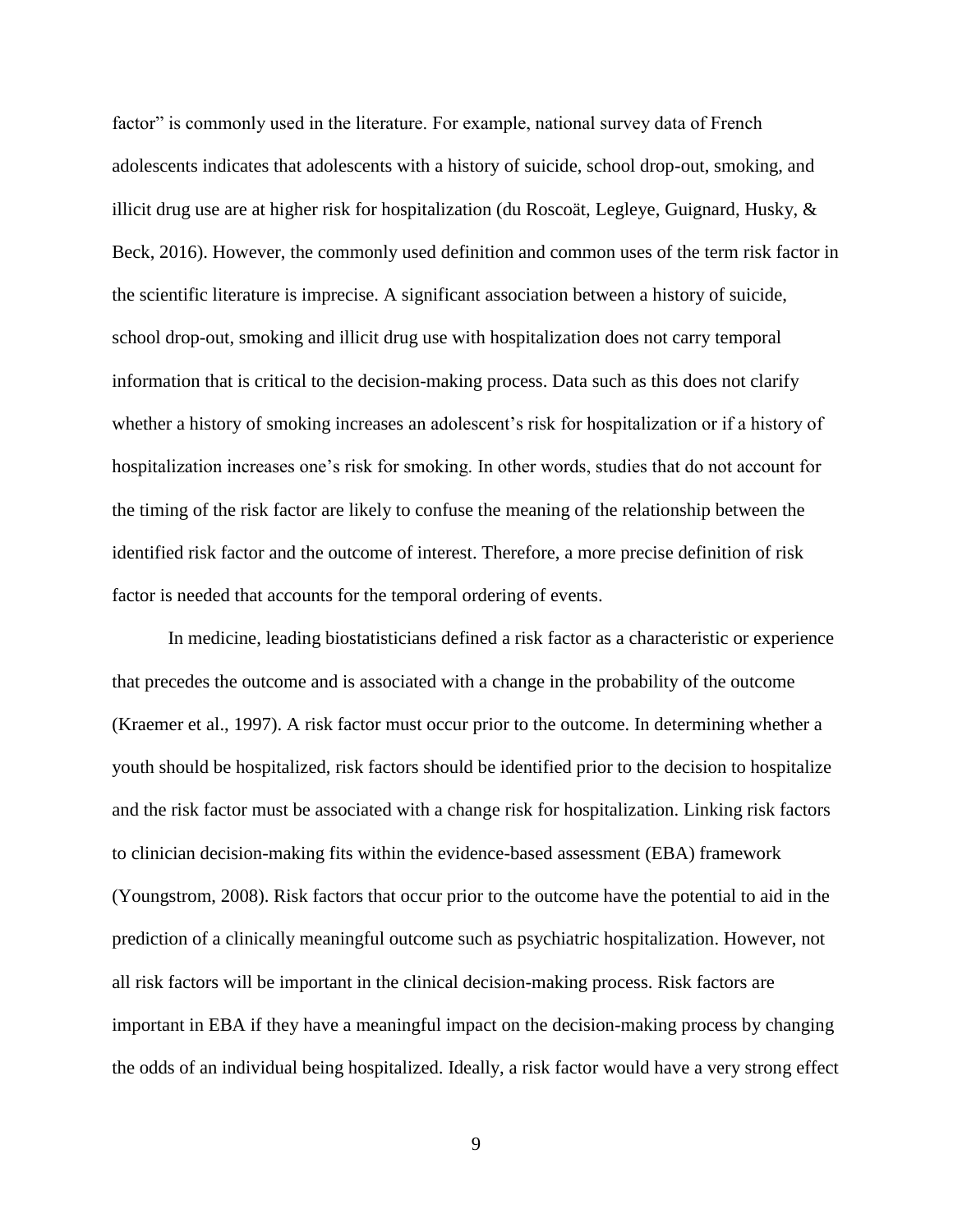such as reducing the probability of hospitalization by 45%, but most identified assessments tend to change risk by substantially less (e.g.,  $\pm$  15% change in risk; McGee, 2002). Risk factors that are fixed (e.g., gender, diagnostic history) are important to consider in the decision-making process because they adjust the overall level of risk for psychiatric hospitalization. However, variable risk factors (e.g., suicide ideation) are likely more important in the decision-making process because they represent acute changes that could necessitate hospitalization and are potentially intervention targets (Kraemer, Lowe, & Kupfer, 2005). Therefore, the assessment of risk factors in mobile crisis needs to account for both fixed risk factors and variable risk factors to increase the clinical utility of prediction of hospitalization in crisis settings.

**Demographic factors.** As an individual increases in age from childhood to adolescence to adulthood, the risk for hospitalization increases (Bryson & Akin, 2015; Huffman et al., 2012; Jendreyschak et al., 2014; Unick et al., 2011). In children and adolescents, the odds of being hospitalized increased 1.2 times for each year older a youth became (Lindsey, Joe, Muroff, & Ford, 2010). However, there are inconsistencies in risk for voluntary hospitalization and future readmission. For example, children are slightly more likely to be hospitalized voluntarily than adolescents (Lindsey et al., 2010). The odds of having future readmission is 1.3 times higher for adolescents compared to children (Fite, Stoppelbein, Greening, & Dhossche, 2008; Stewart, Kam, & Baiden, 2014). In general, as age increases, the risk for being psychiatrically hospitalized also increases.

In adults, women are at higher risk for hospitalization than men (Lincoln, 2006; Unick et al., 2011) and for readmission (Callaly, Hyland, Trauer, Dodd, & Berk, 2010; Mellesdal, Mehlum, Wentzel-Larsen, Kroken, & Jørgensen, 2010). However, in youth, males are more likely to be hospitalized than females (Heflinger et al., 2002). At the high end, males might be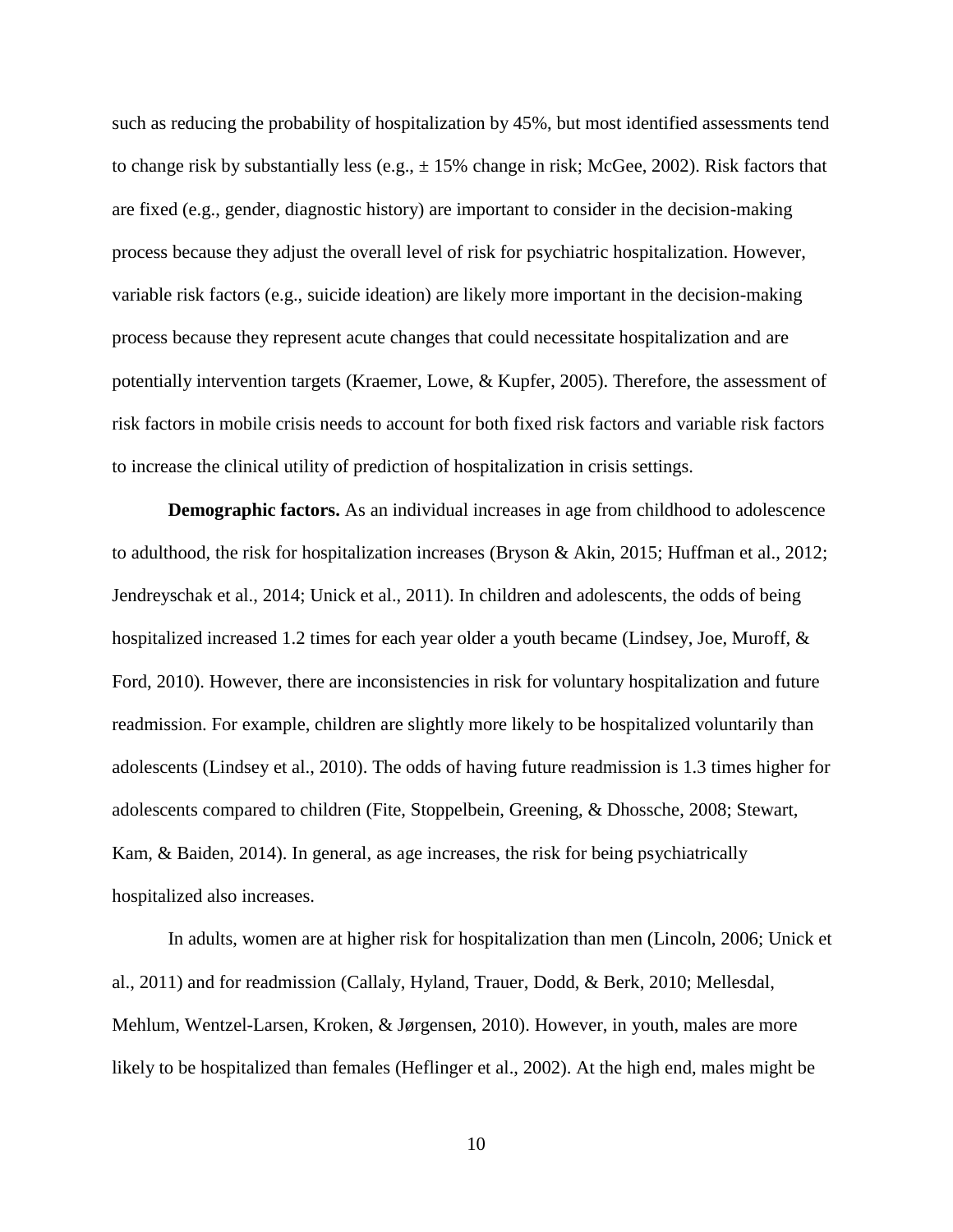six times more likely to be psychiatrically hospitalized than females (Jendreyschak et al., 2014). Therefore, in children and adolescent boys are more likely to be hospitalized than girls while in adults the reverse is true.

Health disparities exist in mental health. In adults, being a member of an ethnic minority group changes one's risk for psychiatric hospitalization. African-Americans are less likely than Whites to be hospitalized, while Hispanic/Latin(o) and Asian-Americans are at a higher risk for inpatient admission compared to Whites (Lincoln, 2006; Unick et al., 2011). However, in youth, the research is more mixed. Some research indicates that all individuals who belong to a minority ethnic/racial group are more likely to be hospitalized than Whites (Huffman et al., 2012; Muroff, Edelsohn, Joe, & Ford, 2008). Other research indicates that White Americans are more likely to be hospitalized (Heflinger et al., 2002; Hunter, Schaefer, Kurz, Prates, & Sinha, 2015). In summary, ethnicity is considered a fixed risk factor with unclear clinical utility in the decisionmaking process for hospitalization.

The availability of resources affects one's risk for hospitalization. In adults, living alone increases the likelihood of hospitalization (Biancosino et al., 2009) and readmission (Lorine et al., 2015; Yu, Sylvestre, Segal, Looper, & Rej, 2015). Homeless adults are less likely to be hospitalized initially (Unick et al., 2011). For homeless individuals already hospitalized, homelessness increases the risk of readmission (Lorine et al., 2015). Social resources are less well studied in youth. Youth living in rural areas were less likely to be hospitalized than youth in urban areas after ED visits due to a lack of access to available mental health resources (Huffman et al., 2012). Overall, the availability of community resources and social support is likely to protect against risk for hospitalization, while the lack of resources is likely to increase one's risk for psychiatric hospitalization or prevent one from receiving appropriate mental health care.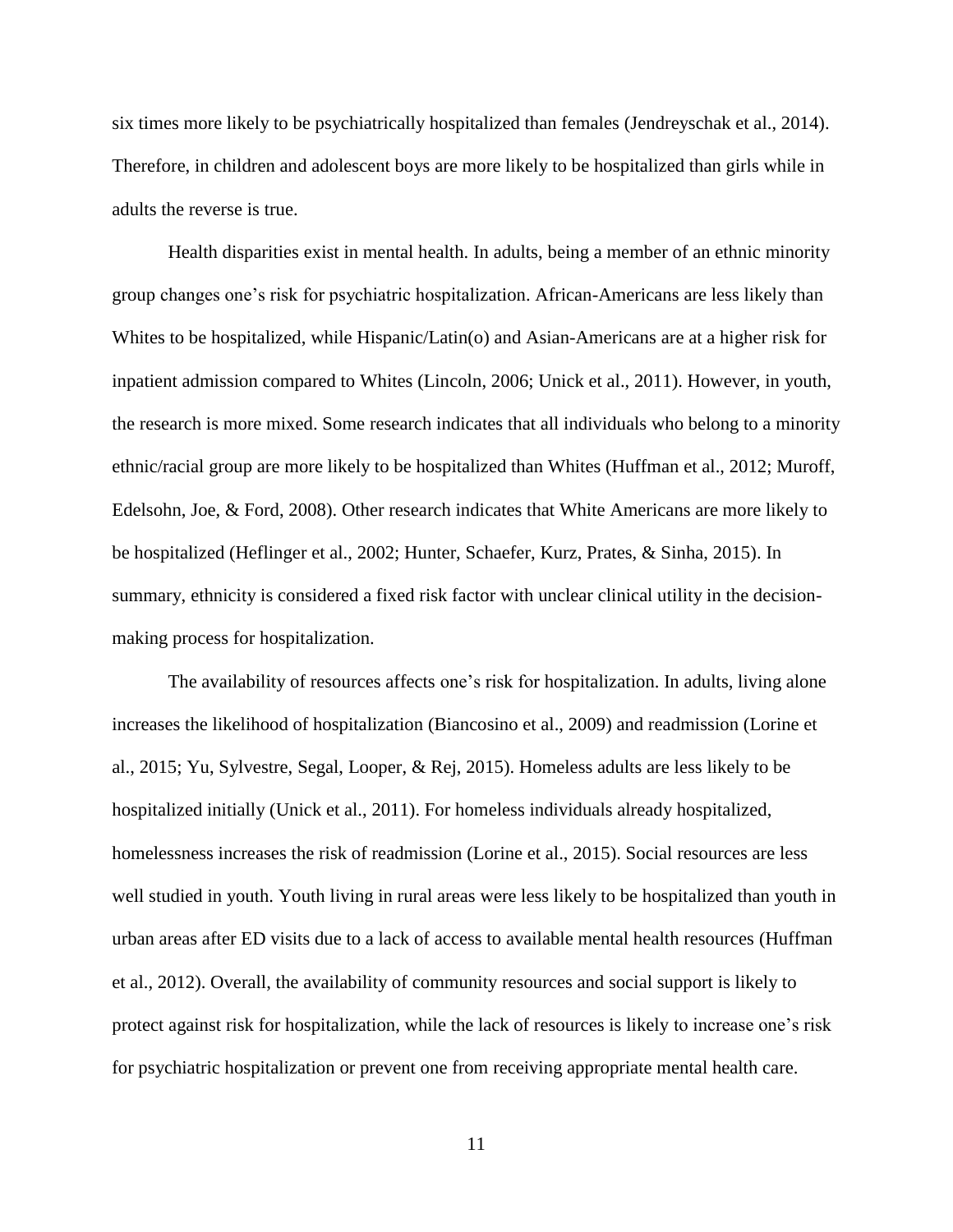Having medical insurance is a critical resource to receiving care for many. For example, uninsured adults are discharged more rapidly than insured adults indicating that economic factors could influence the length of stay in hospital (Fisher et al., 2001). However, the role of medical insurance impact on psychiatric hospitalizations in children and adolescents is mixed. According to one study, youth with public health insurance are less likely to be voluntarily hospitalized compared to youth with private health insurance (Lindsey et al., 2010). In other studies, uninsured youth are less likely to be hospitalized after an ER visit (Huffman et al., 2012; Muroff et al., 2008). In summary, the patient's financial resources might be related to psychiatric hospitalization because individuals with fewer resources may have fewer opportunities to negotiate or influence the process of accessing scarce treatment resources (Lincoln, 2006; Malone, 1998). As a result, the lack of health insurance could also be an indicator of a lack of regular or affordable outpatient care that could prevent hospitalization.

**Clinical factors.** Clinical factors are among the most widely studied risk factors for psychiatric hospitalization. Fixed risk factors under this category is psychiatric diagnoses. Variable risk factors include psychopathology, self-injury and suicidality, and interpersonal relationships. However, diagnoses are consistent predictors of risk of psychiatric hospitalization (e.g., Biancosino et al., 2009; Bryson & Akin, 2015). Most likely, the relationship between diagnosis and psychiatric hospitalization is mediated by current clinical presentation as this variable risk factor should be more readily apparent to the clinician and is mandated to be the decision criteria by law. As a result, both fixed and variable clinical risk factors may be valuable in prediction as they might carry shared information.

*Psychiatric diagnoses.* Psychiatric diagnoses are significant predictors for both hospitalization and rehospitalization. For adults, mood disorders (Biancosino et al., 2009; Dazzi,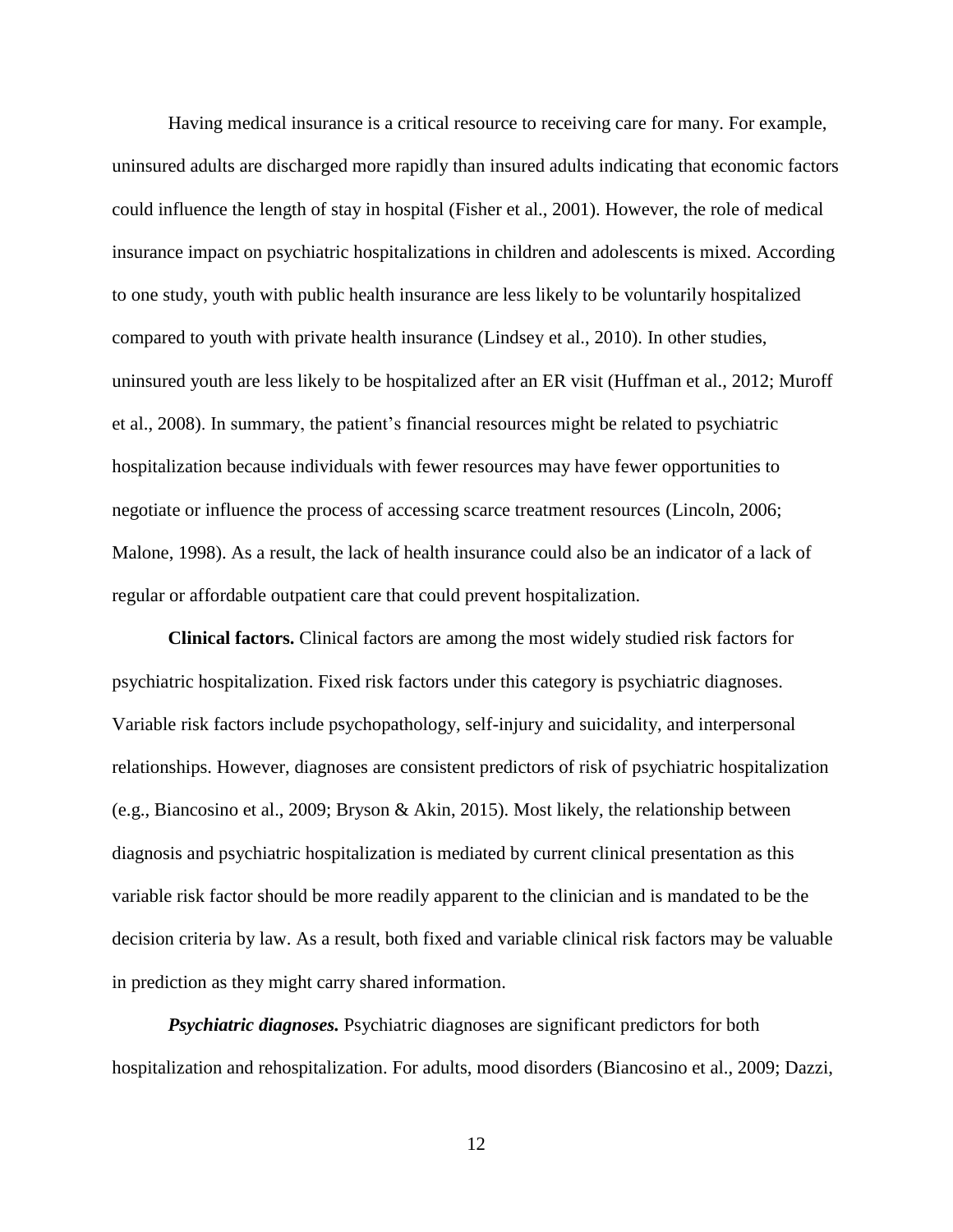Picardi, Orso, & Biondi, 2015; Lin et al., 2010; Lincoln, 2006; Vigod et al., 2015; Yu et al., 2015), schizophrenia or psychotic disorder (Lincoln, 2006), substance use disorder (Mellesdal et al., 2010; Vigod et al., 2015) and personality disorders (Biancosino et al., 2009; Mellesdal et al., 2010; Vigod et al., 2015) are all significant risk factors for hospitalization. Additionally, medical morbidity increases the risk of readmission to psychiatric inpatient setting (Vigod et al., 2015). Similarly, youth with mood disorders (Arnold et al., 2003; Bryson & Akin, 2015; Cheng, Chan, Gula, & Parker, 2017; Hunter et al., 2015; Stewart et al., 2014), schizophrenia or psychotic disorders (Bryson & Akin, 2015; Jendreyschak et al., 2014), substance use disorders (Cheng et al., 2017; Jendreyschak et al., 2014), and medical morbidity (Cheng et al., 2017) are at increased risk for inpatient psychiatric hospitalization.

In contrast to adults, anxiety disorders (Bryson & Akin, 2015; Cheng et al., 2017; Hunter et al., 2015), adjustment disorders (Muroff et al., 2008), and eating disorders (Stewart et al., 2014) are risk factors for youth. Disorders of childhood such as disruptive behavior disorders (Blader, 2004; Bryson & Akin, 2015; Chung, Edgar-Smith, Palmer, Bartholomew, & Delambo, 2008), autism spectrum disorders (Bryson & Akin, 2015; Muroff et al., 2008), and intellectual disability (Fontanella, 2008; Stewart et al., 2014) also increase children and adolescent's rate of psychiatric hospitalization. Children with trauma history such as sexual abuse, physical abuse, neglect, witness to violence or other trauma are more likely to be readmitted in the future (Stewart et al., 2014; Tossone, Jefferis, Bhatta, Bilge-Johnson, & Seifert, 2014). Finally, comorbidity and severity of psychiatric disorders (Cheng et al., 2017; Heflinger et al., 2002; Huffman et al., 2012; Jendreyschak et al., 2014; Mutlu, Ozdemir, Yorbik, & Kilicoglu, 2015; Yampolskaya, Mowery, & Dollard, 2013) as well as family history of psychiatric disorders (Mutlu et al., 2015) are associated with pediatric hospitalization. In summary, most risk factors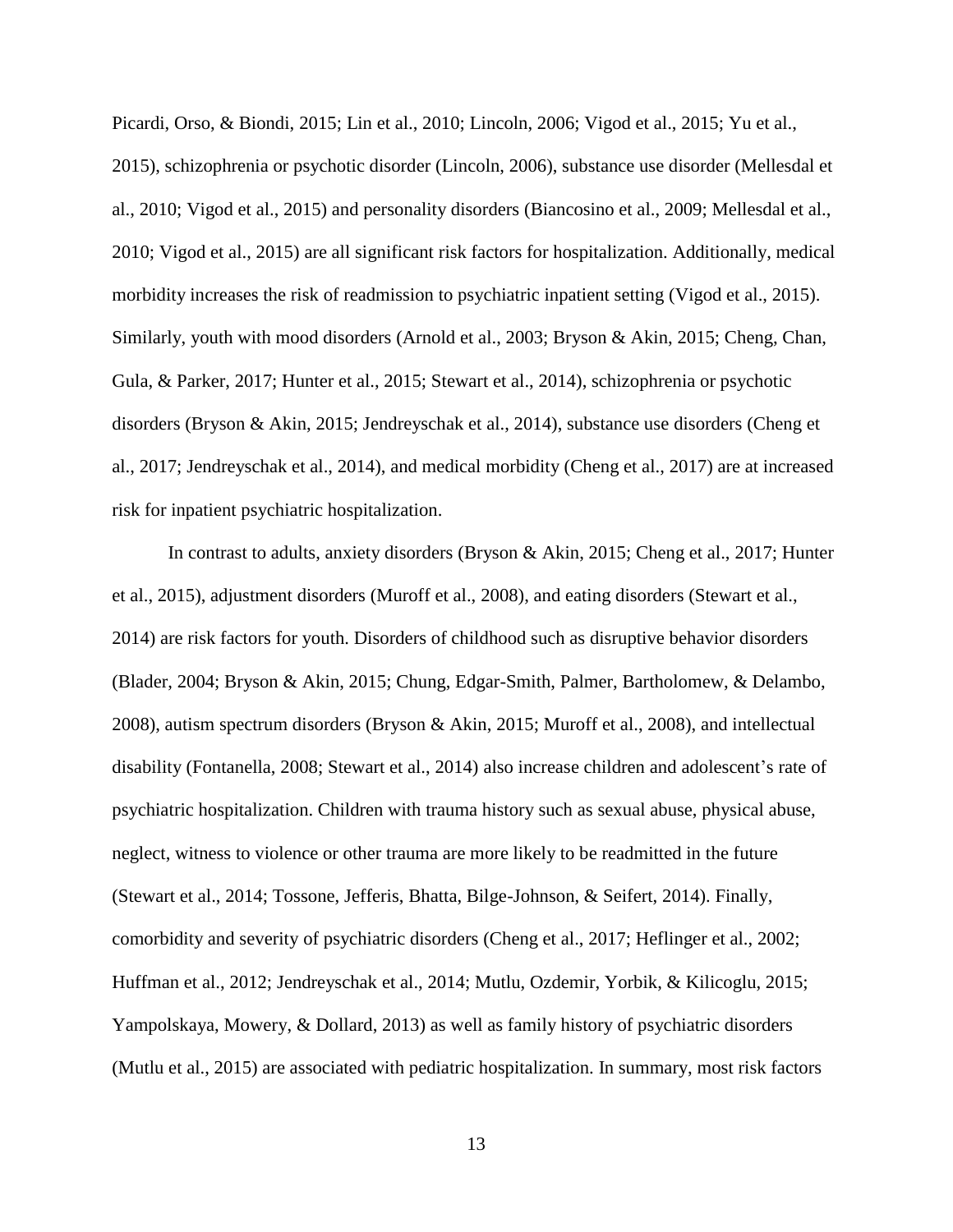for adult hospitalization transport to children and adolescents and youth have additional developmentally specific risk factors.

*Psychopathology.* A person's psychological and behavioral symptoms are associated with hospitalization. In adults, neurosis/stress-related syndromes, impulsivity, and apathy increases the risk of hospitalization (Biancosino et al., 2009; Dazzi et al., 2015; Lincoln, 2006). Anxiety, cognitive problems, grandiosity, suspiciousness, alcohol or substance abuse, overactive, aggressive, disruptive or agitated behaviors, and threat to others increase the risk of rehospitalization (Hamilton et al., 2015; Lorine et al., 2015; Tulloch, David, & Thornicroft, 2016; Vigod et al., 2015; Zhang, Harvey, & Andrew, 2011). Adult patients with psychotic symptoms such as hallucinations, delusions, and speech irregularities are at higher risk of both hospitalization and future readmission (Beard et al., 2016; Lincoln, 2006; Tulloch et al., 2016; Unick et al., 2011; Vigod et al., 2015). In youth, alcohol or substance abuse and externalizing behaviors are related to higher risk of hospitalization (Fite et al., 2008; Lindsey et al., 2010; Muroff et al., 2008; Mutlu et al., 2015). Severe emotional disturbance, depression, learning difficulties, cognitive problems, conduct problems, and alcohol or substance abuse are predictors for future readmission (Blader, 2004; Fontanella, 2008; Pogge et al., 2008; Tossone et al., 2014; van Alphen et al., 2016). In conclusion, adults received decision of hospitalization due to typical medical or clinical criteria for inpatient admission, while youth are more likely to be hospitalized due to severely disruptive behaviors and developmental-related symptoms.

*Self-injury and suicidality.* Prior self-injury thoughts and behaviors significantly predict future hospitalization. In adults, suicidal ideation and attempt are both risk factors for inpatient admission (Baca-García et al., 2004; Beard et al., 2016; Lincoln, 2006). Moreover, specific characteristics of the suicide plan and attempt are related to hospitalization decisions in the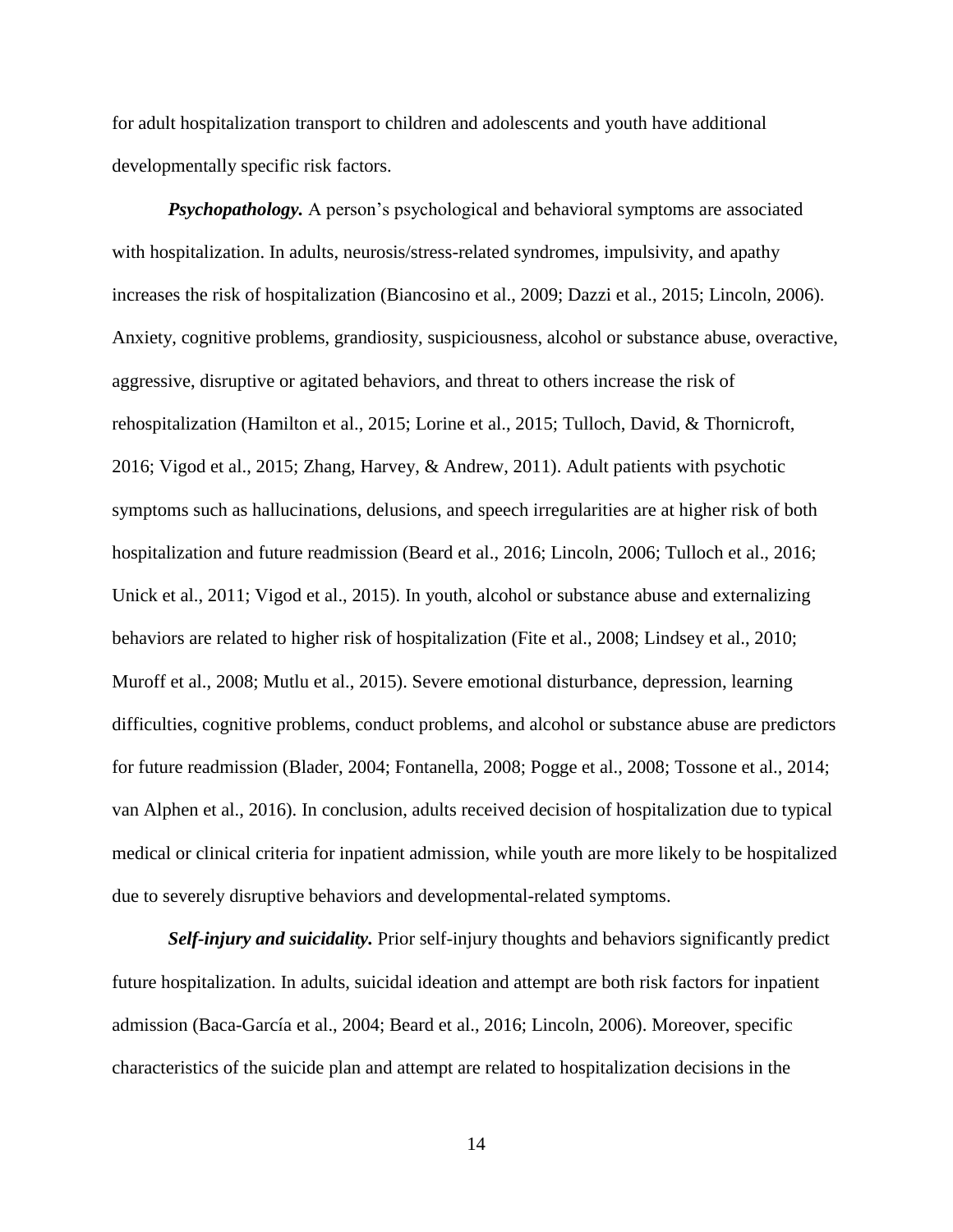emergency room. Intent to repeat the suicide attempt, plan to use a lethal method, low psychosocial functioning before the suicide attempt, and patients' belief that nobody would save their life after the suicide attempt increases the likelihood of being hospitalized. On the other hand, a realistic perspective on the future after the suicide attempt, feeling relieved that the suicide attempt was not effective, patients' belief that the suicide attempt would influence others and family support after the suicide attempt increases the likelihood of being discharged home (Baca-García et al., 2004). In youth, suicide behaviors increase the risk of both hospitalization (Hughes, Anderson, Wiblin, & Asarnow, 2016; Mutlu et al., 2015) and rehospitalization (Fontanella, 2008; Tossone et al., 2014). Risk factors associated with hospitalization after adolescent suicide attempts differ between genders. In males, those who attempt suicide with violent behaviors or criminal offenses are more likely to be hospitalized; in females, running away and illicit drug use increases the risk of being hospitalized (Pagès, Arvers, Hassler, & Choquet, 2004). Additionally, youth with non-suicidal self-injury thoughts and behaviors are at higher risk of rehospitalization (van Alphen et al., 2016). In general, adults are more likely to be hospitalized due to suicidal thoughts, while youth are more likely to be hospitalized due to suicidal behavior.

*Interpersonal relationships.* In adults, poor relationship functioning or interpersonal conflicts increase the risk of both hospitalization and future readmission (Beard et al., 2016; Vigod et al., 2015). In youth, peer problem is related to higher risk of rehospitalization (Tossone et al., 2014). Family plays an important role in predicting psychiatric admission in children and adolescents as well. Permissive parenting style, parental stress, low parental involvement, harsh punishment, dysfunctional family, parental history of mental illness, and family violence increases the risk of rehospitalization (Blader, 2004; Fite, Stoppelbein, & Greening, 2009;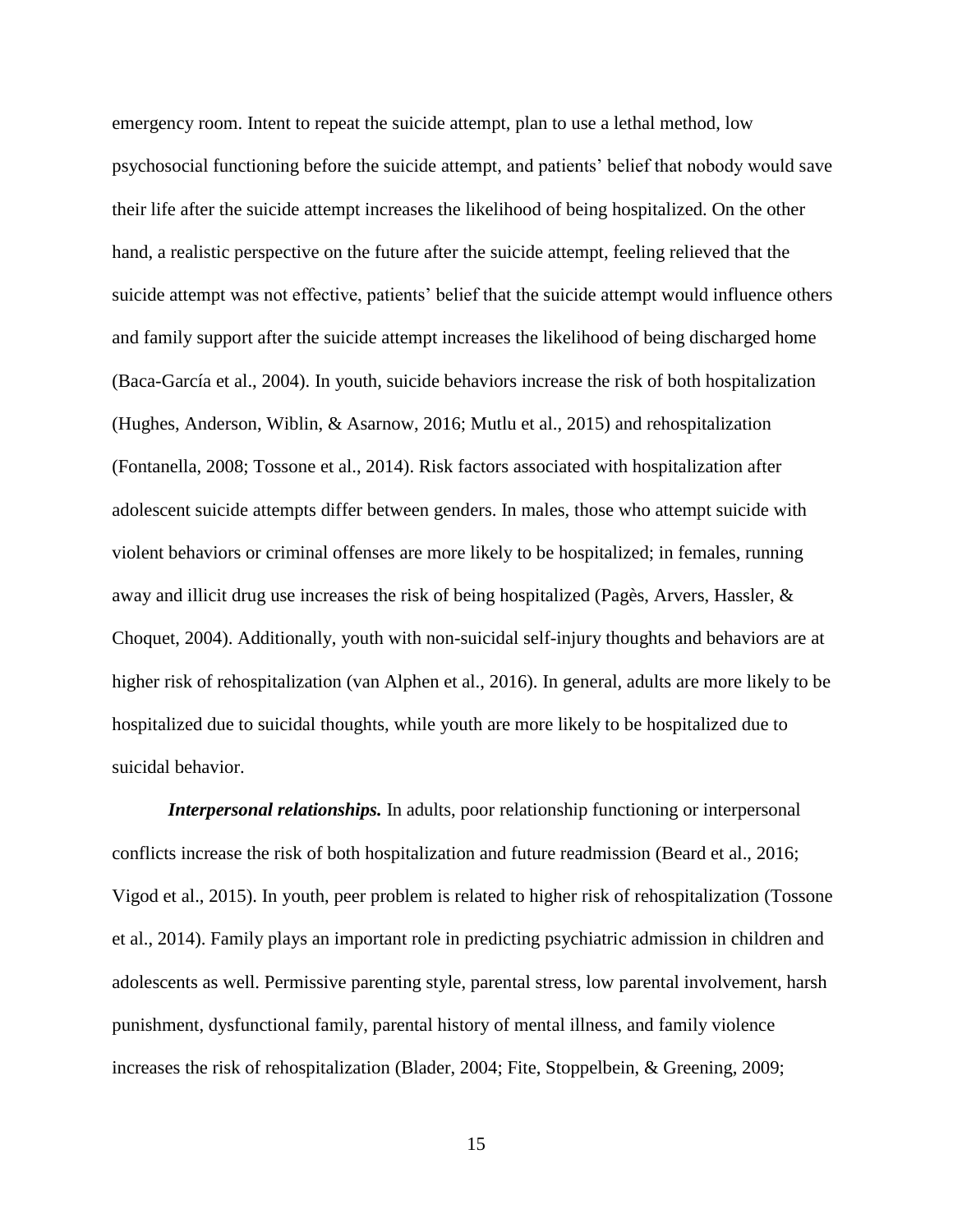Fontanella, 2008; James et al., 2010; Stewart et al., 2014). In summary, poor interpersonal relationships are related to inpatient admission in all ages. Family problems are specifically related to pediatric hospitalization.

**Treatment factors.** In adults, history of hospitalization and more prior hospitalizations increase risk for future hospitalization (Callaly et al., 2010; Lorine et al., 2015; Mellesdal et al., 2010; Yu et al., 2015; Zhang et al., 2011). Similarly, prior hospitalization increases risk for readmission in youth (Callaly et al., 2010; Chung et al., 2008). For each additional hospitalization, a youth is nearly two times as likely to have a future readmission (Callaly et al., 2010). Therefore, whether a youth was hospitalized before consistently predicts his or her future readmission and may predict whether a youth is at risk for psychiatric hospitalization.

Length of hospitalization is significantly related to future readmission. In adults, such relationships are U-shaped. Some research suggest that shorter length of previous hospitalization increases the risk of rehospitalization (Bowersox, Saunders, & Berger, 2012; Donisi, Tedeschi, Salazzari, & Amaddeo, 2016; Lorine et al., 2015; Manu et al., 2014; Tulloch et al., 2016), while other research indicates that longer length of stay increases the risk of rehospitalization (Hamilton et al., 2015; Lin et al., 2010; Mellesdal et al., 2010). In contrast, shorter length of hospitalization is a risk factor for youth's being readmitted (Cheng et al., 2017; James et al., 2010; Yampolskaya et al., 2013). In conclusion, shorter length of stay that indicates inadequate health care could result in readmission to the psychiatric hospital.

Post-discharge services affect the likelihood of rehospitalization in both adults and youths. In adults, patients with no discharge plan are more likely to be readmitted in the future (Callaly, Trauer, Hyland, Coombs, & Berk, 2011); in contrary, patients who have post-discharge individual service plan are at lower risk of readmission (Vigod et al., 2015; Zhang et al., 2011).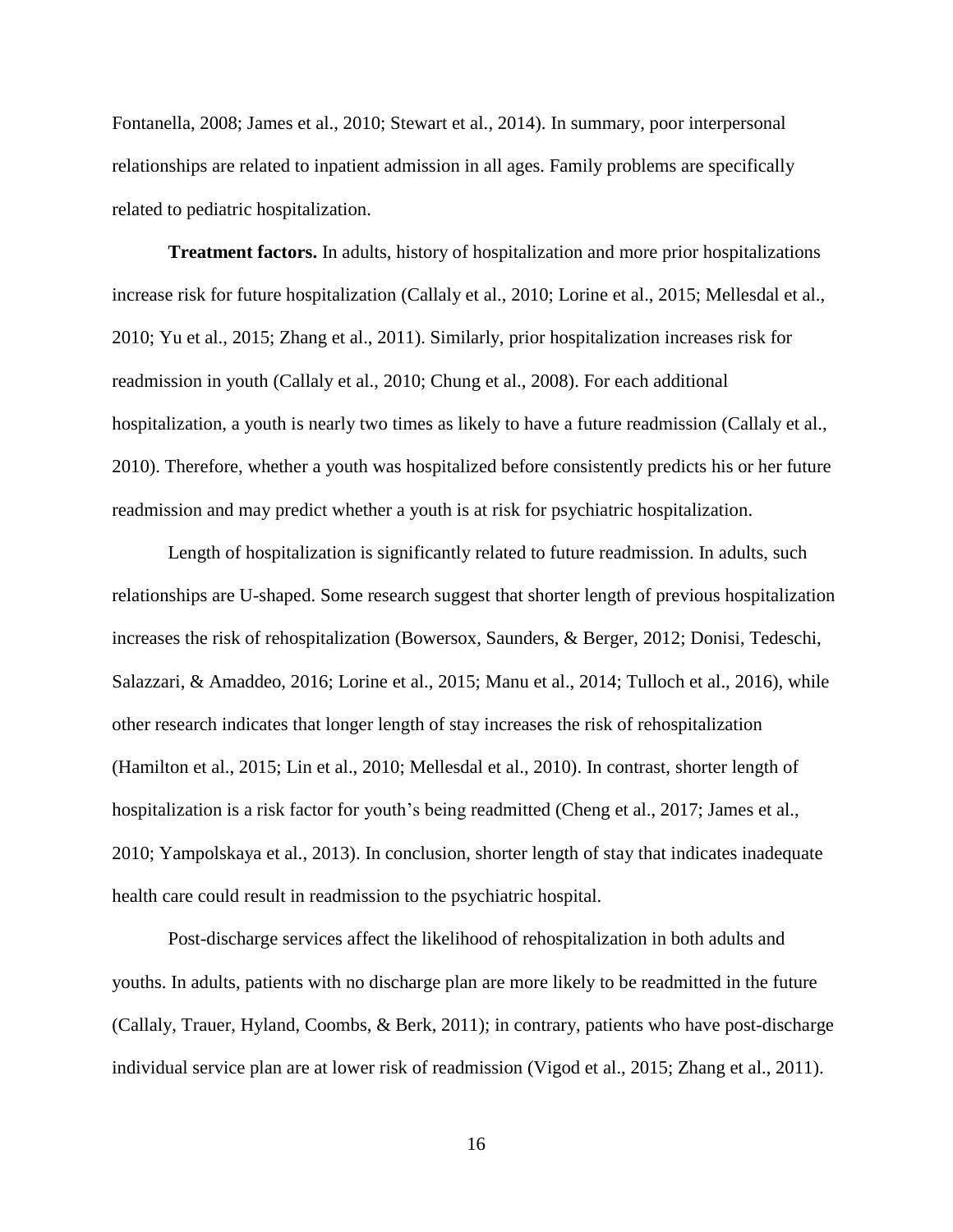Patients who received home-based intervention after discharge have a lower risk of rehospitalization (Chang & Chou, 2015). Post-discharge contact with the emergency room and not attending to consultations after being discharged both increase the risk of rehospitalization (Loch, 2012; Zhang et al., 2011). In youth, receiving post-discharge mental health services decreases the likelihood of readmission (Carlisle, Mamdani, Schachar, & To, 2012; Fontanella, 2008; James et al., 2010). Patients not receiving outpatient psychotherapy within 3 months after discharge are at higher risk of readmission (Blader, 2004; Cheng et al., 2017). No discharge plan and lack of assessment service after discharge increases the risk of readmission, too (Callaly et al., 2011; Yampolskaya et al., 2013). In summary, both adults and youths benefit from planned post-discharge services.

In summary, psychiatric hospitalization is a critical treatment decision. Both demographic and clinical characteristics predict risk for psychiatric hospitalization. Hospitalization is a costly and highly restrictive method for delivering mental health services. While most individuals with mental illness are never hospitalized, clinicians in crisis settings, such as the mobile crisis team, make this decision on a daily basis. Currently, clinical decisions to hospitalize are primarily based on the clinician's clinical judgment of who should be hospitalized and who could be stabilized in the community. However, the evidence regarding high risk decisions overwhelming supports the use of decision aids (Ægisdóttir et al., 2006). Additionally, creating a decision-aid to improve the high-risk decision on whether to hospitalize a youth or not is difficult because most of the evidence for risk factors comes from retrospective billing data. Therefore, there is a need to identify risk factors that prospectively predict youth hospitalization in crisis from data available at the time of decision-making.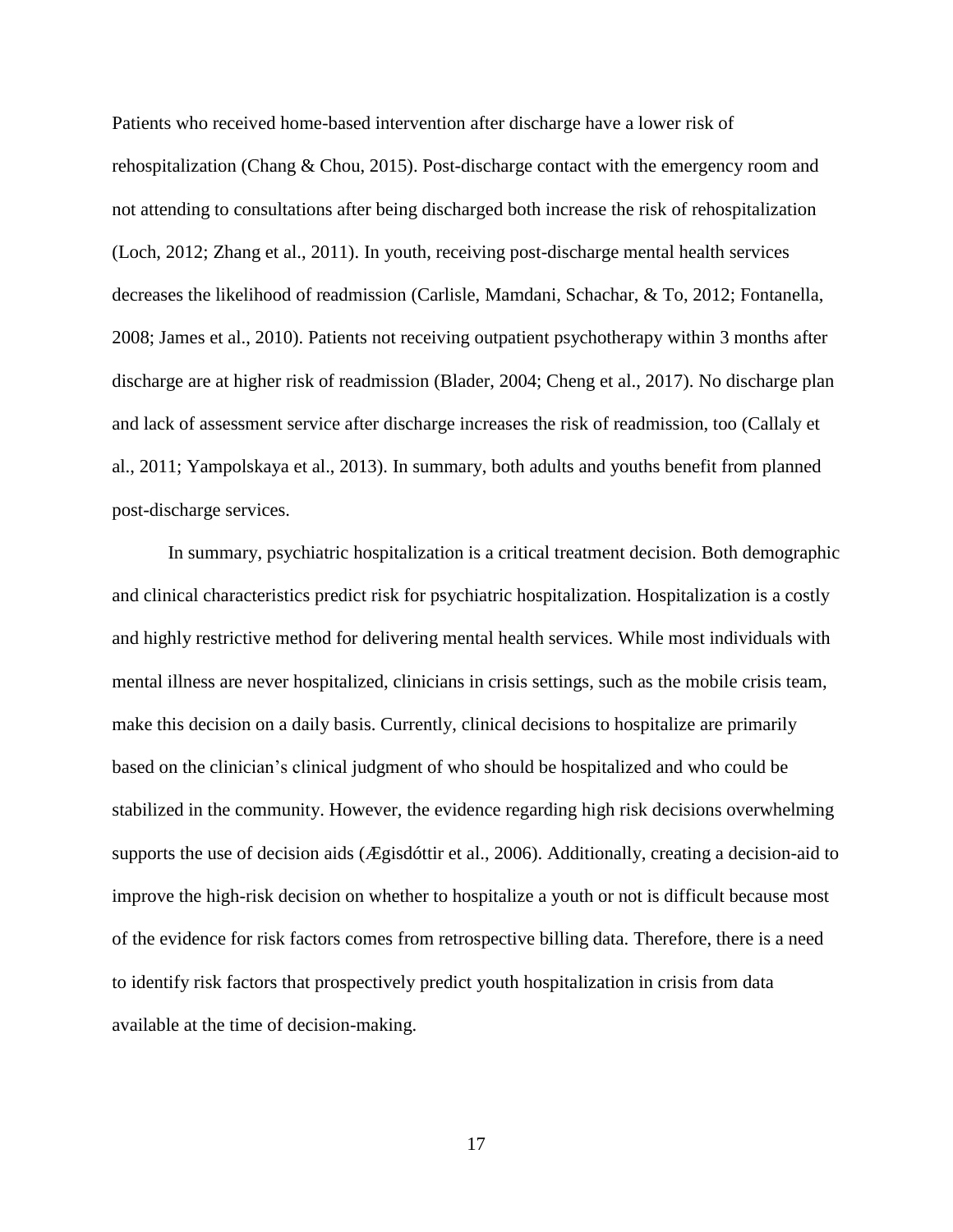#### CHAPTER 2

### AIMS OF THE STUDY

<span id="page-26-0"></span>Prior studies have identified a great number of risk factors for psychiatric hospitalization. These risk factors range from demographic characteristics to diagnostic characteristics to presenting symptoms. However, there are substantial limitations to those studies. First, many of the risk factors identified were distal to the decision of inpatient admission (e.g., Tulloch et al., 2016; Yampolskaya et al., 2013). The emphasis was on historical "symptoms" and not acute "signs" critical to determining whether a person was at risk for harming oneself or others. Second, many of prior studies used retrospective billing data with unclear temporal order (e.g., Lindsey et al., 2010; Tossone et al., 2014). The *associations* identified could reflect either reasons for acute hospitalization or how the acute hospital diagnosed patients. Third, prior studies primarily examined main effects of a risk factor (e.g., Unick et al., 2011; Vigod et al., 2015). Risk factors may interact with each to create multiplicative increase in risk not identified in prior studies. Thus, there is a need for our decision-making evidence base for hospitalization to more strongly approximate the clinical decision-making process in acute settings. The purpose of the present study is to examine available risk factors for hospitalization accounting for both previously identified risk factors (e.g., demographics, diagnosis) and potentially novel risk factors (e.g., problem with judgements, risky behavior, caregiver needs or strengths) to predict whether a youth should be hospitalized or not. Using Classification and Regression Tree (CART), we aim to develop an identifiable decision tree model or risk *algorithm* that a clinician could use to aid in the acute psychiatric hospitalization decision-making process.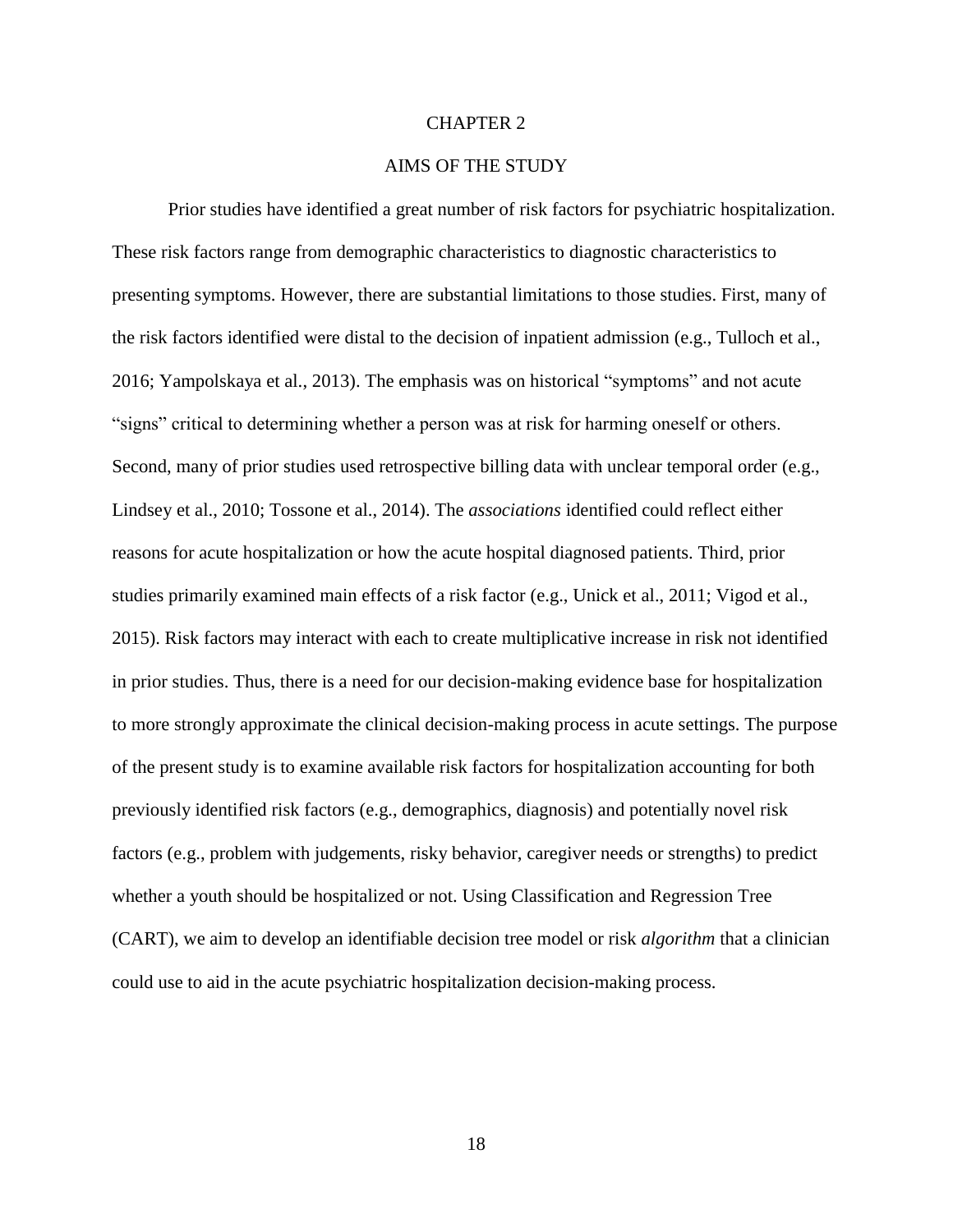#### CHAPTER 3

#### **METHOD**

#### <span id="page-27-1"></span><span id="page-27-0"></span>**Procedure**

In 2014, Nevada's Division of Child and Family Services instituted two mobile crisis response teams (MCRT) to provide immediate and intensive community-based mental health services for children and adolescents in psychiatric crisis. The Southern MCRT began operating in January 2014 throughout the Las Vegas valley, and the Northern MCRT started providing services to the greater Reno/Sparks area in November 2014. Youth, family members, caregivers, or professional providers contact the MCRT via their free hotline. The MCRT typically responds to the youth's home, ED, or school but it may respond to any setting in which the youth is currently present. The goals are to (a) reduce youth's ED visits due to a psychiatric crisis and (b) reduce the rates of psychiatric hospitalizations by providing support and community-based interventions, short-term stabilization and case management services. The MCRT consists of one social worker and one psychiatric case manager. During the initial response, the MCRT completes a standardized, semi-structured assessment with the child and his/her caregiver. The MCRT has bilingual providers and access to certified translators for youth or caregivers who are not fluent in English. At the end of the initial assessment, the MCRT with consultation from a supervisor determines whether the youth should be hospitalized, receive high intensity stabilization, or should be connected to available outpatient treatment resources. For youth referred to high intensity stabilization, hospitalization was recommended for a small subset.

The MCRT database consists of the electronic health record and text entry health record of all youth who completed a routine MCRT service. The standard measures collected in a routine MCRT evaluation and stabilization include intake information, crisis assessment, mental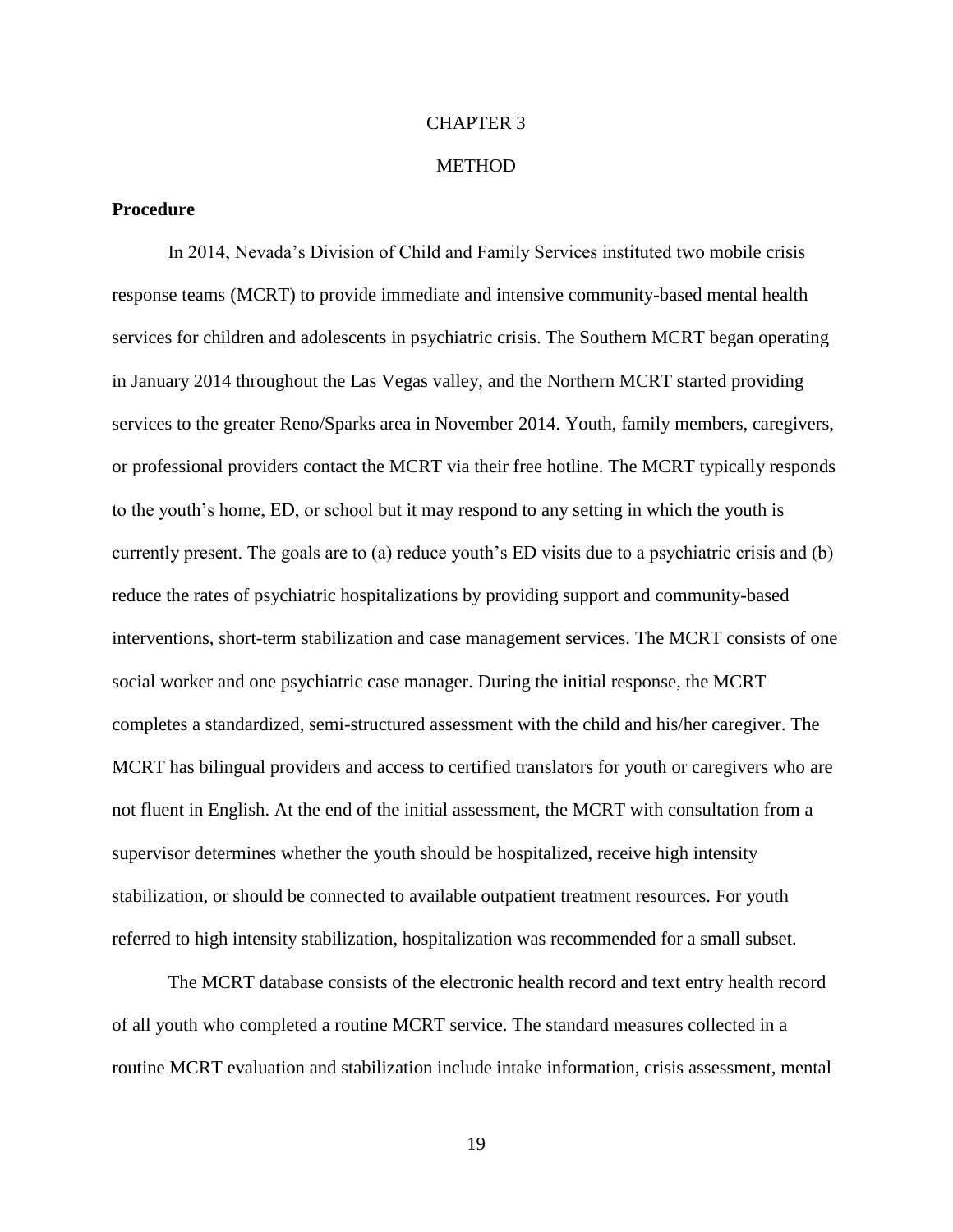status examination, clinical information, disposition, intervention screening, and stabilization outcomes. The written progress notes by the MCRT clinicians were stored in the text entry health record. All data were de-identified for current research use. Inclusion criteria in this dataset include: (a) MCRT responded to the call, and (b) MCRT collected systematic data. There are no specific exclusion criteria. For the current study, hospitalization was defined as the MCRT recommend psychiatric hospitalization at intake or the youth was hospitalized during crisis stabilization. Hospitalization decisions were informed by our study measures and clinician judgment.

#### <span id="page-28-0"></span>**Participants**

Data consisted of 2,776 youths who utilized the Mobile Crisis Response Team (MCRT) in the State of Nevada between 2014 and 2017. Youths who had missing values on all predictors to be included in the CART model were excluded. Therefore, the final sample consisted of 2,605 youths. The sample was approximately 44% male and 56% female. Youth's age at assessment ranged from 4.0-19.5 years ( $M = 14.07$ ,  $SD = 2.73$ ). Approximately 63% of the sample were Caucasian (*n* = 1,646), 22% African-American (*n* = 563), 3% Asian-American (*n* = 91), 3% Pacific Islander (*n* = 83), and 9% unknown/did not disclose (*n* = 222). Approximately 40% of youth identified as Hispanic ( $n = 1,032$ ). In the overall sample, 14% youth was hospitalized after the MCRT crisis assessment  $(n = 360)$ .

#### <span id="page-28-1"></span>**Measures**

**Demographics.** The MCRT intake screening tool contained demographic information from the youth, including gender, age at first assessment, race and ethnicity.

**Clinical variables.** The MCRT provides clinical evaluation of a crisis by trained mental health professionals at stage of admission (i.e., at the time clinicians receive phone call). A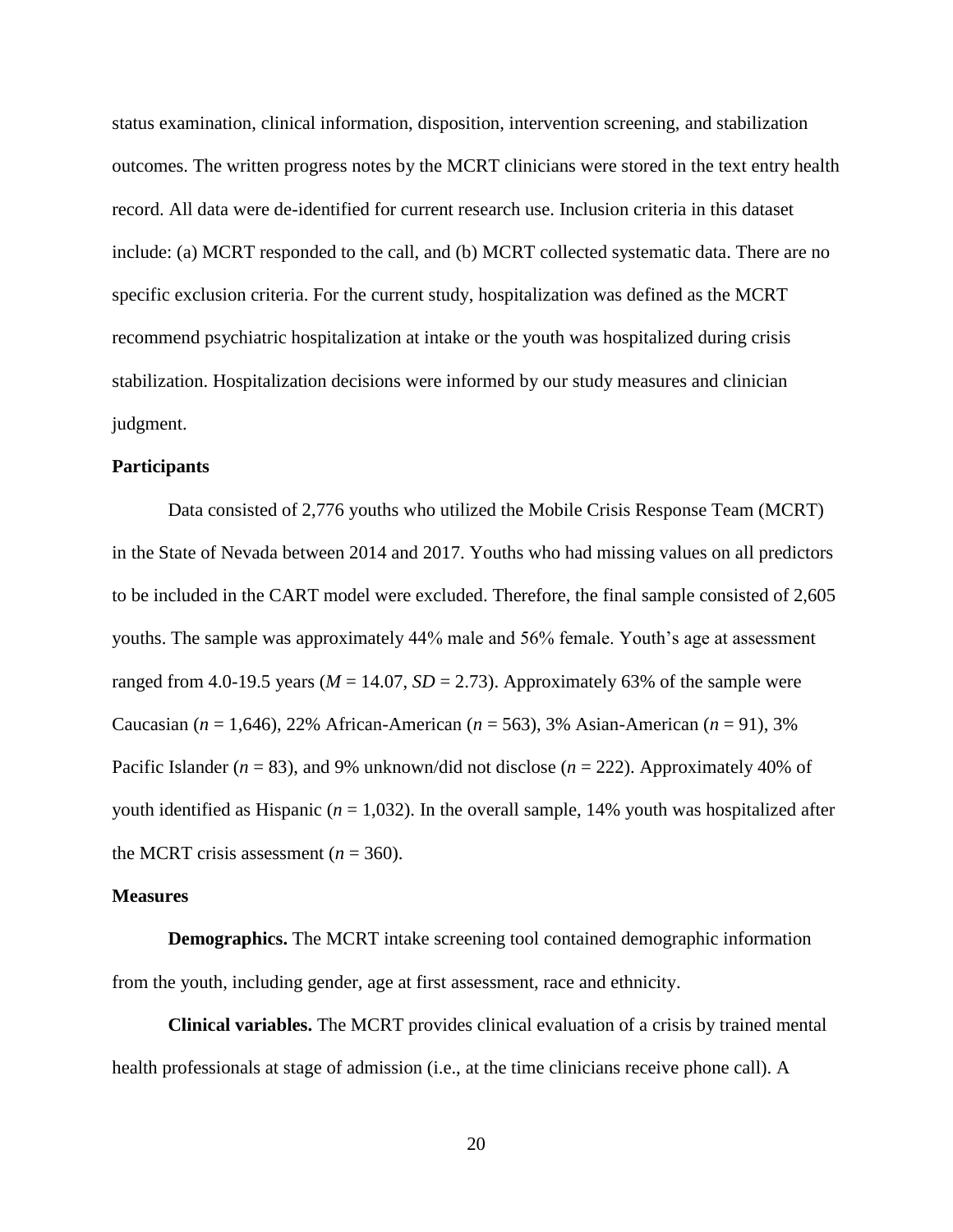comprehensive assessment was delivered to evaluate youth's acute "sign" of a crisis in the past 24 hours and history of mental health diagnoses. Table 1 lists the 63 variables assessed including the following general domains: diagnostic classes, risky behaviors, current symptoms, functioning problems, child protective services involvement, and caregiver needs and strengths.

**Discharge plan.** After the evaluation, the MCRT decides a discharge plan and makes referrals. Referral options include (a) MCRT stabilization services, (b) existing provider, (c) new community provider, (d) Division of Child and Family Services provider, (e) hospitalization, (f) legal involvement (e.g., child arrested, police or 911 involved), (g) insurance resources, (h) psychosocial rehabilitation or basic skills training, (i) day treatment, (j) family declined additional services, (k) no additional services needed, and (l) other. These categories will be collapsed into a single outcome variable of hospitalized yes (i.e., category (e)) or no (all other categories).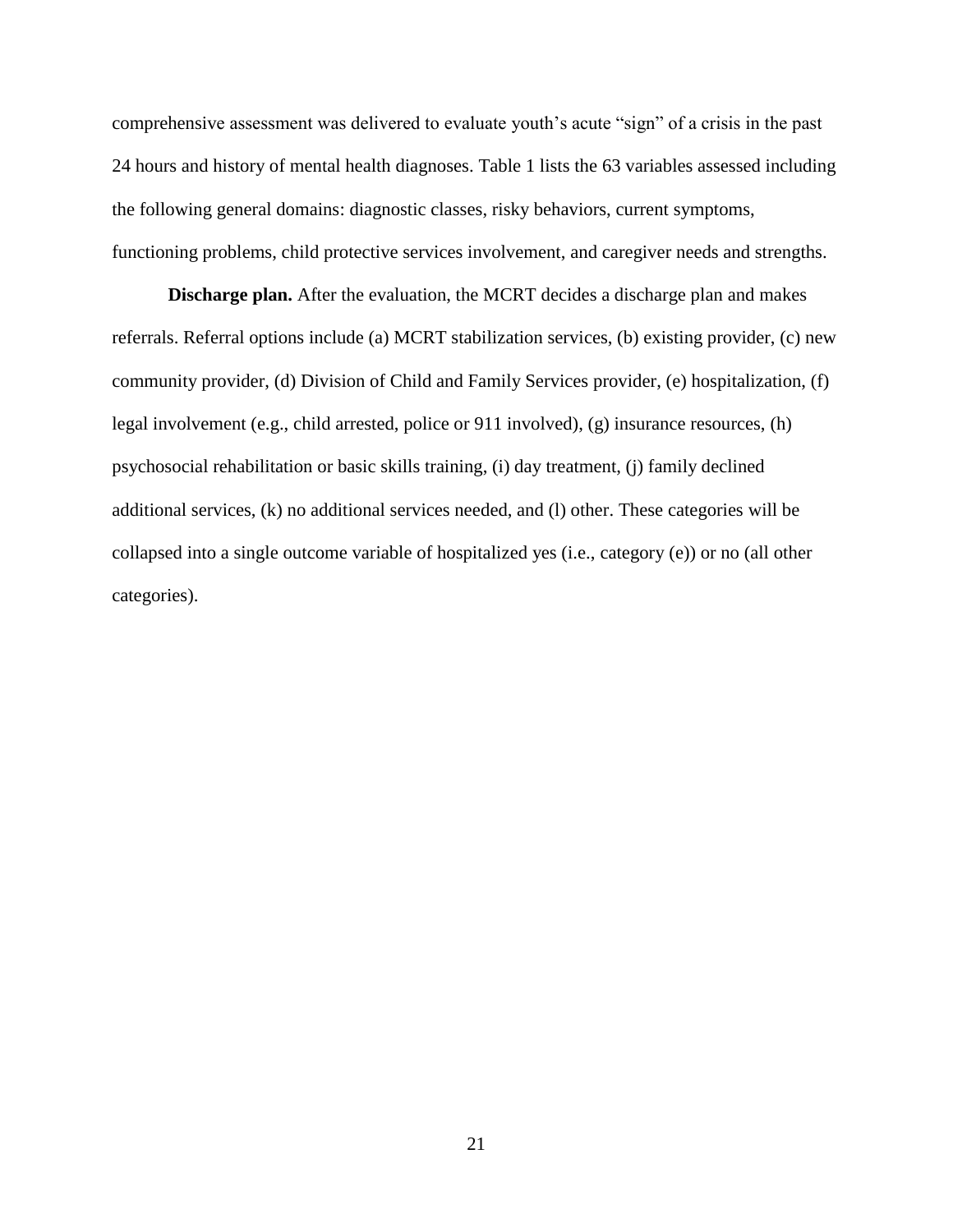#### CHAPTER 4

#### ANALYSES

#### <span id="page-30-1"></span><span id="page-30-0"></span>**Overview of Machine Learning**

Machine learning (ML) is used to produce *algorithms*, a series of systematic steps, derived from large datasets through an interactive, automatic process (King & Resick, 2014; Monuteaux & Stamoulis, 2016). ML's historical roots are in computer science; however, ML is being applied to questions of prediction in medicine (e.g., Leach et al., 2016; Thomssen et al., 1998), social work (e.g., Johnson, Brown, & Wells, 2002), and mental health (e.g., Kessler et al., 2016; Sledjeski, Dierker, Brigham, & Breslin, 2008). There are multiple statistical approaches to classification. Traditional statistical approaches such as regression use simpler algorithms to provide parsimony to what are often complex classification problems. However, there are several limitations to regression-based approaches. Traditional statistical approaches tend to have restrictive assumptions regarding the form of the relationship between predictors and criterion. For example, general linear models (e.g., regression) assumes an underlying linear relationship between predictors and criterion. For more complex relationships (e.g., nonlinear relationships, interactions) traditional approaches require *a priori* specification of the relationships. Whether a relationship is best modeled as an interaction or nonlinear relationship may not be known at the time of modeling. In contrast, ML automatizes the process of identifying how the predictors are related to the outcome (Walsh, Ribeiro, & Franklin, 2017). Therefore, using more complex models from ML may provide more effective methods to answering complex classification problems in mental health.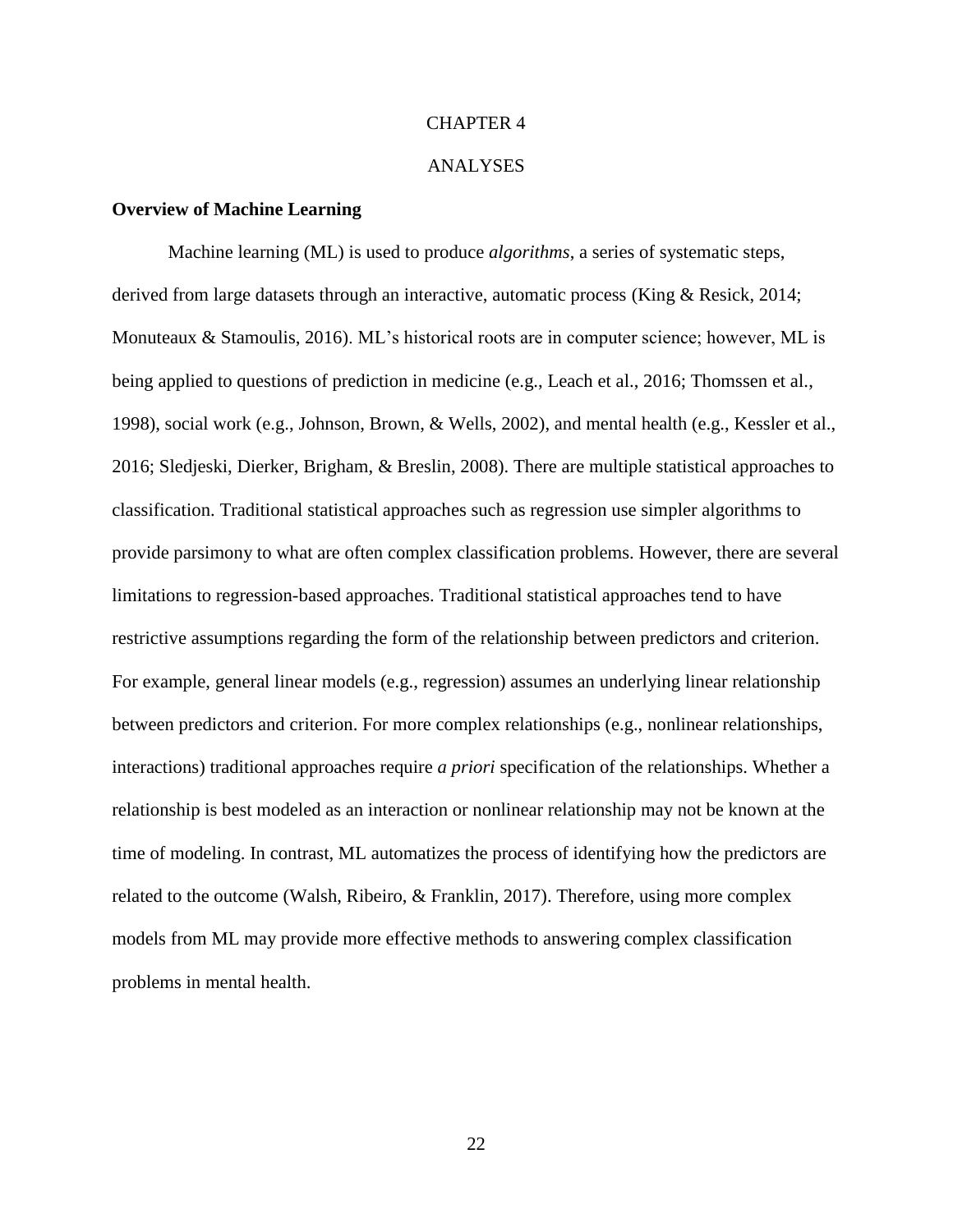#### <span id="page-31-0"></span>**Analytic Plan**

The current study utilized Classification and Regression Tree (CART) with random forests to predict risk for hospitalization from clinical variables. First, data were screened for out of range values and missing data using univariate descriptive statistics (e.g., mean/median/mode and standard deviation for continuous variables; frequency tables for categorical variables). Any values that were "impossible" would be coded as missing. Second, bivariate associations between individual predictors were quantified using Pearson's correlation and its derivatives (e.g., Spearman's rho, point-biserial) because multicollinearity decreases classification accuracy for models based on the general linear model. For sets of variables showing strong associations that are clinically meaningful, summary variables would be created. For example, if diagnostic history of psychosis is strongly related to current presentation of psychotic symptoms, then a single predictor variable carrying this information will be created (e.g., no psychosis history, history of psychosis, current psychotic symptoms). If symptoms of a single disorder (e.g., sadness, anhedonia for depression) are strongly correlated, then a single predictor variable representing the syndrome will be created. Third, the data are from an electronic health record and reflect data collected in clinical interactions and entered by clinicians. Missing data is likely to be a concern. Missing data were handled via multiple imputation using the caret package (Buuren & Groothuis-Oudshoorn, 2010). Fourth, a series of logistic regressions examined whether each predictor was associated with risk for hospitalization. Finally, CART models ensemble via random forests examined the predictive accuracy of the available predictors using the caret package (Kuhn, 2008).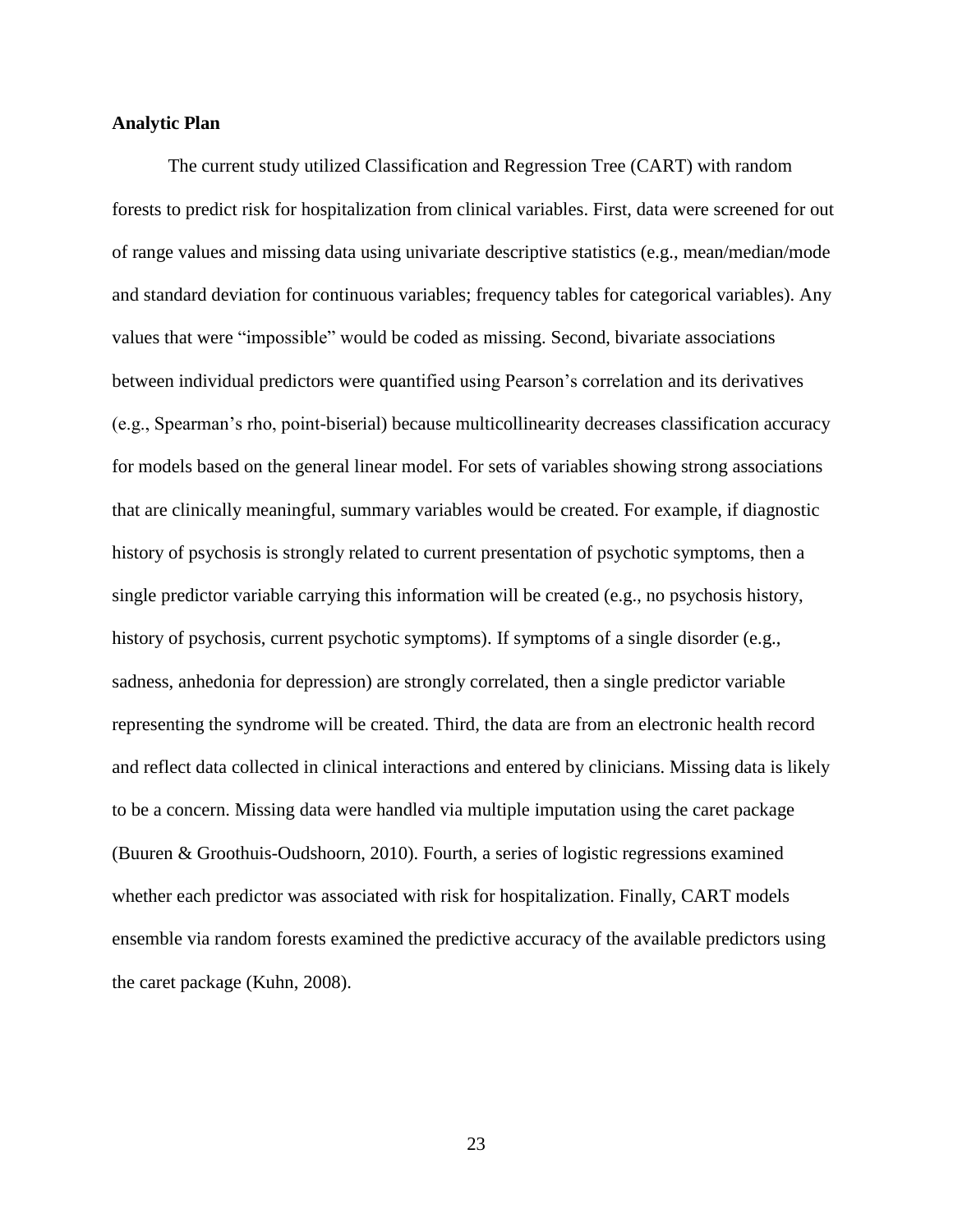#### <span id="page-32-0"></span>**Growing CART Trees**

CART models are tree-based models (King & Resick, 2014). First, CART engages in exhaustive evaluation meaning that it evaluates all predictors. It chooses a predictor and a binary split to create nodes, or homogenous subgroups, that are optimal classification of the criterion variable at that point in modelling. CART reduces impurity, or heterogeneity of the larger group, through the partitioning process. The Gini index is a metric of impurity, or heterogeneity, in the classification of the criterion. At each split, CART selects the split that creates nodes with the highest purity possible (i.e., more homogenous subgroups). The Gini index for a given split is defined as:

Gini index = 
$$
\sum_{j=1}^{K} p_j (1-p_j) = 1 - \sum_{j=1}^{K} p_j^2
$$
.

 $p_j$  represents the proportion of individuals in node j who belong to the target class in the criterion variable (Breiman, 1984). If a split results in two pure nodes in which all individuals belong to the same criterion group (i.e.,  $p_1 = 1.00$  and  $p_2 = .00$ ), then the Gini index is minimized (i.e., Gini index = 0). If the split results in impure nodes that are purely random (i.e.,  $p_1 = .50$  and  $p_2 = .50$ ), then the Gini index is maximized (i.e., Gini index  $= .50$ ). CART exhaustively evaluates all cutoff points across all predictors. CART selects the predictor and cutoff that minimize the Gini index so that impurity in the criterion is minimized. Splits will continue as long as the Gini index changes by at least .0005.

CART trees will continue growing almost indefinitely because of how small the Gini coefficient is, so *a priori* stopping criteria are required. There are three common stopping criteria to consider. First, one can pre-determine the minimum sample size in a terminal node. Proponents of this approach argue that setting reasonable minimum sample sizes will prevent the tree from growing too large and having unstable partitions in the model (Hayes, Usami,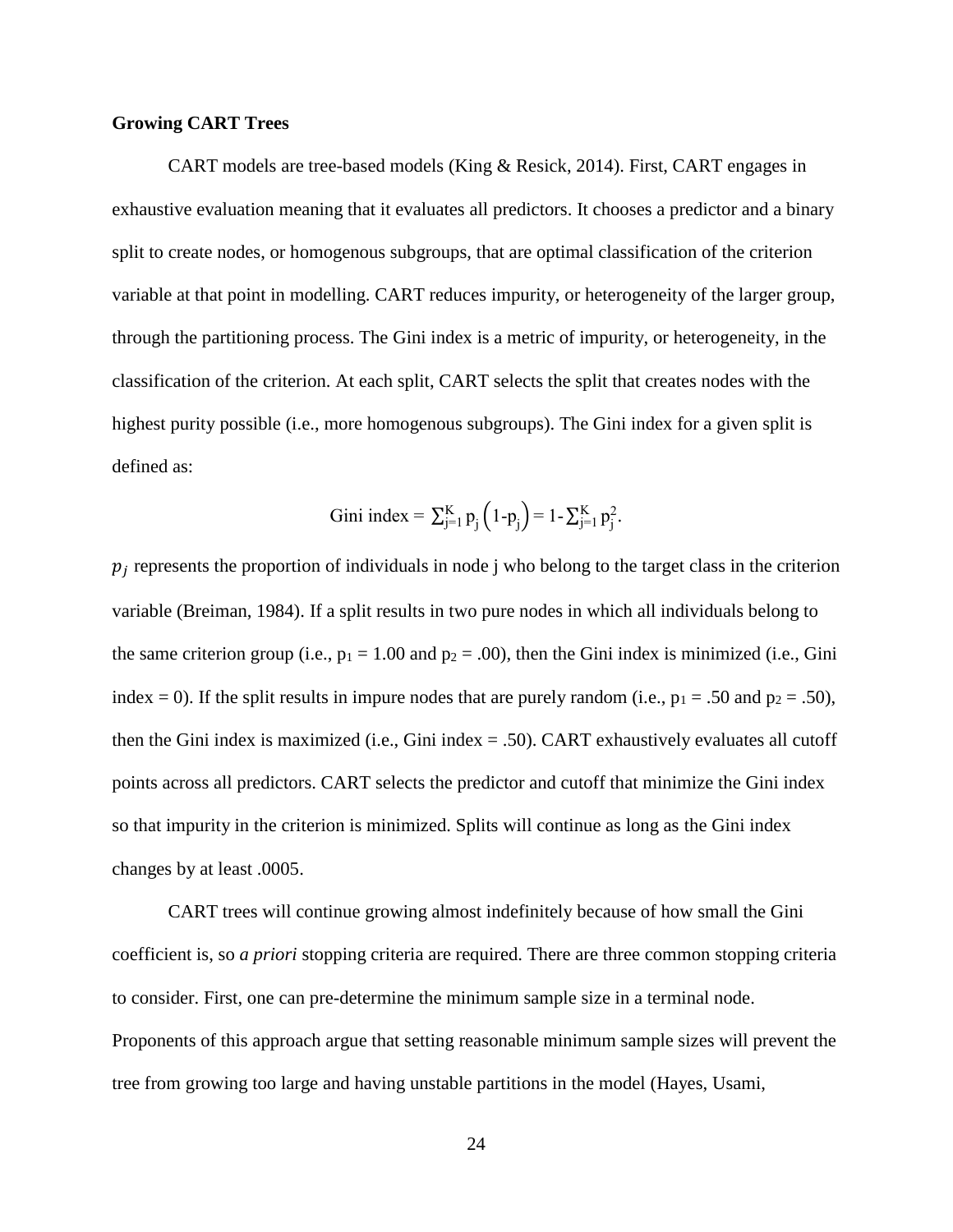Jacobucci, & McArdle, 2015). Second, one can specify the maximum tree depth, the number of edges between the root node and the terminal node. The tree stops splitting the data once it reaches the maximum level of tree depth (Lemon, Roy, Clark, Friedmann, & Rakowski, 2003). Third, one can pre-determine the threshold of splitting criterion. If the largest decrease in the impurity function would be less than the threshold, stop the recursive partitioning (Lemon et al., 2003). At this time, there is no clear best approach to setting stopping criteria *a priori*. Current reference texts indicate one should fit at least 20-30 different tree depths to select the most generalizable tree (Cichosz, 2014). Therefore, we will fit trees using a variety of tree depths. Additionally, we will vary the minimum node size to increase stability while software implementations tend to set minimum node size to 1. Both of these tuning parameters will be tuned using random search. Random search is the process of randomly selecting potential tuning parameters from within a range and is considered more efficient and accurate than the more traditional grid search method (Bergstra & Bengio, 2012). For the overall depth of the tree we will use randomly selected values between 2 and  $k - 10$ . For the minimum sample size, we will use randomly selected values between 1% and 5% of the sample.

#### <span id="page-33-0"></span>**Random Forest**

While CART is useful for describing the relationship between predictors and the outcome, a single tree-based algorithm is usually unstable and small changes in the relationship between predictors and criterion could alter the algorithm's preferred tree structure resulting in less than optimal classification solutions (King & Resick, 2014). To overcome the model instability and less-than-optimal predictive performance, different ensembling methods – committees of trees – have been proposed (Breiman, 2001). Ensembling methods consolidate multiple CART trees into a single tree to optimize the accuracy of the prediction (Rosellini,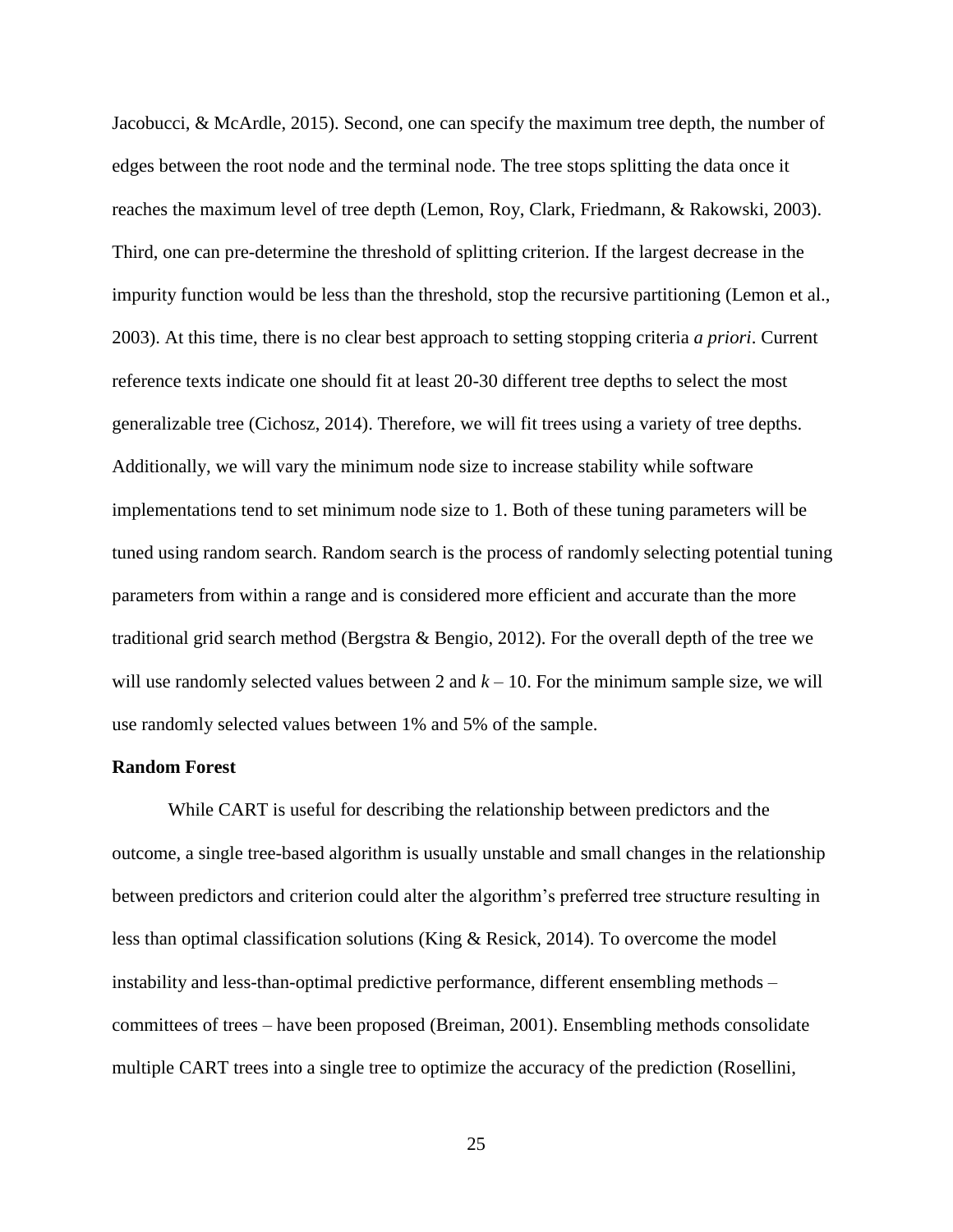Dussaillant, Zubizarreta, Kessler, & Rose, 2018). *Random forests*, one method of ensembling, uses the CART algorithm but grows many trees by randomly selecting cases and variables for inclusion in a series of models. It aims to prevent missing some predictors and often provides a more diverse and stable tree-based algorithm than a single CART tree (King & Resick, 2014). Random forest employs the bootstrap method to increase the accuracy of the model (Breiman, 2001). A bootstrap sample is a sample generated by re-sampling the overall sample (Efron & Tibshirani, 1994). The bootstrap sample is then used for model training and the rest of the sample is used for testing the new model from the bootstrap procedure (Kohavi, 1995). Each bootstrapped sample consists of 62.3% of the overall sample. We will use at least 100 bootstraps and up to 1,000 bootstraps depending on computational time. In addition to randomly sampling the sample, random forests also randomly sample the predictors so that unique trees can be grown. For classification problems, Breiman (2001) recommends the number of predictors in each bootstrapped sample be tuned. A common default is the square root of the number of predictors in the data. Current recommendations are to conduct a random search to determine the best number of predictors to be randomly sampled for each bootstrap. Therefore, the number of predictors considered for each bootstrap will be randomly selected from between 2 and the square root of *k* (Bernard, Heutte, & Adam, 2009).

As the random forest grows many trees, the final model only provides a general classification probability. In clinical settings, this is not helpful as data entry typically occurs after the clinical decision is made. Therefore, to identify a human readable, decision tree that could be interpreted in clinical settings, the most important risk factors identified in the random forest model were submitted to CART. This final model was interpreted.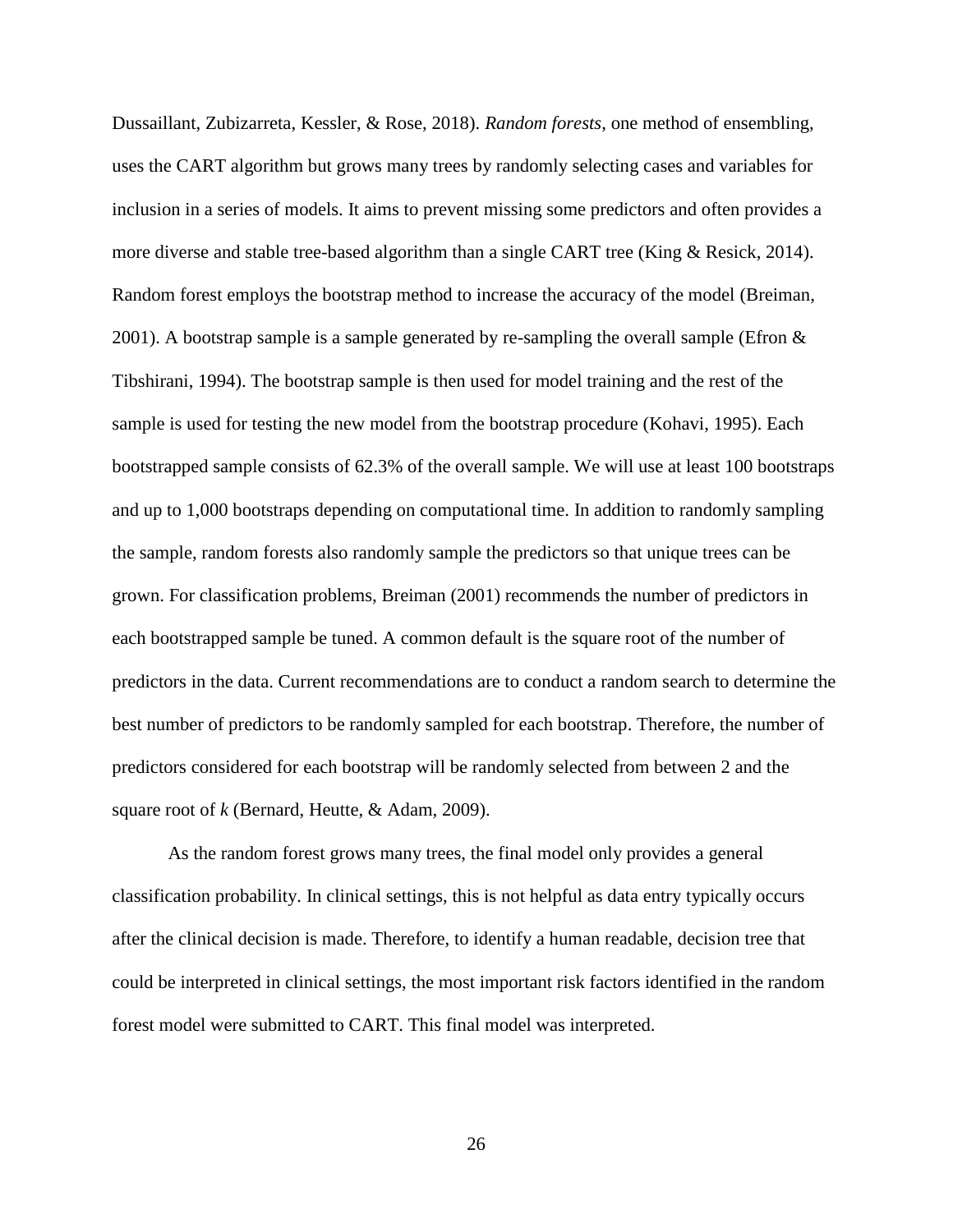#### <span id="page-35-0"></span>**Identifying the Best Fitting Models**

The final step of analytic plan is to evaluate the model performance. Several global measures and performance statistic of model evaluation are described as followed.

**Confusion matrix***.* A confusion matrix is a table that provides visualized information about the model performance. Statistics included in a confusion matrix are positive predictive value (PPV), negative predictive value (NPV), sensitivity, and specificity. The PPV is the proportion of individuals who screen positive among those who have the condition. The NPV is the proportion of individuals who screen negative among those who do not have the condition. Sensitivity is the proportion of individuals with the condition who screen positive. Specificity is the proportion of individuals without the condition who screen negative. The overall prediction accuracy, or the hit rate, is the proportion of total number of accurate predictions among all cases. The  $F_1$  score represents the weighted average of the sensitivity and positive predictive value and is considered a better indicator of model performance when there are high costs associated with false positives and false negatives. The PPV, NPV, sensitivity, specificity, and F<sup>1</sup> score ranges between zero and one. On all of these metrics, values closer to 1 are better and values closer to zero are considered poor. There are no standard metrics for interpreting these values. The area under the curve (AUC) measures the ability of the model to correctly classify randomly selected cases with and without the condition. AUC is benchmarked by values  $\geq 90$ indicate "excellent,"  $\geq 80$  "good,"  $\geq 70$  "fair," and <.70 "poor" (Swets, Dawes, & Monahan, 2000). Depending on the purpose of the screening, different model statistics have more or less value. If the purpose is to maximize the probability that a youth needs hospitalization, one should focus on models with PPV and high specificity. In contrast, if the purpose is to maximize the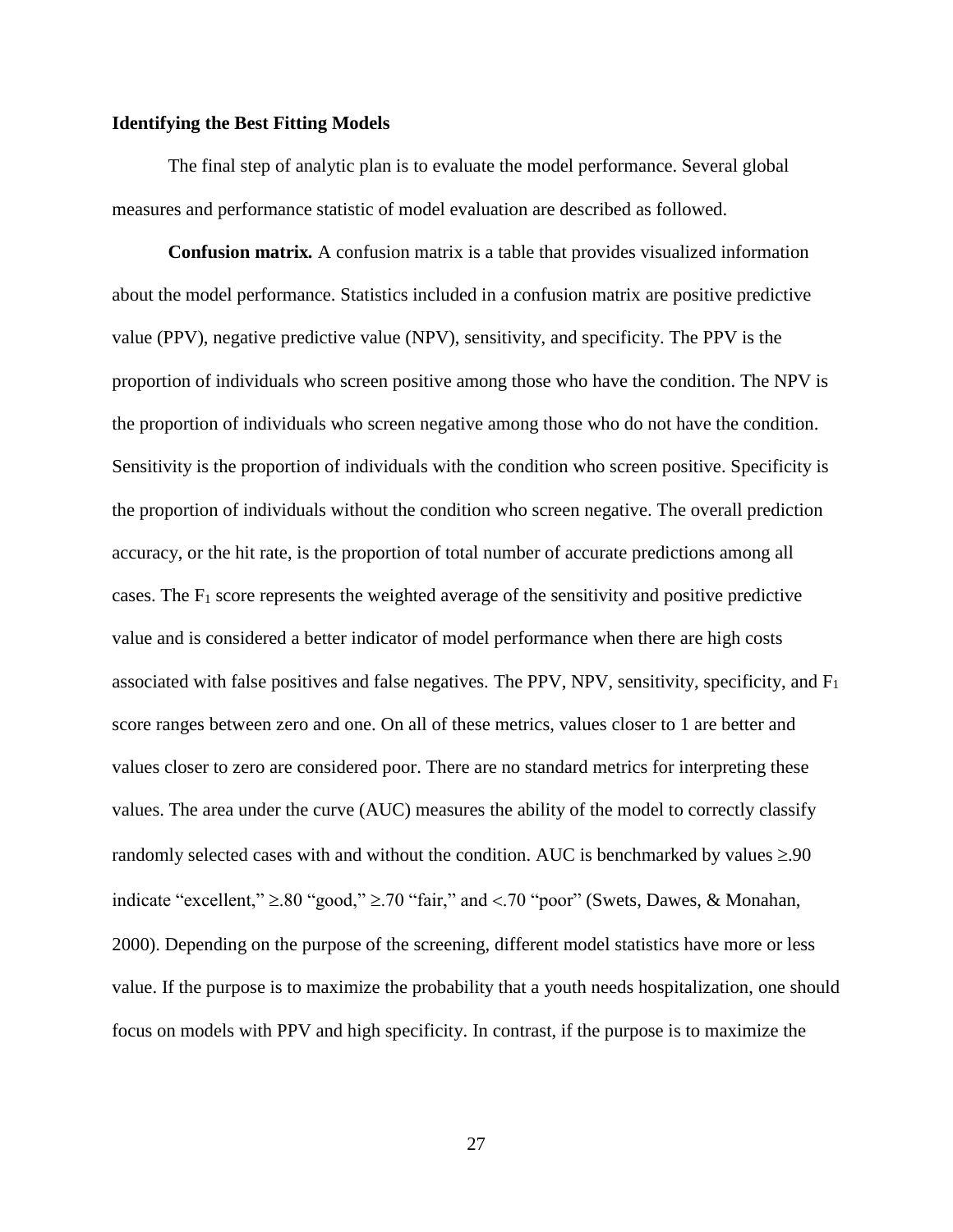probability that a youth does not need hospitalization, one should focus on the model with high NPV and high sensitivity. Therefore, the best-fitting models will be evaluated with this in mind.

**The kappa statistic***.* The kappa statistic measures the proportion of accurate predictions after accounting for chance agreement and can be calculated using the following formula:

$$
\kappa = \tfrac{P_o\text{-}P_e}{1\text{-}P_e},
$$

where  $P_0$  is the observed prediction accuracy of the model and  $P_e$  is the expected accuracy of the model by chance (Cohen, 1960). The kappa statistic ranges from -1.0 to 1.0, with a kappa of 1.0 indicating perfect performance. Fleiss, Levin, and Paik (1981) suggests that values  $\geq$ .75 are "excellent,"  $\geq$ .40 "fair to good," and <.40 "poor." Kappa is suggested as a good accuracy measure that it is not only well correlated with the AUC but also more robust to the prevalence compared to the PPV and NPV (Freeman & Moisen, 2008; Manel, Williams, & Ormerod, 2001). However, one should be careful when applying the kappa statistic to a new population. If the prevalence is substantially different in the new population, kappa still has limited generalizability from one population to another (Allouche, Tsoar, & Kadmon, 2006).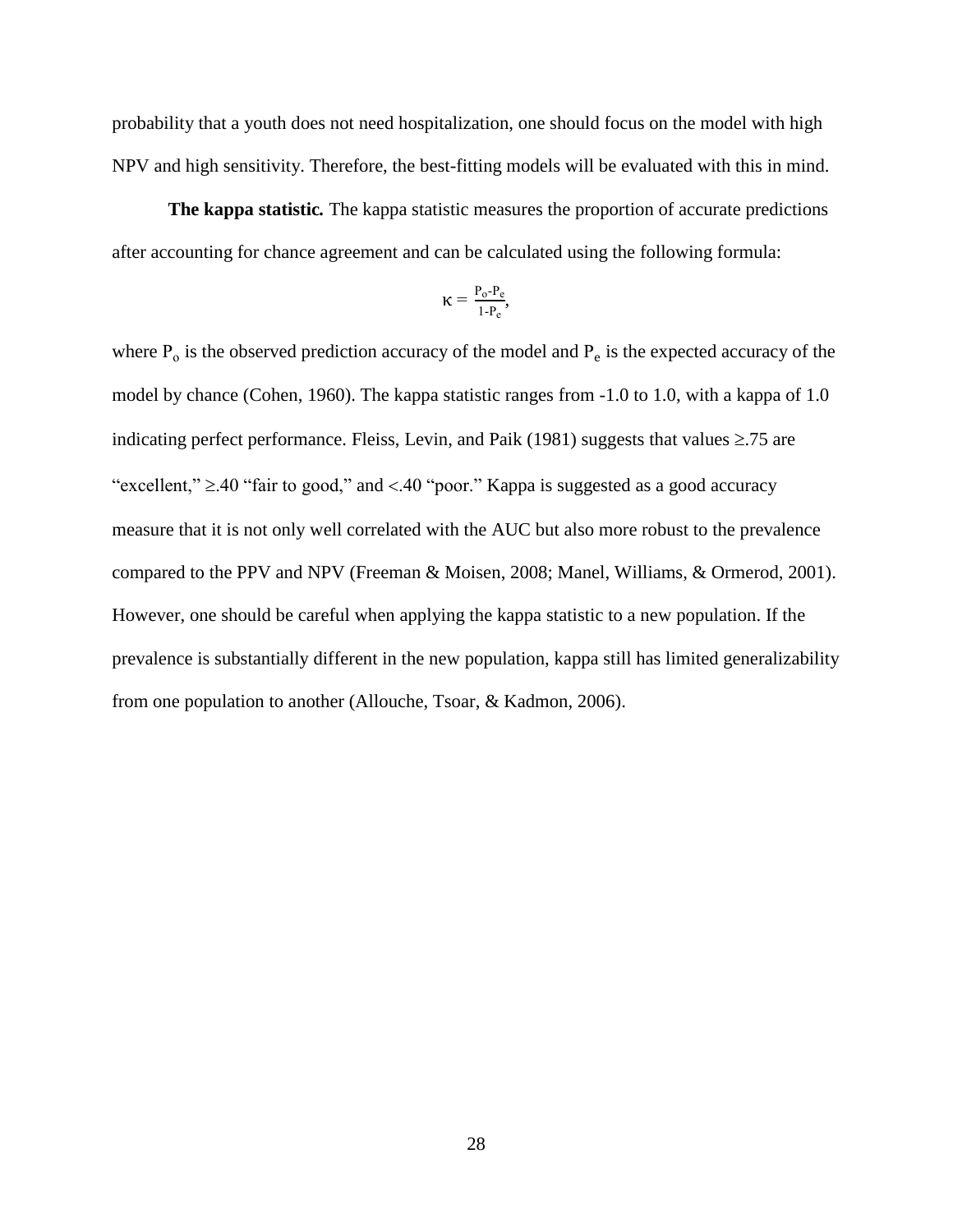## CHAPTER 5

## RESULTS

### **Individual Risk Factors for Hospitalization**

Table 2 presents the demographic characteristics of the sample by hospitalization status. For every one year increase in a youth's age, the youth was 1.10 [1.05, 1.15] times as likely to be hospitalized. For example, a 15-year-old adolescent would be 2.59 times more likely to be hospitalized than a 5-year-old child. A non-Hispanic youth was 1.43 [1.13, 1.81] times as likely to be hospitalized as a Hispanic youth. Gender and race (relative to Whites) were not associated with hospitalization,  $ps > .05$ .

Table 3 displays the risk associated with individual diagnoses. Youth with psychotic disorders (Odds Ratio = 13.13 [7.20, 24.84]) were substantially more likely to be hospitalized. Youth with bipolar disorders (Odds Ratio =  $3.42$  [2.05, 5.56]), abuse/neglect (Odds Ratio =  $2.12$  $[1.35, 3.24]$ ), depressive disorders (Odds Ratio = 1.99 [1.59, 2.49]), and substance use disorders (Odds Ratio = 1.93 [1.21, 2.99]) were all more likely to be hospitalized than youth without the respective disorder. In contrast, youth with anxiety disorders (Odds Ratio = .59 [.36, .92]), trauma-related disorders (Odds Ratio = .56 [.42, .74]), and educational/occupational problems (Odds Ratio = .42 [.15, .94]) were less likely to be hospitalized than youth without the respective diagnosis. Youth with neurodevelopmental, disruptive disorders, relationship problems, and attention-deficit hyperactivity disorders were not more or less likely to be hospitalized based on their diagnosis, all *p*s > .05. Some disorders had small cell sizes (n < 5) that make the odds ratios and confidence intervals unreliable; therefore, those disorders were not included in the table. Disorders with small cell sizes were: obsessive-compulsive and related disorders, feeding and eating disorders, sleep-wake disorders, dissociative disorders, somatic symptom and related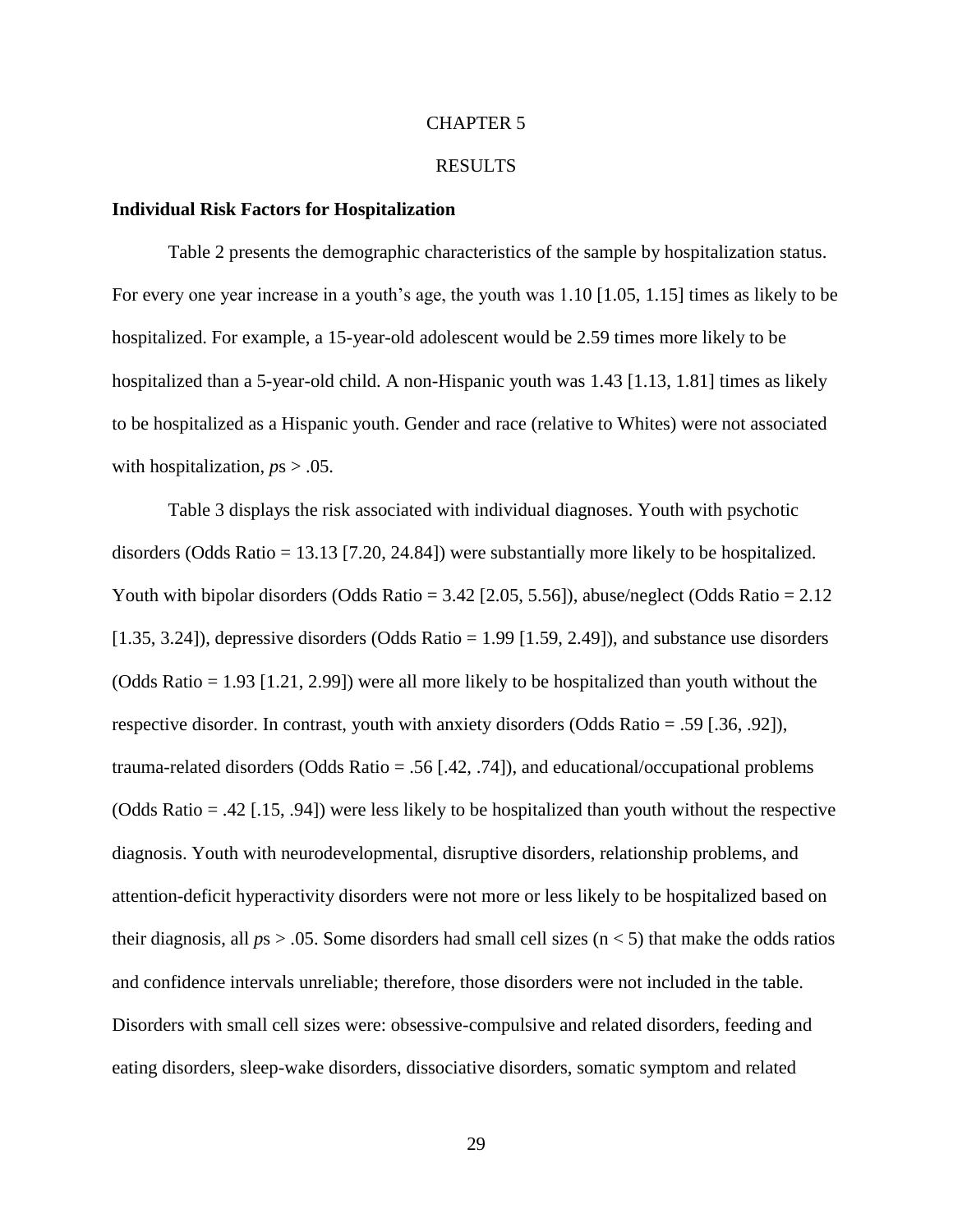disorder, elimination disorders, gender dysphoria, neurocognitive disorders, and personality disorders.

## **Risky and Current Symptoms**

Table 4 presents the risk associated with risky behaviors. In general, increases in risky behavior severity, regardless of type of risky behavior, was associated with increased risk for hospitalization. Suicidality ( $OR = 2.89$  [2.53, 3.33]), poor judgment ( $OR = 2.66$  [2.33, 3.04]), danger to others (OR = 2.20 [1.96, 2.48]), risk-taking behavior (OR = 1.95 [1.72, 2.21]), sexual behavior (OR = 1.93 [1.48, 2.52]), non-suicidal self-injury (OR = 1.84 [1.61, 2.09]), runaway  $(OR = 1.67$  [1.50, 1.86]), problematic social behavior  $(OR = 1.65$  [1.47, 1.85]), fire setting  $(OR = 1.67)$  $= 1.64$  [1.36, 1.97]), and bullying (OR  $= 1.46$  [1.23, 1.71]) all increased the risk for hospitalization. Risky behaviors were evaluated on a four-point scale such that the OR of 2.89 for suicide risk translates to a youth with either current ideation and intent or command hallucinations that involve self-harm was 24 times more likely to be hospitalized than a youth with no history of suicide ideation or behavior.

Table 4 also displays the univariate risk associated with ratings of specific psychiatric symptoms. In general, the presence of psychiatric symptoms was associated with increased risk for hospitalization. Youth with psychotic  $(OR = 2.85 [2.47, 3.30])$  or depressive symptoms  $(OR = 2.85 [2.47, 3.30])$  $= 2.53$  [2.13, 3.03]) were substantially more likely to be hospitalized than youth without the respective symptoms. Psychiatric symptoms were rated on a four-point scale. For example, youth who were evaluated as having clear evidence of dangerous hallucinations, delusions, or bizarre behavior that places the child or others at risk of physical harm were 23 times as likely to be hospitalized than youth with no evidence of psychosis. Similarly, youth with assessed as having depressed mood that was disabling were 16 times more likely to be hospitalized than youth with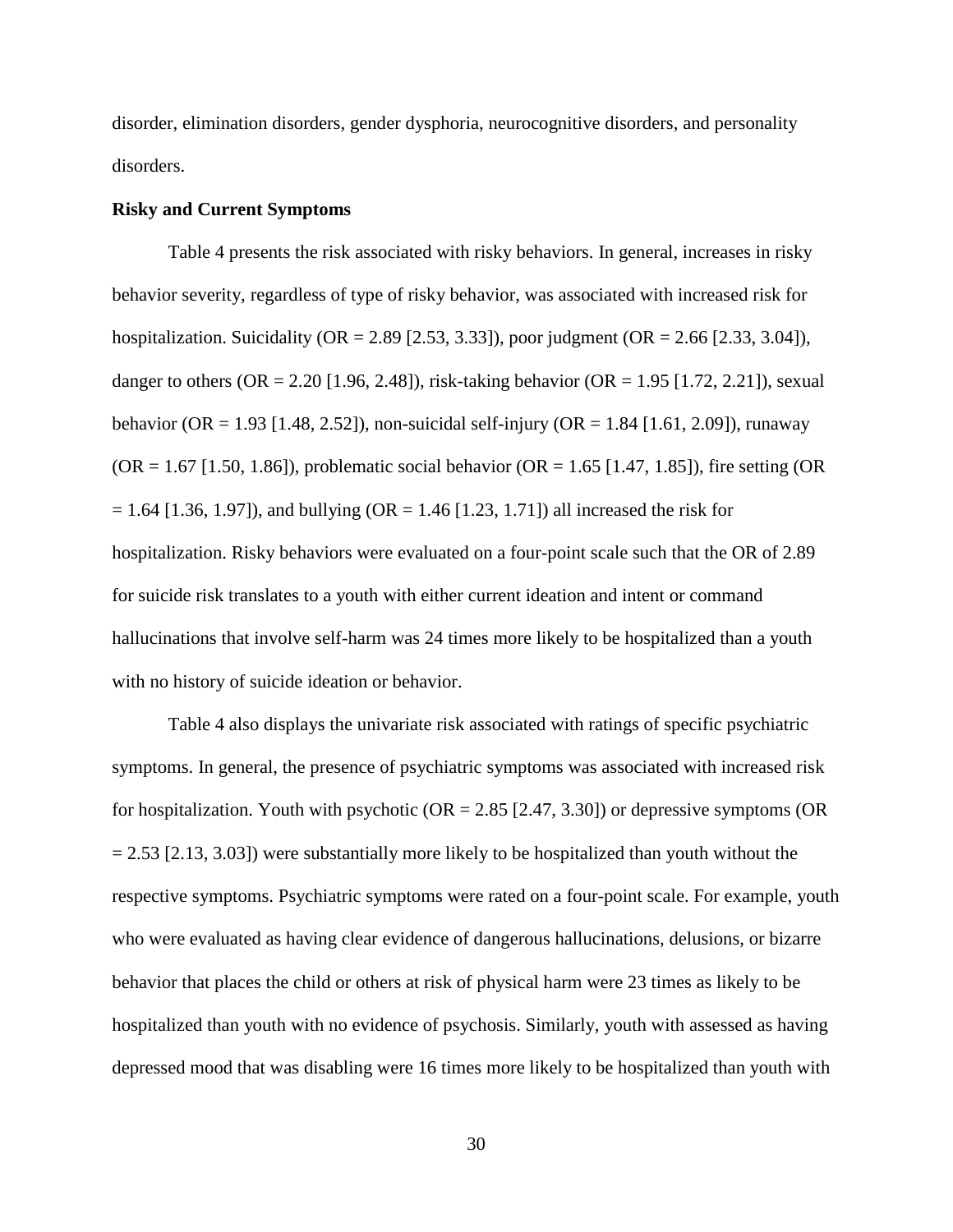no evidence of depression. Youth with impulsive/hyperactive symptoms ( $OR = 1.87$  [1.66, 2.12]), conduct/antisocial behaviors ( $OR = 1.71$  [1.50, 1.95]), anger control problem ( $OR = 1.61$ ) [1.42, 1.83]), substance use symptoms ( $OR = 1.59$  [1.39, 1.81]), oppositional defiant behaviors  $(OR = 1.51$  [1.35, 1.70]), anxiety  $(OR = 1.51$  [1.31, 1.74]) and PTSD symptoms  $(OR = 1.39$ [1.23, 1.56]) were all more likely to be hospitalized than youth without the respective symptoms.

## **Functioning Problems, CPS Involvement, and Caregiver Needs and Strengths**

Table 5 displays the risk associated with a child's difficulty functioning, child protective services involvement, and caregiver needs and strengths. Difficulties in functioning, having CPS involvement, and caregivers with more needs were all associated with increases in risk hospitalization. Youth with functioning problems at home ( $OR = 2.16$  [1.90, 2.46]) and youth presenting significant risk of danger to the community ( $OR = 2.14$  [1.81, 2.52]) were substantially more likely to be hospitalized. Youth with profound problems at home (i.e., at high risk of removal from home) and youth with profound problems in the community (i.e., at high risk of being removed from the community) were each approximately 10 times as likely to be hospitalized compared to youth with no functioning problems in the respective domain. Problems with peer relationship ( $OR = 1.82$  [1.62, 2.05]), functioning problems in the community (OR = 1.66 [1.44, 1.91]), sleep problems (OR = 1.66 [1.48, 1.86]), medication noncompliance (OR = 1.59 [1.40, 1.80]), developmental delay (OR = 1.54 [1.32, 1.80]), functioning problems in school (OR = 1.45 [1.30, 1.62]), acts of delinquency (OR = 1.37 [1.20, 1.57]) and juvenile justice status ( $OR = 1.23$  [1.04, 1.44]) all increased the risk for hospitalization. In addition, CPS involvements, including youth being at risk of abuse or neglect  $(OR = 1.61 [1.37, 1.90])$  and domestic violence  $(OR = 1.33 [1.07, 1.64])$ , both increased the risk. Finally, caregiver's needs and strengths slightly increased the risk for hospitalization, including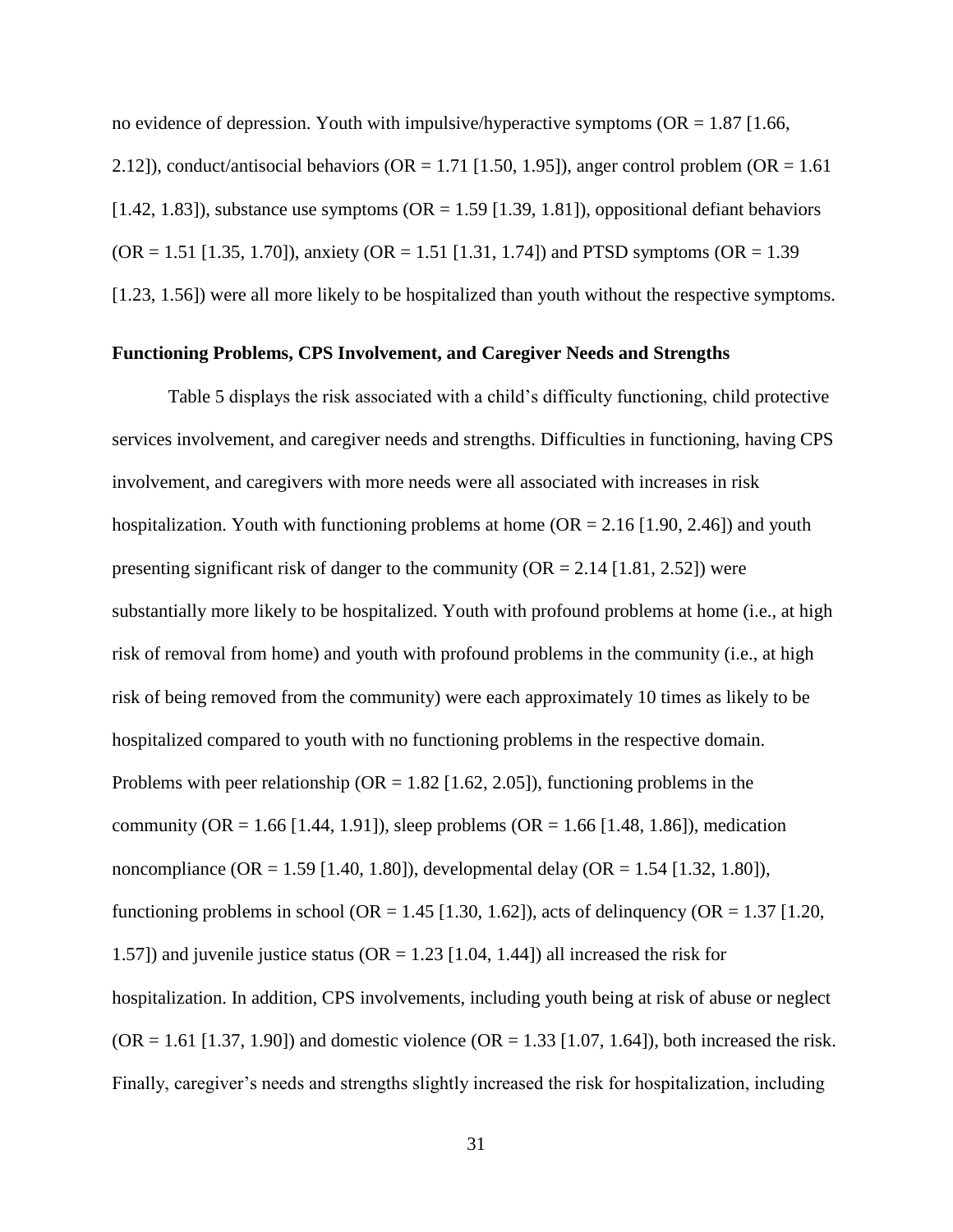caregiver's stress management ( $OR = 1.85$  [1.62, 2.11]), caregiver's monitoring and discipline skills (OR = 1.76 [1.56, 1.98]), caregiver's involvement with care (OR = 1.59 [1.38, 1.82]), caregiver's social support (OR =  $1.43$  [1.27, 1.61]), accessibility to child care services (OR = 1.37 [1.21, 1.54]), caregiver's health condition (OR = 1.36 [1.20, 1.55]), and residential stability/housing problems ( $OR = 1.18$  [1.02, 1.35]). Among the above risk factors, caregiver's stress management has the highest odds ratio that caregiver having significant stress associated with the child's needs increased the risk for hospitalization by six times compared to caregiver having no stress management problems.

## **Classification and Regression Tree (CART) with Random Forest Analysis**

Random Forest models were grown to identify the combination of risk factors most important for predicting psychiatric hospitalization in youth. A limitation of an individual CART model is that the tree will continue grow almost indefinitely and tends to overfit the training data. Random forest models fit a series of CART models that vary randomly selected cases and variables for inclusion in each model to result in a model that is more likely to generalize well. *A priori* stopping criteria and hyperparameters are required. Random search for hyperparameter tuning suggested the minimal sample size in a terminal node should be  $n = 11$  (.4% in the overall sample). Terminal nodes with such a small sample size would risk overfitting the training data and having a model that would not cross validate.

A grid search, which was not included in the original analytic plan, was used to limit the search space to that defined in the analytic plan. The boundaries for the grid search were (a) one to 16 of predictors randomly selected as candidates at each split, and (b) 26 (1%) to 130 (5%) cases as the minimal sample size in a terminal node. Table 6 presents the results of the grid search around the best fitting model. The optimal random forest model consisted of 15 predictors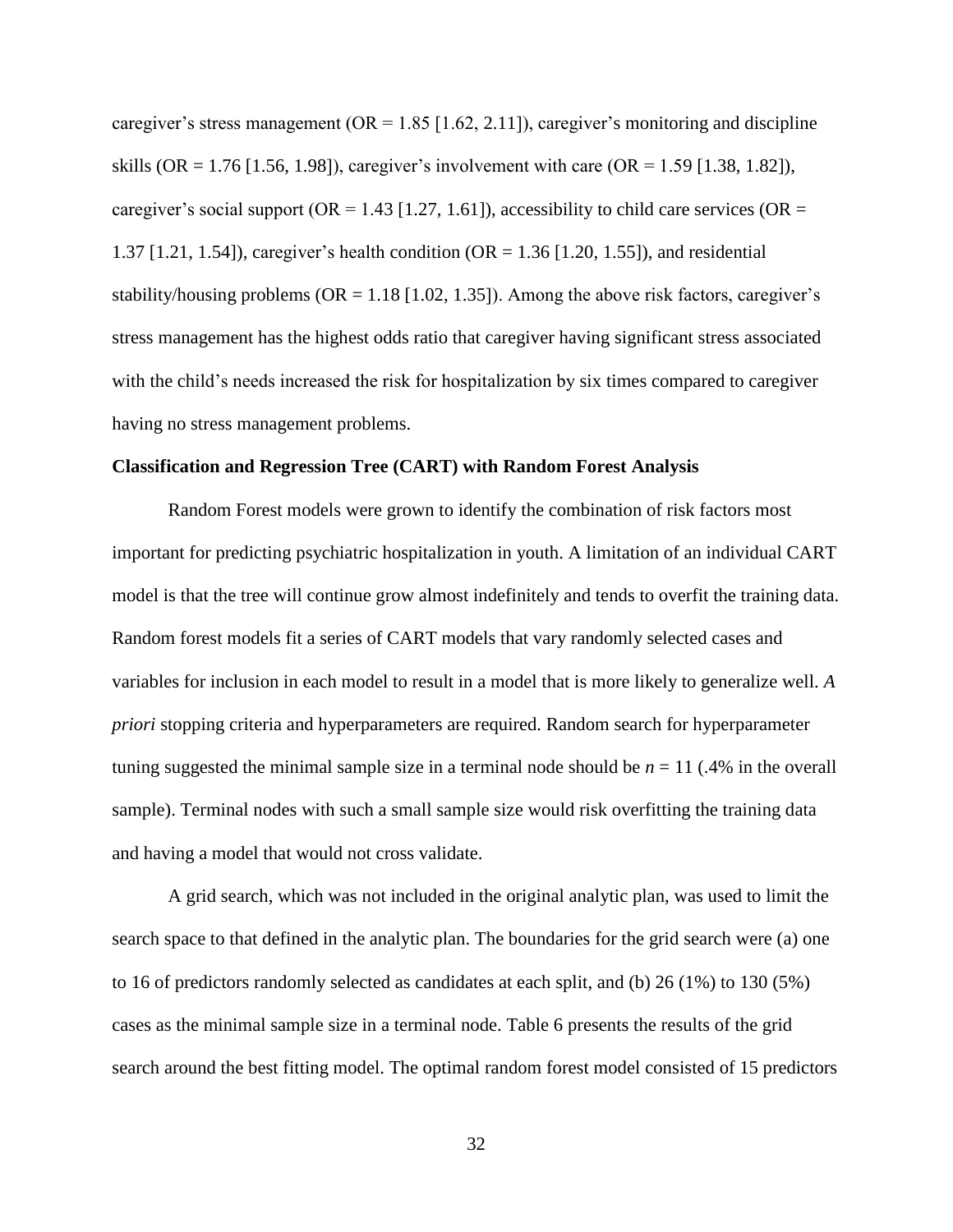randomly selected at each split and a minimal node size equal to  $27$  (sensitivity = .48, specificity  $= .97, \text{ AUC} = .90, \text{ overall accuracy} = .91, \kappa = .53).$  However, to decrease risk of overfitting, the recommendation of limiting predictors is between two and  $\sqrt{k}$  (in the current study, k = 63,  $\sqrt{k}$  = 8; Bernard et al, 2009). Therefore, we interpreted the results in light of this recommendation. As seen in Table 6, changing model parameters resulted in slight differences in model performance. Sensitivity, AUC and overall accuracy appeared relatively stable among models with different parameters. However, the incremental increase in sensitivity leveled off from eight predictors at each split to nine predictors at each split. Additionally, the kappa statistics improves .02 from eight to nine predictors at each split. Therefore, tuning resulted in nine predictors to be randomly selected at each split and a minimum node size of  $n = 26$  as hyperparameters for the random forest model.

Model performance was evaluated via the following metrics: overall accuracy,  $F_1$  score, kappa, sensitivity, specificity, the area under the curve (AUC), positive predictive value (PPV), and negative predictor value (NPV). Overall prediction accuracy indicates how accurately the model identifies the correct classification (i.e., true positives, true negatives). The model's overall accuracy was .90, indicating that  $90\%$  of cases were classified correctly. The  $F_1$  score represents the weighted average of the sensitivity and the PPV and ranges between zero and one with scores closer to one being better. The  $F_1$  score is a better indicator of model performance when there are high costs associated with false positives and false negatives. The model's  $F_1$ score was .50, indicating poor model performance. The kappa statistic, a measure of accuracy after accounting for chance agreement, was .47, indicating fair to good agreement between predicted and observed classification. Table 7 presents the confusion matrix of the random forest model. Sensitivity is the proportion of true positive cases that are identified as positive. The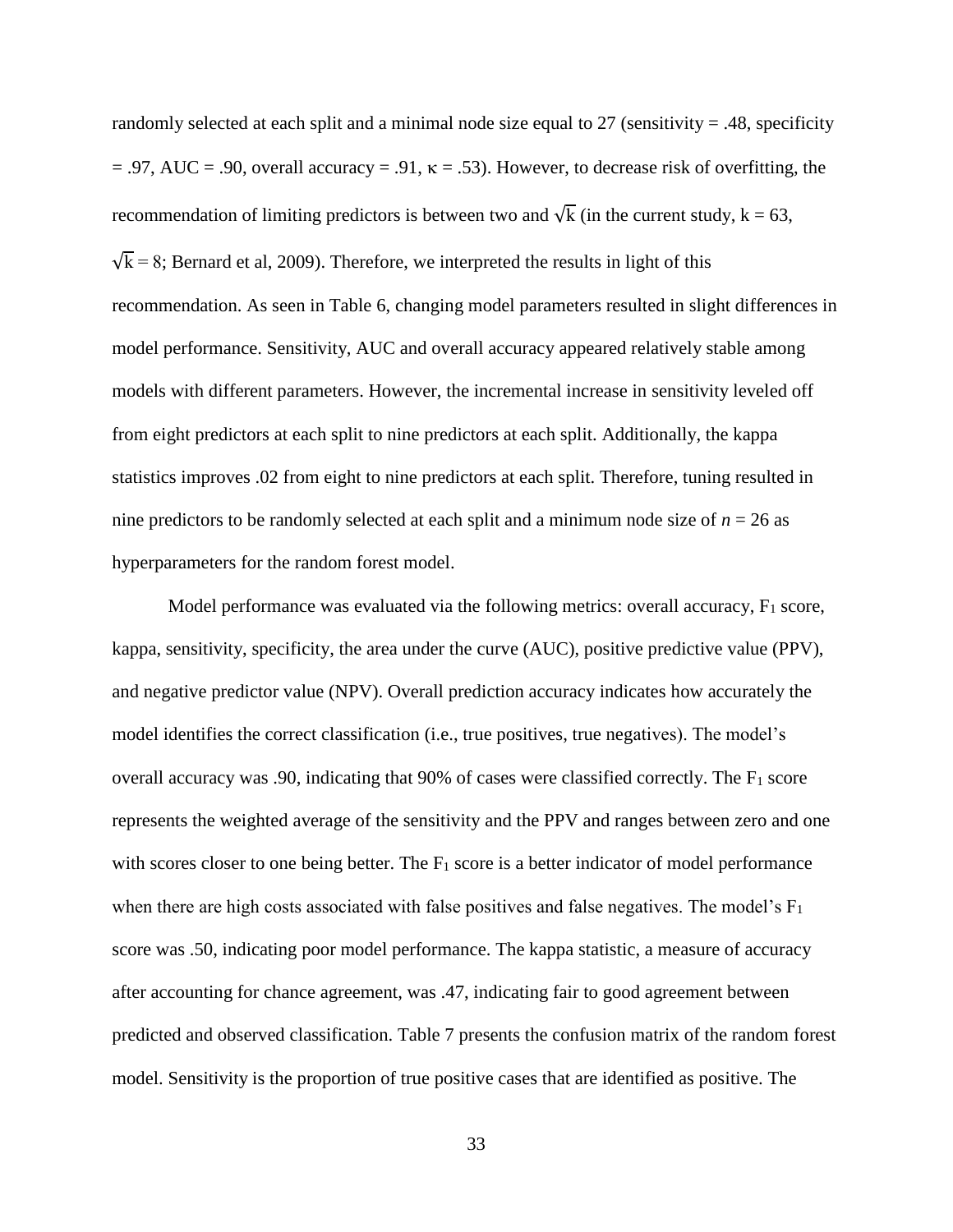model's sensitivity was .37. Of youth who should be hospitalized, the model correctly identified only 37% of youth as needing hospitalization. Specificity is the proportion of true negative cases that are identified as negative. The model's specificity was .98. of youth who should not be hospitalized, the model correctly identified 98% as not needing hospitalization. The AUC measures discrimination, the ability of the model correctly classifies cases with and without the condition. The model's AUC was .91. The AUC indicates that a randomly selected hospitalized case would have a higher risk prediction than a randomly selected non-hospitalization case 91% of the time. Among those who were predicted to be hospitalized by the random forest model, 75% received hospitalization as a result of the MCRT assessment, meaning a 536% improvement of the base rate (PPV = .75, base rate  $=$  .14). among those who were predicted to not be hospitalized by the random forest model, 91% were not hospitalized as a result of the assessment, meaning a 106% improvement of the base rate (NPV = .91, base rate = .86). In summary, the random forest model improves the hospitalization decision particularly for at-risk cases even though it could be improved for high risk cases.

#### **Variable Importance**

The overall goal was to identify an easy to use clinical algorithm. The random forest model consisted of 500 distinct CART trees and no specific algorithm was identified. Therefore, the importance of each predictor was evaluated individually by its Gini index and AUC. The Gini index measures the mean decrease in node impurity, the likelihood of an incorrect classification of a new case of a randomly chosen variable at the split. A receive operating characteristic (ROC) analysis was conducted on each risk factor to predict hospitalization. The AUC from the ROC analysis was used as another measure of variable importance. Table 8 summarizes the results of variable importance. The 15 most important variables indicated by the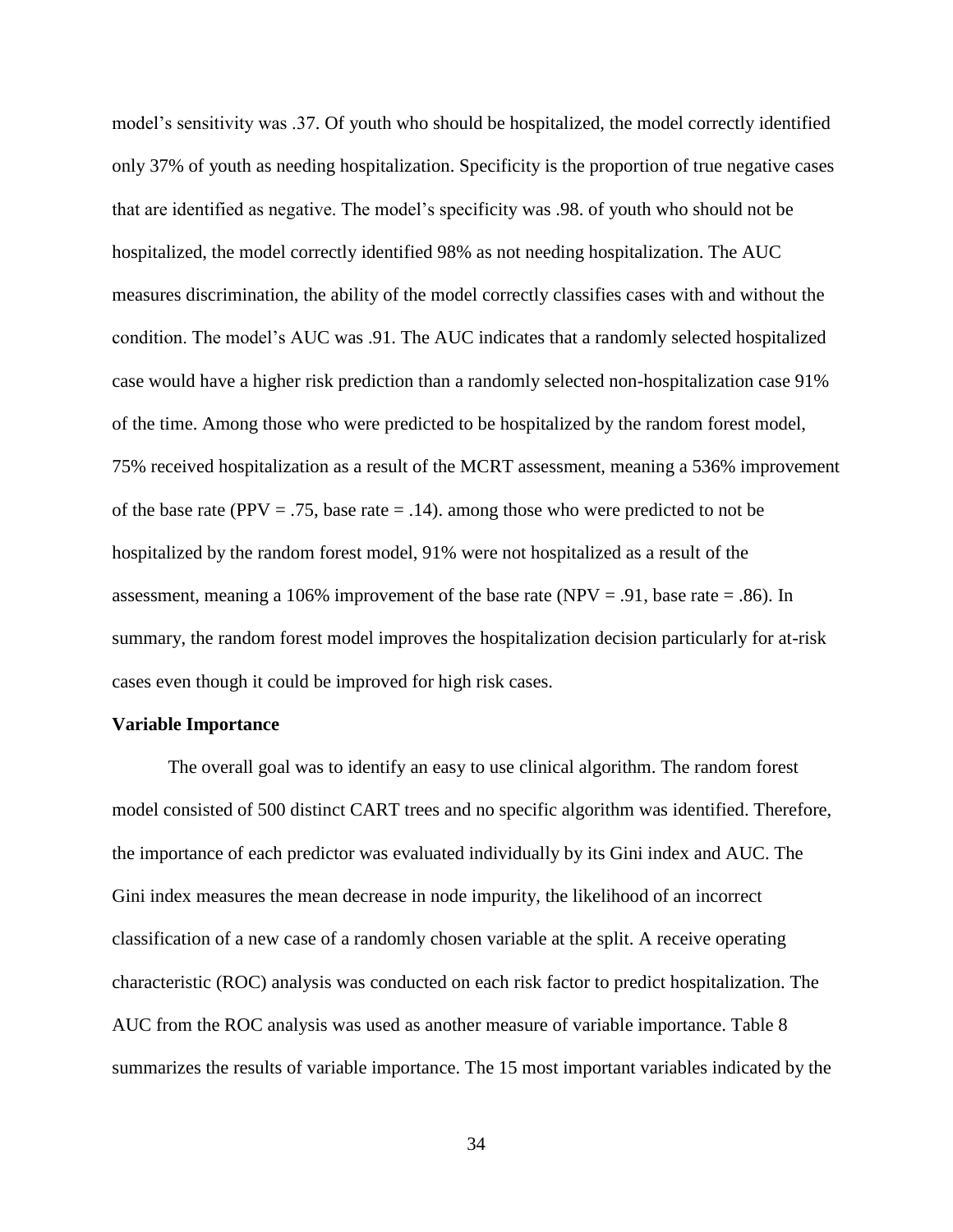Gini index were: suicidal risk, psychotic symptoms, poor judgment and/or decision-making, danger to others, depressive symptoms, functioning at home, age at first assessment, impulsivity/hyperactivity, runaway, non-suicidal self-injury, problems with sleep, problems with peer relationships, other self-harm/risk-taking behaviors, oppositional defiant behaviors, and poor caregiver's supervision. The 15 most important variable identified by the ROC analysis were: suicidal risk, poor judgment and/or decision-making, functioning at home, depressive symptoms, psychotic symptoms, problems with peer relationships, danger to others, impulsivity/hyperactivity, poor caregiver's supervision, caregiver's stress management, nonsuicidal self-injury, problems with sleep, other self-harm/risk-taking behaviors, runaway, and problematic or inappropriate social behaviors. The two indicators of variable importance were strongly correlated  $(r = .77$  [.64, .85]). In summary, the following 13 variables were most important: suicidal risk, psychotic symptoms, poor judgment and/or decision-making, danger to others, depressive symptoms, functioning at home, impulsivity/hyperactivity, runaway, nonsuicidal self-injury, problems with sleep, problems with peer relationship, other self-harm/risktaking behaviors, and caregiver supervision.

### **Single Tree Model with Most Important Variables**

A single CART model using the 13 most important variables was fit to produce a human interpretable decision-tree. The hyperparameter for maximum tree depth was tuned via random search. Random search indicated that the number of edges between the root node and the terminal node should be no more than 15 (sensitivity = .46, specificity = .95, AUC = .82, overall  $accuracy = .88$ ,  $\kappa = .46$ ). Table 9 presents the nine best random search result for 25 different tree depths. Sensitivity and overall accuracy appeared relatively stable among models with different tree depths. However, the incremental increases in specificity, AUC and kappa statistic leveled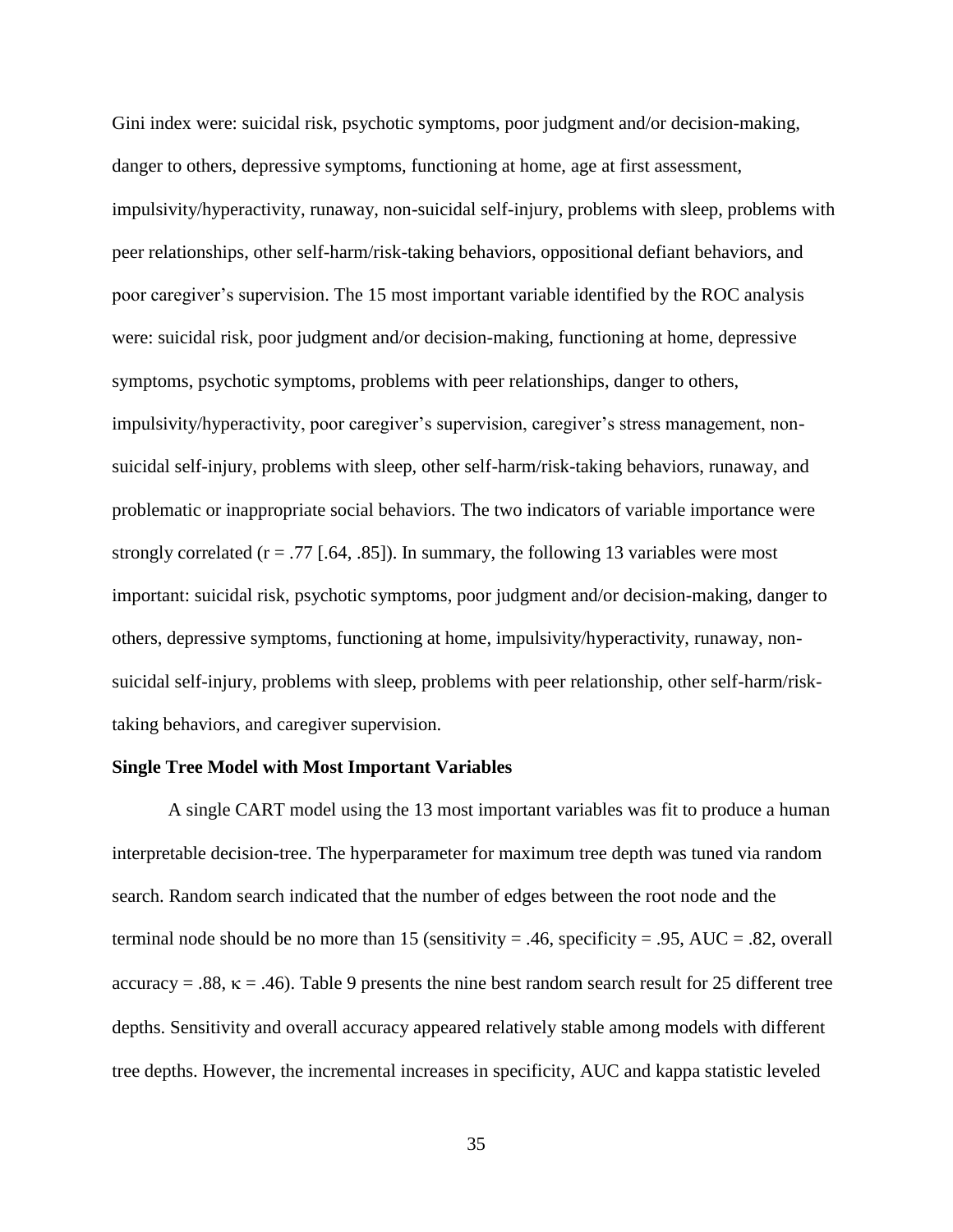off from a maximum tree depth equal to nine to maximum tree depth equal to 12. Following the principle of parsimony, we selected a less complex model that has maximum tree depth equal to nine.

Model performance was evaluated via the following metrics: overall accuracy,  $F_1$  score, kappa, sensitivity, specificity, the AUC, PPV and NPV. Table 10 presents the confusion matrix of the single tree model. The model's overall accuracy was .89, indicating that 89% of cases were classified correctly. The model's  $F_1$  score was .53, indicating poor performance. The kappa statistic was .61, indicating fair to good performance. The model's sensitivity was .46, meaning the model correctly identified 46% of youth who needed hospitalization among those who were indeed hospitalized. The model's specificity was .95, meaning the model correctly identified 95% of youth who did not need hospitalization among those who were not hospitalized. The model's AUC is .82, indicating that if a hospitalization case was randomly selected and compared to a randomly selected non-hospitalization case, the model indicated the hospitalization case as having more risk 82% of the time. Among those who were predicted to be hospitalized by the single tree model, 61% received hospitalization as a result of the assessment, meaning a 436% improvement of the base rate (PPV = .61, base rate = .14). among those who were not hospitalized, the model correctly predicted 92% of cases, a 107% improvement over the base rate (NPV = .92, base rate = .86). In summary, the single tree model with most important variables improves the predictive utility of data for the hospitalization decision.

Figure 1 presents an illustration of the CART model using the 13 most important variables identified in random forest analysis. One reads the decision tree based on the response to the variable. For example, the root node addresses a youth's suicide risk. If a youth has acute suicide risk (e.g., suicide plan with means), then the next point of evaluation is whether the youth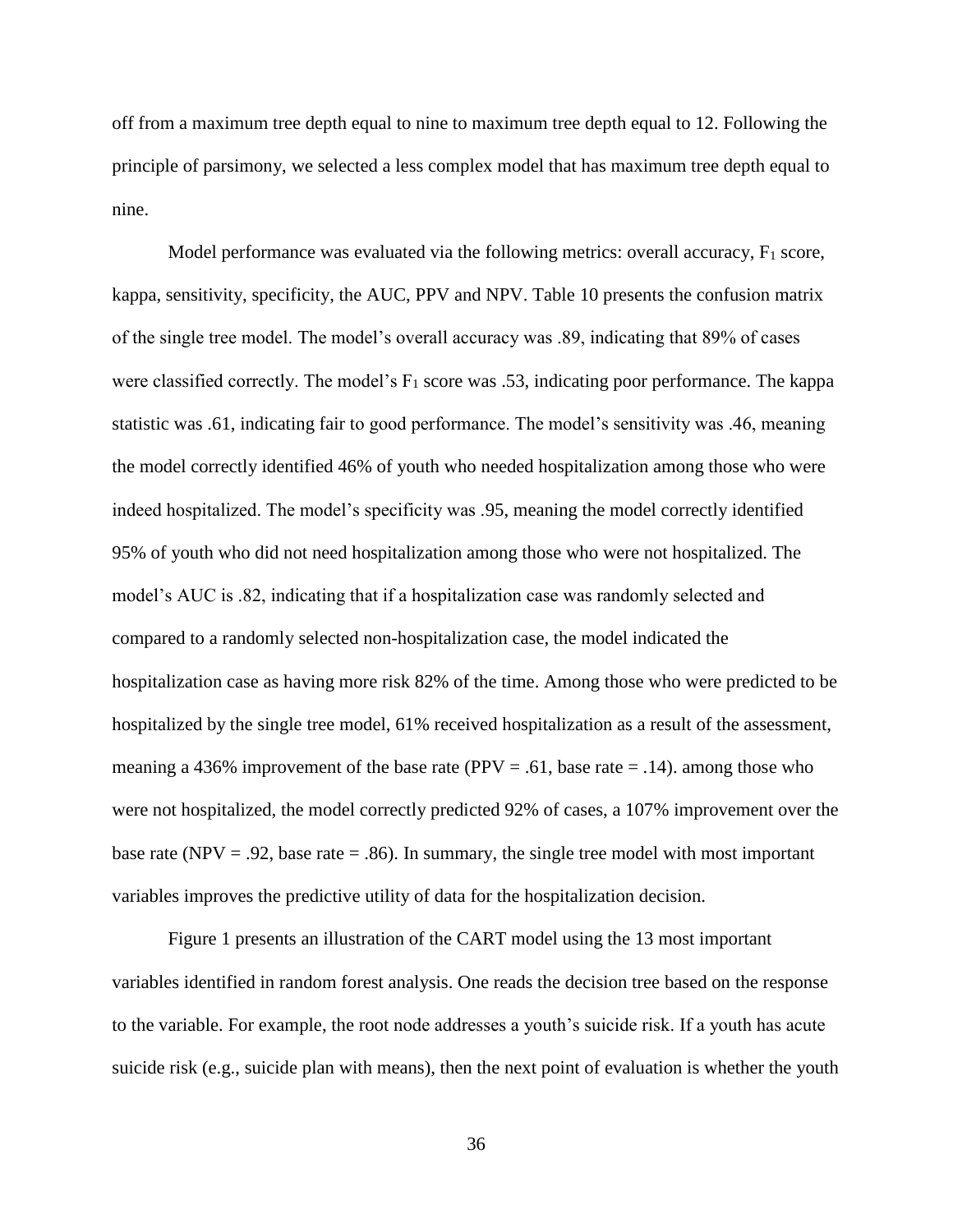has poor judgment/decision-making. If the youth did not present with acute suicide risk, then the next point of assessment should consider whether the youth is dangerous to others.

As seen in Figure 1, several pathways led to higher likelihood of not being hospitalized. Of the overall sample, the most prevalent pathway (74% of overall referrals) was a "do not hospitalize" pathway. This pathway consisted of youth who presented without current suicidal ideation and intent, without acute homicidal ideation with a plan or physical aggression that caused harm, and had no evidence/history of psychotic symptoms. Youths in this pathway were rarely hospitalized (NPV = .97). There were other "do not hospitalize" pathways that accounted for another 13% of all assessed youth. Youths who presented without current suicide ideation and intent, without acute homicidal ideation with a plan or physical aggression that caused harm, with acute psychotic symptoms (e.g., dangerous or bizarre hallucinations/delusions), had no evidence/history of running away, but presented with current psychotic symptoms (e.g., hallucinations/delusions present) were at low risk of hospitalization (NPV = .86) and were 2% of overall referrals. Some pathways were less clinically obvious. For example, 5% of youth were assessed as being at acute risk for current suicidal ideation and intent; those youths who did not evidence poor decision-making (e.g., decisions that placed them at risk of harm), had moderate or less depression, and had moderate or less problems functioning at home were also at low risk for hospitalization (NPV = .89). Similarly, another 5% of youth presented with acute risk for current suicide ideation and intent; those youths who did not evidence poor decision-making that placed them at harm, did not present with acute depressive symptoms, presented problems with functioning at home, did not run away, and whose caregiver provided adequate to good supervision were less likely to be hospitalized (NPV = .73). In summary, youth who were not at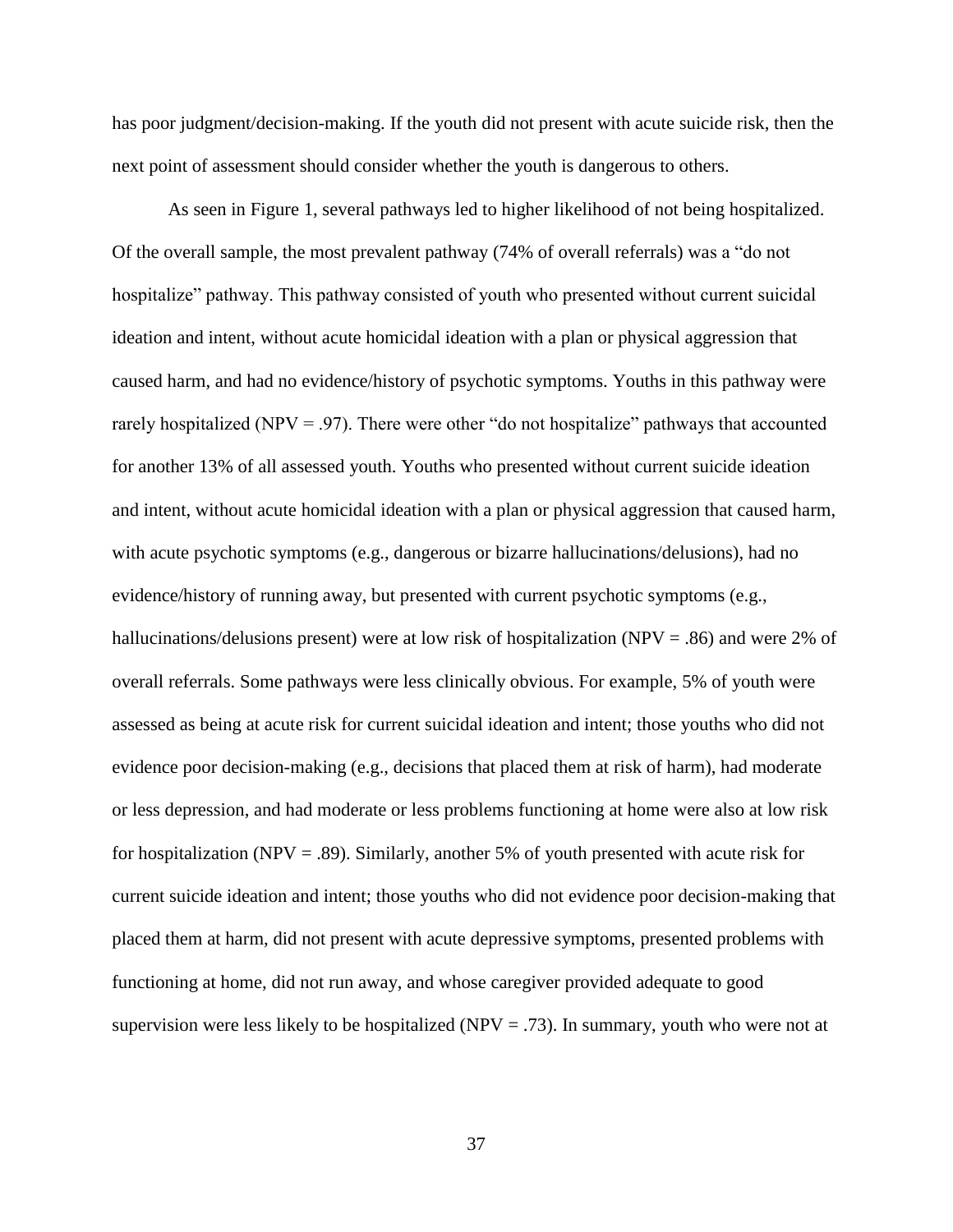acute risk of harming themselves or others and had higher functioning family systems were less likely to be hospitalized.

In contrast to the "do not hospitalize" pathways, the "do hospitalize" pathways accounted for fewer youths overall. There was not a dominant "do hospitalize" pathway as each individual pathway accounted for a small percentage of assessed youth. The strongest of the "do hospitalize" pathways accounted for 3% of overall referrals. Among the "do hospitalize" pathways, youth who presented with acute risk for current suicidal ideation and intent and who also had acute concerns regarding their judgment/decision-making were most likely to be hospitalized (PPV = .79). The "do hospitalize" pathways tended to fit with clinical sense. For example, youths with acute risk for current suicidal ideation and intent, but not acutely poor judgment, and were severely depressed were likely to be hospitalized ( $PPV = .71$ ). Youth who presented acute risk for current suicidal ideation and intent, but not acutely poor judgment and severe depressive symptoms, who had moderate to severe problems with functioning at home, had a history of running away or presented current/acute risk of running away, and did not present current psychotic symptoms had high risk for hospitalization (PPV = .70). Finally, youths who did not present acute suicidal risk, but presented with acute homicidal ideation with a plan or physical aggression that caused harm and had moderate to severe problems with functioning at home were more likely to be hospitalized (PPV  $=$  .63). In summary, the "do hospitalize" pathways focused on youth who were at risk of imminent harm to themselves or others and youth who may not have been able to be kept safe in the community for family systems reasons.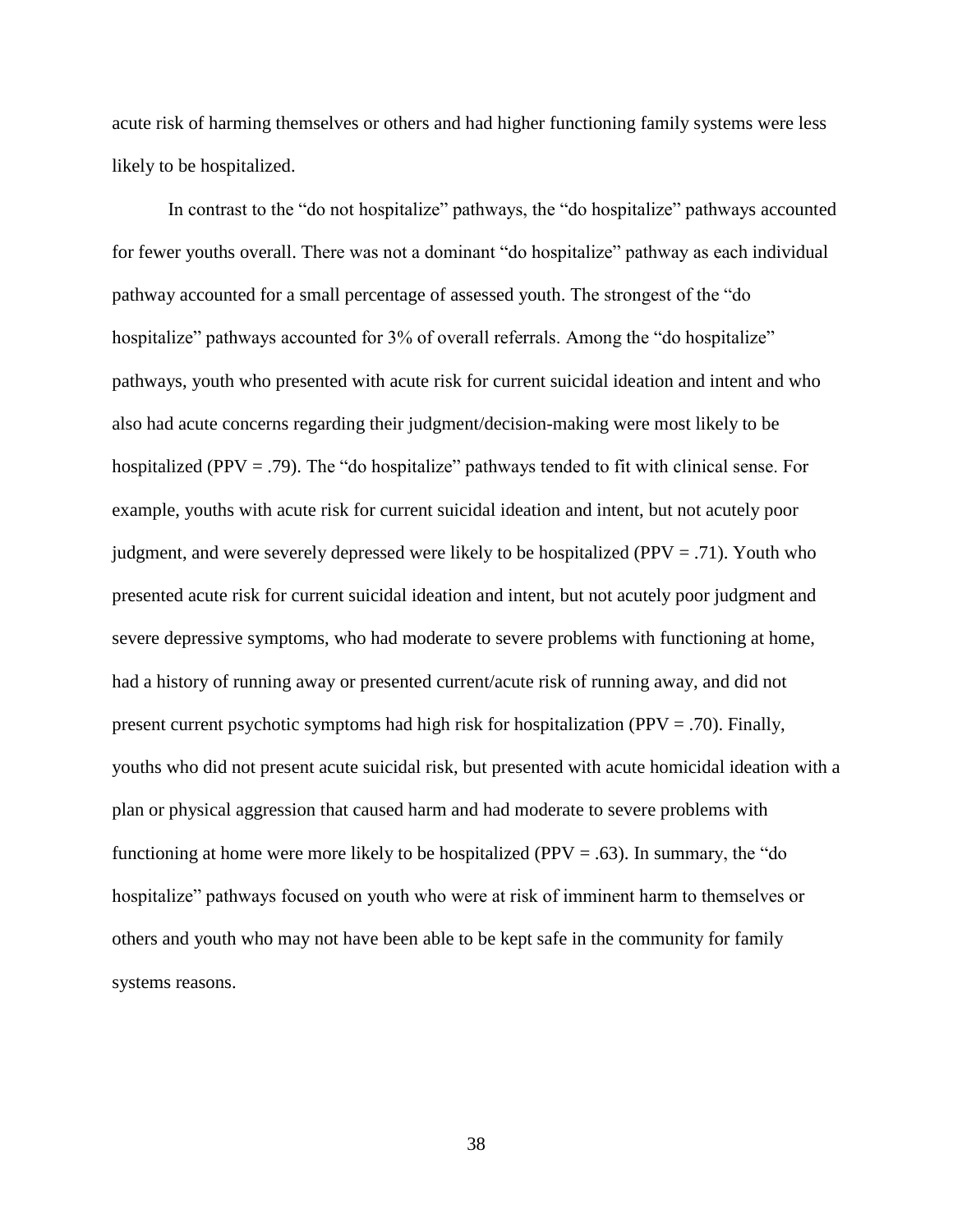## CHAPTER 6

## DISCUSSION

The purpose of the study was to develop a clinically meaningful decision tree for psychiatric hospitalization. Psychiatric hospitalization is a high-risk decision that bares both economic and non-economic benefits and costs. This is the first study to develop an optimized algorithm for psychiatric hospitalization using machine learning. Risk factors were screened individually using logistic regression, submitted as indicators in a random forest model to identify the most important risk factors, which were then used to build a clinically relevant decision tree.

Logistic regression examined whether individual risk factors were associated with psychiatric hospitalization. Consistent with previous findings, risk factors across demographics (Bryson & Akin, 2015), diagnoses (Lincoln, 2006), clinical symptoms (Fontanella, 2008), and functioning (Tossone et al., 2014) were associated with increased risk for hospitalization. Among the demographic risk factors, age was the strongest predictor. Adolescents were significantly more likely to be hospitalized than children. Among diagnoses, youth with a history of psychotic disorders had the highest risk of hospitalization followed by youth with a history of bipolar disorders, neglect/abuse, unipolar depressive disorders, and substance use disorders. History of trauma-related disorders and anxiety disorders reduced risk. Current symptoms and functioning were also strongly related to risk for hospitalization. Like diagnoses, the presence of psychotic symptoms and depressive symptoms were the strongest predictors of hospitalization. In terms of the youth's current risk presentation, severity of suicide-related thoughts/behaviors, poor judgment, and severity of danger to others were the strongest predictors of hospitalization. In terms of functioning, youth with more impairment in their home life and who were more of a risk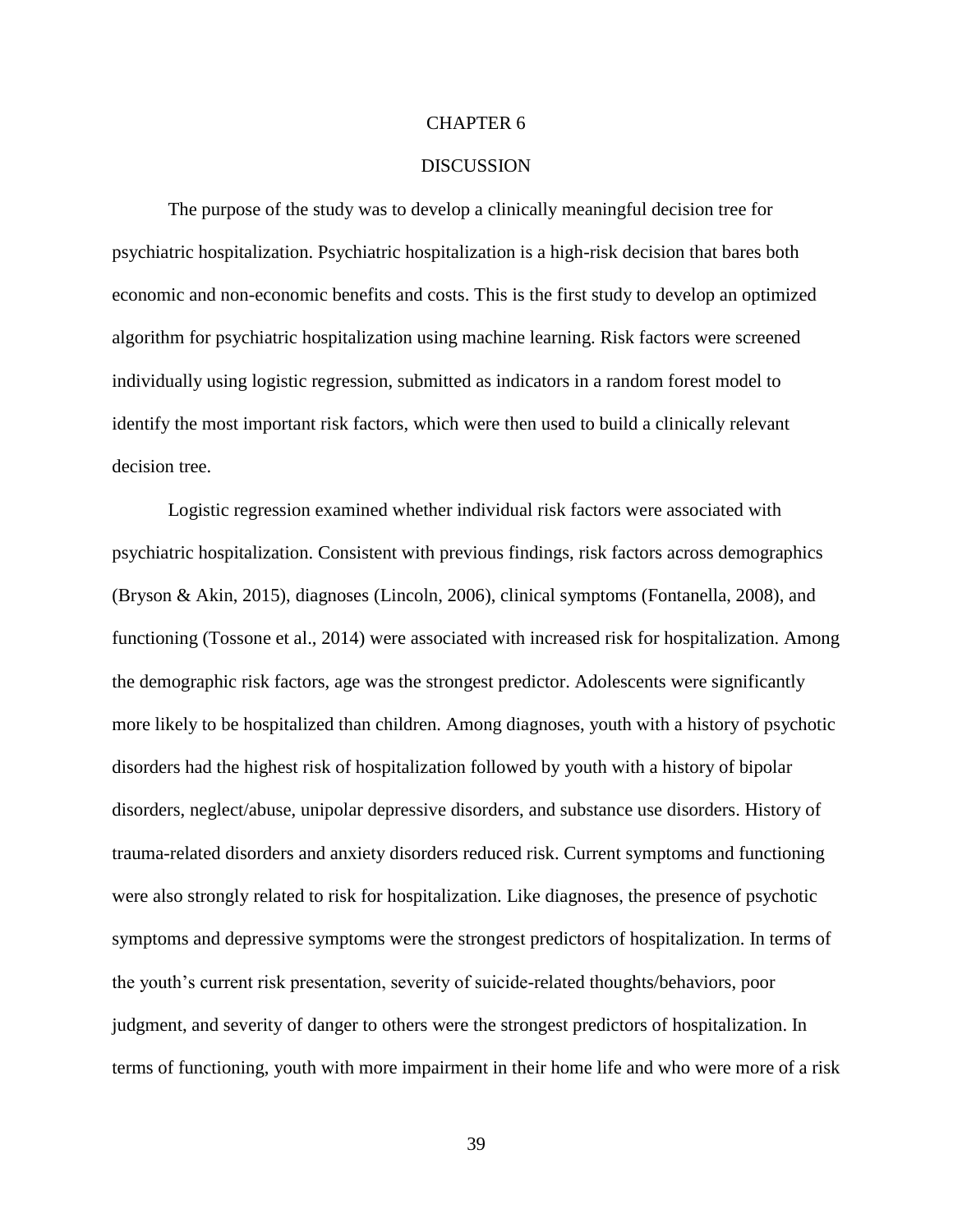to community safety were at highest risk for hospitalization. However, almost all risk factors across domains were associated with psychiatric hospitalization. Bivariate analyses are unable to determine which combination of risk is most important for deciding whether a youth should be hospitalized.

Risk factors were submitted to a random forest model that grew many CART models to identify the most important risk factors for psychiatric hospitalization. The random forest model correctly classified 90% of all cases, had an excellent AUC of .91, and had very high specificity (.98). However, the random forest model only demonstrated fair to good agreement in decisions due to low sensitivity. The sensitivity of the random forest model was .37 indicating that of youth who were hospitalized it only predicted 37% of those youth as needing hospitalization. Despite this low sensitivity, the model's high specificity helps a clinician rule-in risk for hospitalization. As the model accurately identifies 98% of youth who were not hospitalized as not needing hospitalization, youth who were not identified are more likely to require hospitalization. Therefore, the random forest model resulted in substantial improvements in predicting risk for hospitalization over the base rate.

From the random forest model, the most important predictors were evaluated. Thirteen risk factors were identified as the most important risk factors across two indicators of variable importance. In order of importance, the risk factors were: suicidal risk, psychotic symptoms, poor judgment and/or decision-making, danger to others, depressive symptoms, functioning at home, impulsivity/hyperactivity, runaway, non-suicidal self-injury, problems with sleep, problems with peer relationship, other self-harm/risk-taking behaviors, and caregiver supervision. Suicidal behaviors and dangerous to others were expected to be among the most important risk factors for hospitalization because these two variables are the primary legal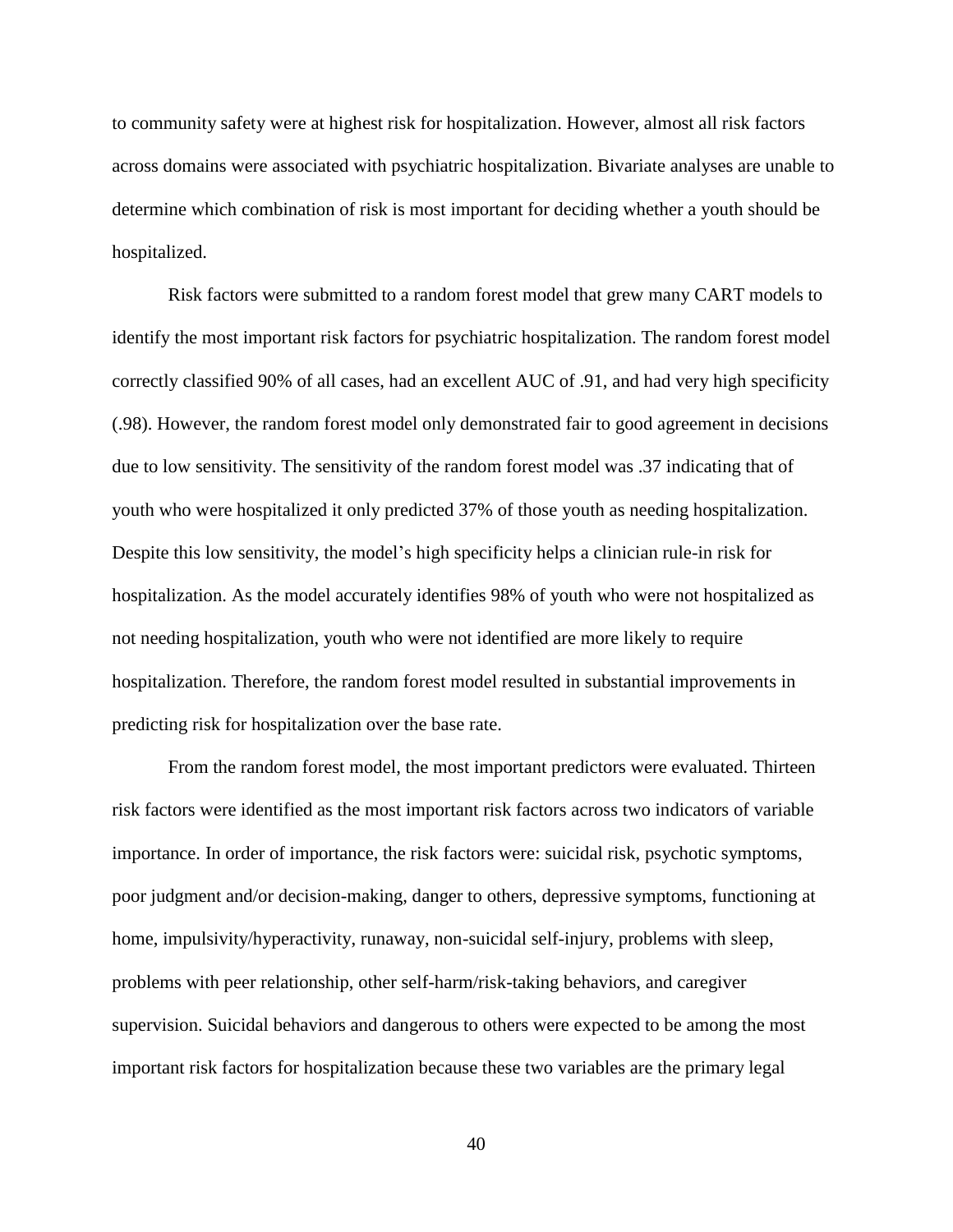requirements for hospitalization ("Lake v. Cameron," 1966). Psychosis, mood symptoms, impulsivity, and non-suicidal self-injury are high risk presentations for harm to self and others (Auerbach, Stewart, & Johnson, 2017; Lindgren et al., 2017; Sarkisian, Van Hulle, Lemery-Chalfant, & Goldsmith, 2017; Taylor, Hutton, & Wood, 2015). However, other risk factors identified have not been considered risk factors for psychiatric hospitalization. Running away, poor peer functioning, and poor caregiver supervision likely represent indirect environmental factors that increase risk for harm to self or others. Therefore, the most important predictors were risk factors that either directly or indirectly increased a youth's potential for the primary legal requirements for hospitalization – harming oneself or others.

The 13 most important risk factors were used as indicators in a single CART model to provide a human interpretable decision tree. The CART model yielded similar, but slightly worse performance as the random forest model. The CART model correctly classified 88% of youth and had high specificity. However, like the random forest model, the CART model's sensitivity was low (.46) and agreement between predictions and observed outcomes was only fair to moderate. The model's extremely high specificity lends utility for ruling in psychiatric hospitalization as the decision algorithm is best at identifying youth who should not be hospitalized. If a youth is not identified as not needing hospitalization, then the youth is likely to require hospitalization. Therefore, the decision tree has substantial clinical utility.

A decision tree based on the results of the CART model provides a roadmap for clinicians to consider in determining whether a youth requires psychiatric hospitalization or community stabilization. Several pathways led to higher likelihood of not being hospitalized. For example, youths who presented without current suicidal ideation and intent, without acute homicidal ideation with a plan or physical aggression that caused harm, and had no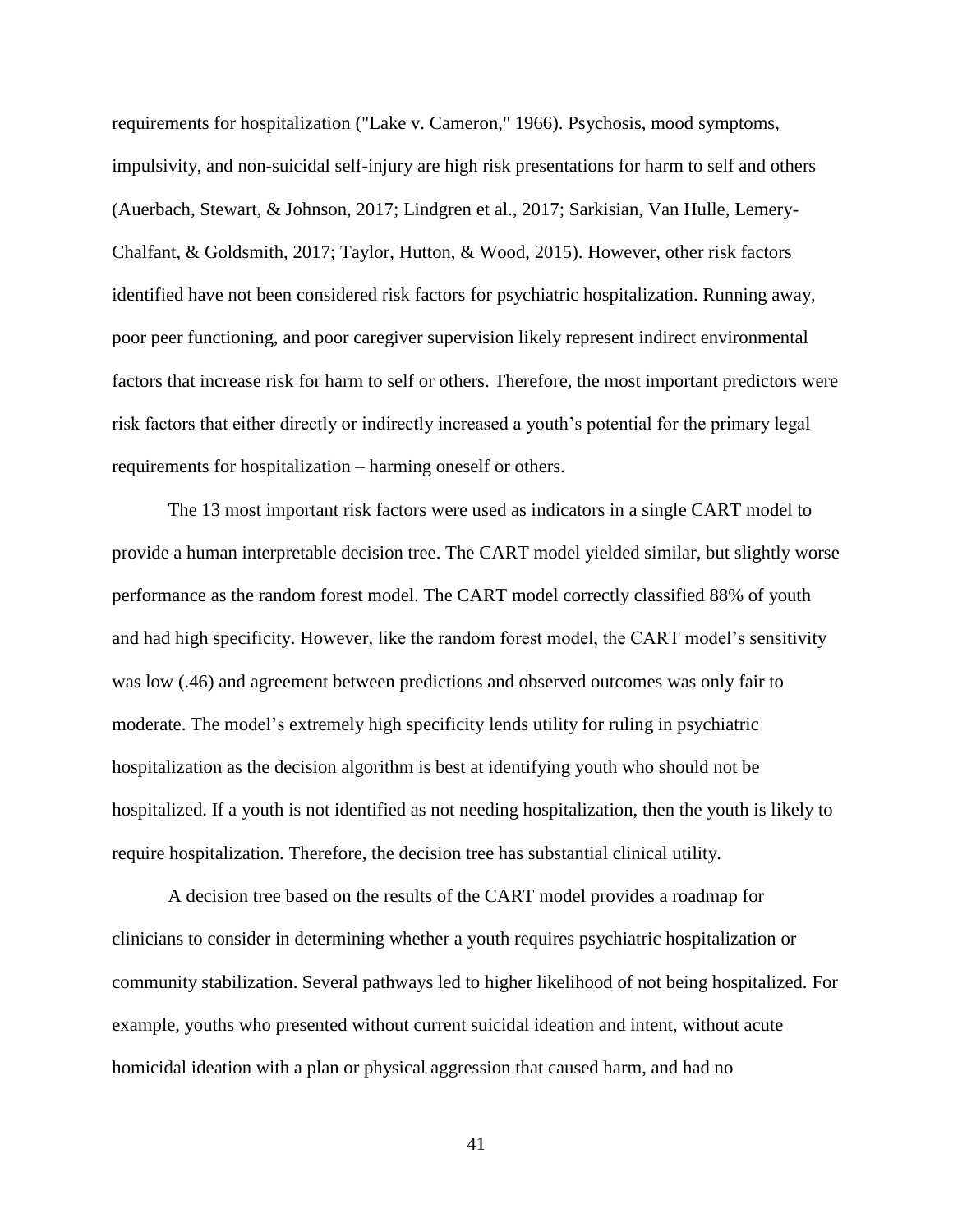evidence/history of psychotic symptoms were rarely hospitalized. Youths who presented without current suicidal ideation and intent, without acute homicidal ideation with a plan or physical aggression that caused harm, without acute psychotic symptoms, had no evidence/history of running away, but presented with current psychotic symptoms were at low risk of hospitalization. In contrast, the "do hospitalize" pathways accounted for fewer youths overall as youth who were hospitalized represented the minority of youths evaluated. Among the "do hospitalize" pathways, youth who presented with acute risk for current suicidal ideation and intent and who also had acute concerns regarding their judgment/decision-making were most likely to be hospitalized. Youths with acute risk for current suicidal ideation and intent, but not acutely poor judgment, who were severely depressed were also more likely to be hospitalized. Therefore, clinicians could use the decision paths identified by the CART model to aid in the determination of which youth should or should not be psychiatrically hospitalized.

## **Limitations**

The current study has limitations. First, the sample included youths who utilized the MCRT service between 2014 to 2017 and all youth were included in the training of the models. Prediction algorithms are always at risk of overfitting the training sample and not generalizing to new samples as a result (Lever, Krzywinski, & Altman, 2016). In the current study, this risk was reduced via k-folds cross validation in which training and test samples were artificially created during the random forest models. Future directions should include cross-validating the current model in a new sample. Second, the current model represents youth seeking MCRT services and not all youth in psychiatric crisis (e.g., youth presenting to emergency departments who do not call MCRT). Systematic differences between these two populations might represent a meaningful limitation on the current model's applicability to a new population. Prior to applying the current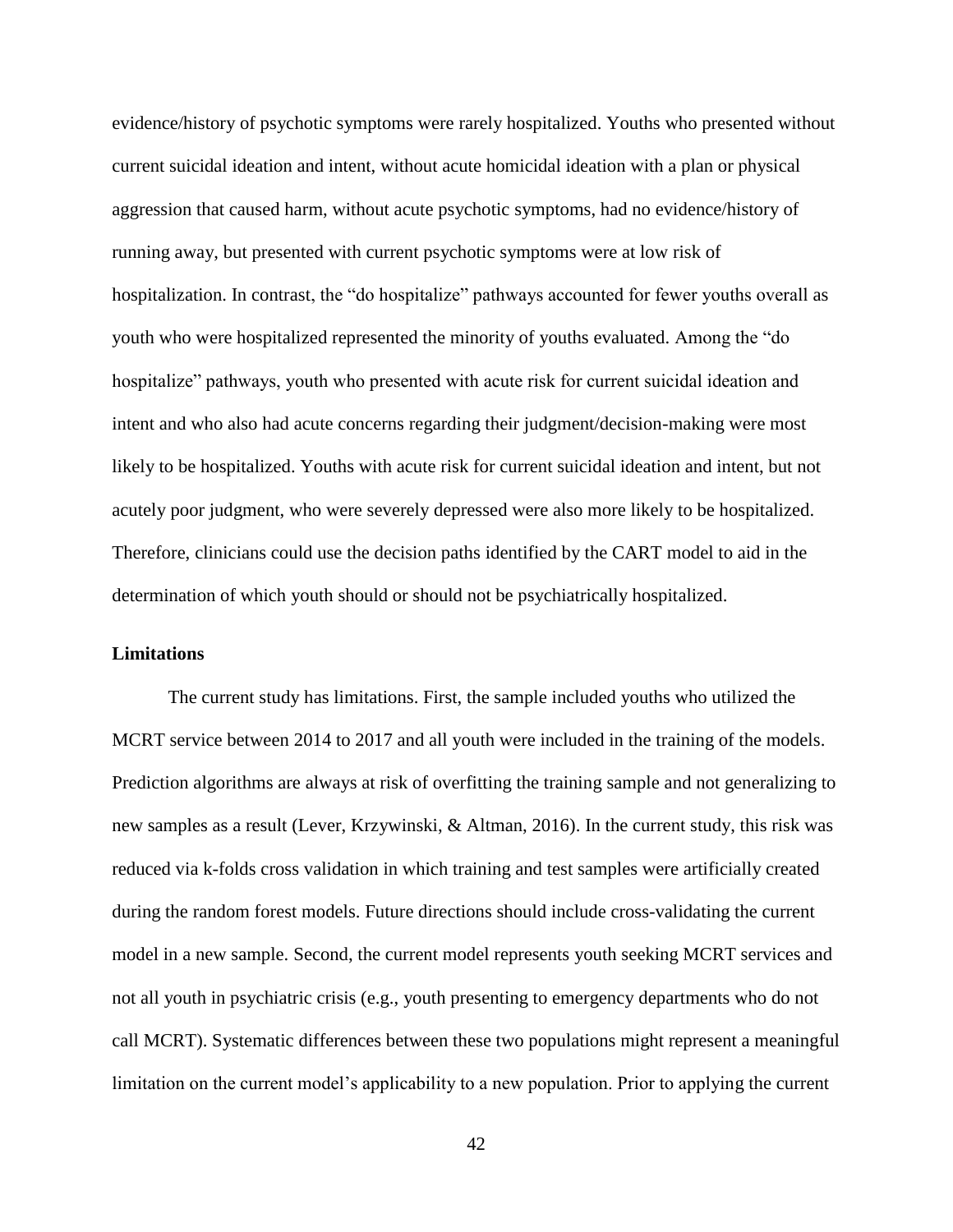decision-tree to all settings, thoughtful consideration should be given as to whether the model matches the clinical setting. A future direction includes testing the current model in these different populations to determine what might vary as a result of systematic differences in presentations across settings. Third, there is class imbalance in the current sample. Class imbalance occurs when the proportions of one or more classes are substantially lower than others in the training data (Kuhn & Johnson, 2013). In the current sample, the majority of youths were not hospitalized (86%) while only a small proportion of youths were hospitalized (14%). Class imbalance usually results in skewed predicted probability distribution which often causes good specificity but poor sensitivity (Kuhn & Johnson, 2013) as seen in the current model. Future directions include modifying the models to account for class imbalances in an effort to improve the sensitivity of the model. Fourth, the quality of a predictive model is dependent on the quality of the training data. The criterion variable – hospitalization – was based on clinical judgement. In the context of psychopathology, clinical diagnosis tends to have lower reliability than structured approaches (Regier et al., 2013; Rettew et al., 2009). As a result, the criterion variable is imperfect and could result in a poorer decision-making model. However, the primary pathways of the fitted model are consistent with current laws regarding involuntary psychiatric hospitalization ("NRS 433A-115," 2017) and with guidelines regarding who should and should not be hospitalized. The model allows for some high risk youth to remain in the community that might otherwise be hospitalized. Future directions include obtaining inter-rater reliability on clinical hospitalization decision and moving towards a stronger study design in which the criterion and the predictors are masked.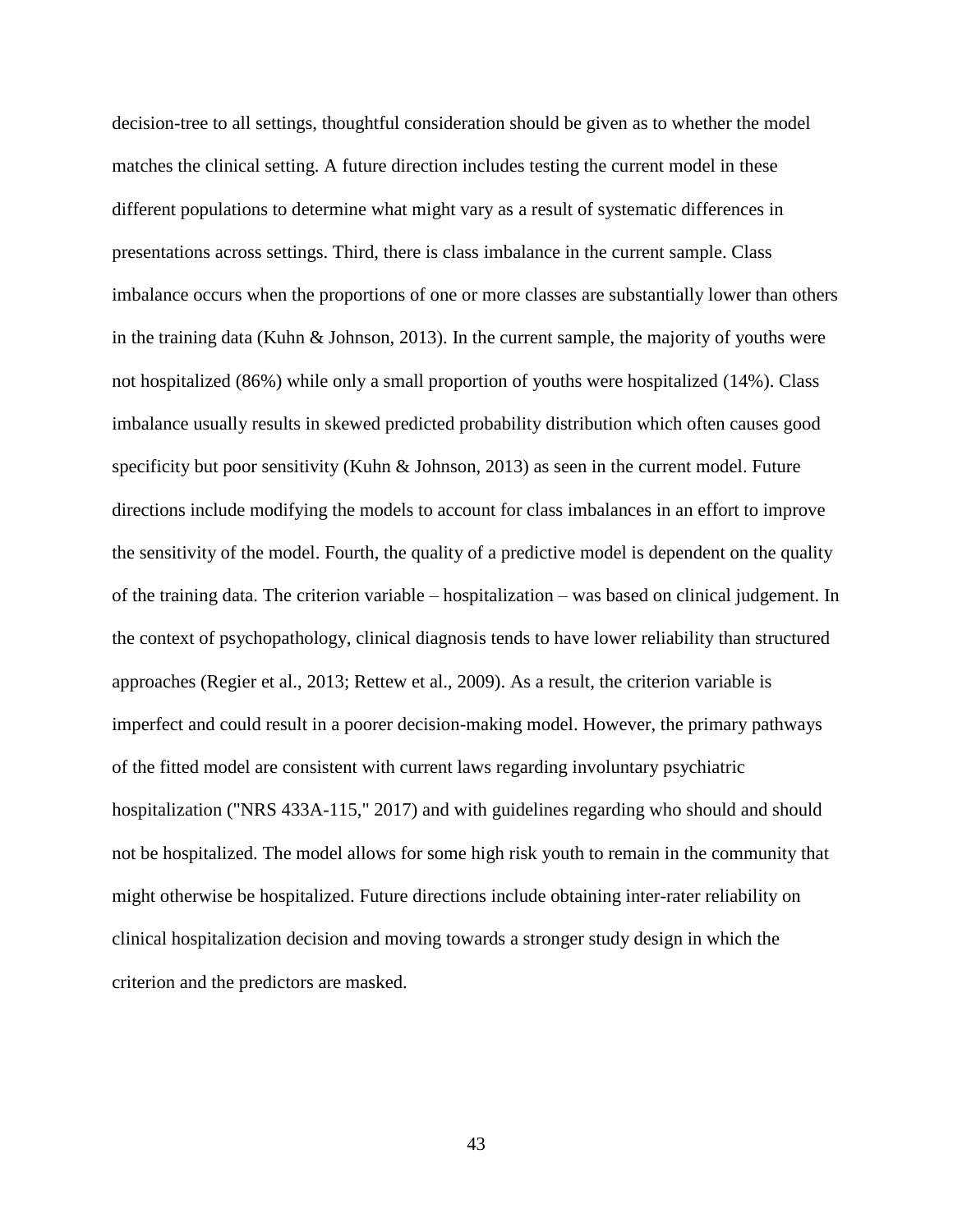## **Clinical Implications**

The current study helps improve the efficiency and accuracy of risk assessment among youths who were assessed by MCRT. Psychiatric hospitalization represents a high-risk clinical decision that carries both economic (e.g., financial costs of service, opportunity-cost) and noneconomic (e.g., stigma and increased distress, disillusionment with mental health system) for involved youth. Ideally, clinicians who make these decisions would make decisions without errors whether the decision is to hospitalize someone who needs to be hospitalized (i.e., true positive) or choose not to hospitalize a person who does not require hospitalization (i.e., true negative). However, decades of research indicate that clinical decisions tend to have substantial error and perform poorer than actuarial decisions (Ægisdóttir et al., 2006; Grove, Zald, Lebow, Snitz, & Nelson, 2000). The current study represents one method for structuring the high-risk decision for psychiatric hospitalization. Structured clinical decisions improve on unstructured clinical decisions, are more clinician-friendly, and result in similar outcomes to purely actuarial approaches (Ægisdóttir et al., 2006; Falzer, 2013; Grove et al., 2000). Results from the current study provide an empirically-derived decision-making rubric for clinicians.

In determining psychiatric hospitalization, clinicians should continue to identify many potential risk factors as many risk factors are associated with the decision to hospitalize. However, prior to finalizing the decision, clinicians or their supervisors should consider applying the decision tree identified in the current study. For example, if the clinician and rubric agree (e.g., clinician decides to hospitalize a youth & the decision tree indicates high risk for hospitalization), then the clinician could feel more confident and comfortable with his/her decision. In contrast, when the clinician and rubric disagree (e.g., clinician decides not to hospitalize a youth & the decision tree indicates high risk for hospitalization), then this should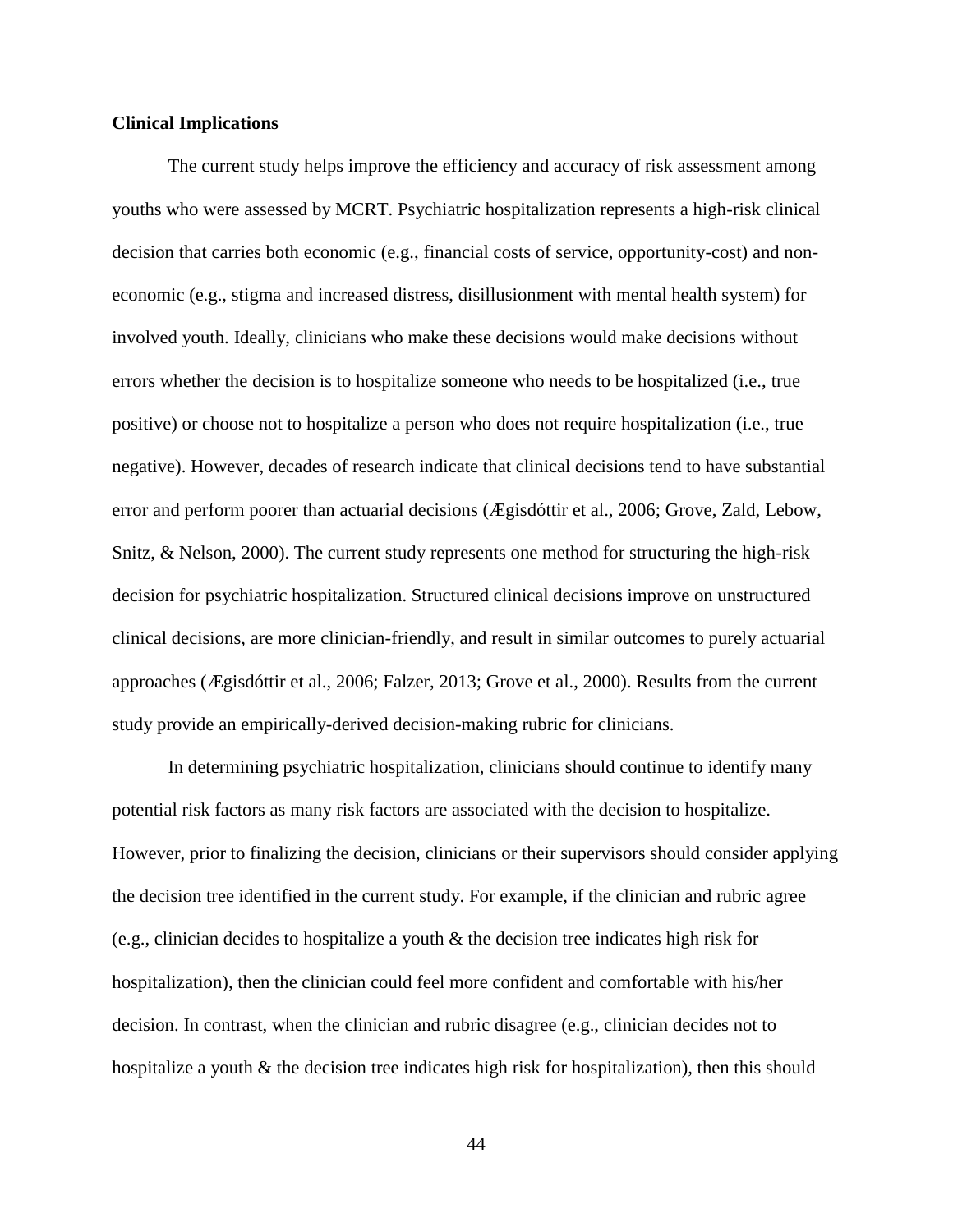cue thoughtful questions about the accuracy of the clinical decision. The rubric should not "override" the clinical decision as it is imperfect. The thoughtful questions to ask might be: "explain why this youth cannot be stabilized in the community" or "explain why it is necessary to hospitalize this youth." Asking a question that causes more clinical thought is among the strongest methods for overcoming common clinical heuristics and improving clinical decisionmaking (Croskerry, 2003). Therefore, the decision tree should be used as an aid in the clinical decision-making process that helps clinicians thoughtfully consider hospitalization risk for any individual youth.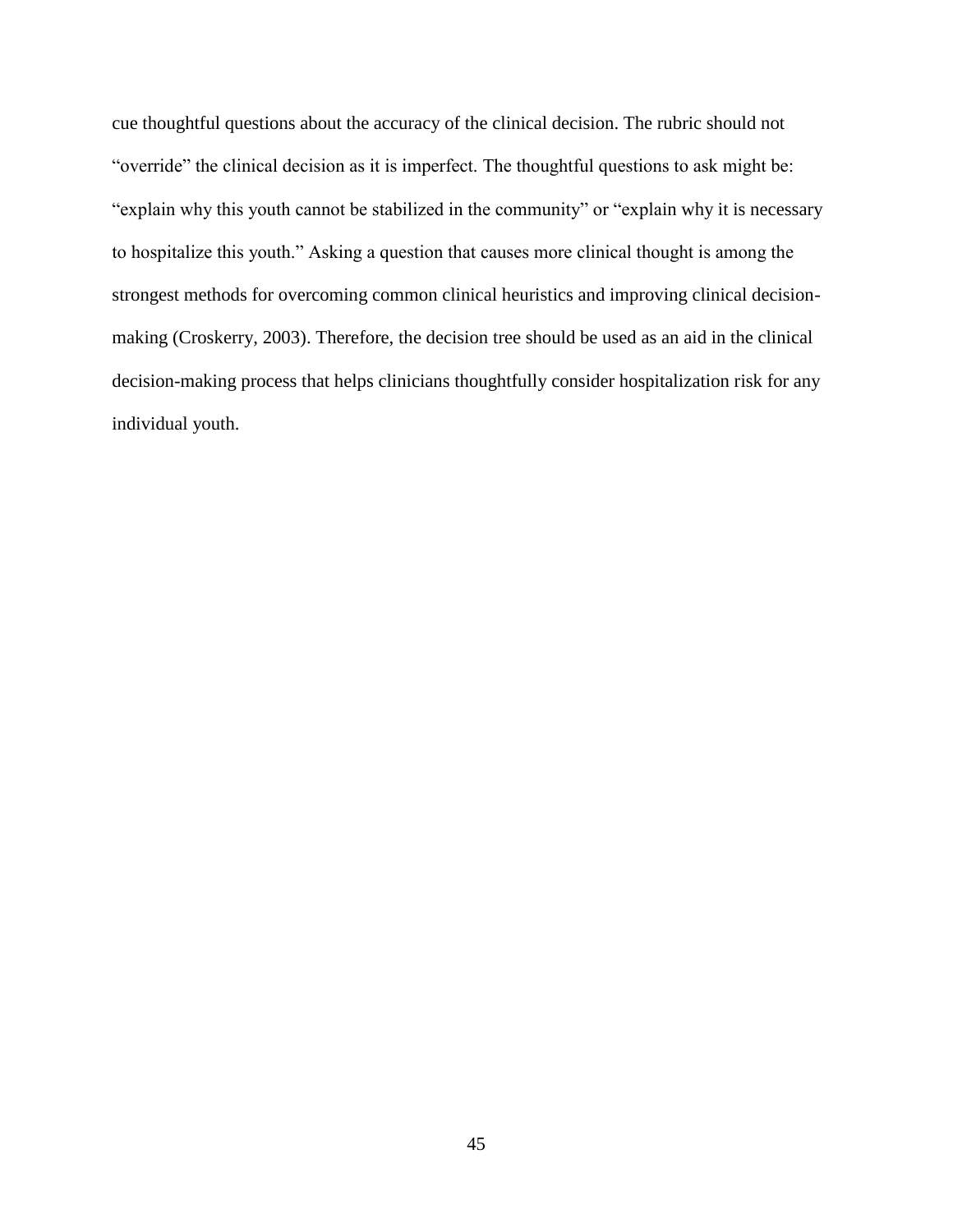# APPENDIX: TABLES AND FIGURE

# Table 1.

*Clinical Variables Included in the Current Study*

| <b>Clinical Variable</b>                                | Description                                                                                                                                                                                                                                                                                                                                                                                                                                                                                                                                                                                           |
|---------------------------------------------------------|-------------------------------------------------------------------------------------------------------------------------------------------------------------------------------------------------------------------------------------------------------------------------------------------------------------------------------------------------------------------------------------------------------------------------------------------------------------------------------------------------------------------------------------------------------------------------------------------------------|
| <b>DSM Diagnostic Classes</b>                           |                                                                                                                                                                                                                                                                                                                                                                                                                                                                                                                                                                                                       |
| Neurodevelopmental<br>disorders                         | Intellectual disability, global developmental delay,<br>unspecified intellectual disability, language disorder, speech<br>sound disorder childhood-onset fluency disorder (stuttering),<br>social (pragmatic) communication disorder, unspecified<br>communication disorder, autism spectrum disorder, specific<br>learning disorder, developmental coordination disorder,<br>Tourette's disorder, provisional tic disorder, persistent<br>chronic motor or vocal tic disorder, provisional tic disorder,<br>other specified neurodevelopmental disorders, unspecified<br>neurodevelopmental disorder |
| Attention-deficit/                                      | Attention-deficit/hyperactivity disorder, other specified                                                                                                                                                                                                                                                                                                                                                                                                                                                                                                                                             |
| hyperactivity disorders                                 | attention-deficit/hyperactivity disorder, unspecified attention-<br>deficit/hyperactivity disorder                                                                                                                                                                                                                                                                                                                                                                                                                                                                                                    |
| Schizophrenia spectrum and<br>other psychotic disorders | Delusional disorder, brief psychotic disorder,<br>schizophreniform disorder, schizophrenia, schizoaffective<br>disorder, catatonia, other specified schizophrenia spectrum<br>and other psychotic disorder, unspecified schizophrenia<br>spectrum and other psychotic disorder                                                                                                                                                                                                                                                                                                                        |
| Bipolar and related<br>disorders                        | Bipolar I disorder, bipolar II disorder, cyclothymic disorder,<br>other specified bipolar and related disorder, unspecified<br>bipolar and related disorder                                                                                                                                                                                                                                                                                                                                                                                                                                           |
| Depressive disorders                                    | Disruptive mood dysregulation disorder, major depressive<br>disorder, persistent depressive disorder, premenstrual<br>dysphoric disorder, depressive disorder due to another<br>medical condition, other specified depressive disorder,<br>unspecified depressive disorder                                                                                                                                                                                                                                                                                                                            |
| Anxiety disorders                                       | Separation anxiety disorder, selective mutism, specific<br>phobia, social anxiety disorder, panic disorder, agoraphobia,<br>generalized anxiety disorder, substance/medication-induced<br>anxiety disorder, anxiety disorder due to another medical<br>condition, other specified anxiety disorder, unspecified<br>anxiety disorder                                                                                                                                                                                                                                                                   |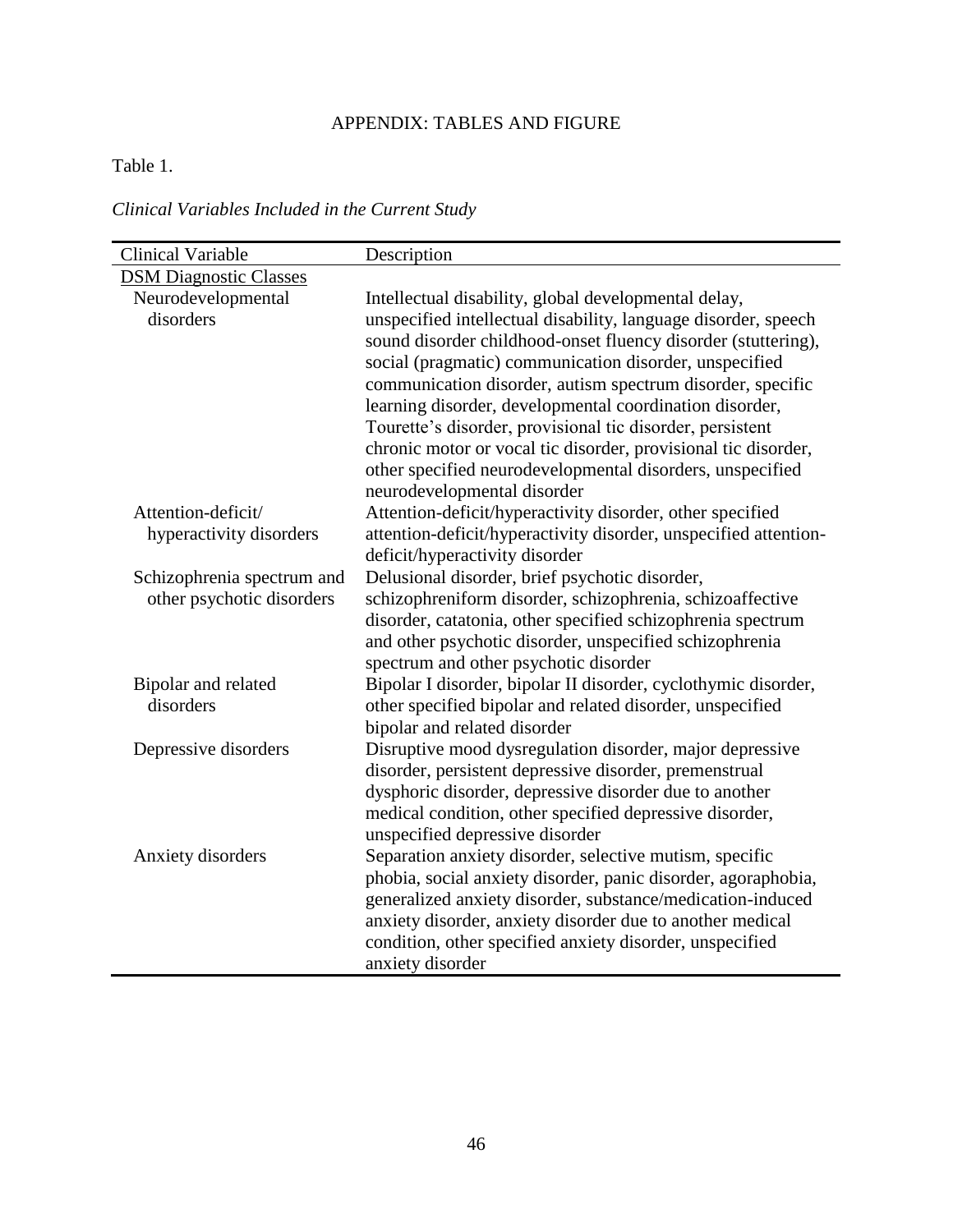| <b>Clinical Variable</b>     | Description                                                     |
|------------------------------|-----------------------------------------------------------------|
| Obsessive-compulsive and     | Obsessive-compulsive disorder, body dysmorphic disorder,        |
| related disorders            | hoarding disorder, trichotillomania, excoriation disorder,      |
|                              | substance/medication-induced obsessive-compulsive and           |
|                              | related disorder, obsessive-compulsive and related disorder     |
|                              | due to another medical condition, other specified obsessive-    |
|                              | compulsive and related disorder, unspecified obsessive-         |
|                              | compulsive and related disorder                                 |
| Trauma- and stressor-related | Reactive attachment disorder, disinhibited social engagement    |
| disorders                    | disorder, posttraumatic stress disorder, acute stress disorder, |
|                              | adjustment disorders, other specified trauma- and stressor-     |
|                              | related disorder, unspecified trauma- and stressor-related      |
|                              | disorder                                                        |
| Dissociative disorders       | Dissociative identity disorder, dissociative amnesia,           |
|                              | depersonalization/derealization disorder, other specified       |
|                              | dissociative disorder, unspecified dissociative disorder        |
| Somatic symptom and          | Somatic symptom disorder, illness anxiety disorder,             |
| related disorders            | conversion disorder, psychological factors affecting other      |
|                              | medical conditions, factitious disorder, other specified        |
|                              | somatic symptom and related disorder, unspecified somatic       |
|                              | symptom and related disorder                                    |
| Feeding and Eating           | Pica, rumination disorder, avoidant/restrictive food intake     |
| disorders                    | disorder, anorexia nervosa, bulimia nervosa, binge-eating       |
|                              | disorder, other specified feeding or eating disorder,           |
|                              | unspecified feeding or eating disorder                          |
| <b>Elimination</b> disorders | Enuresis, encopresis, other specified elimination disorder,     |
|                              | unspecified elimination disorder                                |
| Sleep-wake disorders         | Insomnia disorder, hypersomnolence disorder, narcolepsy,        |
|                              | obstructive sleep apnea hypopnea, central sleep apnea, sleep-   |
|                              | related hypoventilation, circadian rhythm sleep-wake            |
|                              | disorders, non-rapid eye movement sleep arousal disorders,      |
|                              | nightmare disorder, rapid eye movement sleep behavior           |
|                              | disorder, restless legs syndrome, other specified insomnia      |
|                              | disorder, unspecified insomnia disorder, other specified        |
|                              | hypersomnolence disorder, unspecified hypersomnolence           |
|                              | disorder, other specified sleep-wake disorder, unspecified      |
|                              | sleep-wake disorder                                             |
| Gender dysphoria             | Gender dysphoria in children, gender dysphoria in               |
|                              | adolescents and adults, other specified gender dysphoria,       |
|                              | unspecified gender dysphoria                                    |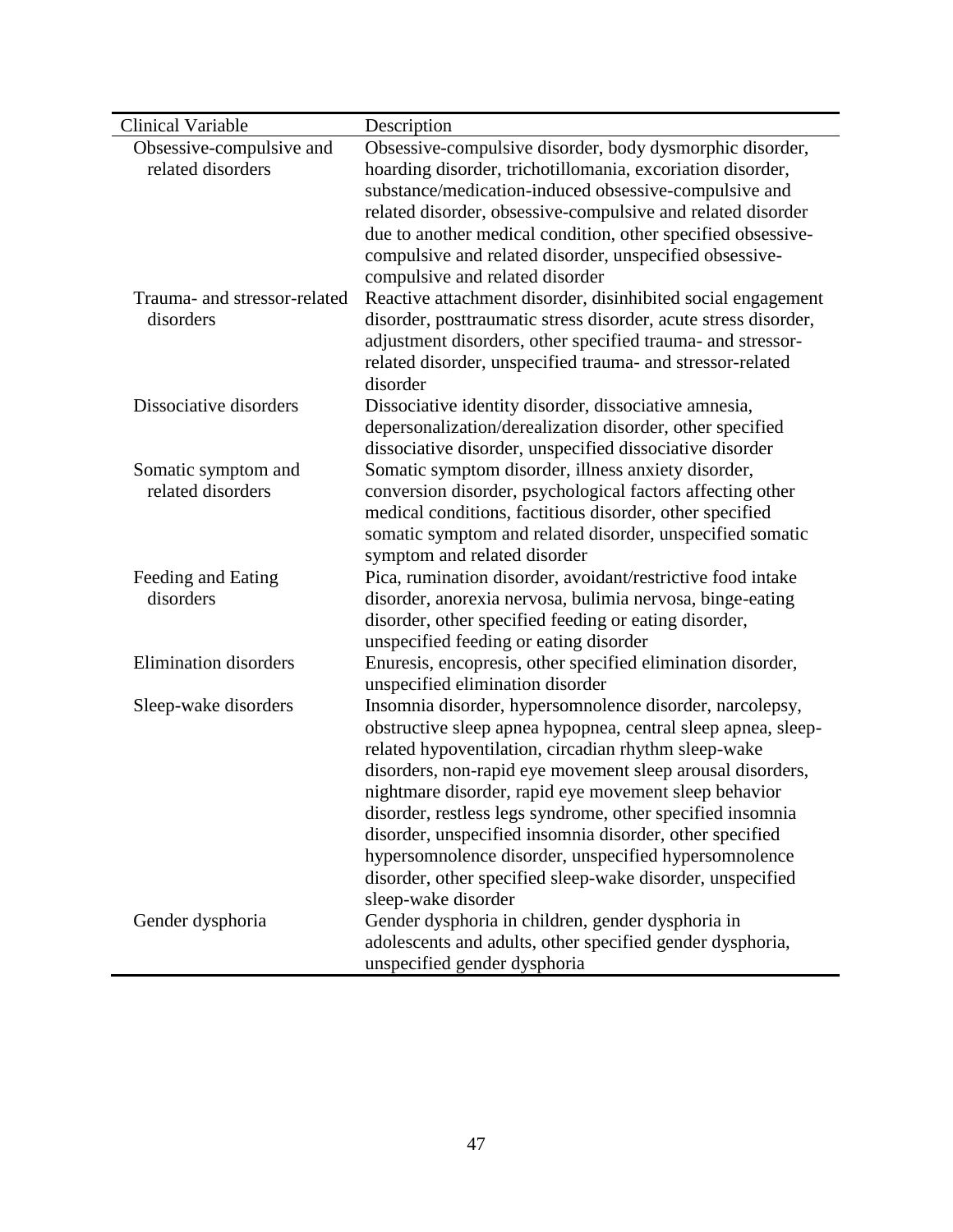| <b>Clinical Variable</b>     | Description                                                                                |
|------------------------------|--------------------------------------------------------------------------------------------|
| Disruptive, impulse-control, | Oppositional defiant disorder, intermittent explosive disorder,                            |
| and conduct disorders        | conduct disorder, pyromania, kleptomania, other specified                                  |
|                              | disruptive, impulse-control, and conduct disorder, unspecified                             |
|                              | disruptive, impulse-control, and conduct disorder                                          |
| Substance-related and        | Alcohol-related disorders, caffeine-related disorders,                                     |
| addictive disorders          | cannabis-related disorders, hallucinogen-related disorders,                                |
|                              | inhalant-related disorders, opioid-related disorders, sedative-,                           |
|                              | hypnotic-, or anxiolytic-related disorders, stimulant-related                              |
|                              | disorders, tobacco-related disorders, other (or unknown)                                   |
|                              | substance-related disorders, gambling disorder                                             |
| Neurocognitive disorders     | Delirium, other specified delirium, unspecified delirium,                                  |
|                              | major or mild neurocognitive disorder due to Alzheimer's                                   |
|                              | disease, major or mild frontotemporal neurocognitive                                       |
|                              | disorder, major or mild neurocognitive disorder with lewy                                  |
|                              | bodies, major or mild vascular neurocognitive disorder, major                              |
|                              | or mild neurocognitive disorder due to traumatic brain injury,                             |
|                              | substance/medication-induced major or mild neurocognitive                                  |
|                              | disorder, major or mild neurocognitive disorder due to HIV                                 |
|                              | infection, major or mild neurocognitive disorder due to prion                              |
|                              | disease, major or mild neurocognitive disorder due to                                      |
|                              | Parkinson's disease, major or mild neurocognitive disorder                                 |
|                              | due to Huntington's disease, major or mild neurocognitive                                  |
|                              | disorder due to another medical condition, major or mild                                   |
|                              | neurocognitive disorder due to multiple etiologies,<br>unspecified neurocognitive disorder |
| Personality disorders        | Paranoid personality disorder, schizoid personality disorder,                              |
|                              | schizotypal personality disorder, antisocial personality                                   |
|                              | disorder, borderline personality disorder, histrionic                                      |
|                              | personality disorder, narcissistic personality disorder,                                   |
|                              | avoidant personality disorder, dependent personality disorder,                             |
|                              | obsessive-compulsive personality disorder, personality                                     |
|                              | change due to another medication condition, other specified                                |
|                              | personality disorder, unspecified personality disorder                                     |
| Other conditions -           | Parent-child relational problem, sibling relational problem,                               |
| Relational problems          | upbringing away from parents, child affected by parental                                   |
|                              | relationship distress, relationship distress with spouse or                                |
|                              | intimate partner, disruption of family by separation or                                    |
|                              | divorce, high expressed emotion level within family,                                       |
|                              | uncomplicated bereavement                                                                  |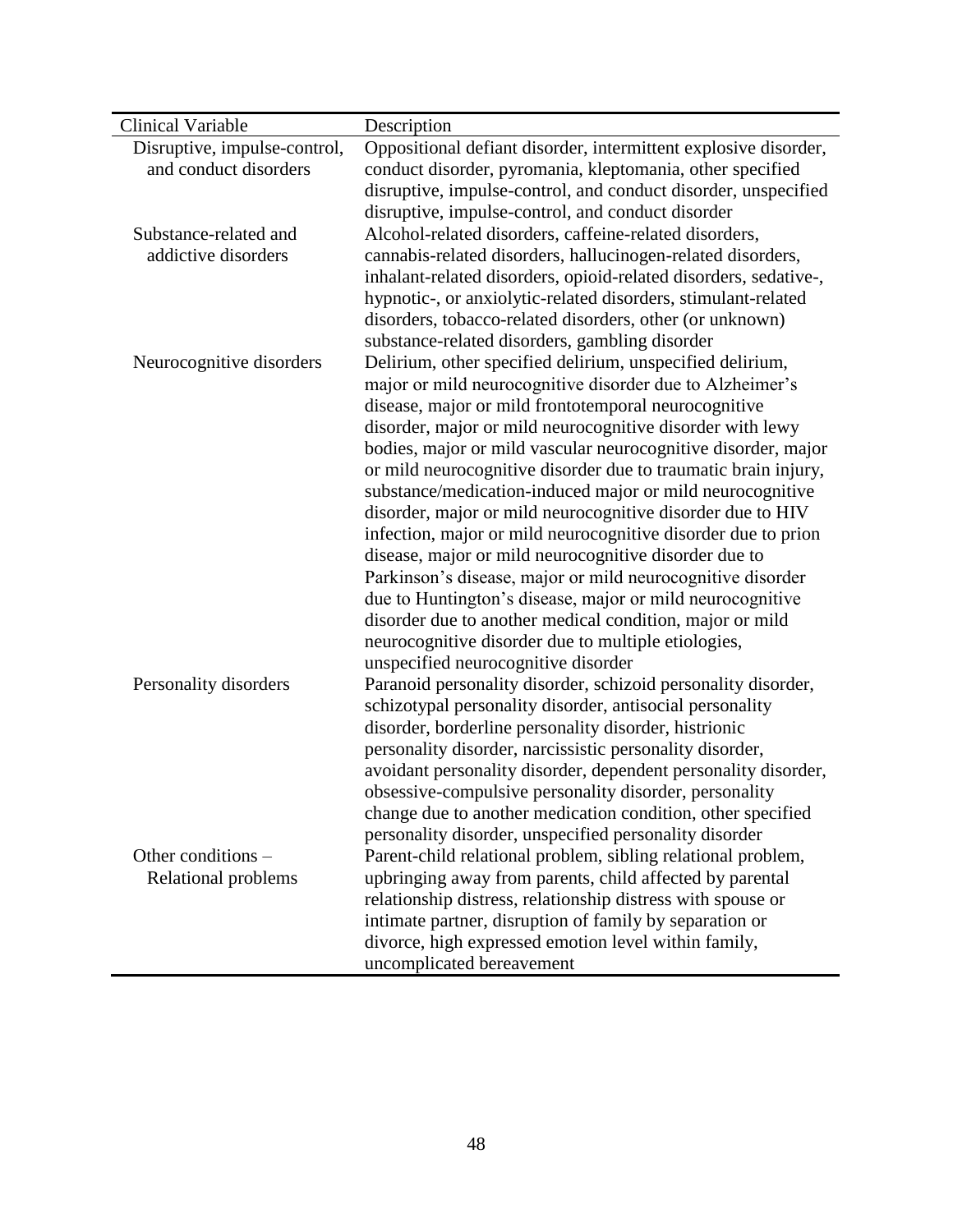| Clinical Variable                        | Description                                                     |
|------------------------------------------|-----------------------------------------------------------------|
| Other conditions - Abuse                 | Child physical abuse confirmed, child physical abuse            |
| and neglect                              | suspected, other circumstances related to child physical        |
|                                          | abuse, child sexual abuse confirmed, child sexual abuse         |
|                                          | suspected, other circumstances related to child sexual abuse,   |
|                                          | child neglect confirmed, child neglect suspected, other         |
|                                          | circumstances related to child neglect, child psychological     |
|                                          | abuse confirmed, child psychological abuse suspected, other     |
|                                          | circumstances related to child psychological abuse              |
| Other conditions -                       | Academic or educational problem, problem related to current     |
| <b>Educational</b> and                   | military deployment status, other problem related to            |
| occupational problems                    | employment                                                      |
| <b>Risky Behaviors</b>                   |                                                                 |
| Suicidal risk                            | Suicidal ideation, intent or behavior or command                |
|                                          | hallucinations that involve self-harm                           |
| Non-suicidal self-injury                 | Engaged in non-suicidal self-injury                             |
| Other self-harm/risk-taking              | Engaged in behavior other than suicide or self-injury that      |
| behaviors                                | places youth in danger, including reckless behavior or          |
|                                          | intentional risk-taking behavior                                |
| Danger to others                         | Homicidal ideation or plan, physically harmful aggression,      |
|                                          | dangerous fire setting, or command hallucinations that          |
|                                          | involve the harm to others                                      |
| Sexual behaviors                         | Engaged in sexually aggressive behavior or sexually             |
|                                          | inappropriate behavior that troubles others                     |
| Runaway                                  | Runaway behavior, attempt or ideation                           |
| Judgment or poor decision                | Problems with judgment in which youth makes decisions that      |
|                                          | are harmful to his/her development and/or well-being            |
| Fire setting                             | Fire setting behavior that may or may not endangered the        |
| Social behavior                          | lives of others                                                 |
|                                          | Problematic or inappropriate social behavior                    |
| Engaged in bullying/bully<br>other youth | Engaged in bullying at school or in the community               |
| <b>Current Symptoms</b>                  |                                                                 |
| Psychosis                                | Evidence of hallucinations, delusions, or bizarre behavior that |
|                                          | might be associated with some form of psychotic disorder        |
| Impulse/hyperactivity                    | Evidence with impulsive, distractible or hyperactive behavior   |
|                                          | that places the child at risk of functioning difficulties       |
| Depression                               | Evidence of depression associated with depressed mood or        |
|                                          | significant irritability                                        |
| Anxiety                                  | Evidence of anxiety associated with anxious mood or             |
|                                          | significant fearfulness                                         |
| Oppositional defiant                     | Evidence of oppositional and/or defiant behaviors that          |
| behavior                                 | interferes with the youth's functioning or involves harm or     |
|                                          | threat of physical harm to others                               |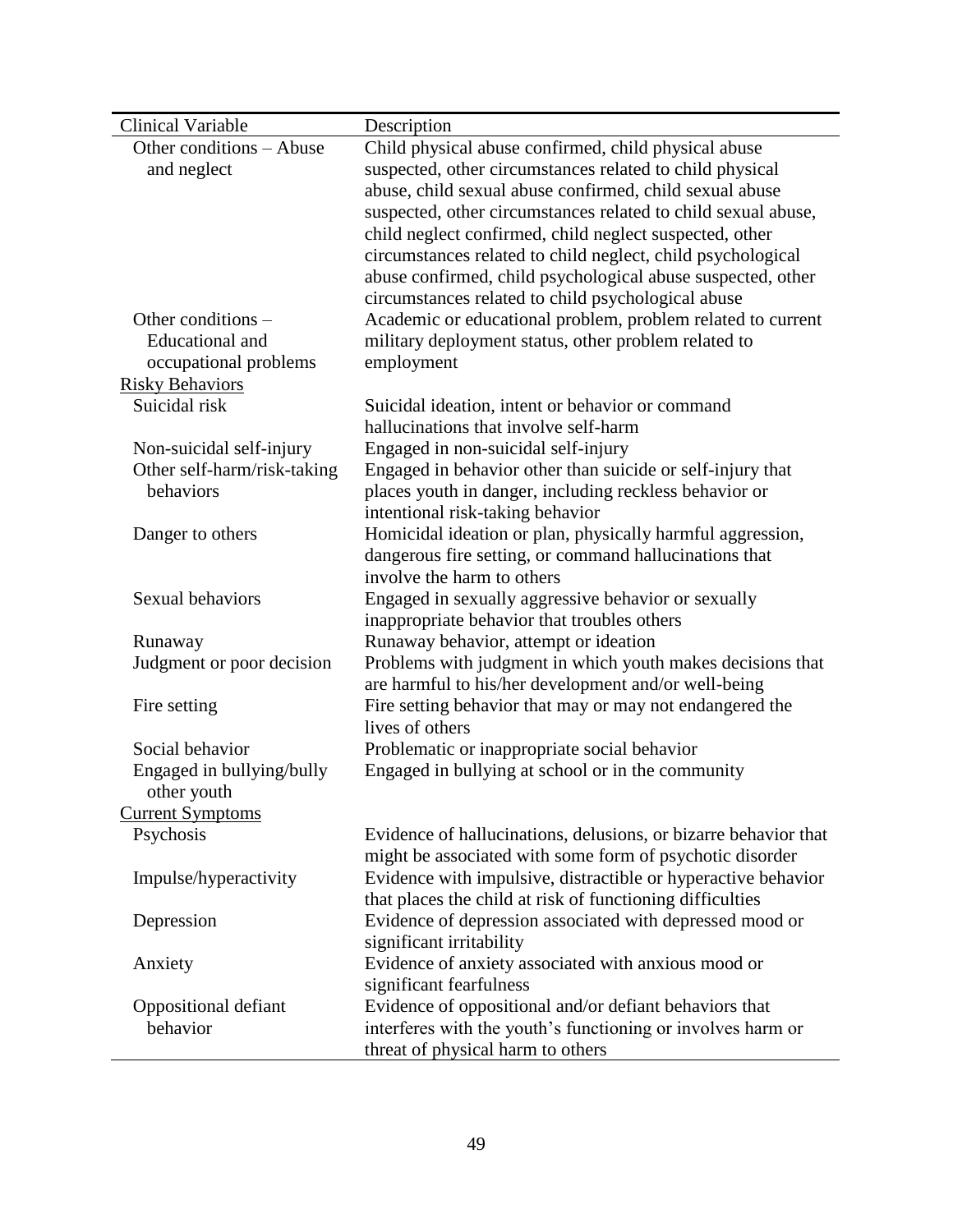| <b>Clinical Variable</b>                     | Description                                                   |
|----------------------------------------------|---------------------------------------------------------------|
| Conduct problem/antisocial                   | Evidence of antisocial behavior or conduct problems that      |
| behavior                                     | places the youth or community at risk of physical harm        |
| Adjustment to trauma/PTSD                    | Evidence of adjustment problems associated with traumatic     |
| symptoms                                     | life event(s) that interferes with youth's functioning        |
| Anger control                                | Anger control problems that peers and family are likely       |
|                                              | fearing him/her due to problems with controlling anger        |
| Substance use                                | Evidence of substance abuse that interferes with functioning  |
|                                              | in any life domain                                            |
| <b>Functioning Problems</b>                  |                                                               |
| Living situation                             | Problems with functioning at home                             |
| Community                                    | Problems with functioning in the community                    |
| School                                       | Problems with school attendance, behavior, and/or             |
|                                              | achievement                                                   |
| Peer functioning                             | Problems with peers or experiences with severe disruptions in |
|                                              | his/her peers                                                 |
| Developmental                                | Developmental delays or intellectual disability               |
| Sleep                                        | Problems with sleep, including wakening, bed wetting,         |
|                                              | nightmares, sleep disruption or sleep deprivation             |
| Medication compliance                        | Non-compliance with prescribed medications or abuses          |
|                                              | prescription medication                                       |
| <b>Juvenile Justice</b>                      |                                                               |
| Juvenile justice status                      | Juvenile delinquency or offenses against persons or property  |
| Community safety                             | Behavior representing a risk of physical danger to community  |
|                                              | members or a significant risk of other negative outcomes      |
| Delinquency                                  | Acts of delinquency that may place other at risk              |
| <b>Child Protective Services Involvement</b> |                                                               |
| Risk of abuse or neglect                     | Risk of abuse or neglect with the current caregivers          |
| Domestic violence                            | Exposure to domestic violence in family or household          |
| <b>Caregiver Needs and Strengths</b>         |                                                               |
| Health                                       | Caregiver's medical, physical, mental health and/or substance |
|                                              | use problems that interfere with their parenting role         |
| Supervision                                  | Difficulties monitoring and/or disciplining the youth         |
| Involvement with care                        | Participation in services and/or interventions intended to    |
|                                              | assist their child                                            |
| Social resources                             | Family, friend, or social networks that may be to help the    |
|                                              | family and child                                              |
| Residential stability                        | Housing is relatively unstable                                |
| Accessibility to child care                  | Access to child care services or current services do not meet |
| services                                     | the caregiver's needs                                         |
| Caregiver's stress                           | Managing stress of child/children's need that interferes with |
| management                                   | caregiver's capacity to give care                             |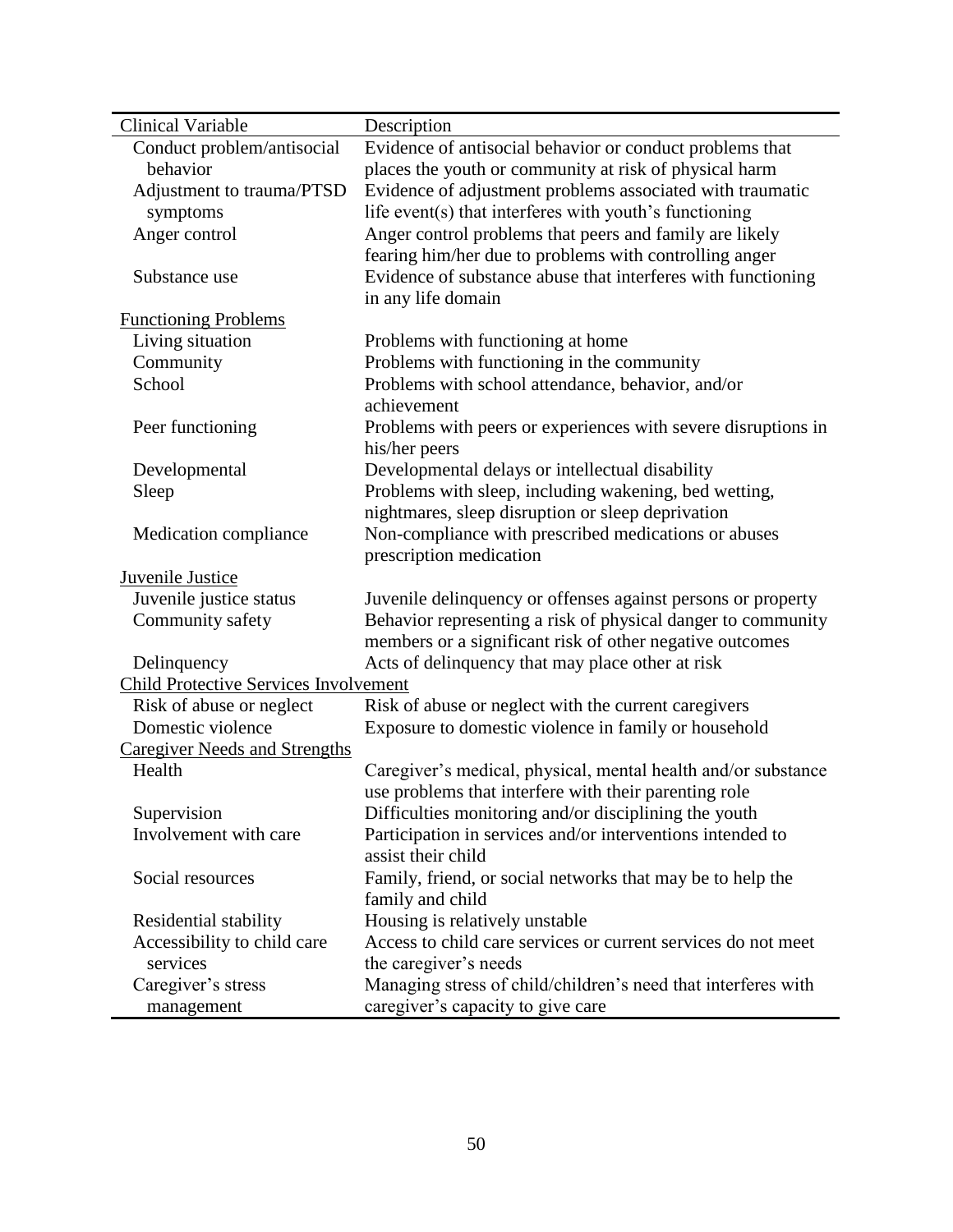# Table 2.

## *Demographic Characteristics*

| Hospitalization |                  |                      |  |  |  |
|-----------------|------------------|----------------------|--|--|--|
| Yes $(n = 360)$ | No $(n = 2,245)$ | OR [95% CI]          |  |  |  |
| 14.63(2.42)     | 13.98 (2.76)     | $1.10$ [1.05, 1.15]  |  |  |  |
|                 |                  |                      |  |  |  |
| 150 (42%)       | 984 (44%)        |                      |  |  |  |
| 210 (58%)       | 1,261 (56%)      | 1.09 [.87, 1.37]     |  |  |  |
|                 |                  |                      |  |  |  |
| 228 (64%)       | 1,418 (63%)      |                      |  |  |  |
| 91 (25%)        | 472 (21%)        | $1.20$ [.92, 1.56]   |  |  |  |
| 14(4%)          | 69 (3%)          | $1.26$ [.67, 2.21]   |  |  |  |
| 8(2%)           | 83 (4%)          | $.60$ [.26, 1.18]    |  |  |  |
| 19 (5%)         | 203 (9%)         | $.58$ [ $.35, .93$ ] |  |  |  |
|                 |                  |                      |  |  |  |
| 117 (32%)       | 915 (41%)        |                      |  |  |  |
| 243 (68%)       | 1,330 (59%)      | 1.43 [1.13, 1.81]    |  |  |  |
|                 |                  |                      |  |  |  |

*Note*. OR = odds ratio. For the comparisons, male, White, and Hispanic were the reference categories for the respective comparisons. CI = confidence interval.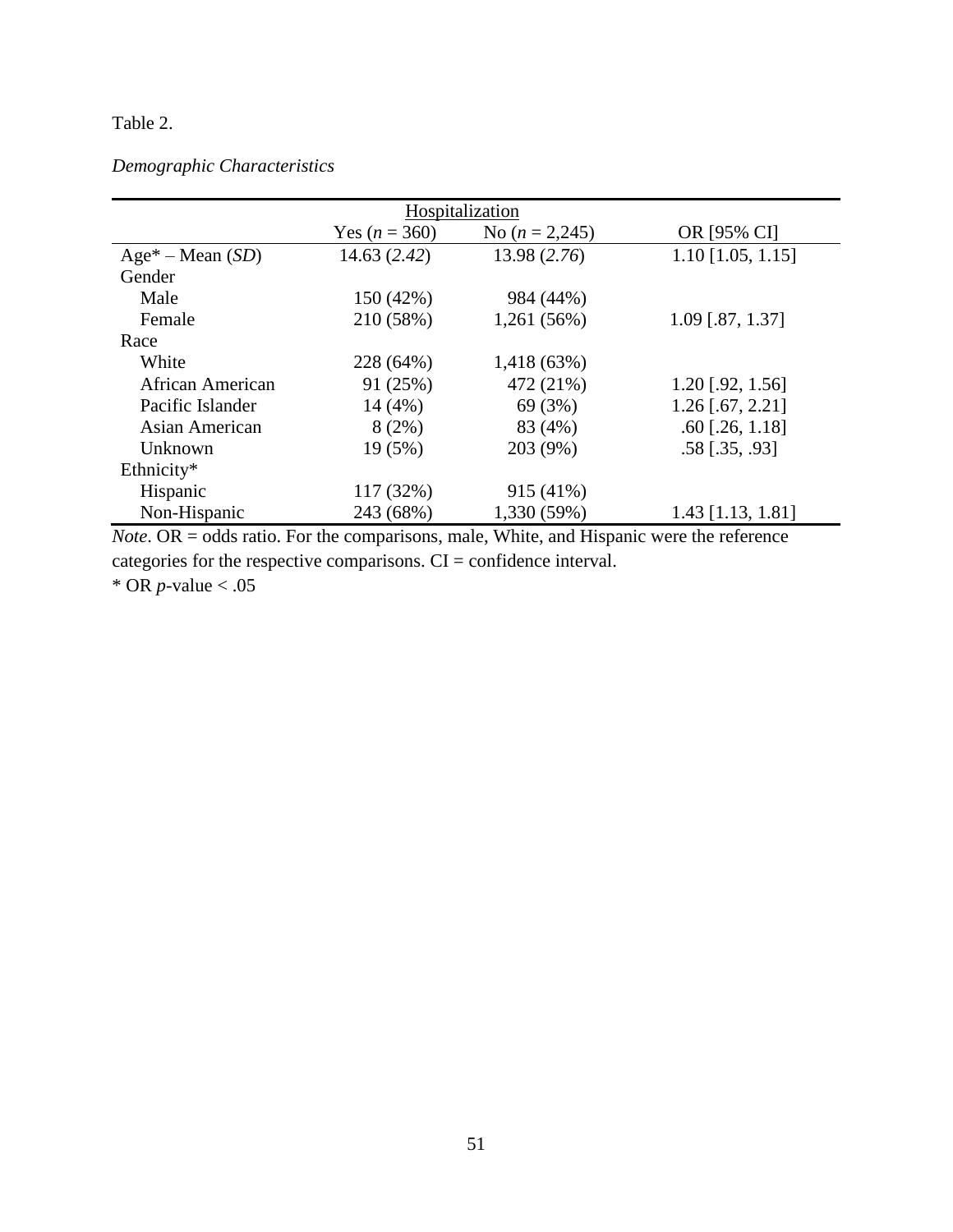# Table 3.

# *Univariate Odds Ratios for DSM Diagnoses*

|                                                              |                 | Hospitalization  |                       |
|--------------------------------------------------------------|-----------------|------------------|-----------------------|
|                                                              | Yes $(n = 360)$ | No $(n = 2,245)$ | OR [95% CI]           |
| Schizophrenia Spectrum and<br>Other Psychotic Disorders*     | 31 (8%)         | $16(1\%)$        | 13.13 [7.20, 24.84]   |
| Bipolar and Related Disorders*                               | 25(6%)          | 48 (2%)          | 3.42 [2.05, 5.56]     |
| Other Conditions – Abuse and<br>$Neglect*$                   | 29 (7%)         | 89 (4%)          | 2.12 [1.35, 3.24]     |
| Depressive Disorders*                                        | 200 (49%)       | 867 (37%)        | 1.99 [1.59, 2.49]     |
| Substance-Related and Addictive<br>Disorders*                | 26(6%)          | 87 (4%)          | 1.93 [1.21, 2.99]     |
| Anxiety Disorders*                                           | 21 (5%)         | 212 (9%)         | $.59$ [.36, .92]      |
| Trauma- and Stressor-Related<br>Disorders*                   | 70 (17%)        | 673 (28%)        | $.56$ [.42, .74]      |
| Other Conditions – Educational<br>and Occupational Problems* | 5(1%)           | 73 (3%)          | $.42$ [.15, .94]      |
| Neurodevelopmental Disorders                                 | 19 (5%)         | 74 (3%)          | $1.63$ [.95, 2.68]    |
| Disruptive, Impulse-Control, and<br><b>Conduct Disorders</b> | 58 (14%)        | 319 (13%)        | $1.16$ [.85, 1.56]    |
| <b>Other Conditions – Relational</b><br>Problems             | 44 (11%)        | 337 (14%)        | $.79$ [.56, 1.09]     |
| Attention-Deficit/Hyperactivity<br>Disorder                  | 15(4%)          | 132 (6%)         | $.70$ [ $.39$ , 1.16] |

*Note*. OR = odds ratio;  $CI =$  confidence interval.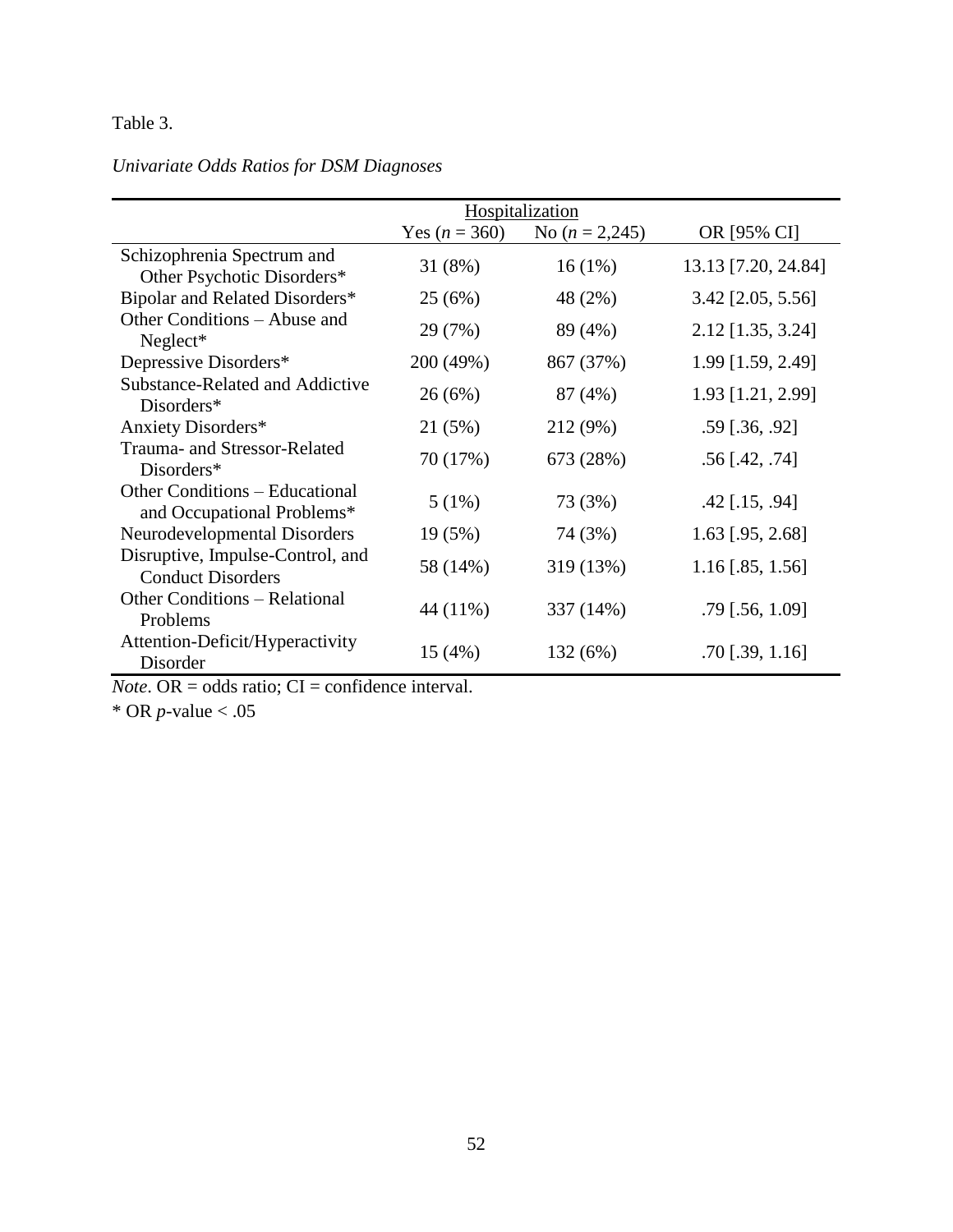# Table 4.

*Univariate Odds Ratios for Risky Behaviors and Symptoms*

|                                             | Hospitalization |                  |                     |
|---------------------------------------------|-----------------|------------------|---------------------|
|                                             | Yes $(n = 360)$ | No $(n = 2,245)$ | OR [95% CI]         |
| <b>Risky Behaviors</b>                      |                 |                  |                     |
| Suicidal Risk*                              | 2.33(1.04)      | 1.30 (1.01)      | 2.89 [2.53, 3.33]   |
| <b>Judgment or Poor Decision</b><br>Making* | 1.78 (.99)      | .96(.86)         | 2.66 [2.33, 3.04]   |
| Danger to Others*                           | .99(1.14)       | .36(.67)         | 2.20 [1.96, 2.48]   |
| Other Self-Harm/Risk-Taking<br>Behavior*    | .89(.98)        | .43(.70)         | 1.95 [1.72, 2.21]   |
| Sexuality/Sexual Behavior*                  | .14(.51)        | .05(.27)         | 1.93 [1.48, 2.52]   |
| Non-Suicidal Self-Injury*                   | 1.15(.92)       | .71(.79)         | 1.84 [1.61, 2.09]   |
| Runaway*                                    | .86 (1.11)      | .38(.79)         | $1.67$ [1.50, 1.86] |
| Problematic Social Behavior*                | 1.06(1.03)      | .61(.84)         | $1.65$ [1.47, 1.85] |
| Fire Setting*                               | .30(.64)        | .15(.45)         | 1.64 [1.36, 1.97]   |
| Engaged in Bullying/Bully<br>Other Youth*   | .36(.74)        | .21(.54)         | 1.46 [1.23, 1.71]   |
| <b>Symptoms</b>                             |                 |                  |                     |
| Psychotic*                                  | .80 (1.01)      | .21(.50)         | 2.85 [2.47, 3.30]   |
| Depressive*                                 | 1.89(.76)       | 1.42(.76)        | 2.53 [2.13, 3.03]   |
| Impulsive/Hyperactive*                      | 1.44 (1.01)     | .92(.85)         | $1.87$ [1.66, 2.12] |
| Conduct/Antisocial*                         | .76(.93)        | .41(.69)         | 1.71 [1.50, 1.95]   |
| Anger Control*                              | 1.48 (.98)      | 1.09(.87)        | 1.61 [1.42, 1.83]   |
| Substance Use*                              | .75(.92)        | .44(.72)         | 1.59 [1.39, 1.81]   |
| Oppositional Defiant*                       | 1.15(1.09)      | .78(.88)         | 1.51 [1.35, 1.70]   |
| Anxiety*                                    | 1.34(.88)       | 1.08(.78)        | 1.51 [1.31, 1.74]   |
| Adjustment to Trauma/PTSD*                  | 1.29 (.99)      | 1.00(.90)        | 1.39 [1.23, 1.56]   |

 $Note. OR = odds ratio; CI = confidence interval.$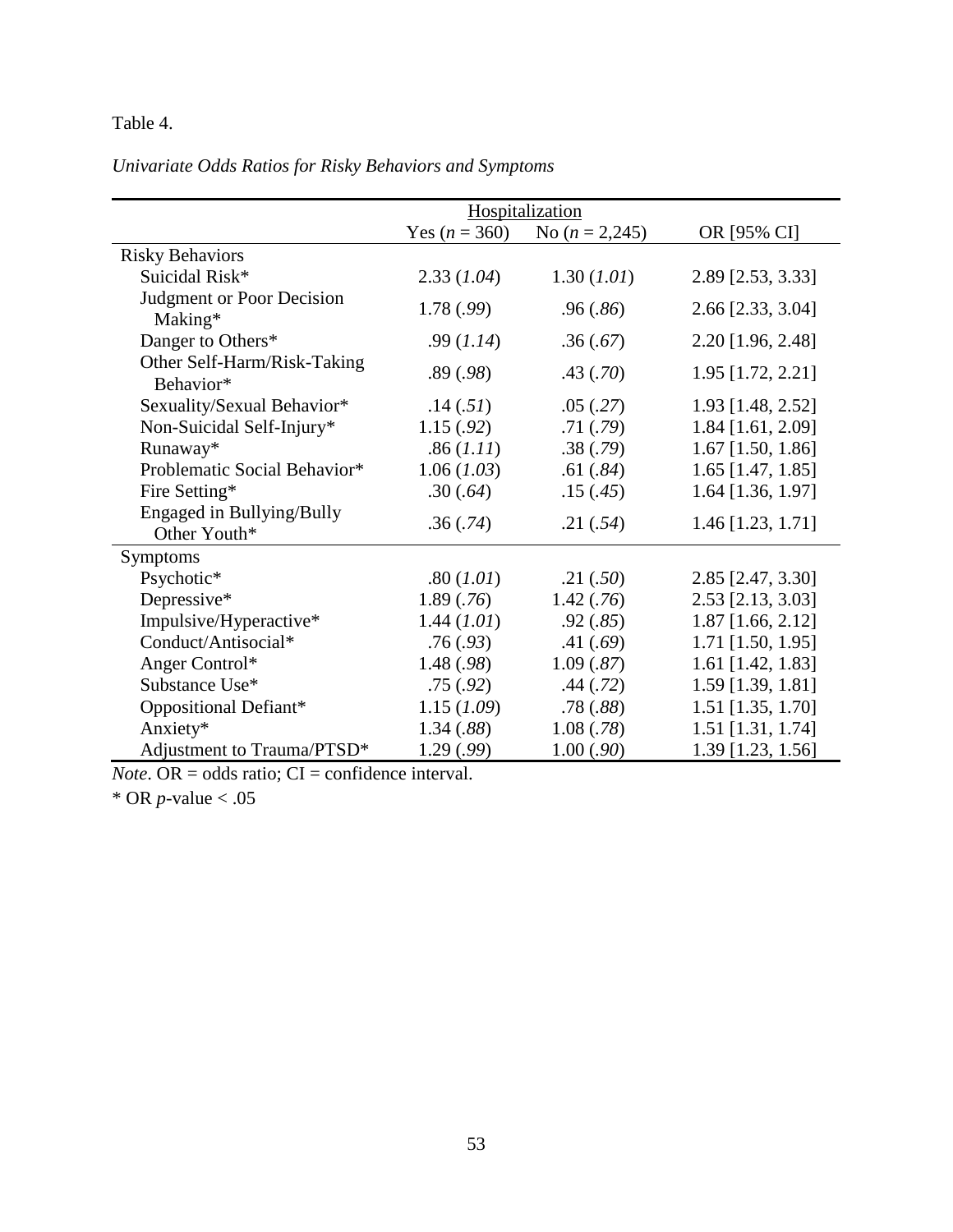# Table 5.

*Univariate Odds Ratios for Functioning Problems, CPS Involvement, and Caregiver Needs and* 

*Strengths*

|                                                   | Hospitalization |                  |                     |  |
|---------------------------------------------------|-----------------|------------------|---------------------|--|
|                                                   | Yes $(n = 360)$ | No $(n = 2,245)$ | OR [95% CI]         |  |
| <b>Functioning Problems</b>                       |                 |                  |                     |  |
| Functioning at Home*                              | 1.61(.92)       | .99(.87)         | 2.16 [1.90, 2.46]   |  |
| Risk to the Community*                            | .44(.82)        | .15(.45)         | 2.14 [1.81, 2.52]   |  |
| Problems with Peer Relationships*                 | 1.64(.97)       | 1.08(.95)        | $1.82$ [1.62, 2.05] |  |
| Functioning in the Community*                     | .56(.86)        | .29(.61)         | 1.66 [1.44, 1.91]   |  |
| Problems with Sleep*                              | 1.52(1.06)      | 1.04(.95)        | $1.66$ [1.48, 1.86] |  |
| Medication Compliance*                            | .49(.98)        | .20(.62)         | 1.59 [1.40, 1.80]   |  |
| Developmental Delay*                              | .45(.75)        | .26(.57)         | 1.54 [1.32, 1.80]   |  |
| Problems in School*                               | 1.76(1.02)      | 1.37(1.04)       | 1.45 [1.30, 1.62]   |  |
| Acts of Delinquency*                              | .53(.83)        | .34(.70)         | 1.37 [1.20, 1.57]   |  |
| Juvenile Justice Status*                          | .31(.72)        | .22(.59)         | 1.23 [1.04, 1.44]   |  |
| <b>Child Protective Services Involvement</b>      |                 |                  |                     |  |
| Risk of Abuse or Neglect*                         | .46(.75)        | .27(.54)         | 1.61 [1.37, 1.90]   |  |
| Domestic Violence*                                | .34(.53)        | .27(.48)         | 1.33 [1.07, 1.64]   |  |
| <b>Caregiver Needs and Strengths</b>              |                 |                  |                     |  |
| Caregiver's Stress Management*                    | 1.54(.88)       | 1.10(.82)        | $1.85$ [1.62, 2.11] |  |
| Caregiver's Monitoring and                        | 1.25(.97)       |                  | 1.76 [1.56, 1.98]   |  |
| Discipline Skills*                                |                 | .76(.86)         |                     |  |
| Caregiver's Involvement with Care*                | .86(.81)        | .59(.70)         | 1.59 [1.38, 1.82]   |  |
| Caregiver's Social Support*                       | 1.23(.93)       | .92(.89)         | 1.43 [1.27, 1.61]   |  |
| Accessibility to Child Care                       | .65(.91)        |                  | 1.37 [1.21, 1.54]   |  |
| Services*                                         |                 | .42(.77)         |                     |  |
| Caregiver's Health Condition*                     | .69(.91)        | .47(.77)         | $1.36$ [1.20, 1.55] |  |
| <b>Residential Stability/Housing</b><br>Problems* | .44(.83)        | .35(.72)         | $1.18$ [1.02, 1.35] |  |

 $Note. OR = odds ratio; CI = confidence interval.$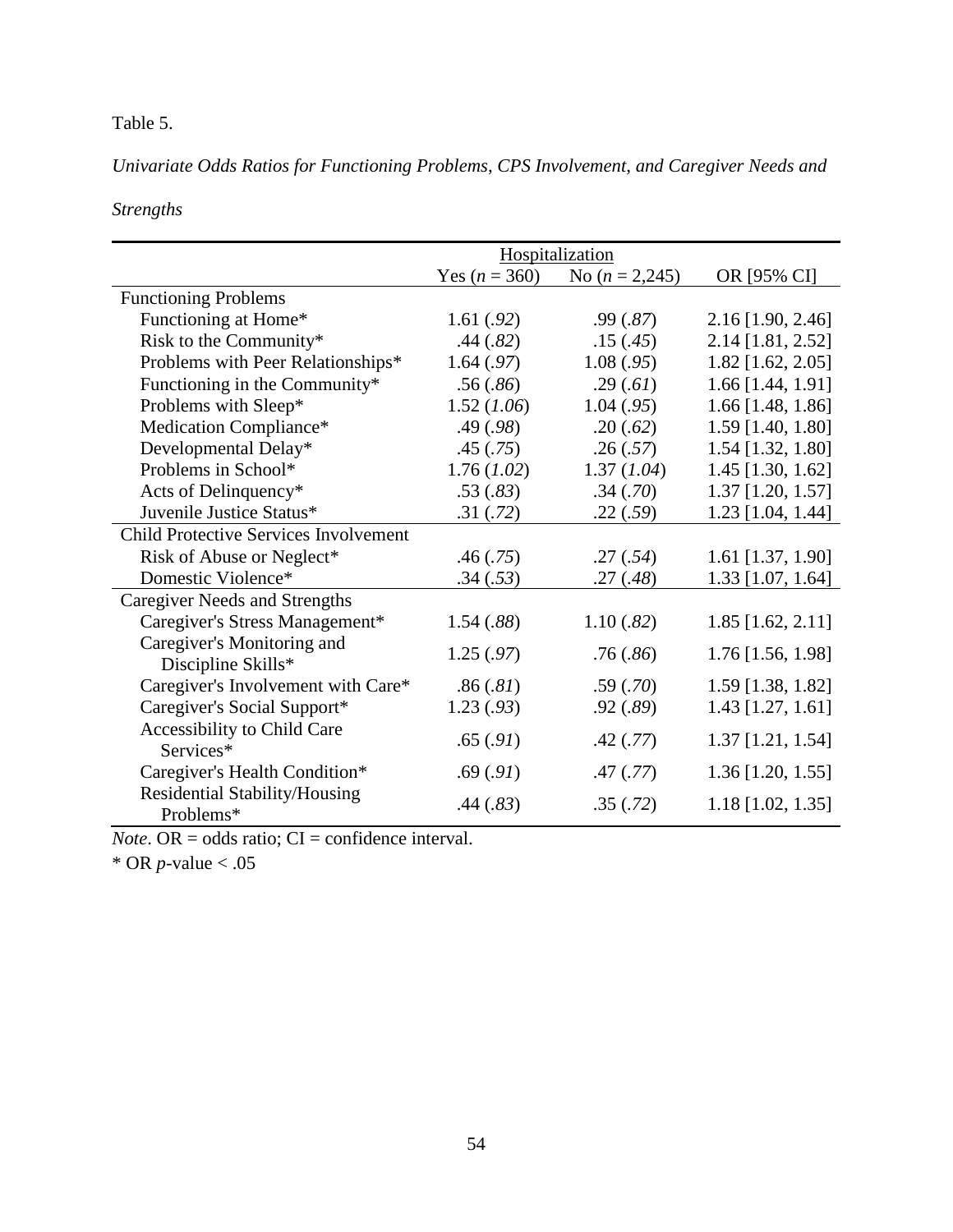# Table 6.

| # of predictors       | Minimal   | Sensitivity<br>Specificity |     | <b>AUC</b> | Accuracy |       |
|-----------------------|-----------|----------------------------|-----|------------|----------|-------|
| selected at each node | node size |                            |     |            |          | Kappa |
| 6                     | 26        | .27                        | .99 | .91        | .89      | .38   |
| 6                     | 27        | .27                        | .99 | .91        | .89      | .38   |
| 6                     | 28        | .26                        | .99 | .91        | .89      | .37   |
| $\overline{7}$        | 26        | .31                        | .98 | .91        | .89      | .42   |
| $\overline{7}$        | 27        | .31                        | .98 | .91        | .89      | .41   |
| $\overline{7}$        | 28        | .31                        | .99 | .91        | .89      | .41   |
| 8                     | 26        | .35                        | .98 | .91        | .90      | .45   |
| 8                     | 27        | .35                        | .98 | .91        | .90      | .44   |
| 8                     | 28        | .34                        | .98 | .91        | .90      | .45   |
| 9                     | 26        | .37                        | .98 | .91        | .90      | .47   |
| 9                     | 27        | .37                        | .98 | .91        | .90      | .47   |
| 9                     | 28        | .37                        | .98 | .91        | .90      | .47   |
| 10                    | 26        | .40                        | .98 | .91        | .90      | .48   |
| 10                    | 27        | .39                        | .98 | .91        | .90      | .48   |
| 10                    | 28        | .39                        | .98 | .91        | .90      | .48   |
| 11                    | 26        | .43                        | .98 | .91        | .90      | .50   |
| 11                    | 27        | .41                        | .98 | .91        | .90      | .50   |
| 11                    | 28        | .42                        | .98 | .91        | .90      | .50   |
| 12                    | 26        | .44                        | .97 | .91        | .90      | .51   |
| 12                    | 27        | .43                        | .97 | .91        | .90      | .50   |
| 12                    | 28        | .43                        | .97 | .91        | .90      | .51   |
| 13                    | 26        | .46                        | .97 | .91        | .90      | .52   |
| 13                    | 27        | .46                        | .97 | .91        | .90      | .52   |
| 13                    | 28        | .45                        | .97 | .91        | .90      | .51   |
| 14                    | 26        | .47                        | .97 | .91        | .90      | .53   |
| 14                    | 27        | .47                        | .97 | .91        | .90      | .53   |
| 14                    | 28        | .47                        | .97 | .91        | .90      | .53   |
| 15                    | 26        | .48                        | .97 | .91        | .90      | .53   |
| 15                    | 27        | .48                        | .97 | .91        | .90      | .53   |
| 15                    | 28        | .48                        | .97 | .91        | .90      | .53   |

*Parameter Tuning in the Random Forest Model*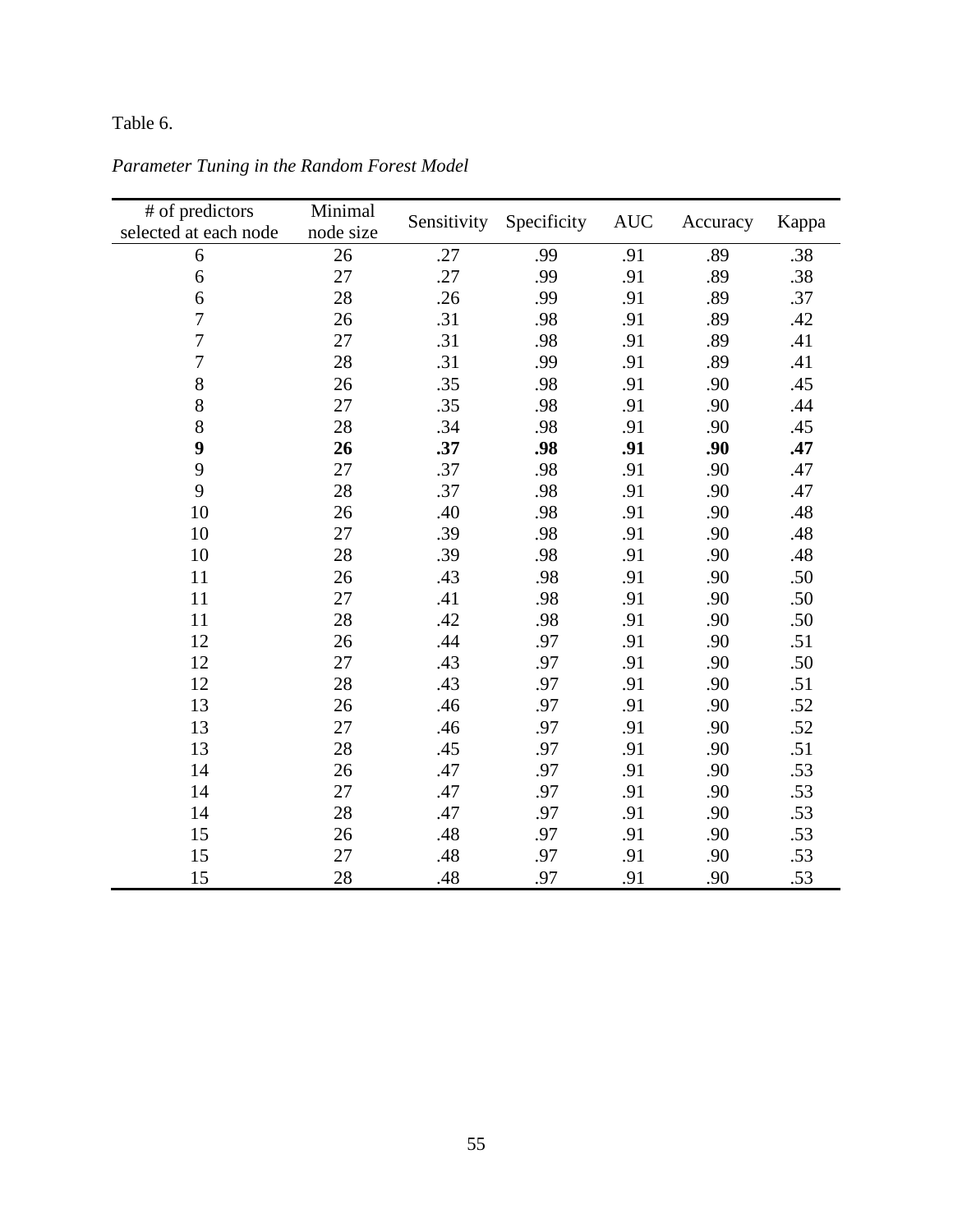# Table 7.

|  |  |  | Confusion Matrix for the Random Forest Model |
|--|--|--|----------------------------------------------|
|--|--|--|----------------------------------------------|

|            | True condition (Reference) |                     |                    |                                       |  |
|------------|----------------------------|---------------------|--------------------|---------------------------------------|--|
|            |                            | Hospitalization     | No hospitalization |                                       |  |
|            | Hospitalization            | $1,343$ (TP)        | 453 (FP)           | $PPV = .75$                           |  |
| Prediction | No hospitalization         | $2,257$ (FN)        | 21,997 (TN)        | $NPV = .91$                           |  |
|            |                            | Sensitivity = $.37$ | Specificity = .98  | $Accuracy = .90$<br>$F_1$ score = .50 |  |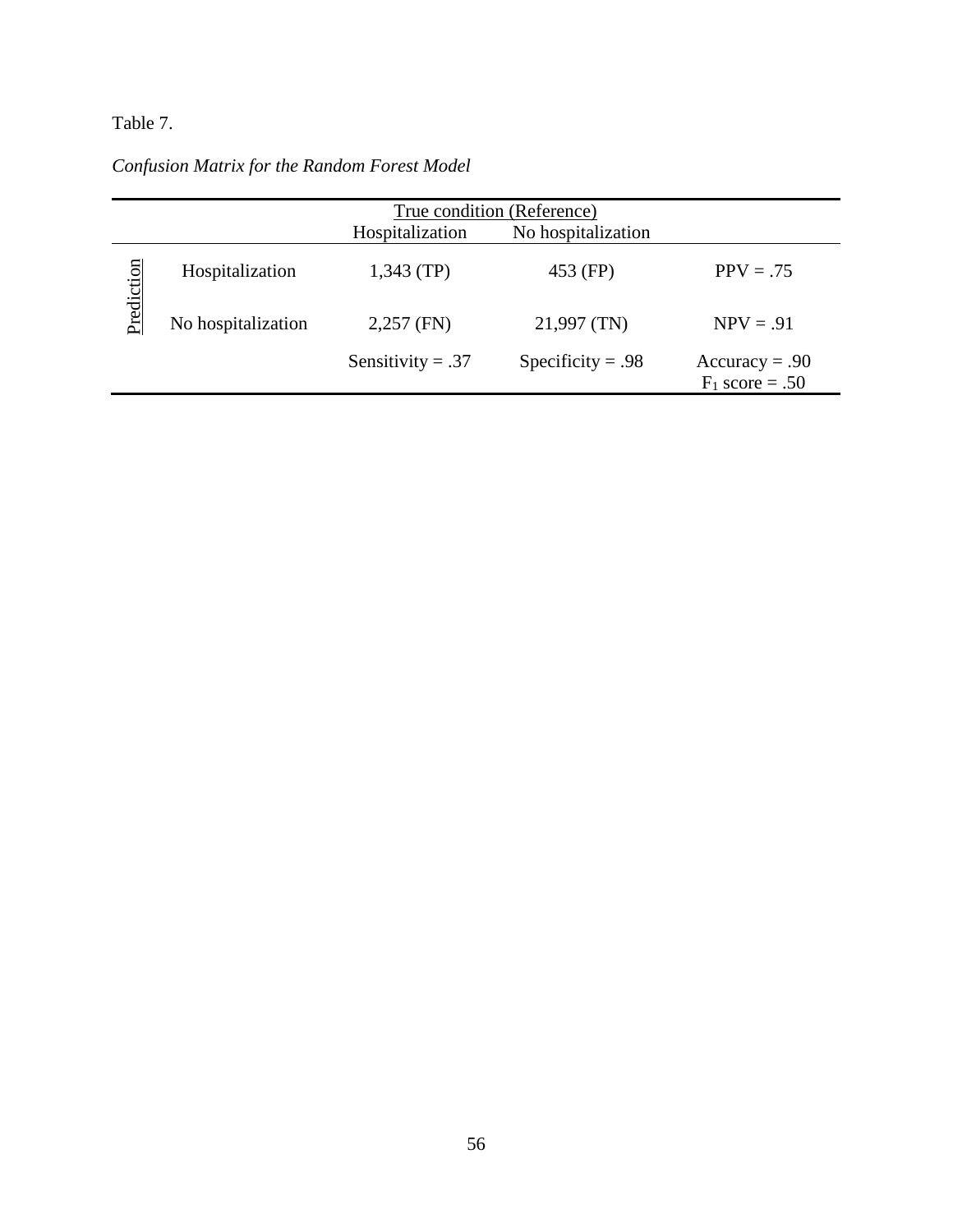# Table 8.

# *Summary of Variable Importance*

| Variable                          | Gini index | Variable                          | <b>AUC</b> |
|-----------------------------------|------------|-----------------------------------|------------|
| Suicidal risk*                    | 100.00     | Suicidal risk*                    | 100.00     |
| Psychotic symptoms*               | 35.30      | Poor judgement/decision-making*   | 84.78      |
| Poor judgement/decision-making*   | 34.05      | Functioning at home*              | 69.48      |
| Danger to others*                 | 29.87      | Depressive symptoms*              | 62.00      |
| Depressive symptoms*              | 22.72      | Psychotic symptoms*               | 60.48      |
| Functioning at home*              | 16.43      | Problems with peer relationships* | 58.23      |
| Age at first assessment           | 14.25      | Danger to others*                 | 57.08      |
| Impulsivity/hyperactivity*        | 12.38      | Impulsivity/hyperactivity*        | 54.72      |
| Runaway*                          | 12.12      | Caregiver's supervision*          | 53.13      |
| Non-suicidal self injury*         | 11.49      | Caregiver's stress management     | 52.90      |
| Problems with peer relationships* | 10.51      | Non-suicidal self injury*         | 50.38      |
| Problems with sleep*              | 10.14      | Problems with sleep*              | 49.42      |
| Oppositional defiant symptoms     | 9.24       | Other risky behaviors*            | 48.83      |
| Other risky behaviors*            | 9.18       | Runaway*                          | 46.81      |
| Caregiver's supervision*          | 8.83       | Problems with social interaction  | 46.54      |

\* Risk factor that appears important indicated by both indicators.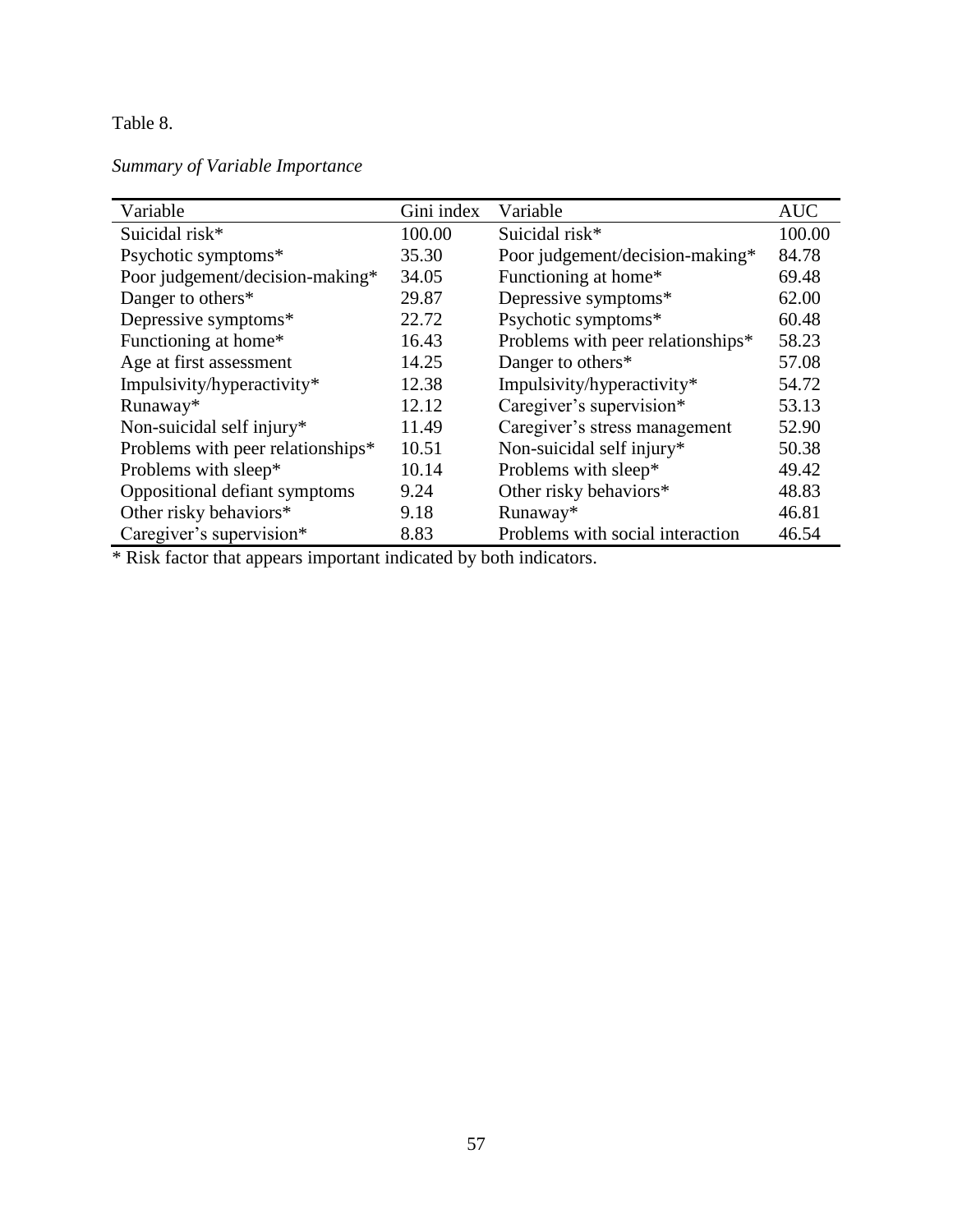# Table 9.

| Maximum tree depth | Sensitivity | Specificity | <b>AUC</b> | Accuracy | Kappa |
|--------------------|-------------|-------------|------------|----------|-------|
| 3                  | .32         | .97         | .78        | .88      | .36   |
|                    | .37         | .96         | .79        | .88      | .39   |
| 9                  | .45         | .95         | .81        | .88      | .45   |
| 12                 | .46         | .95         | .82        | .88      | .46   |
| 15                 | .46         | .95         | .82        | .88      | .46   |
| 16                 | .46         | .95         | .82        | .88      | .46   |
| 18                 | .46         | .95         | .82        | .88      | .46   |
| 22                 | .46         | .95         | .82        | .88      | .46   |
| 24                 | .46         | .95         | .82        | .88      | .46   |
| 27                 | .46         | .95         | .82        | .88      | .46   |

*Parameter Tuning in the Single Tree Model*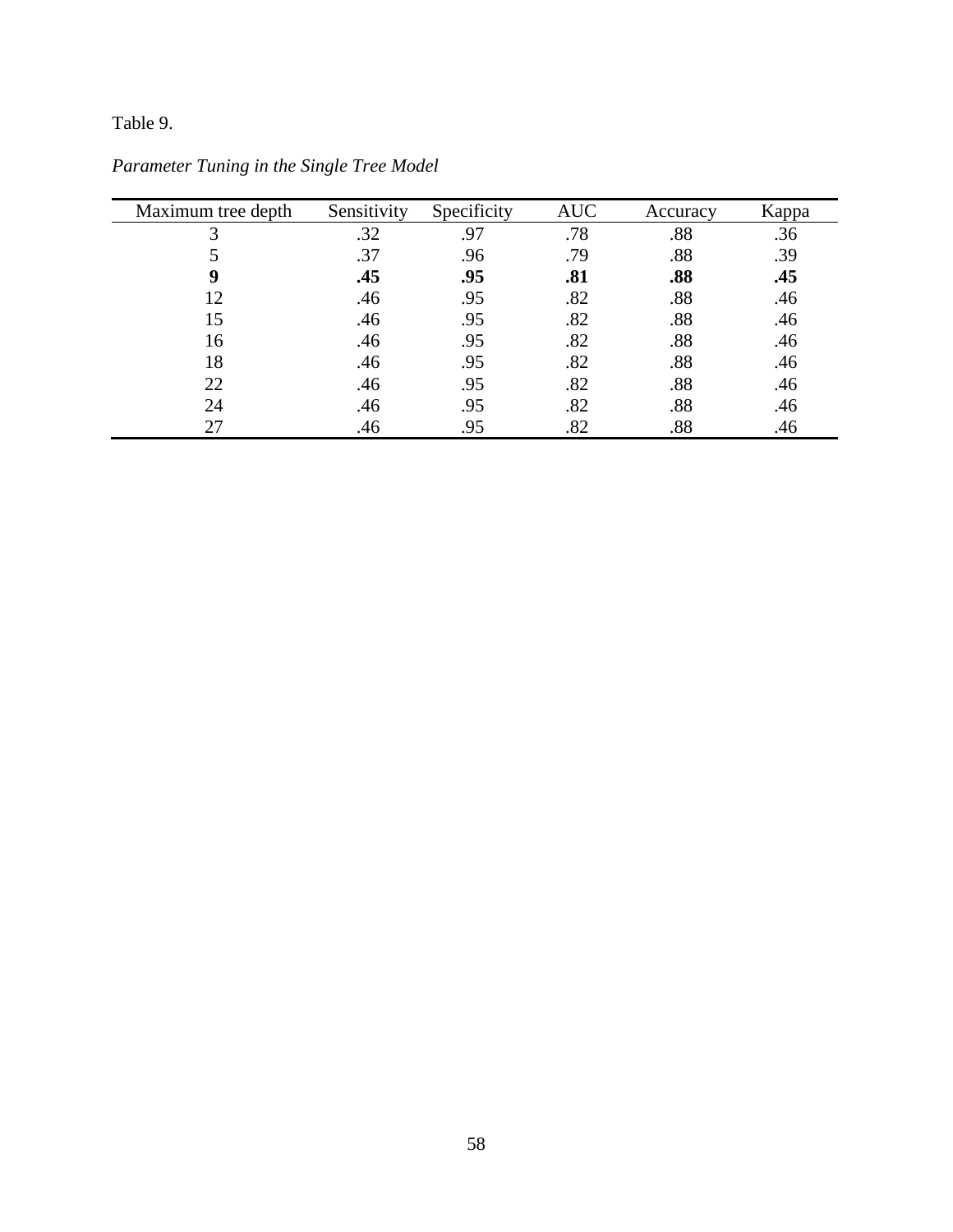# Table 10.

# *Confusion Matrix for the Single Tree Model*

|            | True condition (Reference) |                     |                    |                                       |  |  |  |
|------------|----------------------------|---------------------|--------------------|---------------------------------------|--|--|--|
|            |                            | Hospitalization     | No hospitalization |                                       |  |  |  |
| Prediction | Hospitalization            | $1,660$ (TP)        | $1,053$ (FP)       | $PPV = .61$                           |  |  |  |
|            | No hospitalization         | $1,940$ (FN)        | $21,397$ (TN)      | $NPV = .92$                           |  |  |  |
|            |                            | Sensitivity = $.46$ | Specificity = .95  | $Accuracy = .89$<br>$F_1$ score = .53 |  |  |  |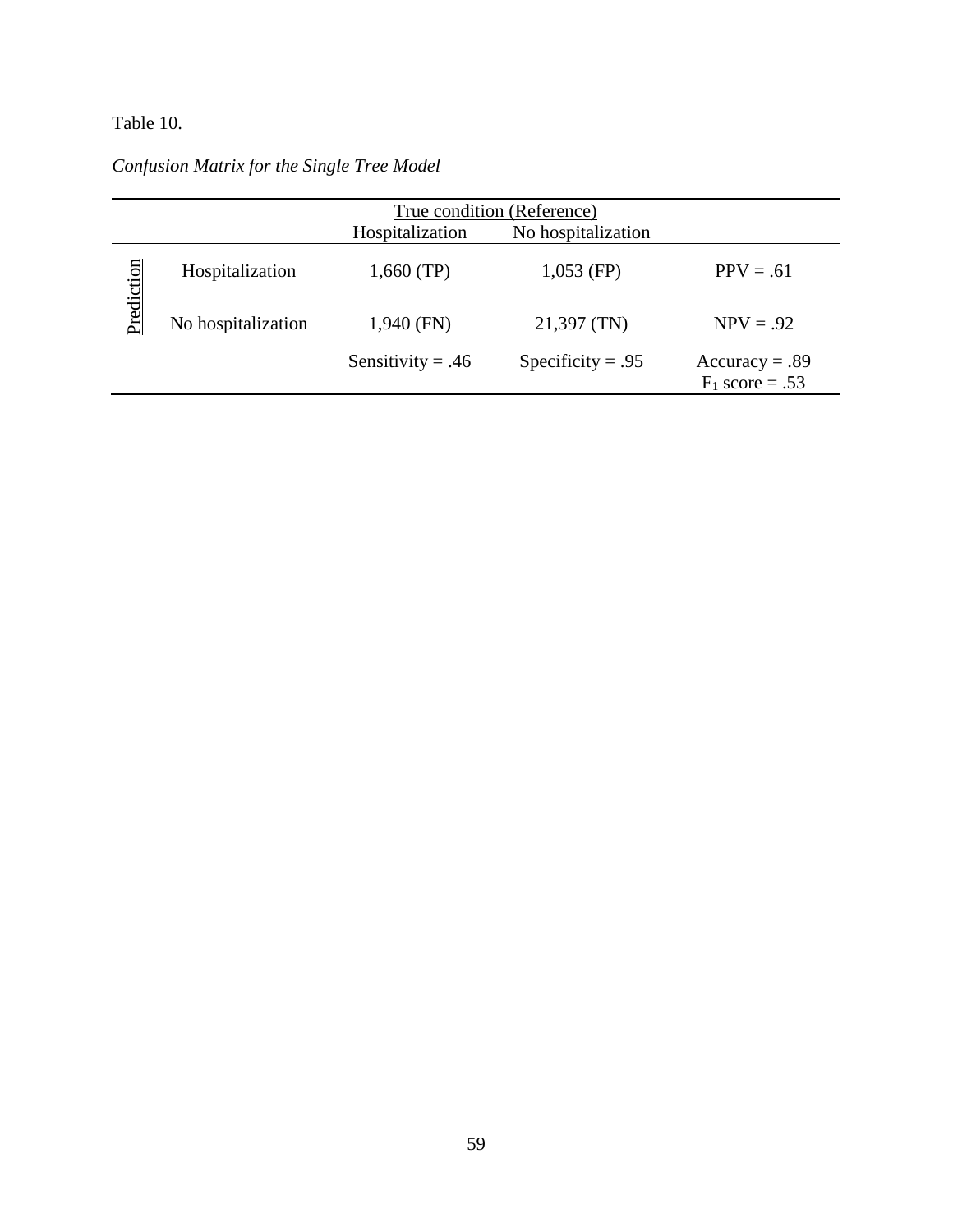Figure 1.

### *Illustrative Single Classification Tree for Psychiatric Hospitalization in Youth*



*Note*. The first row in grey boxes presents the sample size in each node. The second row presents the sample size of being hospitalized and the positive predictive values. The third row presents the sample size of not being hospitalized and the negative predictive values.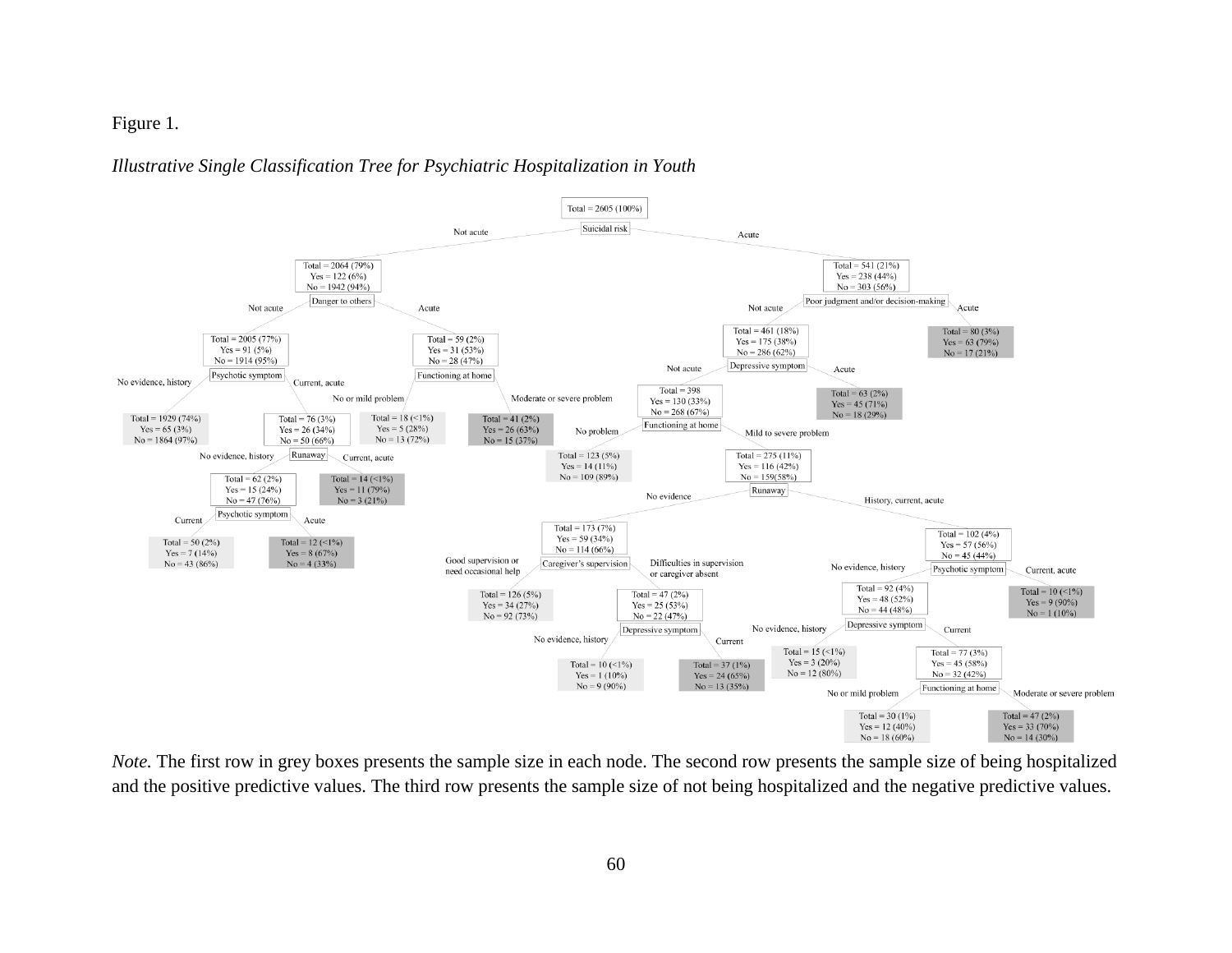## REFERENCES

- Ægisdóttir, S., White, M. J., Spengler, P. M., Maugherman, A. S., Anderson, L. A., Cook, R. S., . . . Rush, J. D. (2006). The Meta-Analysis of Clinical Judgment Project: Fifty-Six Years of Accumulated Research on Clinical Versus Statistical Prediction Stefanía Ægisdóttir. *The Counseling Psychologist, 34*(3), 341-382. doi:10.1177/0011000005285875
- Allouche, O., Tsoar, A., & Kadmon, R. (2006). Assessing the accuracy of species distribution models: prevalence, kappa and the true skill statistic (TSS). *Journal of Applied Ecology, 43*(6), 1223-1232.
- Arnold, E. M., Goldston, D. B., Ruggiero, A., Reboussin, B. A., Daniel, S. S., & Hickman, E. A. (2003). Rates and predictors of rehospitalization among formerly hospitalized adolescents. *Psychiatric Services, 54*(7), 994-998. doi:10.1176/appi.ps.54.7.994
- Auerbach, R. P., Stewart, J. G., & Johnson, S. L. (2017). Impulsivity and suicidality in adolescent inpatients. *Journal of Abnormal Child Psychology, 45*(1), 91-103. doi:10.1007/s10802-016-0146-8
- Baca-García, E., Diaz-Sastre, C., García Resa, E., Blasco, H., Conesa, D. B., Saiz-Ruiz, J., & de Leon, J. (2004). Variables Associated With Hospitalization Decisions by Emergency Psychiatrists After a Patient's Suicide Attempt. *Psychiatric Services, 55*(7), 792-797. doi:10.1176/appi.ps.55.7.792
- Barratt, H., Rojas-García, A., Clarke, K., Moore, A., Whittington, C., Stockton, S., . . . Raine, R. (2016). Epidemiology of mental health attendances at emergency departments: systematic review and meta-analysis. *PLoS ONE, 11*(4), e0154449.
- Bassuk, E. L., & Gerson, S. (1978). Deinstitutionalization and mental health services. *Scientific American, 238*(2), 46-53. doi:10.1038/scientificamerican0278-46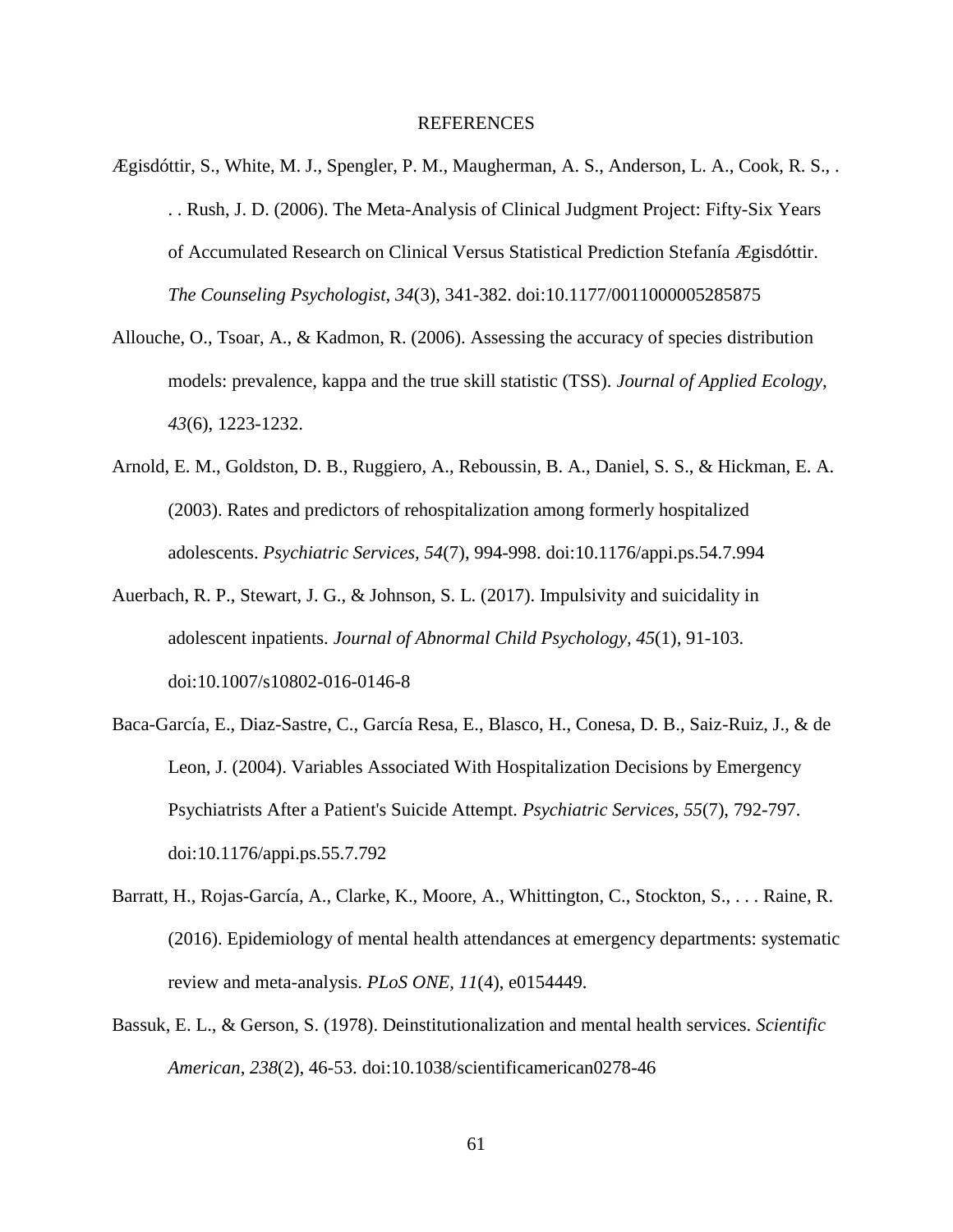- Beard, C., Hearon, B. A., Lee, J., Kopeski, L. M., Busch, A. B., & Björgvinsson, T. (2016). When partial hospitalization fails: Risk factors for inpatient hospitalization. *Journal of Nervous and Mental Disease, 204*(6), 431-436. doi:10.1097/NMD.0000000000000515
- Bergstra, J., & Bengio, Y. (2012). Random search for hyper-parameter optimization. *Journal of Machine Learning Research, 13*(Feb), 281-305.
- Bernard, S., Heutte, L., & Adam, S. (2009). *Influence of hyperparameters on random forest accuracy.* Paper presented at the International Workshop on Multiple Classifier Systems.
- Biancosino, B., Vanni, A., Marmai, L., Zotos, S., Peron, L., Marangoni, C., . . . Grassi, L. (2009). Factors related to admission of psychiatric patients to medical wards from the general hospital emergency department: A 3-year study of urgent psychiatric consultations. *International Journal of Psychiatry in Medicine, 39*(2), 133-146. doi:10.2190/PM.39.2.b
- Blader, J. C. (2004). Symptom, family, and service predictors of children's psychiatric rehospitalization within one year of discharge. *Journal of the American Academy of Child & Adolescent Psychiatry, 43*(4), 440-451.
- Blader, J. C. (2011). Acute inpatient care for psychiatric disorders in the United States, 1996 through 2007. *Archives of General Psychiatry, 68*(12), 1276-1283.
- Bowersox, N. W., Saunders, S. M., & Berger, B. D. (2012). Predictors of rehospitalization in high-utilizing patients in the VA psychiatric medical system. *Psychiatric Quarterly, 83*(1), 53-64.
- Breiman, L. (1984). *Classification and regression trees*: Routledge. Breiman, L. (2001). Random forests. *Machine Learning, 45*(1), 5-32.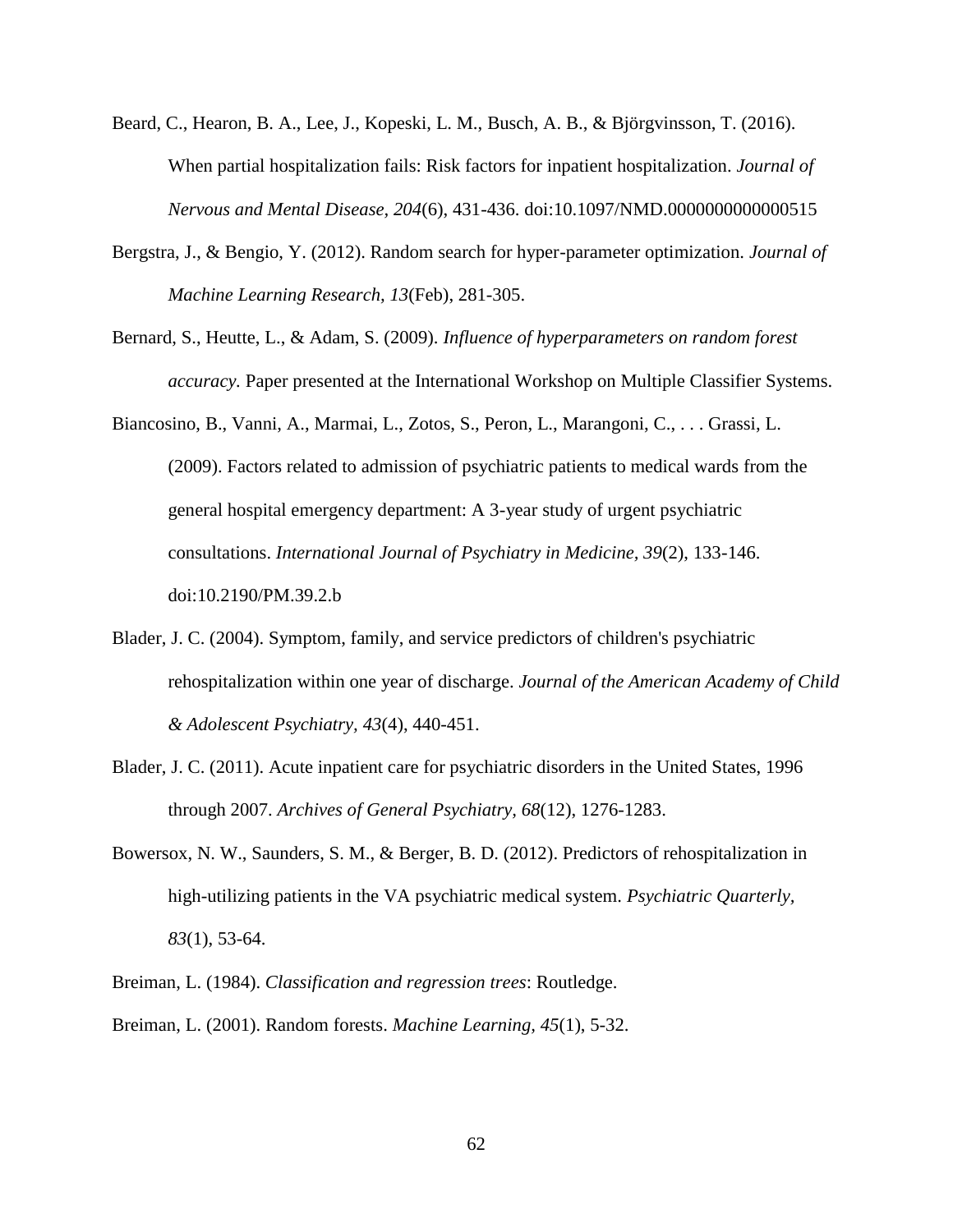- Bryson, S. A., & Akin, B. A. (2015). Predictors of admission to acute inpatient psychiatric care among children enrolled in Medicaid. *Administration and Policy in Mental Health and Mental Health Services Research, 42*(2), 197-208. doi:10.1007/s10488-014-0560-6
- Buuren, S. v., & Groothuis-Oudshoorn, K. (2010). mice: Multivariate imputation by chained equations in R. *Journal of Statistical Software*, 1-68.
- Callaly, T., Hyland, M., Trauer, T., Dodd, S., & Berk, M. (2010). Readmission to an acute psychiatric unit within 28 days of discharge: identifying those at risk. *Australian Health Review, 34*(3), 282-285.
- Callaly, T., Trauer, T., Hyland, M., Coombs, T., & Berk, M. (2011). An examination of risk factors for readmission to acute adult mental health services within 28 days of discharge in the Australian setting. *Australasian Psychiatry, 19*(3), 221-225.
- Carlisle, C. E., Mamdani, M., Schachar, R., & To, T. (2012). Aftercare, emergency department visits, and readmission in adolescents. *Journal of the American Academy of Child & Adolescent Psychiatry, 51*(3), 283-293. e284.
- Chang, Y.-C., & Chou, F. H.-C. (2015). Effects of home visit intervention on re-hospitalization rates in psychiatric patients. *Community Mental Health Journal, 51*(5), 598-605.
- Cheng, C., Chan, C. W., Gula, C. A., & Parker, M. D. (2017). Effects of outpatient aftercare on psychiatric rehospitalization among children and emerging adults in Alberta, Canada. *Psychiatric Services*, appi. ps. 201600211.
- Chung, W., Edgar-Smith, S., Palmer, R. B., Bartholomew, E., & Delambo, D. (2008). Psychiatric rehospitalization of children and adolescents: Implications for social work intervention. *Child and Adolescent Social Work Journal, 25*(6), 483-496.

Cichosz, P. (2014). *Data Mining Algorithms: Explained Using R*: John Wiley & Sons.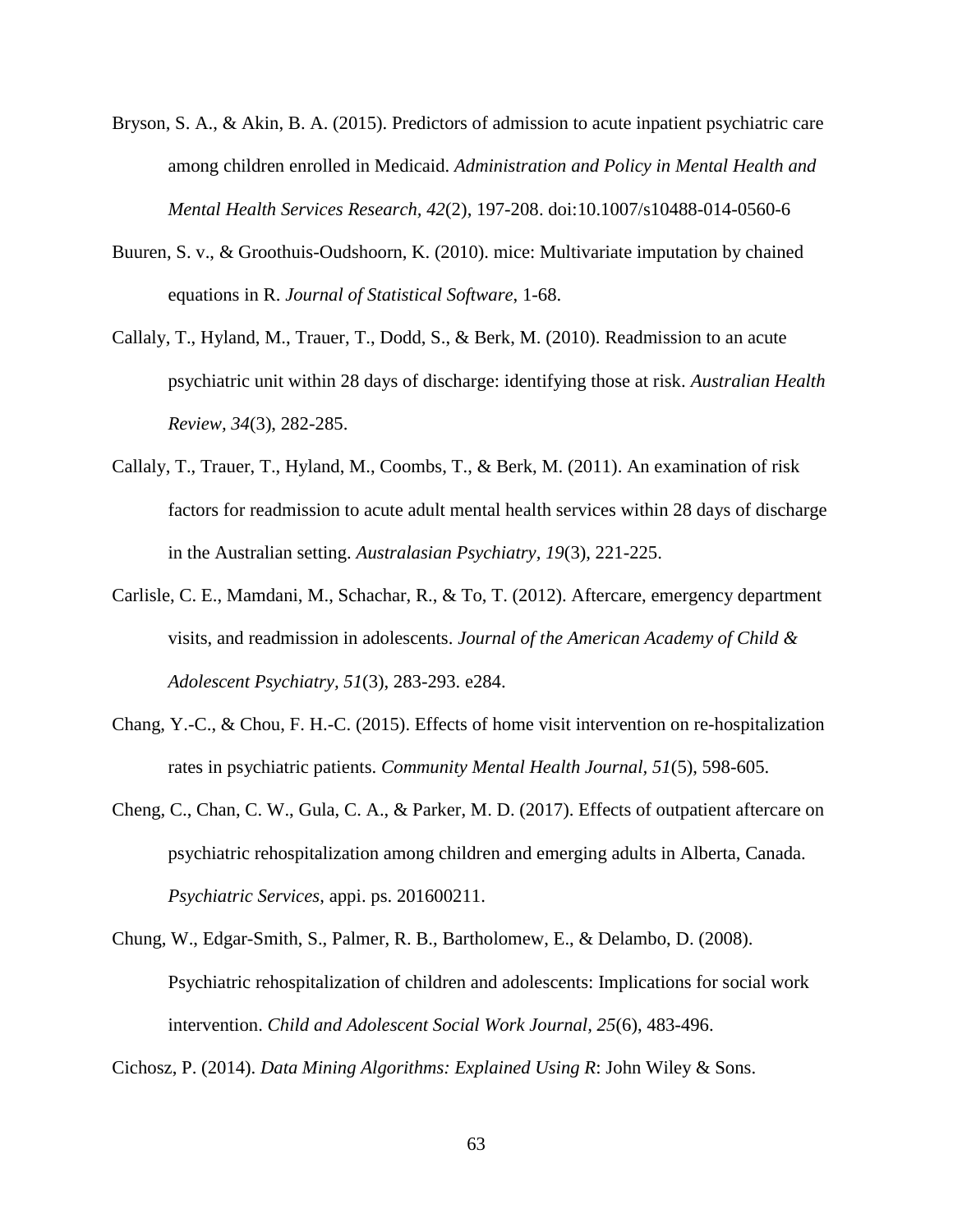- Cohen, J. (1960). A coefficient of agreement for nominal scales. *Educational and Psychological Measurement, 20*(1), 37-46.
- Croskerry, P. (2003). The Importance of Cognitive Errors in Diagnosis and Strategies to Minimize Them. *Academic Medicine, 78*(8), 775-780. doi:10.1097/00001888- 200308000-00003
- Dazzi, F., Picardi, A., Orso, L., & Biondi, M. (2015). Predictors of inpatient psychiatric admission in patients presenting to the emergency department: The role of dimensional assessment. *General Hospital Psychiatry, 37*(6), 587-594. doi:10.1016/j.genhosppsych.2015.08.005
- Donisi, V., Tedeschi, F., Salazzari, D., & Amaddeo, F. (2016). Pre-and post-discharge factors influencing early readmission to acute psychiatric wards: implications for quality-of-care indicators in psychiatry. *General Hospital Psychiatry, 39*, 53-58.
- du Roscoät, E., Legleye, S., Guignard, R., Husky, M., & Beck, F. (2016). Risk factors for suicide attempts and hospitalizations in a sample of 39,542 French adolescents. *Journal of Affective Disorders, 190*, 517-521.
- Efron, B., & Tibshirani, R. J. (1994). *An introduction to the bootstrap*: CRC press.
- Falzer, P. R. (2013). Valuing structured professional judgment: Predictive validity, decisionmaking, and the clinical‐actuarial conflict. *Behavioral Sciences & the Law, 31*(1), 40-54. doi:10.1002/bsl.2043
- Fisher, W. H., Barreira, P. J., Lincoln, A. K., Simon, L. J., White, A. W., Roy-Bujnowski, K., & Sudders, M. (2001). Insurance status and length of stay for involuntarily hospitalized patients. *The Journal of Behavioral Health Services & Research, 28*(3), 334-346. doi:10.1007/BF02287248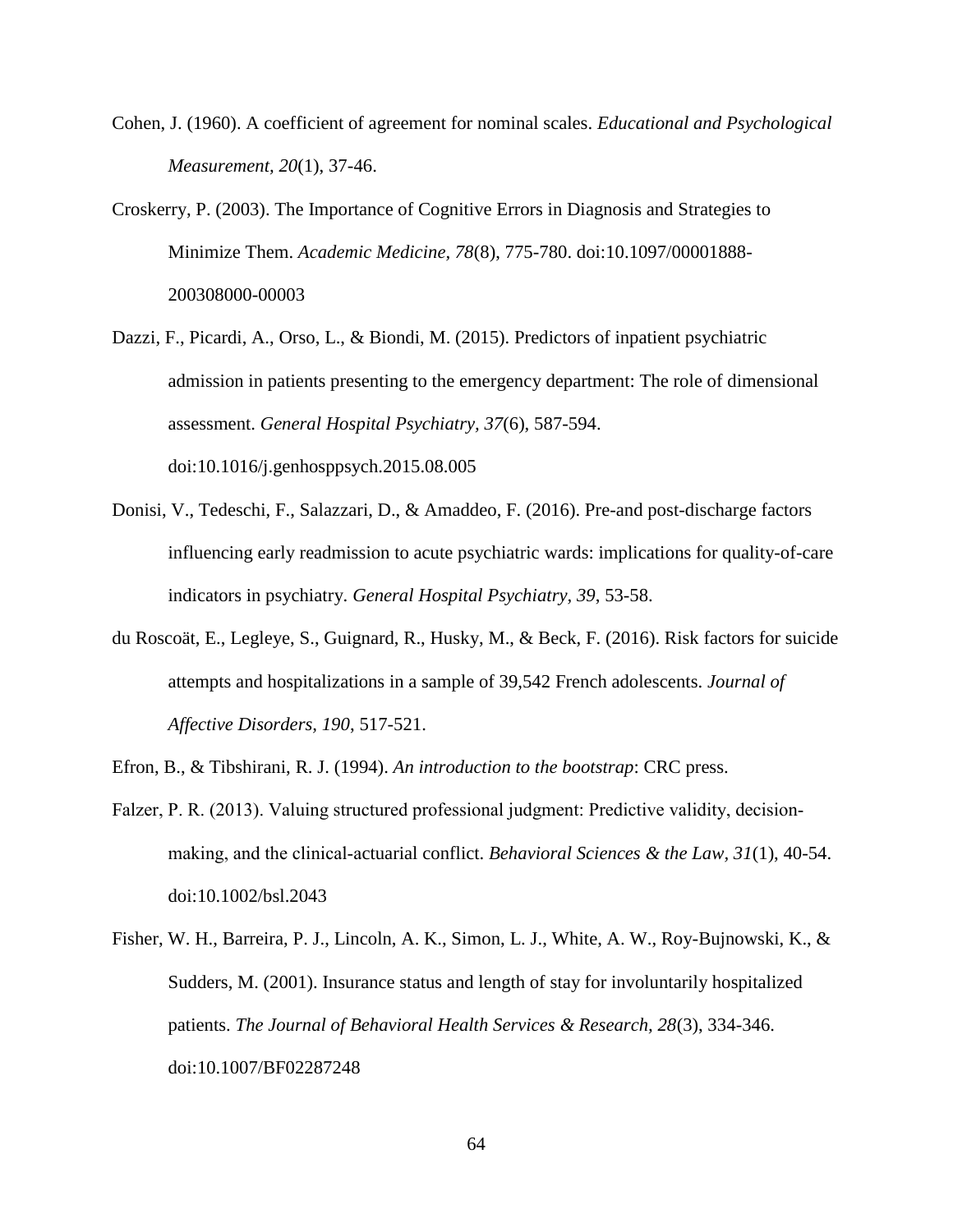- Fite, P. J., Stoppelbein, L., & Greening, L. (2009). Predicting readmission to a child psychiatric inpatient unit: The impact of parenting styles. *Journal of Child and Family Studies, 18*(5), 621-629.
- Fite, P. J., Stoppelbein, L., Greening, L., & Dhossche, D. (2008). Child internalizing and externalizing behavior as predictors of age at first admission and risk for repeat admission to a child inpatient facility. *American Journal of Orthopsychiatry, 78*(1), 63- 69. doi:10.1037/0002-9432.78.1.63
- Fleiss, J. L., Levin, B., & Paik, M. C. (1981). The measurement of interrater agreement. *Statistical Methods for Rates and Proportions, 2*(212-236), 22-23.
- Fontanella, C. A. (2008). The influence of clinical, treatment, and healthcare system characteristics on psychiatric readmission of adolescents. *American Journal of Orthopsychiatry, 78*(2), 187-198. doi:10.1037/a0012557
- Freeman, E. A., & Moisen, G. G. (2008). A comparison of the performance of threshold criteria for binary classification in terms of predicted prevalence and kappa. *Ecological Modelling, 217*(1-2), 48-58.
- Grove, W. M., Zald, D. H., Lebow, B. S., Snitz, B. E., & Nelson, C. (2000). Clinical versus mechanical prediction: A meta-analysis. *Psychological Assessment, 12*(1), 19-30. doi:10.1037/1040-3590.12.1.19
- Guo, S., Biegel, D. E., Johnsen, J. A., & Dyches, H. (2001). Assessing the impact of communitybased mobile crisis services on preventing hospitalization. *Psychiatric Services, 52*(2), 223-228.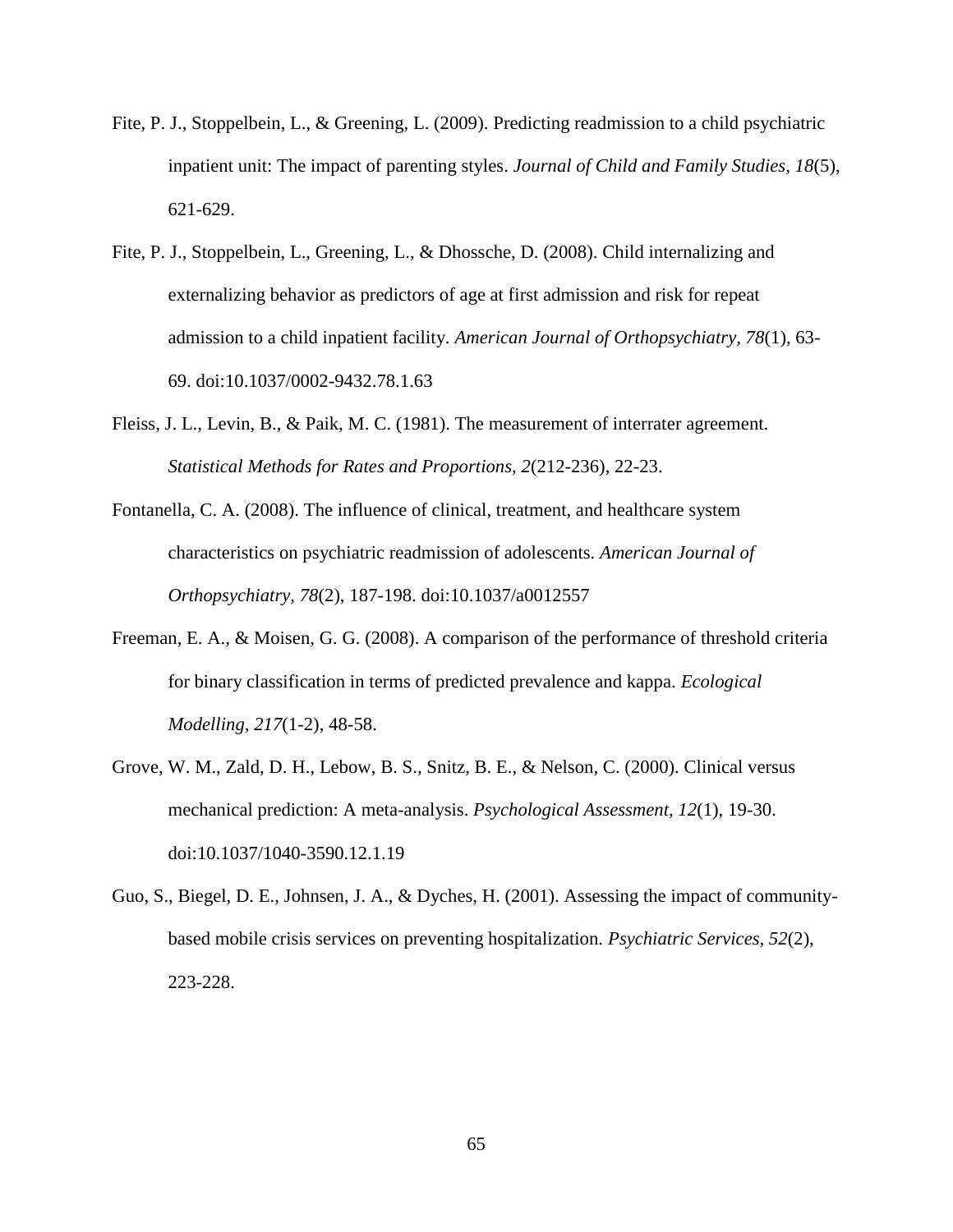- Hamilton, J. E., Rhoades, H., Galvez, J., Allen, M., Green, C., Aller, M., & Soares, J. C. (2015). Factors differentially associated with early readmission at a university teaching psychiatric hospital. *Journal of Evaluation in Clinical Practice, 21*(4), 572-578.
- Hayes, T., Usami, S., Jacobucci, R., & McArdle, J. J. (2015). Using Classification and Regression Trees (CART) and random forests to analyze attrition: Results from two simulations. *Psychology and Aging, 30*(4), 911.
- Hazlett, S. B., McCarthy, M. L., Londner, M. S., & Onyike, C. U. (2004). Epidemiology of adult psychiatric visits to US emergency departments. *Academic Emergency Medicine, 11*(2), 193-195.
- Heflinger, C. A., Simpkins, C. G., & Foster, E. M. (2002). Modeling child and adolescent psychiatric hospital utilization: A framework for examining predictors of service use. *Children's Services: Social Policy, Research, & Practice, 5*(3), 151-172. doi:10.1207/S15326918CS0503\_2
- Hudson, C. G. (2016). A model of deinstitutionalization of psychiatric care across 161 nations: 2001–2014. *International Journal of Mental Health, 45*(2), 135-153. doi:10.1080/00207411.2016.1167489
- Huffman, L. C., Wang, N. E., Saynina, O., Wren, F. J., Wise, P. H., & Horwitz, S. M. (2012). Predictors of hospitalization after an emergency department visit for California youths with psychiatric disorders. *Psychiatric Services, 63*(9), 896-905. doi:10.1176/appi.ps.201000482
- Hughes, J. L., Anderson, N. L., Wiblin, J. L., & Asarnow, J. R. (2016). Predictors and outcomes of psychiatric hospitalization in youth presenting to the emergency department with suicidality. *Suicide and Life-Threatening Behavior*. doi:10.1111/sltb.12271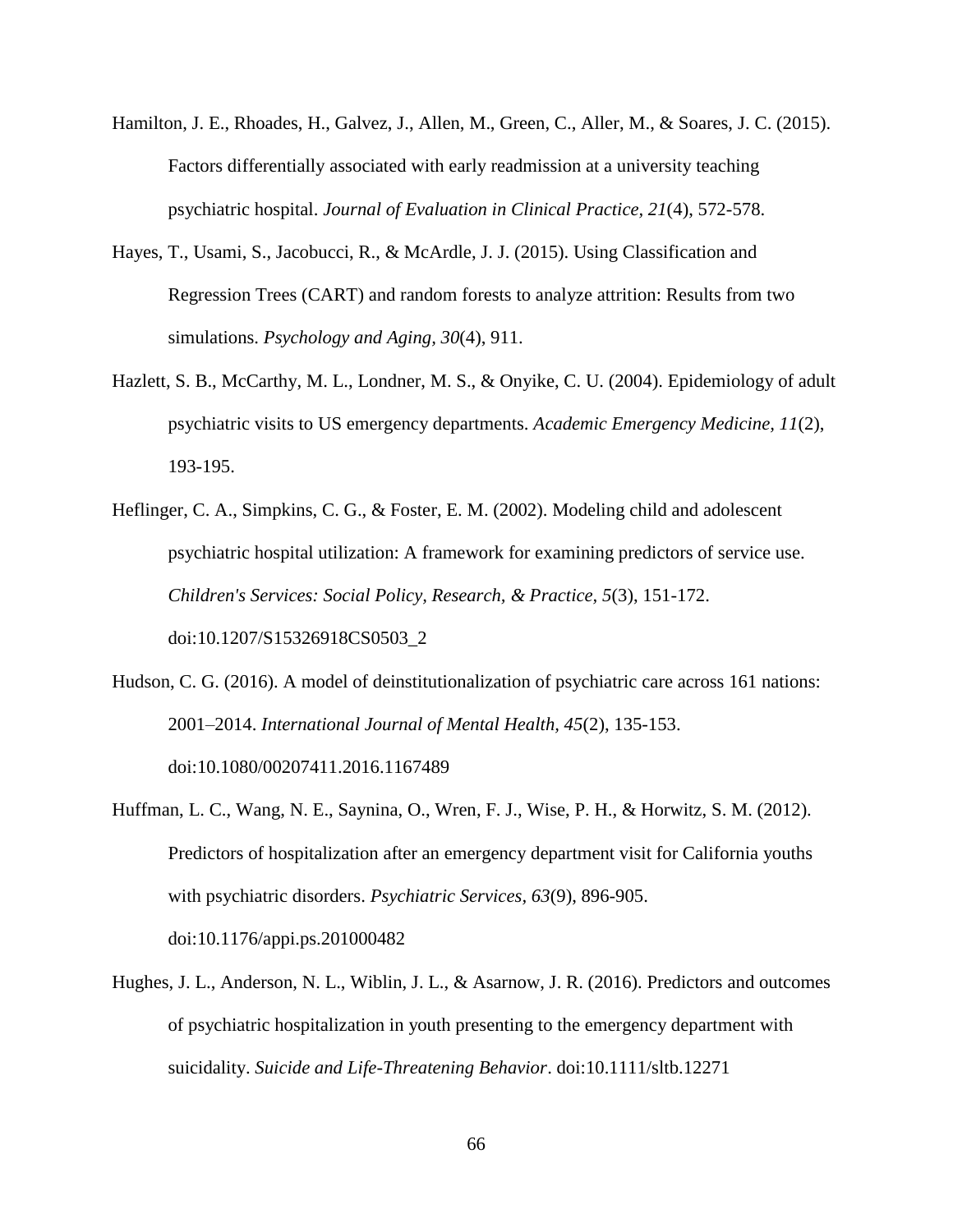- Hunter, N. C., Schaefer, M., Kurz, B., Prates, M. O., & Sinha, A. (2015). Individual and organizational predictors of pediatric psychiatric inpatient admission in Connecticut hospitals: A 6 month secondary analysis. *Administration and Policy in Mental Health and Mental Health Services Research, 42*(2), 176-185. doi:10.1007/s10488-014-0558-0
- Hussey, D. L., & Guo, S. (2002). Profile characteristics and behavioral change trajectories of young residential children. *Journal of Child and Family Studies, 11*(4), 401-410.
- James, S., Charlemagne, S. J., Gilman, A. B., Alemi, Q., Smith, R. L., Tharayil, P. R., & Freeman, K. (2010). Post-discharge services and psychiatric rehospitalization among children and youth. *Administration and Policy in Mental Health and Mental Health Services Research, 37*(5), 433-445. doi:10.1007/s10488-009-0263-6
- Jendreyschak, J., Illes, F., Hoffmann, K., Holtmann, M., Haas, C.-R., Burchard, F., ... Haussleiter, I.-S. (2014). Voluntary versus involuntary hospital admission in child and adolescent psychiatry: A German sample. *European Child & Adolescent Psychiatry, 23*(3), 151-161. doi:10.1007/s00787-013-0440-8
- Johnson, M. A., Brown, C. H., & Wells, S. J. (2002). Using classification and regression trees (CART) to support worker decision making. *Social Work Research, 26*(1), 19-29.
- Kalb, L. G., Stapp, E. K., Ballard, E. D., Holingue, C., Keefer, A., & Riley, A. (2019). Trends in Psychiatric Emergency Department Visits Among Youth and Young Adults in the US. *Pediatrics*, e20182192. doi:10.1542/peds.2018-2192
- Katz, L. Y., Cox, B. J., Gunasekara, S., & Miller, A. L. (2004). Feasibility of dialectical behavior therapy for suicidal adolescent inpatients. *Journal of the American Academy of Child & Adolescent Psychiatry, 43*(3), 276-282.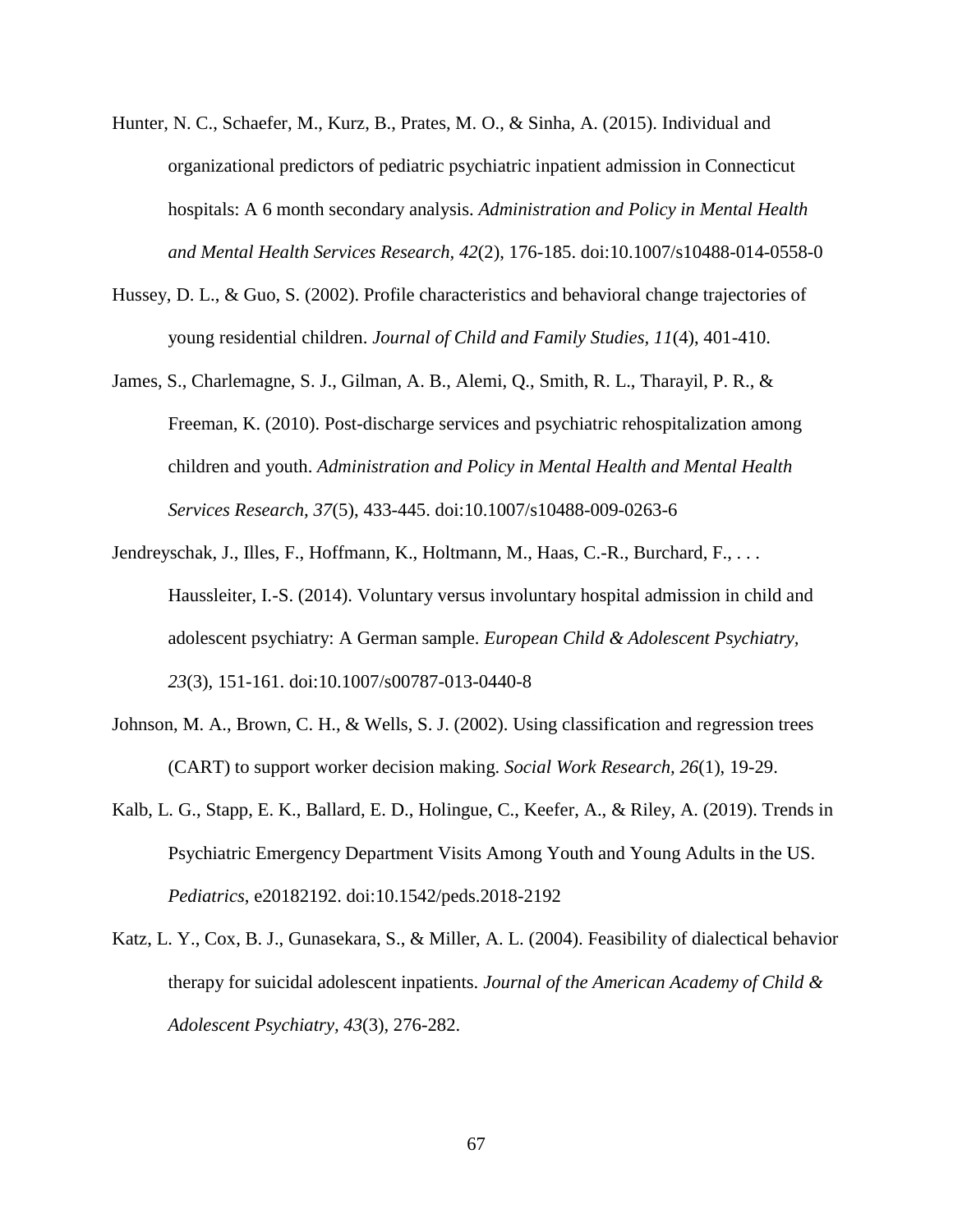- Kazdin, A. E., Kraemer, H. C., Kessler, R. C., Kupfer, D. J., & Offord, D. R. (1997). Contributions of risk-factor research to developmental psychopathology. *Clinical Psychology Review, 17*(4), 375-406. doi:10.1016/S0272-7358(97)00012-3
- Kessler, R. C., van Loo, H. M., Wardenaar, K. J., Bossarte, R. M., Brenner, L. A., Cai, T., . . . Zaslavsky, A. M. (2016). Testing a machine-learning algorithm to predict the persistence and severity of major depressive disorder from baseline self-reports. *Molecular Psychiatry, 21*(10), 1366-1371. doi:10.1038/mp.2015.198
- Kiesler, C. A., McGuire, T., Mechanic, D., Mosher, L. R., Nelson, S. H., Newman, F. L., ... Schulberg, H. C. (1983). Federal mental health policymaking: An assessment of deinstitutionalization. *American Psychologist, 38*(12), 1292-1297. doi:10.1037/0003- 066X.38.12.1292
- King, M. W., & Resick, P. A. (2014). Data mining in psychological treatment research: A primer on classification and regression trees. *Journal of Consulting and Clinical Psychology, 82*(5), 895-905. doi:10.1037/a0035886
- Kohavi, R. (1995). *A study of cross-validation and bootstrap for accuracy estimation and model selection.* Paper presented at the Ijcai.
- Kraemer, H. C., Kazdin, A. E., Offord, D. R., Kessler, R. C., Jensen, P. S., & Kupfer, D. J. (1997). Coming to terms with the terms of risk. *Archives of General Psychiatry, 54*(4), 337-343. doi:10.1001/archpsyc.1997.01830160065009
- Kraemer, H. C., Lowe, K. K., & Kupfer, D. J. (2005). *To your health: How to understand what research tells us about risk*. New York, NY, US: Oxford University Press.
- Kuhn, M. (2008). Caret package. *Journal of Statistical Software, 28*(5), 1-26.

Kuhn, M., & Johnson, K. (2013). *Applied predictive modeling* (Vol. 26): Springer.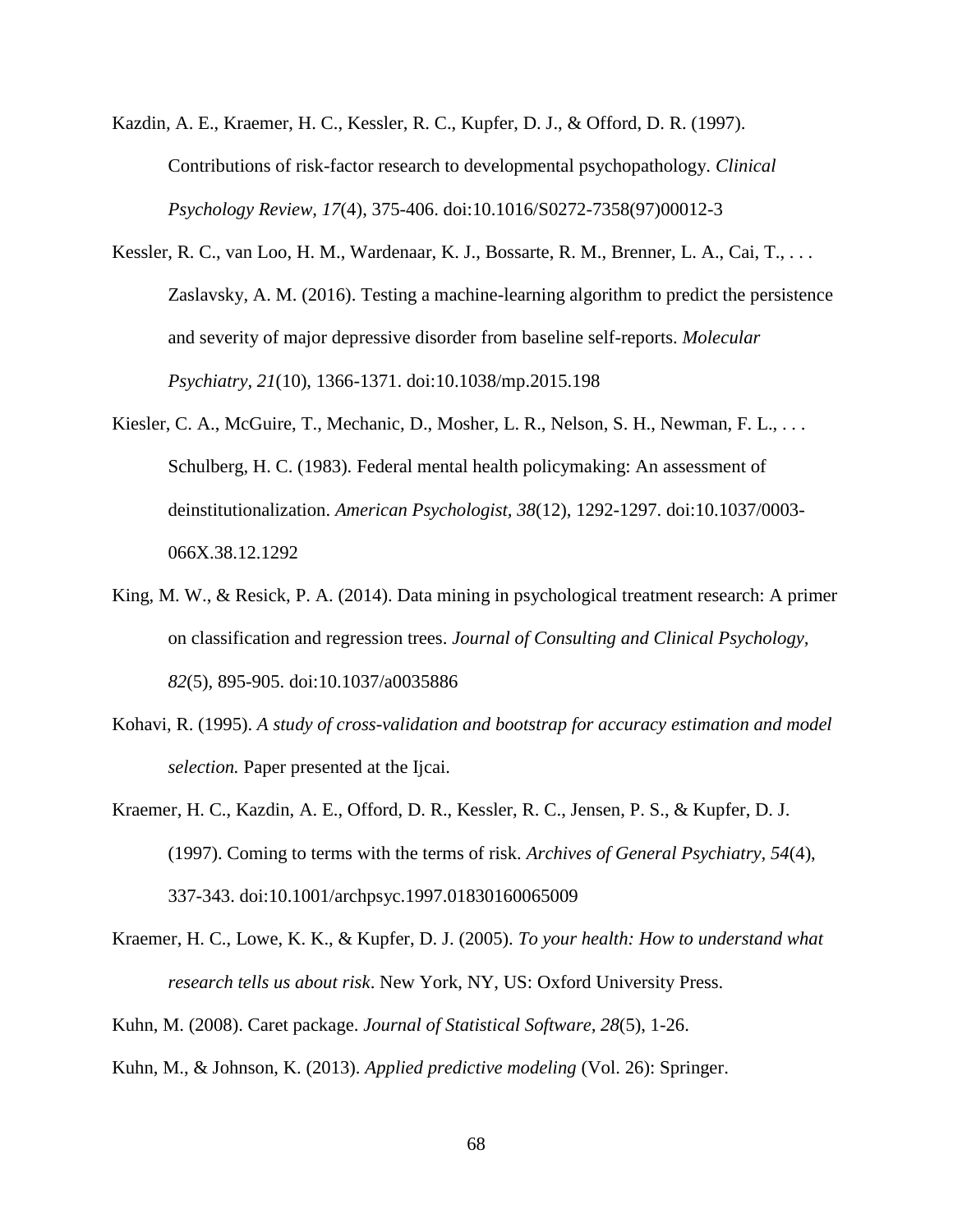Lake v. Cameron, 364, D. C. Circuit 657-660 (1966).

- Lamb, H. R., & Bachrach, L. L. (2001). Some perspectives on deinstitutionalization. *Psychiatric Services, 52*(8), 1039-1045.
- Larkin, G. L., Claassen, C. A., Emond, J. A., Pelletier, A. J., & Camargo, C. A. (2005). Trends in US emergency department visits for mental health conditions, 1992 to 2001. *Psychiatric Services, 56*(6), 671-677.
- Leach, H. J., O'Connor, D. P., Simpson, R. J., Rifai, H. S., Mama, S. K., & Lee, R. E. (2016). An exploratory decision tree analysis to predict cardiovascular disease risk in African American women. *Health Psychology, 35*(4), 397-402. doi:10.1037/hea0000267
- Lemon, S. C., Roy, J., Clark, M. A., Friedmann, P. D., & Rakowski, W. (2003). Classification and regression tree analysis in public health: Methodological review and comparison with logistic regression. *Annals of Behavioral Medicine, 26*(3), 172-181. doi:10.1207/S15324796ABM2603\_02
- Lever, J., Krzywinski, M., & Altman, N. (2016). Points of significance: model selection and overfitting: Nature Publishing Group.
- Lin, C.-H., Chen, W.-L., Lin, C.-M., Lee, R., Ko, M.-C., & Li, C.-Y. (2010). Predictors of psychiatric readmissions in the short-and long-term: a population-based study in Taiwan. *Clinics, 65*(5), 481-489.
- Lincoln, A. (2006). Psychiatric emergency room decision-making, social control and the 'undeserving sick'. *Sociology of Health & Illness, 28*(1), 54-75.
- Lindgren, M., Manninen, M., Kalska, H., Mustonen, U., Laajasalo, T., Moilanen, K., . . . Therman, S. (2017). Suicidality, self-harm and psychotic-like symptoms in a general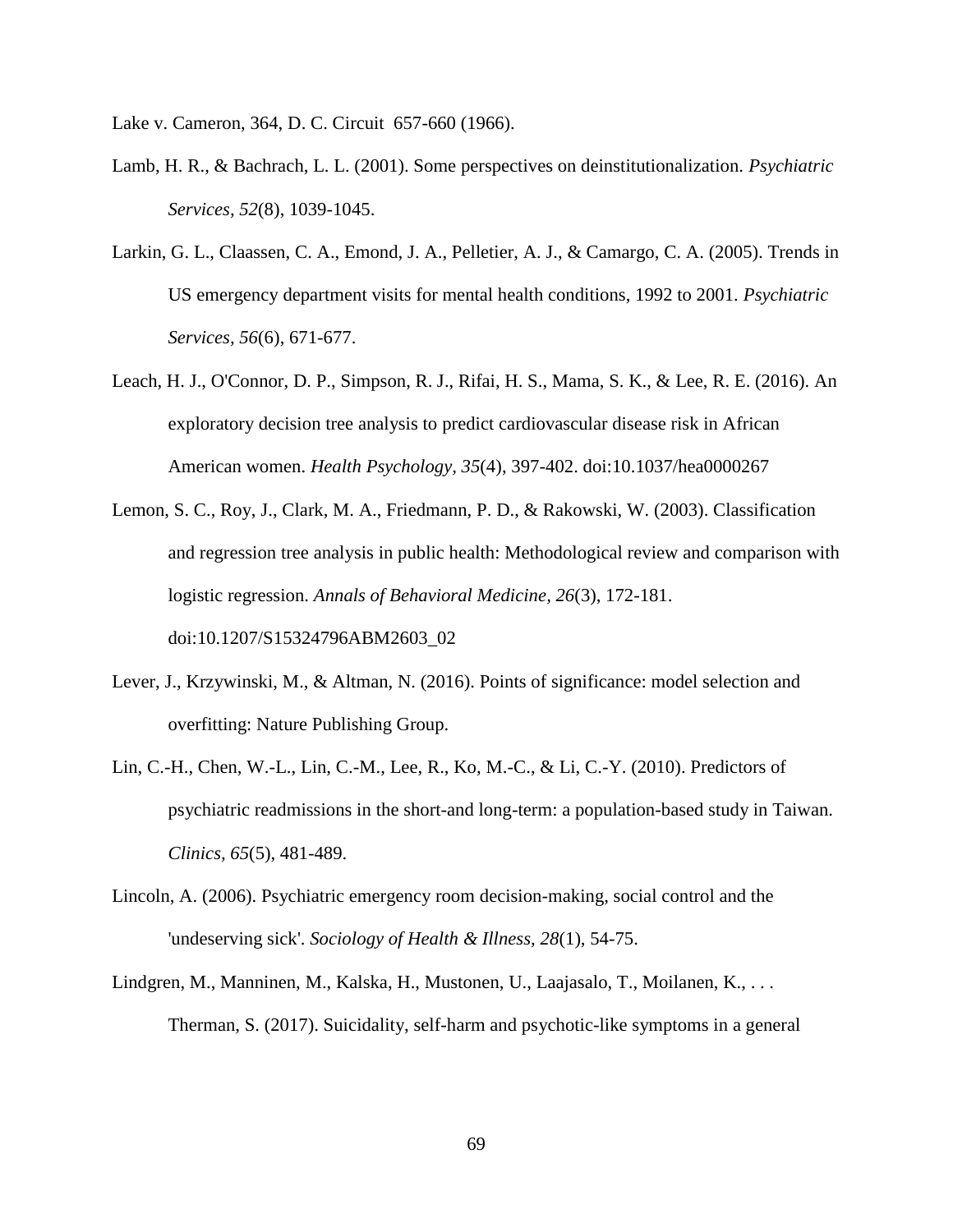adolescent psychiatric sample. *Early Intervention in Psychiatry, 11*(2), 113-122. doi:10.1111/eip.12218

- Lindsey, M. A., Joe, S., Muroff, J., & Ford, B. E. (2010). Social and clinical factors associated with psychiatric emergency service use and civil commitment among African-American youth. *General Hospital Psychiatry, 32*(3), 300-309. doi:10.1016/j.genhosppsych.2010.01.007
- Loch, A. A. (2012). Stigma and higher rates of psychiatric re-hospitalization: São Paulo public mental health system. *Revista Brasileira de Psiquiatria, 34*(2), 185-192.
- Lorine, K., Goenjian, H., Kim, S., Steinberg, A. M., Schmidt, K., & Goenjian, A. K. (2015). Risk Factors Associated With Psychiatric Readmission. *The Journal of Nervous and Mental Disease, 203*(6), 425-430.
- Mahajan, P., Alpern, E. R., Grupp-Phelan, J., Chamberlain, J., Dong, L., Holubkov, R., . . . Sonnett, M. (2009). Epidemiology of psychiatric-related visits to emergency departments in a multicenter collaborative research pediatric network. *Pediatric Emergency Care, 25*(11), 715-720.
- Malone, R. E. (1998). Whither the almshouse? Overutilization and the role of the emergency department. *Journal of Health Politics, Policy and Law, 23*(5), 795-832.
- Manderscheid, R. W., Atay, J. E., & Crider, R. A. (2009). Changing trends in state psychiatric hospital use from 2002 to 2005. *Psychiatric Services, 60*(1), 29-34. doi:10.1176/appi.ps.60.1.29
- Manel, S., Williams, H. C., & Ormerod, S. J. (2001). Evaluating presence–absence models in ecology: the need to account for prevalence. *Journal of Applied Ecology, 38*(5), 921-931.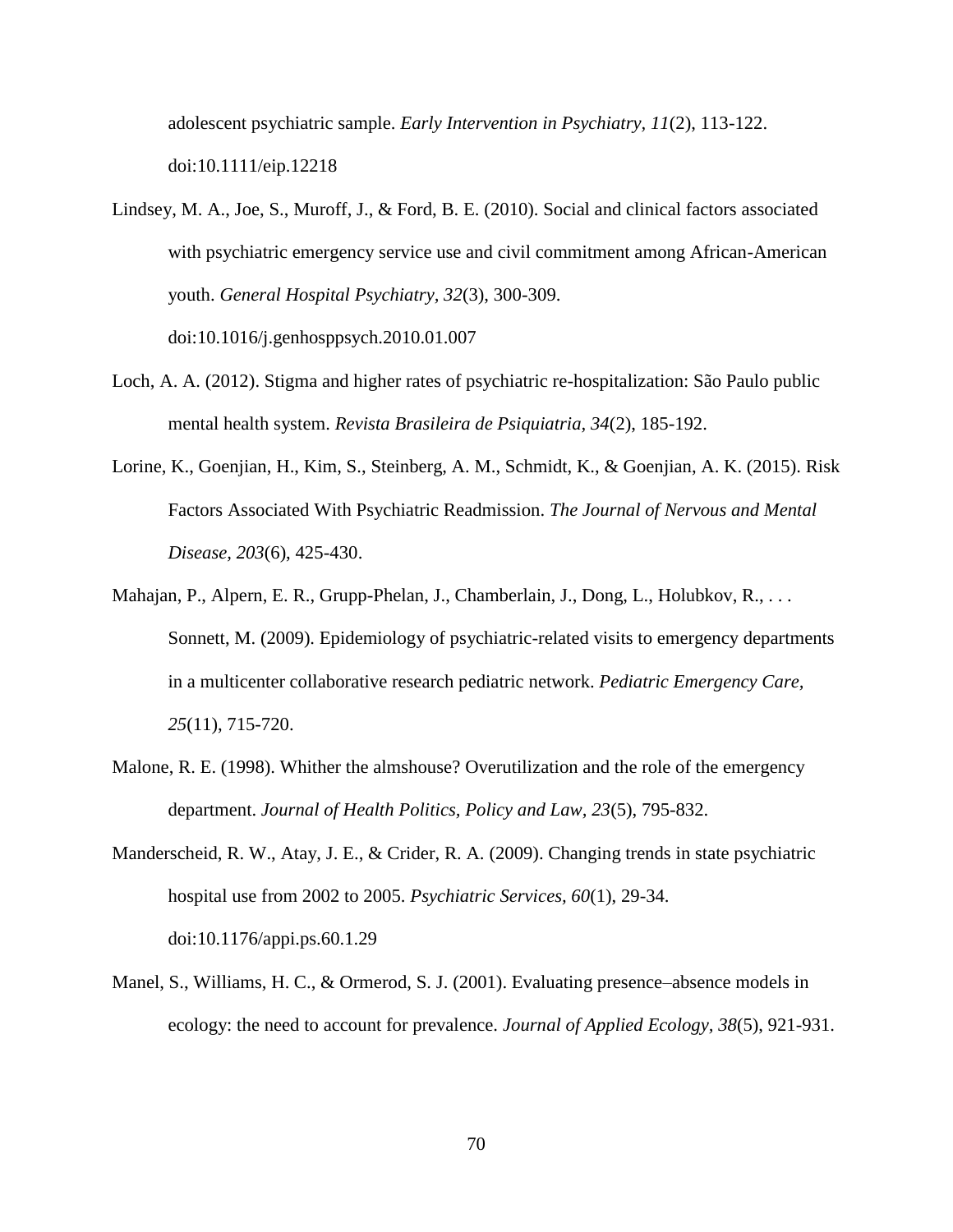- Manu, P., Khan, S., Radhakrishnan, R., Russ, M. J., Kane, J. M., & Correll, C. U. (2014). Body mass index identified as an independent predictor of psychiatric readmission. *The Journal of Clinical Psychiatry, 75*(6), e573-577.
- McGee, S. (2002). Simplifying likelihood ratios. *Journal of General Internal Medicine, 17*(8), 647-650. doi:10.1046/j.1525-1497.2002.10750.x
- Mellesdal, L., Mehlum, L., Wentzel-Larsen, T., Kroken, R., & Jørgensen, H. A. (2010). Suicide risk and acute psychiatric readmissions: A prospective cohort study. *Psychiatric Services, 61*(1), 25-31. doi:10.1176/appi.ps.61.1.25
- Merikangas, K. R., He, J.-P., Brody, D., Fisher, P. W., Bourdon, K., & Koretz, D. S. (2010). Prevalence and treatment of mental disorders among US children in the 2001-2004 NHANES. *Pediatrics, 125*(1), 75-81. doi:10.1542/peds.2008-2598
- Merikangas, K. R., He, J.-p., Burstein, M., Swanson, S. A., Avenevoli, S., Cui, L., . . . Swendsen, J. (2010). Lifetime prevalence of mental disorders in U.S. adolescents: Results from the National Comorbidity Survey Replication-Adolescent Supplement (NCS-A). *Journal of the American Academy of Child & Adolescent Psychiatry, 49*(10), 980-989. doi:10.1016/j.jaac.2010.05.017
- Mollenhauer, M., & Kaminsky, M. (1996). Emergency services in the community psychiatry network. *Integrated Mental Health Services*.
- Monuteaux, M. C., & Stamoulis, C. (2016). Machine learning: A primer for child psychiatrists. *Journal of the American Academy of Child & Adolescent Psychiatry, 55*(10), 835-836. doi:10.1016/j.jaac.2016.07.766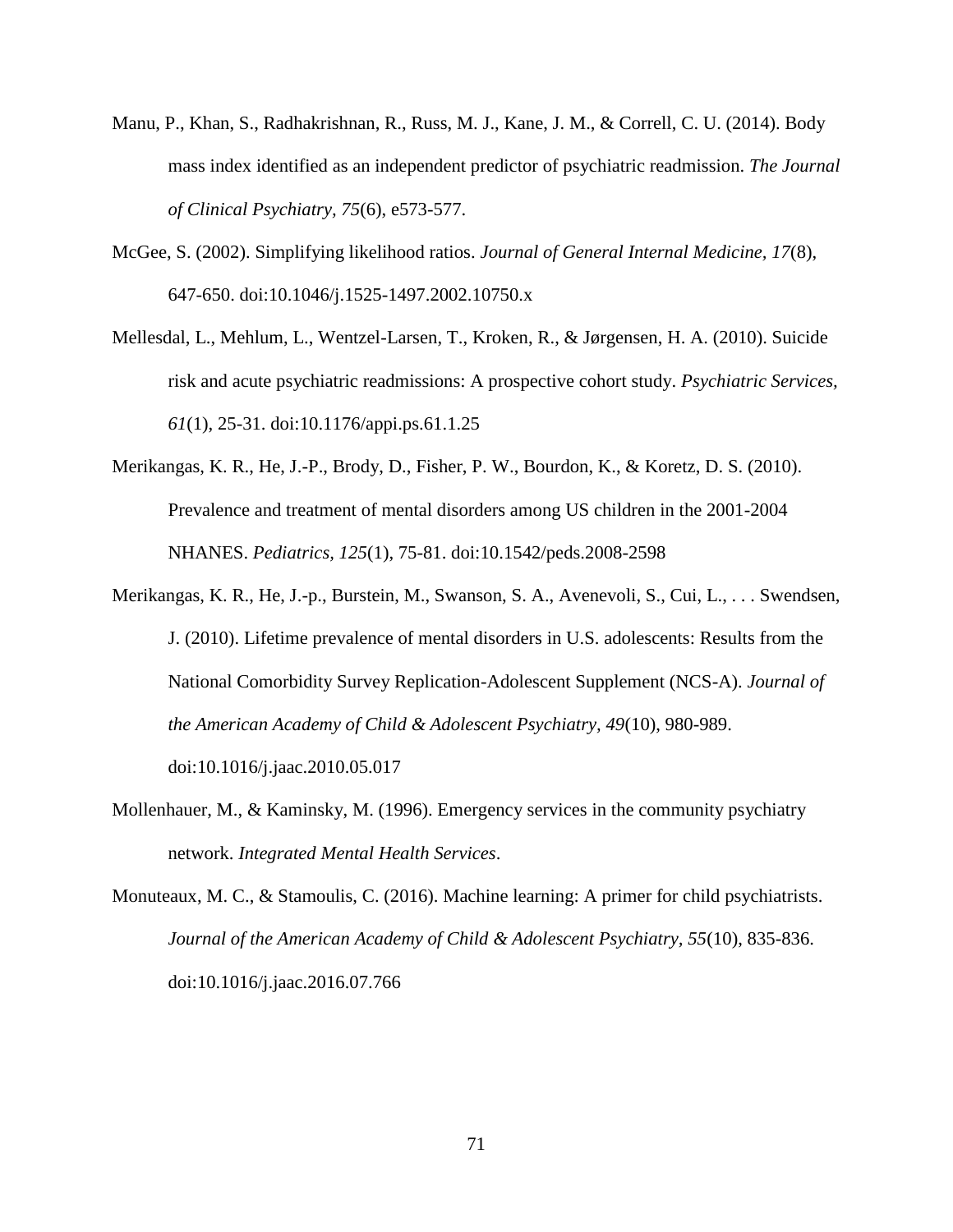- Muroff, J., Edelsohn, G. A., Joe, S., & Ford, B. C. (2008). The role of race in diagnostic and disposition decision making in a pediatric psychiatric emergency service. *General Hospital Psychiatry, 30*(3), 269-276. doi:10.1016/j.genhosppsych.2008.01.003
- Mutlu, C., Ozdemir, M., Yorbik, O., & Kilicoglu, A. G. (2015). Possible predictors of hospitalization for adolescents with conduct disorder seen in psychiatric emergency service. *Düşünen Adam: Journal of Psychiatry and Neurological Sciences, 28*(4), 301- 308. doi:10.5350/DAJPN2015280401
- National Center for Health Statistics. (2010). *Health, United States, 2009: With special feature on medical technology*. Retrieved from Hyattsville, MD:

Nevada Revised Statute 433A-115, (2017).

- Olfson, M., & Marcus, S. C. (2010). National trends in outpatient psychotherapy. *American Journal of Psychiatry, 167*(12), 1456-1463.
- Pagès, F., Arvers, P., Hassler, C., & Choquet, M. (2004). What are the characteristics of adolescent hospitalized suicide attempters? *European Child & Adolescent Psychiatry, 13*(3), 151-158. doi:10.1007/s00787-004-0375-1
- Pogge, D. L., Insalaco, B., Bertisch, H., Bilginer, L., Stokes, J., Cornblatt, B. A., & Harvey, P. D. (2008). Six-year outcomes in first admission adolescent inpatients: Clinical and cognitive characteristics at admission as predictors. *Psychiatry Research, 160*(1), 47-54.
- Regier, D. A., Narrow, W. E., Clarke, D. E., Kraemer, H. C., Kuramoto, S. J., Kuhl, E. A., & Kupfer, D. J. (2013). DSM-5 field trials in the United States and Canada, Part II: testretest reliability of selected categorical diagnoses. *American Journal of Psychiatry, 170*(1), 59-70.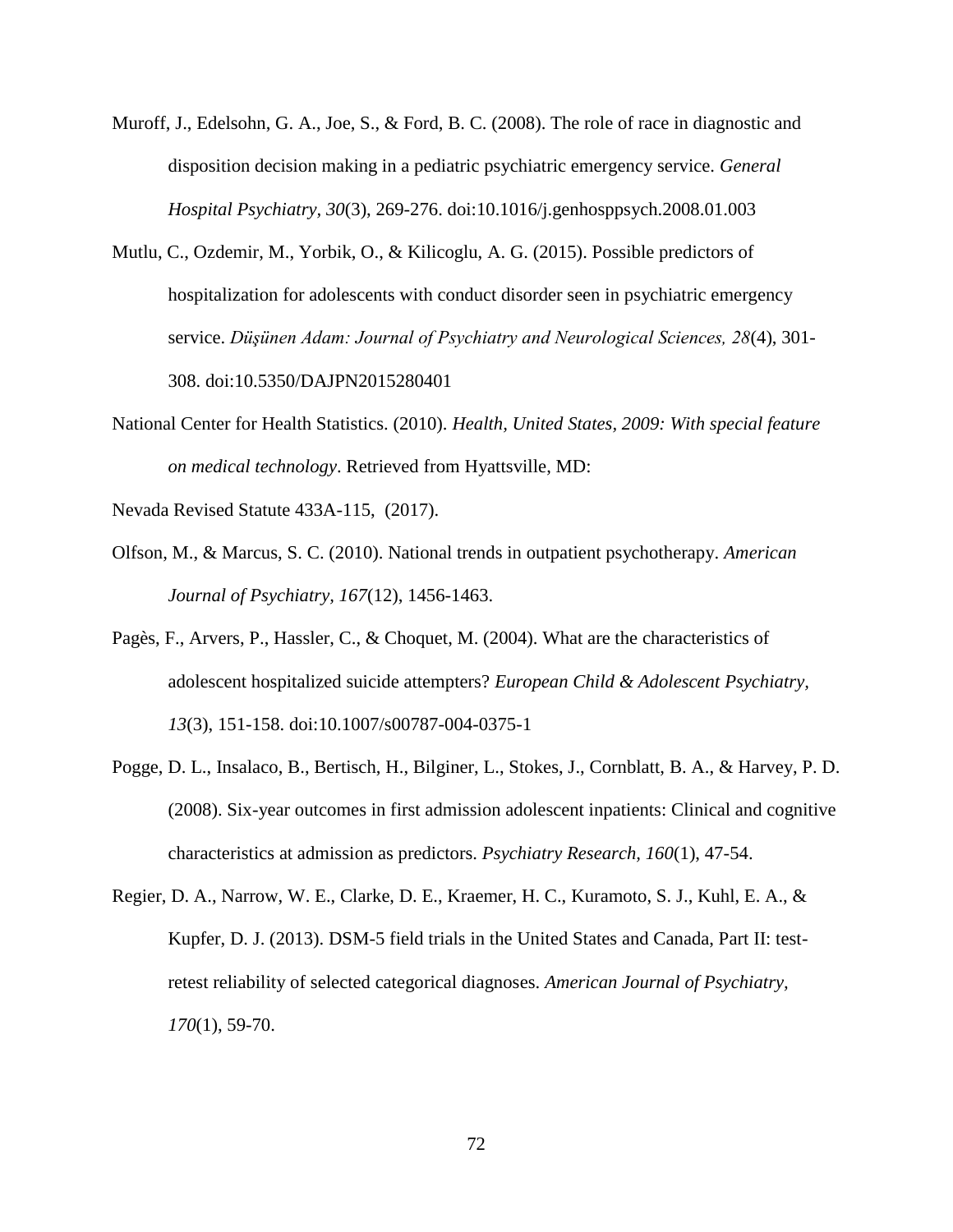- Rettew, D. C., Lynch, A. D., Achenbach, T. M., Dumenci, L., & Ivanova, M. Y. (2009). Metaanalyses of agreement between diagnoses made from clinical evaluations and standardized diagnostic interviews. *International Journal of Methods in Psychiatric Research, 18*(3), 169-184. doi:10.1002/mpr.289
- Rosellini, A. J., Dussaillant, F., Zubizarreta, J. R., Kessler, R. C., & Rose, S. (2018). Predicting posttraumatic stress disorder following a natural disaster. *Journal of Psychiatric Research, 96*, 15-22. doi:10.1016/j.jpsychires.2017.09.010
- Sarkisian, K., Van Hulle, C., Lemery-Chalfant, K., & Goldsmith, H. H. (2017). Childhood inhibitory control and adolescent impulsivity and novelty seeking as differential predictors of relational and overt aggression. *Journal of Research in Personality, 67*, 144- 150. doi:10.1016/j.jrp.2016.07.011
- Shepperd, S., Doll, H., Gowers, S., James, A., Fazel, M., Fitzpatrick, R., & Pollock, J. (2009). Alternatives to inpatient mental health care for children and young people. *The Cochrane Library*.
- Sledjeski, E. M., Dierker, L. C., Brigham, R., & Breslin, E. (2008). The use of risk assessment to predict recurrent maltreatment: A classification and regression tree analysis (CART). *Prevention Science, 9*(1), 28-37. doi:10.1007/s11121-007-0079-0
- Stefan, S. (2006). *Emergency department treatment of the psychiatric patient: Policy issues and legal requirements*. New York, NY, US: Oxford University Press.
- Stewart, S. L., Kam, C., & Baiden, P. (2014). Predicting length of stay and readmission for psychiatric inpatient youth admitted to adult mental health beds in Ontario, Canada. *Child and Adolescent Mental Health, 19*(2), 115-121.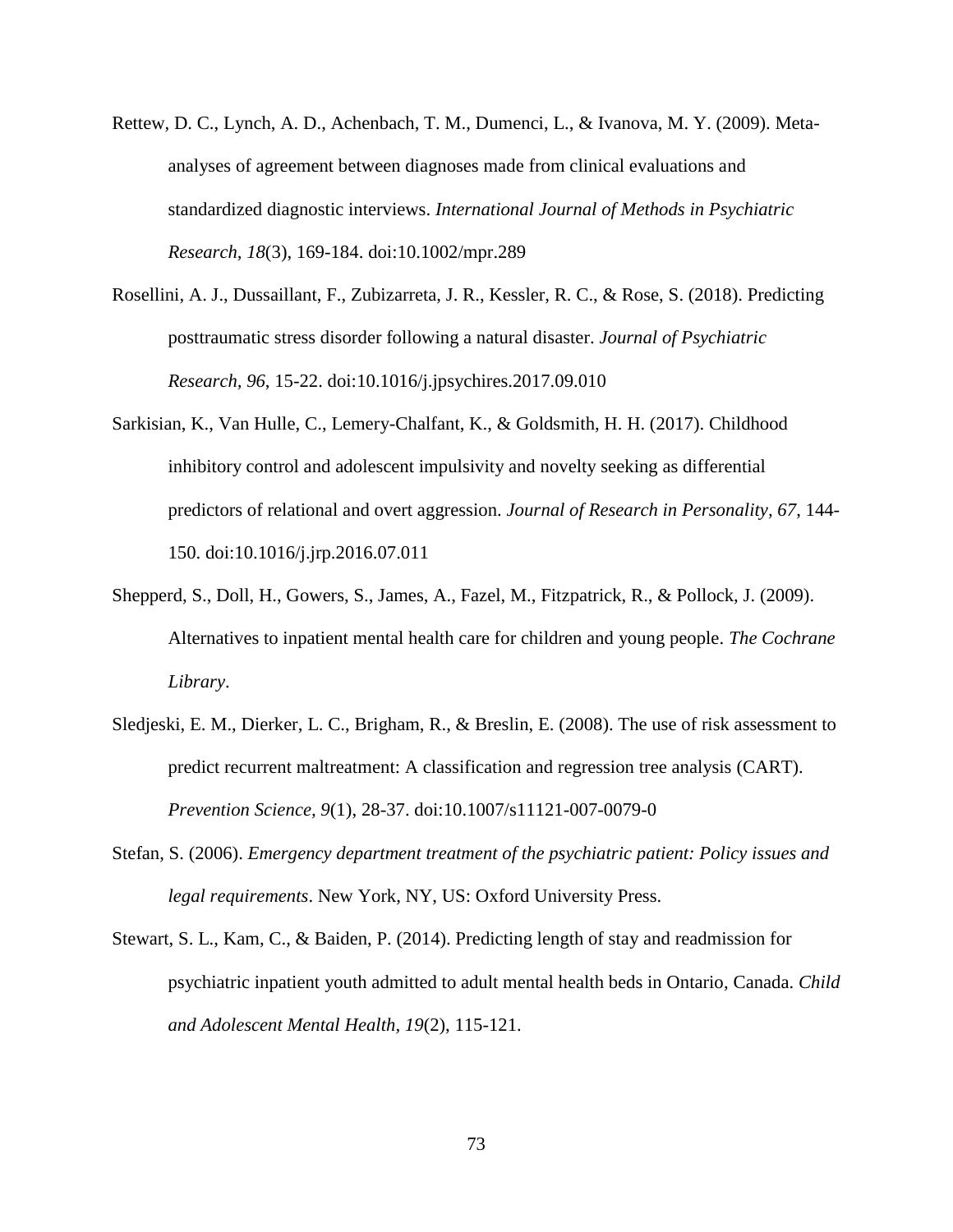- Substance Abuse and Mental Health Services Administration. (2017). *Behavioral health services information system series: National directory of drug and alcohol abuse treatment facilities 2017* (17-5054). Retrieved from Rockville, MD:
- Swets, J. A., Dawes, R. M., & Monahan, J. (2000). Psychological science can improve diagnostic decisions. *Psychological Science in the Public Interest, 1*(1), 1-26. doi:10.1111/1529-1006.001
- Taylor, P. J., Hutton, P., & Wood, L. (2015). Are people at risk of psychosis also at risk of suicide and self-harm? A systematic review and meta-analysis. *Psychological Medicine, 45*(5), 911-926. doi:10.1017/S0033291714002074
- Testa, M., & West, S. G. (2010). Civil commitment in the United States. *Psychiatry, 7*(10), 30- 40.
- Thomssen, C., Oppelt, P., Jänicke, F., Ulm, K., Harbeck, N., Höfler, H., . . . Schmitt, M. (1998). Identification of low-risk node-negative breast cancer patients by tumor biological factors PAI-1 and cathepsin L. *Anticancer Research, 18*(3C), 2173-2180.
- Tossone, K., Jefferis, E., Bhatta, M. P., Bilge-Johnson, S., & Seifert, P. (2014). Risk factors for rehospitalization and inpatient care among pediatric psychiatric intake response center patients. *Child and Adolescent Psychiatry and Mental Health, 8*(1), 27.
- Tulloch, A., David, A., & Thornicroft, G. (2016). Exploring the predictors of early readmission to psychiatric hospital. *Epidemiology and Psychiatric Sciences, 25*(02), 181-193.
- U.S. Department of Education. (2014). *35th Annual Report to Congress on the Implementation of the Individuals with Disabilities Education Act, 2013*. Retrieved from Washington, DC: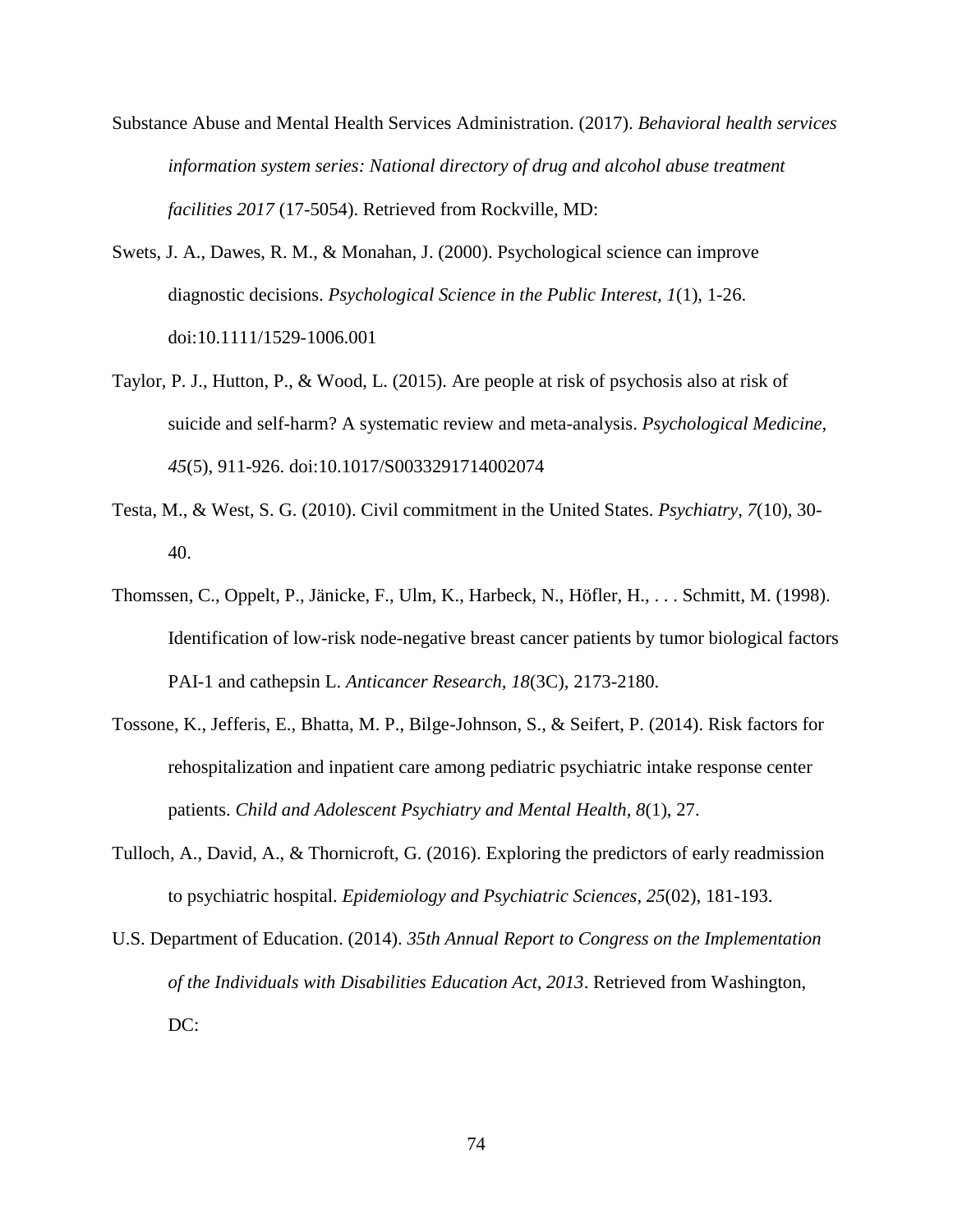- Unick, G. J., Kessell, E., Woodard, E. K., Leary, M., Dilley, J. W., & Shumway, M. (2011). Factors affecting psychiatric inpatient hospitalization from a psychiatric emergency service. *General Hospital Psychiatry, 33*(6), 618-625. doi:10.1016/j.genhosppsych.2011.06.004
- van Alphen, N. R., Stewart, J. G., Esposito, E. C., Pridgen, B., Gold, J., & Auerbach, R. P. (2016). Predictors of rehospitalization for depressed adolescents admitted to acute psychiatric treatment. *Journal of Clinical Psychiatry*.
- Vanderploeg, J. J., Lu, J. J., Marshall, T. M., & Stevens, K. (2016). Mobile crisis services for children and families: Advancing a community-based model in Connecticut. *Children and Youth Services Review, 71*, 103-109.
- Vigod, S. N., Kurdyak, P. A., Seitz, D., Herrmann, N., Fung, K., Lin, E., . . . Gruneir, A. (2015). READMIT: A clinical risk index to predict 30-day readmission after discharge from acute psychiatric units. *Journal of Psychiatric Research, 61*, 205-213. doi:10.1016/j.jpsychires.2014.12.003
- Walsh, C. G., Ribeiro, J. D., & Franklin, J. C. (2017). Predicting risk of suicide attempts over time through machine learning. *Clinical Psychological Science, 5*(3), 457-469. doi:10.1177/2167702617691560
- Watanabe-Galloway, S., Watkins, K., Ryan, S., Harvey, J., & Shaffer, B. (2015). Adult general psychiatric patients served in Nebraska's state hospitals: Patient characteristics and needs. *Community Mental Health Journal, 51*(2), 198-203. doi:10.1007/s10597-014- 9727-6
- Way, B. B., & Banks, S. (2001). Clinical factors related to admission and release decisions in psychiatric emergency services. *Psychiatric Services, 52*(2), 214-218.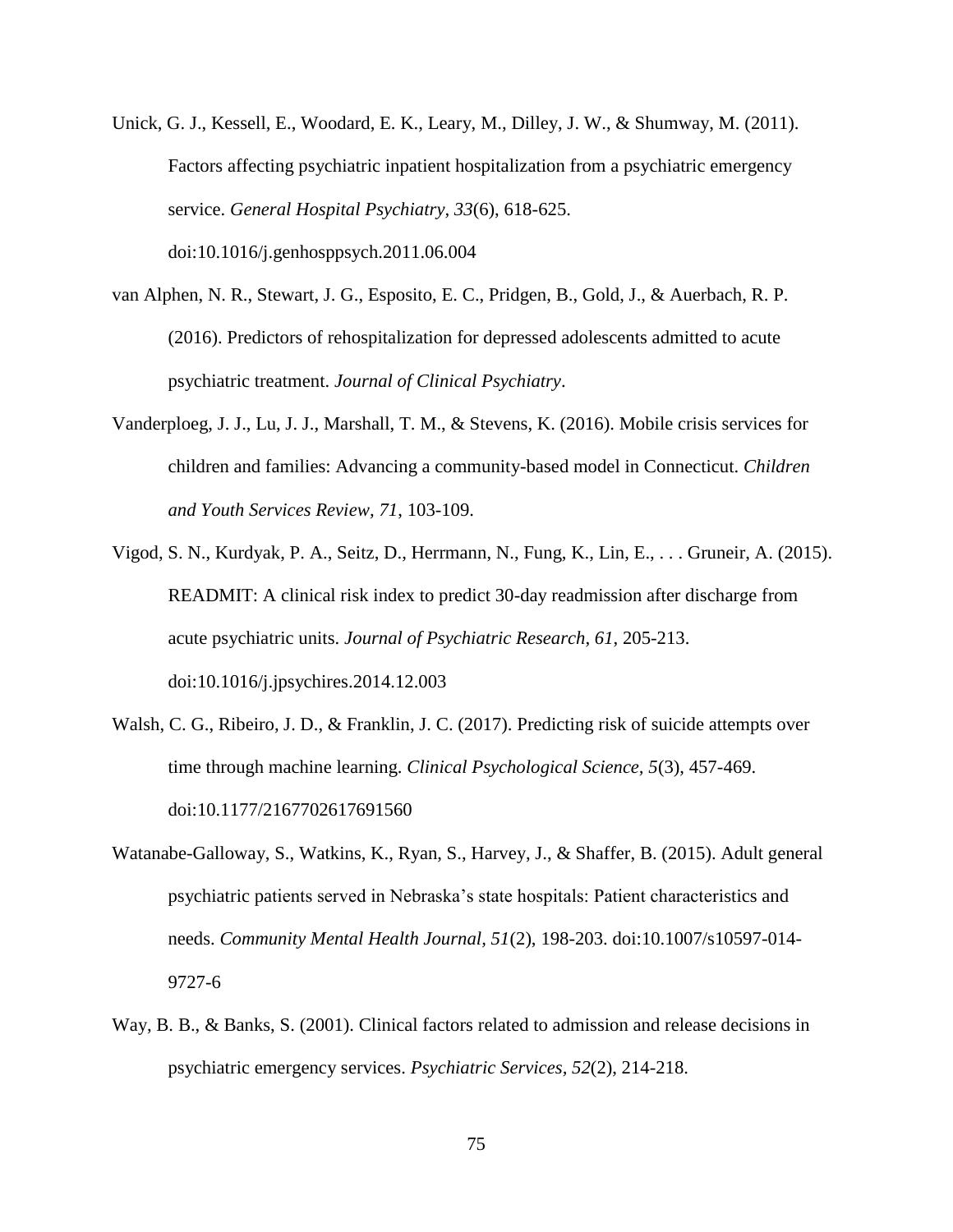- Yampolskaya, S., Mowery, D., & Dollard, N. (2013). Predictors for readmission into children's inpatient mental health treatment. *Community Mental Health Journal, 49*(6), 781-786.
- Youngstrom, E. (2008). Evidence-based strategies for the assessment of developmental psychopathology: Measuring prediction, prescription, and process. In W. E. Craighead, D. J. Miklowitz, L. W. Craighead, W. E. Craighead, D. J. Miklowitz, & L. W. Craighead (Eds.), *Psychopathology: History, Diagnosis, and Empirical Foundations.* (pp. 34-77). Hoboken, NJ, US: John Wiley & Sons Inc.
- Yu, C., Sylvestre, J. D., Segal, M., Looper, K. J., & Rej, S. (2015). Predictors of psychiatric re‐ hospitalization in older adults with severe mental illness. *International Journal of Geriatric Psychiatry, 30*(11), 1114-1119.
- Zhang, J., Harvey, C., & Andrew, C. (2011). Factors associated with length of stay and the risk of readmission in an acute psychiatric inpatient facility: a retrospective study. *Australian and New Zealand Journal of Psychiatry, 45*(7), 578-585.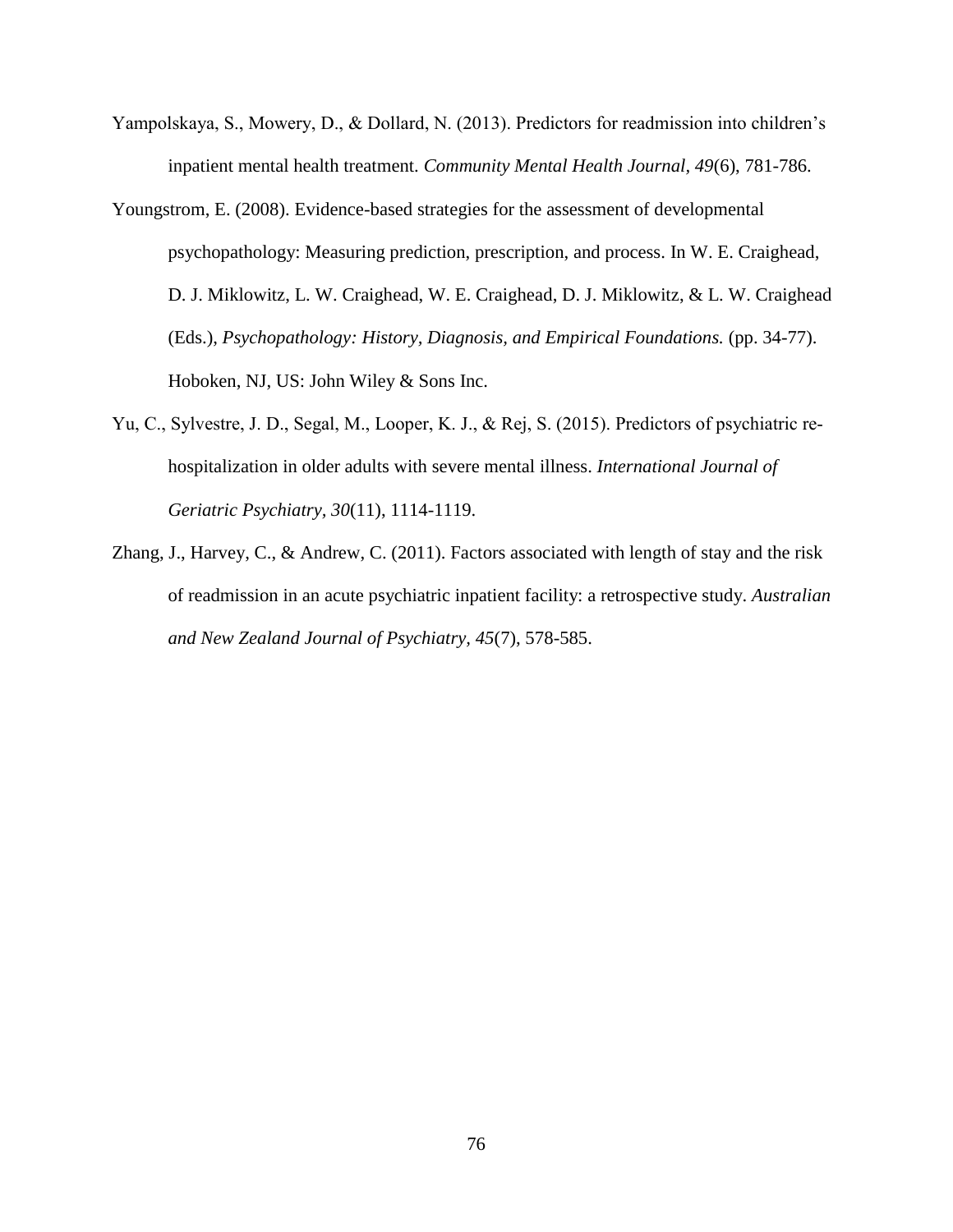# CURRICULUM VITAE

# **CHEN, YEN-LING**

# **PERSONAL**

**Address:** Department of Psychology 4505 S. Maryland Parkway, Mail Stop 5030, Las Vegas, NV 89154-5030 **Email:** yenling.chen1101@gmail.com

## **EDUCATION**

| <b>University of Nevada, Las Vegas</b>             | Las Vegas, NV               |
|----------------------------------------------------|-----------------------------|
| Department of Psychology, Clinical Ph.D. Program   | Fall $2016$ – present       |
| <b>University of North Carolina at Chapel Hill</b> | Chapel Hill, NC             |
| <b>Full-time Exchange Student</b>                  | Fall $2014$ – Spring $2015$ |
| <b>National Taiwan University</b>                  | Taipei, Taiwan              |
| Department of Psychology, Bachelor of Science      | Fall 2012 – June 2016       |

# **GRANTS, HONORS, AND AWARDS**

| The Delaware Project Student Award - Honorable Mention                                  |                  |
|-----------------------------------------------------------------------------------------|------------------|
| Awarded by University of Delaware                                                       | March 2019       |
| <b>Graduate and Professional Student Association Conference Travel Funding (Fall)</b>   |                  |
| \$600 awarded by the University of Nevada, Las Vegas                                    | November 2018    |
| The Society of Clinical Child and Adolescent Psychology Travel Award                    |                  |
| \$500 awarded by the American Psychological Association, Division 53                    | <i>June 2018</i> |
| <b>Government Scholarship to Study Abroad</b>                                           |                  |
| \$32,000 awarded by the Ministry of Education, Taiwan                                   | <i>June 2018</i> |
| <b>Graduate and Professional Student Association Conference Travel Funding (Summer)</b> |                  |
| \$650 awarded by the University of Nevada, Las Vegas                                    | June 2018        |
| <b>College of Liberal Arts Ph.D. Student Summer Research Stipends</b>                   |                  |
| \$3,000 awarded by the University of Nevada, Las Vegas                                  | May 2018         |
| <b>Graduate College Summer Session Scholarship</b>                                      |                  |
| \$2,000 awarded by the University of Nevada, Las Vegas                                  | April 2018       |
| <b>Graduate and Professional Student Association Conference Travel Funding (Fall)</b>   |                  |
| \$440 awarded by the University of Nevada, Las Vegas                                    | November 2017    |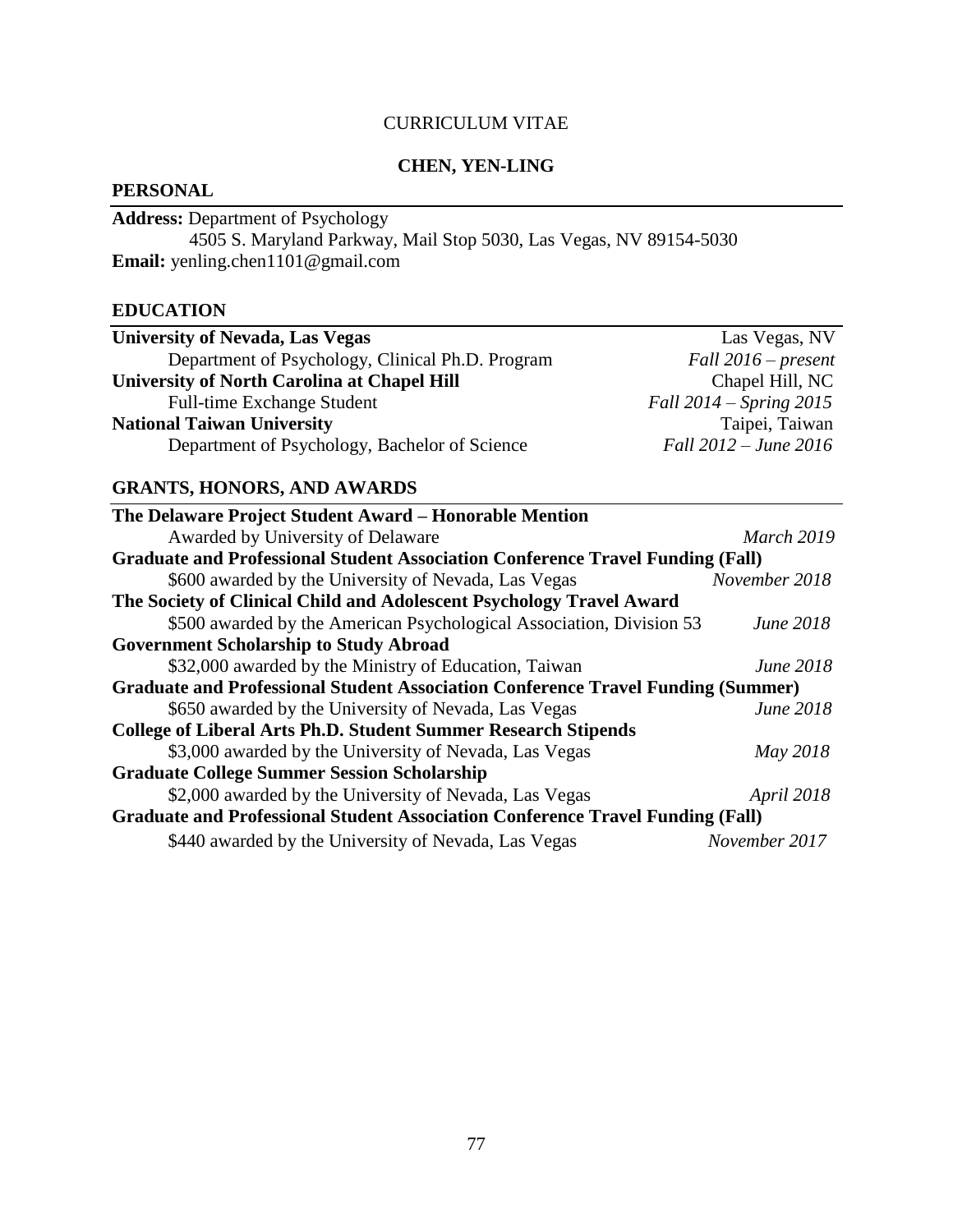## **GRANTS, HONORS, AND SCHOLARSHIPS (Continued)**

| <b>Graduate and Professional Student Association Conference Travel Funding (Summer)</b> |                                       |
|-----------------------------------------------------------------------------------------|---------------------------------------|
| \$800 awarded by the University of Nevada, Las Vegas                                    | August 2017                           |
| <b>Graduate and Professional Student Association Conference Travel Funding (Summer)</b> |                                       |
| \$800 awarded by the University of Nevada, Las Vegas                                    | August 2017                           |
| The 2017 APA Student Travel Award                                                       |                                       |
| \$300 awarded by the American Psychological Association                                 | May 2017                              |
| <b>Graduate and Professional Student Association Conference Travel Funding (Fall)</b>   |                                       |
| \$270 awarded by the University of Nevada, Las Vegas                                    | October 2016                          |
| The Neuroscience of Youth Depression Conference Travel Funding                          |                                       |
| Registration fee waiver awarded by the UNC-Chapel Hill                                  | November 2016                         |
| <b>College of Science International Conference Travel Award</b>                         |                                       |
| \$150 awarded by National Taiwan University                                             | <i>July</i> 2016                      |
| Dean's Award of College of Science                                                      |                                       |
| Students with excellent academic and/or research achievement                            |                                       |
| Awarded by National Taiwan University                                                   | May 2016                              |
| <b>Excellent Exchange Student Scholarship</b>                                           |                                       |
| \$5,000 awarded by National Taiwan University                                           | August 2014 – June 2015               |
| <b>Presidential Award</b>                                                               |                                       |
| GPA ranking with the top 5% of class                                                    |                                       |
| Awarded by National Taiwan University                                                   | March 2014, November 2013, March 2013 |

## **PEER REVIEWED PUBLICATIONS**

Freeman, A. J. & **Chen, Y.-L.** (in press). Assessment of child intelligence. In G. Goldstein, J. DeLuca & D. N. Allen (Eds.), *Handbook of psychological assessment*. Oxford, UK: Elsevier Science.

Salcedo, S., **Chen, Y.-L.,** Youngstrom, E. A., Fristad, M. A., Gadow, K. D., Horwitz, S. M., ... & Kowatch, R. A. (2018). Diagnostic efficiency of the Child and Adolescent Symptom Inventory (CASI-4R) Depression Subscale for identifying youth mood disorders. *Journal of Clinical Child and Adolescent Psychology, 47* (5), 832-846. doi: 10.1080/15374416.2017.1280807

# **CONFERENCE PRESENTATIONS**

## *Symposium Co-Chair*

De Los Reyes, A., & **Chen, Y.-L.** (2019 Januray). Becoming part of the family: Selecting mentors when applying to doctoral programs in psychology. Symposium accepted to the 2019 Annual Convention of American Psychological Association, Chicago, IL.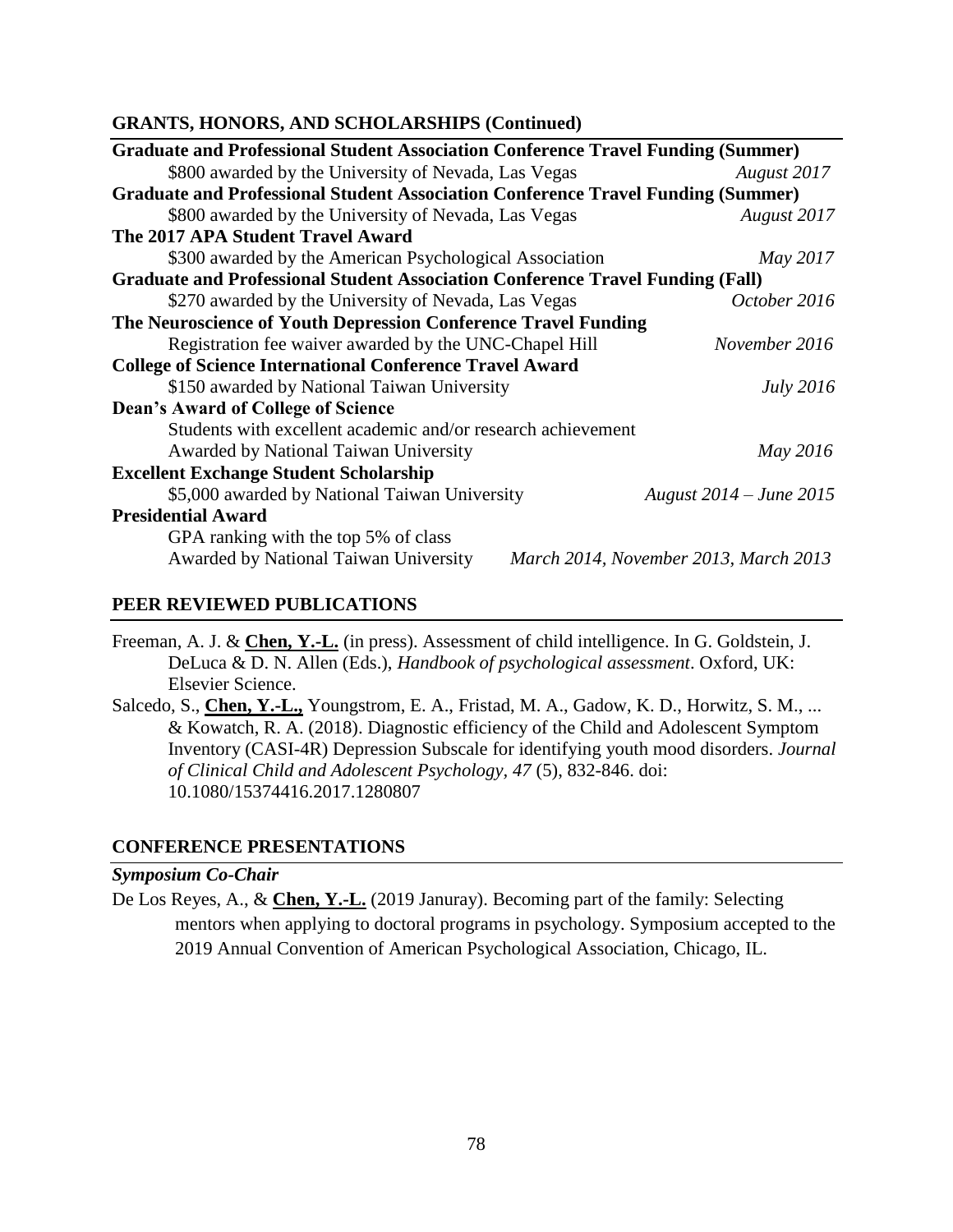## **CONFERENCE PRESENTATIONS (Continued)**

#### *Symposium talk*

**Chen, Y.-L.**, & Youngstrom, E. A. (2018 August). Dissemination of psychological science in college: An international collaborative tele-education project. Symposium presented at the 2018 Annual Convention of American Psychological Association, San Francisco, CA.

#### *Posters (\* indicates undergraduate or post-baccalaureate mentees)*

- **Chen, Y.-L.**, Freeman, M. J., & Freeman, A. J. (2019 March). Identifying risk factors for youth hospitalization in crisis settings: A classification and regression tree (CART) analysis. Poster submitted to the 53<sup>rd</sup> Annual Convention of the Association of Behavioral and Cognitive Therapy, Atlanta, GA.
- **Chen, Y.-L.**, Freeman, M. J., & Freeman, A. J. (2019 January). Identify risk factors for youth hospitalization in crisis settings. Poster accepted to the 2019 Annual Convention of American Psychological Association, Chicago, IL.
- \*Tsai, Y.-H., **Chen, Y.-L.**, & Youngstrom, E. A. (2019 January). The relationship between sleep quality, chronotype, and emotion: A cross-cultural sample. Poster accepted to the 2019 Annual Convention of American Psychological Association, Chicago, IL.
- \*Cherng, Y.-T. M., **Chen, Y.-L.**, & Youngstrom, E. A. (2019 January). Personality as potential moderator of the relationship between sleep quality and affect. Poster accepted to the 2019 Annual Convention of American Psychological Association, Chicago, IL.
- \*Guo, Z., **Chen, Y.-L.**, & Youngstrom, E. A. (2019 January). Intergenerational transmission of parenting style in a cross-cultural college student sample. Poster accepted to the 2019 Annual Convention of American Psychological Association, Chicago, IL.
- \*Baro, L., **Chen, Y.-L.**, & Youngstrom, E. A. (2018 December). Associations between mood symptoms, sleep quality, and creativity in young adults. Poster accepted to the 2019 Annual Convention of American Psychological Association, Chicago, IL.
- \*Yeh, S.-Y., **Chen, Y.-L.**, & Youngstrom, E. A. (2018 December). Does adherence to Asian values result in lower creative achievement? Poster accepted to the 2019 Annual Convention of American Psychological Association, Chicago, IL.
- \*Kang, H., **Chen, Y.-L.**, & Youngstrom, E. A. (2018 December). The relationship between parenting style, creativity, and mood symptoms in young adults. Poster accepted to the 2019 Annual Convention of American Psychological Association, Chicago, IL.
- \*Aygün, E. E., **Chen, Y.-L.**, & Youngstrom, E. A. (2018 December). The relationship between chronotype, depressive symptoms, and sleep quality. Poster accepted to the 2019 Annual Convention of American Psychological Association, Chicago, IL.
- \*Dang, T., **Chen, Y.-L.**, Garcia, B., & Freeman, A. J. (2018 December). The relationship between BIS/BAS, alcohol use, and mood symptoms among college students. Poster submitted to the 2019 Annual Convention of American Psychological Association, Chicago, IL.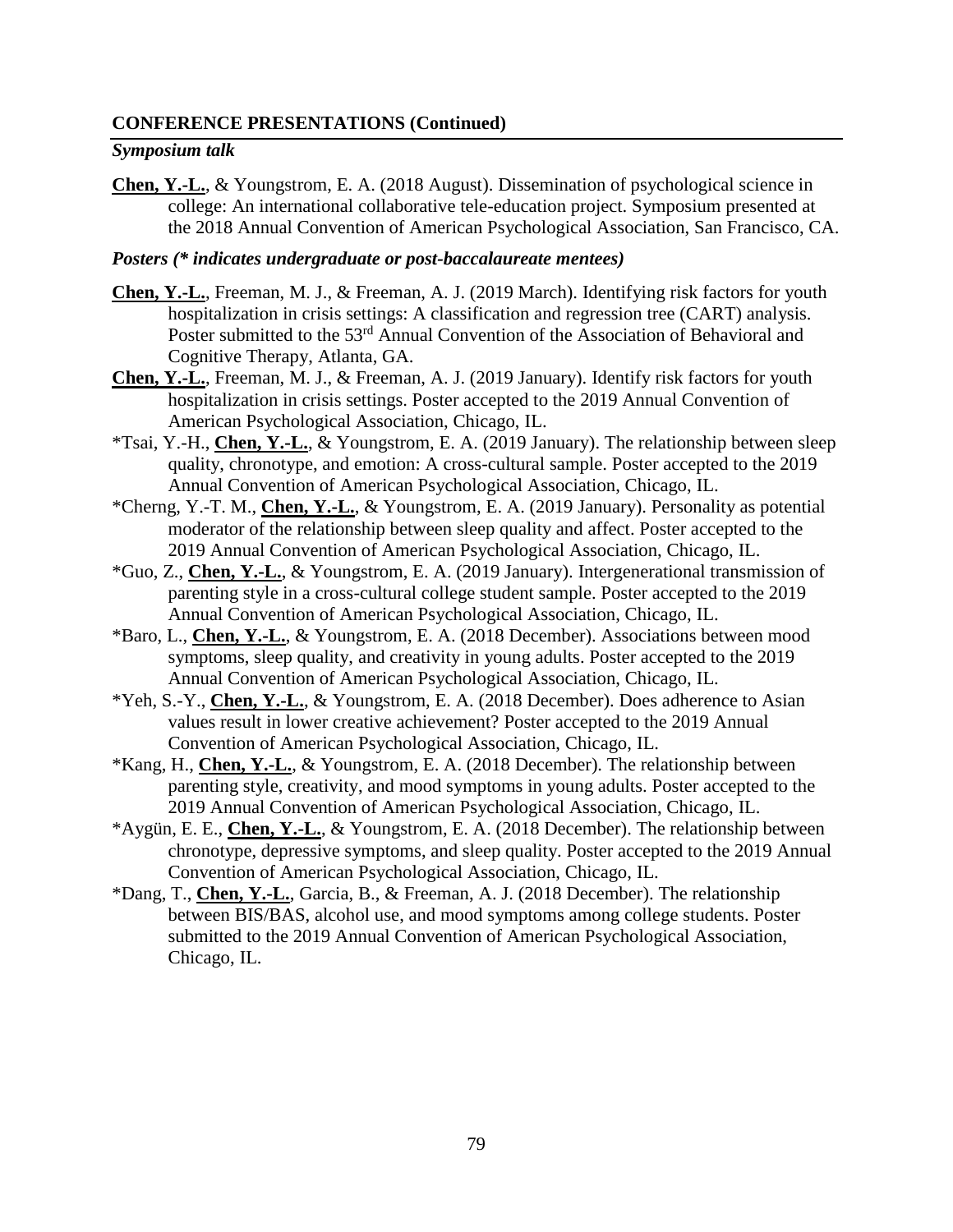#### **CONFERENCE PRESENTATIONS (Continued)**

- **Chen, Y.-L.**, Freeman, M. J., & Freeman, A. J. (2018 June). Identifying risk factors for youth hospitalization in crisis settings. Poster presented at the  $52<sup>nd</sup>$  Annual Convention of the Association of Behavioral and Cognitive Therapy, Washington, D.C.
- \*Tsai, J.-M., **Chen, Y.-L.**, & Youngstrom, E. A. (2018 August). The relationship between body dysmorphic disorder, hypomania, depression and cultural differences. Poster presented at the 2018 Annual Convention of American Psychological Association, San Francisco, CA.
- \*Ho, H.-R., **Chen, Y.-L.**, & Youngstrom, E. A. (2018 January). Do people with different personalities show different emotion patterns? Poster presented at the 2018 Annual Convention of American Psychological Association, San Francisco, CA.
- Shih, H.-W., **Chen, Y.-L.**, Youngstrom, E. A., & Freeman, A. J. (2018 August). Do the behavioral inhibition and activation systems affect individuals' sleep quality? Poster presented at the 2018 Annual Convention of American Psychological Association, San Francisco, CA.
- \*Sun, J.-T., **Chen, Y.-L.**, & Youngstrom, E. A. (2018 August). Cross-cultural to single cultural experience and difference in mental illness stigma. Poster accepted to the 2018 Annual Convention of American Psychological Association, San Francisco, CA.
- \*Diaz, V., **Chen, Y.-L.**, \*Cohen, M., & Freeman, A. J. (2018 June). The relationship between mood, risky behaviors, and emotion regulation. Poster accepted to the 52<sup>nd</sup> Annual Convention of the Association of Behavioral and Cognitive Therapy, Washington, D.C.
- **Chen, Y.-L.**, Freeman, M. J., & Freeman, A. J. (2018 June). Identifying risk factors for youth hospitalization in crisis settings. Poster presented at the Journal of Clinical Child and Adolescent Psychology Future Direction Forum, Washington, D.C.
- **Chen, Y.-L.**, Youngstrom, E. A., Findling, R. L., & Freeman, A. J. (2017, November). What makes a screening false positive for youth mood disorders? Poster presented at the 51<sup>st</sup> Annual Convention of the Association of Behavioral and Cognitive Therapy, San Diego, CA.
- **Chen, Y. -L.**, Sherwood, S. N., & Freeman, A. J. (2017, August). Cultural differences in mania: Gender but not ethnicity matters. Poster presented at the 2017 Annual Convention of American Psychological Association, Washington, D.C.
- Sherwood, S. N., **Chen, Y. -L.**, & Freeman, A. J. (2017, January). Chronotype does not predict non-suicidal self-injury. Poster presented at the 2017 Annual Convention of American Psychological Association, Washington, D.C.
- \*Diaz, V., **Chen, Y. -L.**, \*Saucedo, M., Sherwood, S. N., & Freeman, A. J. (2017, January). The relationship between irritability, mood and anxiety in college students. Poster presented at the 2017 Annual Convention of American Psychological Association, Washington D.C.
- \*Ibarra, M., Rogers, E., \*Santarsieri, B., Sherwood, S. N., **Chen, Y.-L.**, & Freeman, A. J. (2017, May). Gender, Chronotype, and Affective Symptoms. Poster accepted to the 51<sup>st</sup> Annual Convention of the Association of Behavioral and Cognitive Therapy, San Diego, CA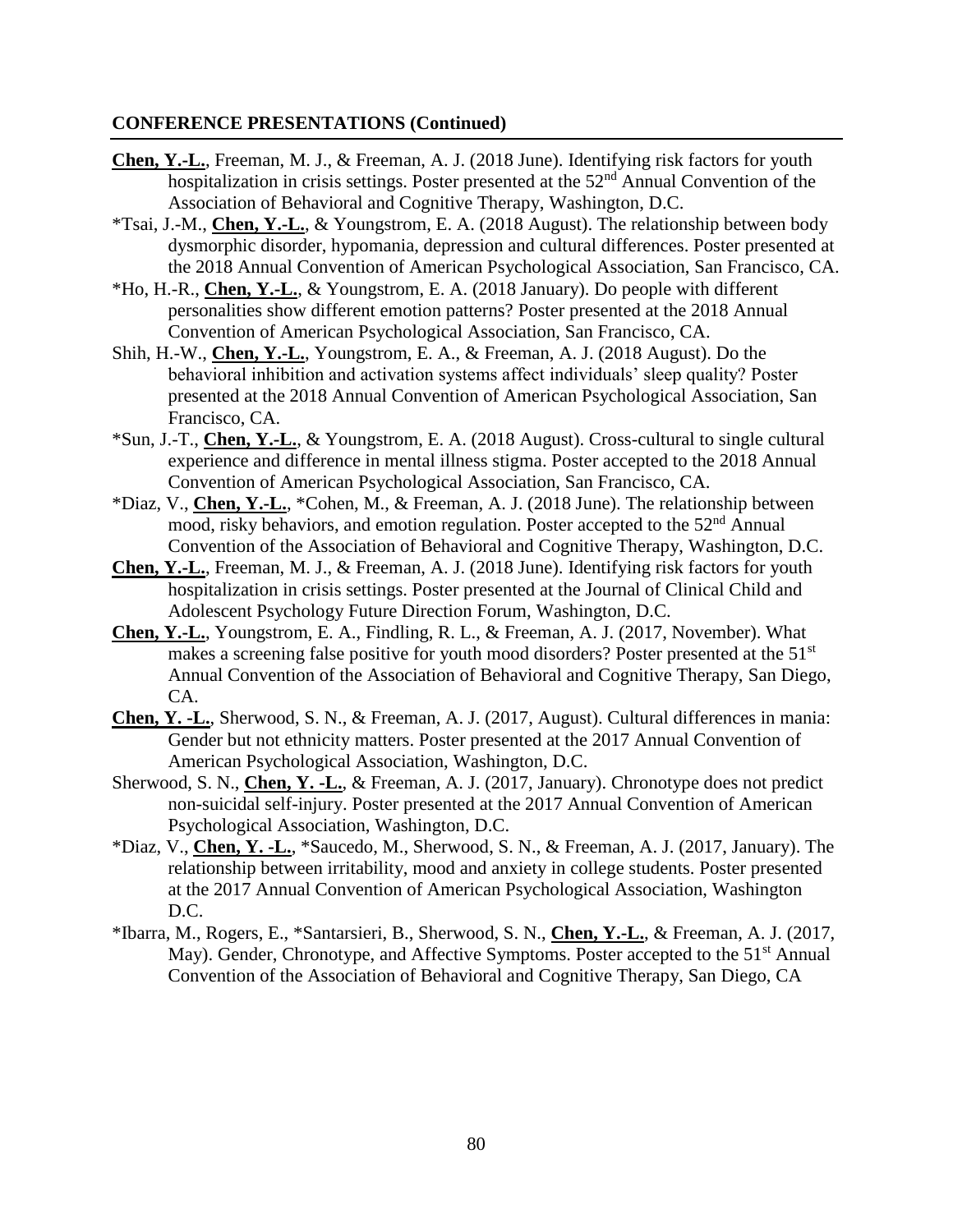#### **CONFERENCE PRESENTATIONS (Continued)**

- **Chen, Y. -L.**, Youngstrom, E. A., Youngstrom, J. K., & Findling, R. L. (2016, October). Diagnostic efficiency of the Child Behavior Checklist (CBCL) Internalizing score for identifying mood disorders. Poster presented at the 50<sup>th</sup> Annual Convention of the Association for Behavioral and Cognitive Therapy, New York, NY.
- Freeman, L., Youngstrom, E. A., Ruiz, M. C., **Chen, Y. -L.**, Egerton, G., Genzlinger, J., & Van Meter, A. (2016, October). Meta-analysis of the discriminative validity of the Altman Self-Rating Mania Scale in adults. Poster accepted to the 50th Annual Convention of the Association for Behavioral and Cognitive Therapy, New York, NY.
- Salcedo, S., **Chen, Y. -L.**, Youngstrom, E. A., Fristad, M. A., Gadow, K. D., Horwitz, S. M., Frazier, T. W., Arnold, L. E., Phillips, M. L., Birmaher, B., Kowatch, R. A., & Findling, R. L. (2016, October). Diagnostic efficiency of the Child and Adolescent Symptom Inventory (CASI-4R) Depression subscale for identifying youth mood disorders. Poster accepted to the 50<sup>th</sup> Annual Convention of the Association for Behavioral and Cognitive Therapy, New York NY.
- **Chen, Y. -L.** & Youngstrom, E. A. (2016, July). Diagnostic efficiency of the Child Behavior Checklist (CBCL) Internalizing score for identifying mood disorders. Poster presented at the 31st International Congress of Psychology, Yokohama, Japan.
- **Chen, Y. -L.**, Chiu, W., & Kuo, P. (2016, March). Evaluating effect of sleep problems on suicidality in youth: Is emotion regulation a moderator? Poster presented at the  $4<sup>th</sup>$ International Pediatric Sleep Association Congress, Taipei, Taiwan.
- **Chen, Y. -L.**, Halverson, T. F., Ong, M., Youngstrom, J. K., Findling, R. L., & Youngstrom, E. A. (2015, November). The relationship between sleep disturbance and diagnosis of bipolar disorder: Testing incremental effect after controlling for age and gender. Poster presented at the 49<sup>th</sup> Annual Convention of Association for Behavioral and Cognitive Therapy, Chicago, IL.
- **Chen, Y. -L.**, Halverson, T. F., Ong, M., Youngstrom, J. K., Findling, R. L., & Youngstrom, E. A. (2015, April). The relationship between sleep disturbance and diagnosis of bipolar disorder: Testing incremental effect after controlling for age and gender. Poster presented at the 2015 North Carolina Psychological Association Spring Conference, Chapel Hill, NC.

## **PROFESSIONAL AFFILIATIONS**

| Society for Clinical Child and Adolescent Psychology (APA Division 53) |                           |  |
|------------------------------------------------------------------------|---------------------------|--|
| Student representative (term $2019 - 2020$ )                           | January $2019$ – present  |  |
| Student member                                                         | $February\,2015–present$  |  |
| <b>International Psychology (APA Division 52)</b>                      |                           |  |
| Student member                                                         | November $2018$ – present |  |
| <b>Taiwan Psychology Network</b>                                       |                           |  |
| Student member                                                         | August $2017$ – present   |  |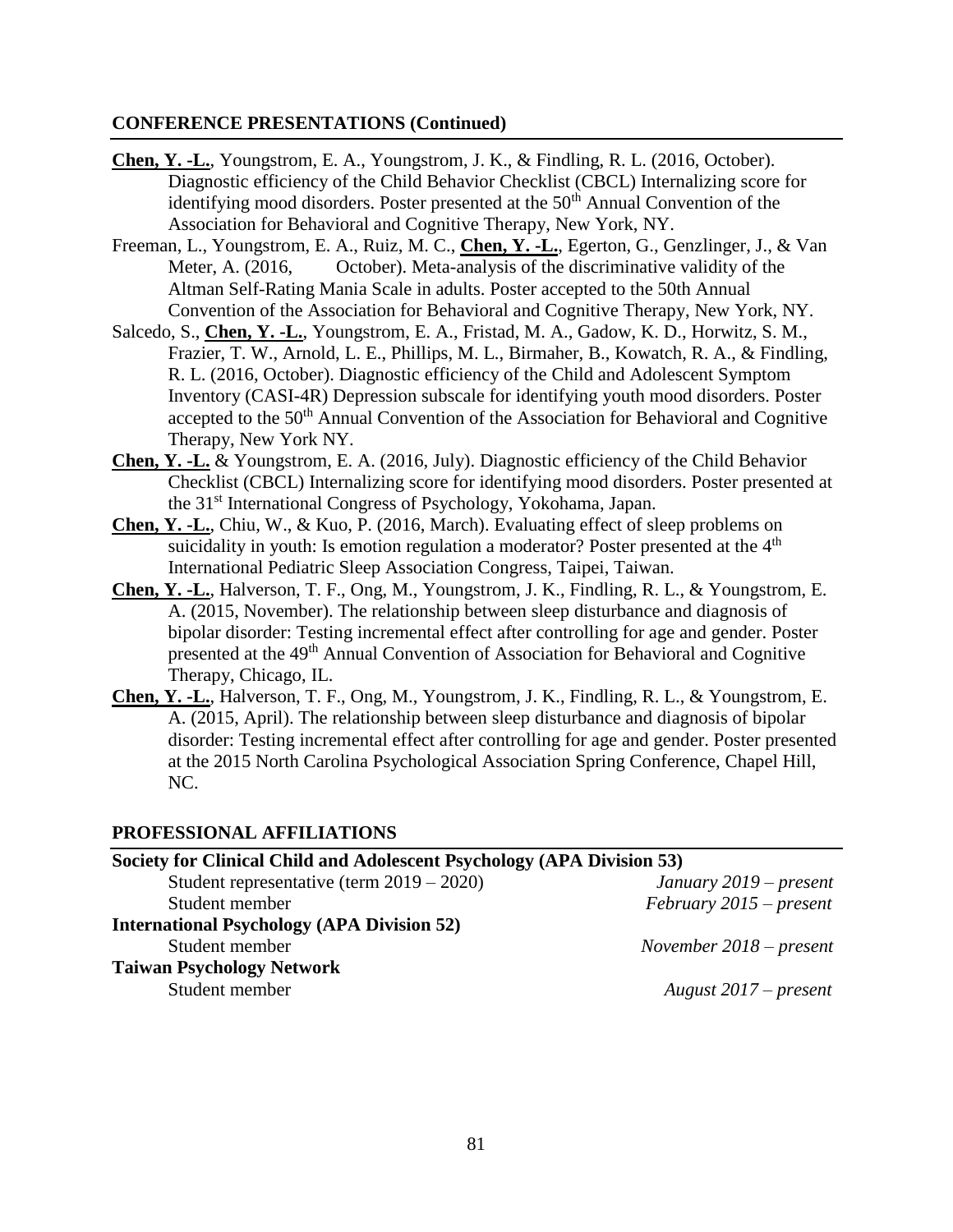#### **PROFESSIONAL AFFILIATIONS (Continued)**

| <b>American Psychological Association of Graduate Students</b> |                           |  |  |  |
|----------------------------------------------------------------|---------------------------|--|--|--|
| Student member                                                 | April $2017$ – present    |  |  |  |
| <b>Association of Behavioral and Cognitive Therapy</b>         |                           |  |  |  |
| Student member                                                 | November $2015$ – present |  |  |  |
| <b>RESEARCH EXPERIENCES</b>                                    |                           |  |  |  |
| Development of Irritability, Mood and Emotions Lab             |                           |  |  |  |
| University of Nevada, Las Vegas                                | Las Vegas, NV             |  |  |  |
|                                                                |                           |  |  |  |

National Taiwan University Taipei, Taiwan Research study interviewer *April 2016 – June 2016*

Academia Sinica Taipei, Taiwan Research assistant *September 2015 – June 2016*

Mentor: Kuang-Hui Yeh, Ph.D.

Mentor: Andrew Freeman, Ph.D. **Developmental and Forensic Psychology Lab**

**Psychiatric Epidemiology Lab**

**Institute of Ethnology**

Research assistant *September 2015 – March 2016* Mentor: Po-Hsiu Kuo, Ph.D.

National Taiwan University Taipei, Taiwan

# **Mood, Emotions, and Clinical Child Assessment Lab** University of North Carolina at Chapel Hill Chapel Hill, NC Research assistant *August 2014 – January 2016* Mentor: Eric Youngstrom, Ph.D.

Mentor: Yee-San Teoh, Ph.D. & Kathy Zhang, M.A.

**Culture and Emotion Lab**

Mentor: Jenny Su, Ph.D.

National Taiwan University Taipei, Taiwan Research assistant *September 2013 – June 2014*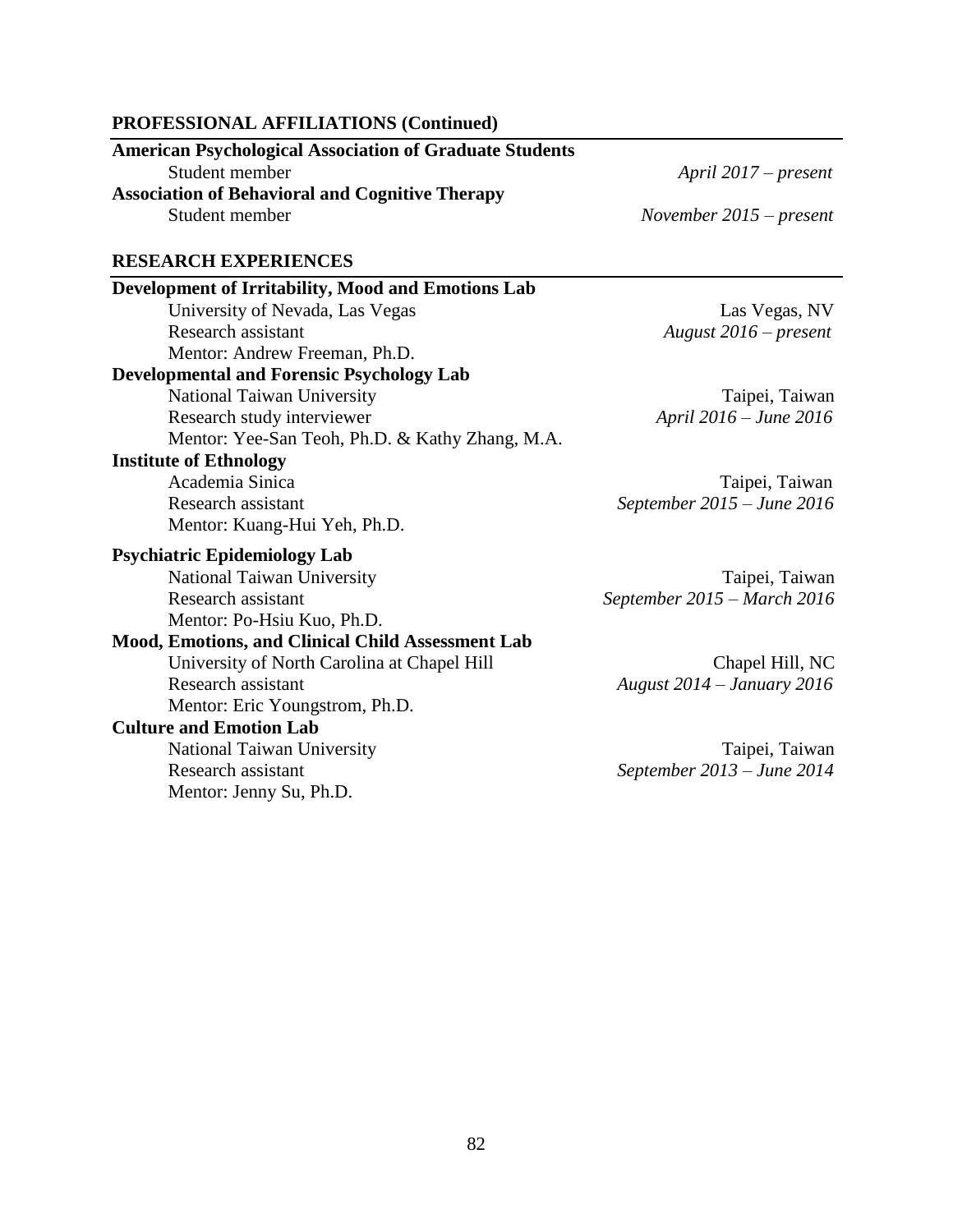# **CLINICAL EXPERIENCE**

## **Dessert Willow Treatment Center (Residential and Day Treatment Service)**

State of Nevada, Division of Child and Family Services Las Vegas, NV Psychology practicum student *August 2018 – present*

Supervisor: Caron Evans, Ph.D. & Robert Kutner, Psy.D.

- Conduct psychological evaluations and assessments, including the WISC-V, WRAT-5, MMPI-A-RF, Vineland-3, and the Children's Uniform Mental Health Assessment (CUMHA)
- Conduct risk assessment and develop safety plan with adolescents with severe mental illness
- Provide individual psychotherapy services using traditional cognitive behavioral therapy and dialectical behavioral therapy for adolescents and their families
- Participate in weekly treatment team and coordinate care with other health care providers, including psychiatrists, nurses, clinical social workers, recreational therapists, mental health technicians

# **The PRACTICE – UNLV Community Mental Health Training Clinic**

University of Nevada, Las Vegas Las Vegas, NV Graduate student clinician *August 2017 – July 2018* Supervisor: Rachele Diliberto, Ph.D. & Michelle Paul, Ph.D.

- Conduct psychological evaluations and assessments, including the WJ-IV, WISC-V, WAIS-IV, WRAML-2, WRAVMA, D-KEFS, NEPSY-II, CTOPP-2, K-SADS, SCID, ASEBA, and other self-report measures
- Provide individual psychotherapy services using a cognitive behavioral approach for children and adolescents
- Provide tele-health counseling services for schools in rural Nevada
- Provide translation services in Mandarin

# **MENTORSHIP AND TEACHING EXPERIENCES**

| <b>General Psychology (PSY 101)</b>               |                                   |
|---------------------------------------------------|-----------------------------------|
| University of Nevada, Las Vegas                   | Las Vegas, NV                     |
| Graduate student instructor                       | August $2018$ – present           |
| <b>Statistics for Psychologists II (PSY 709)</b>  |                                   |
| University of Nevada, Las Vegas                   | Las Vegas, NV                     |
| Teaching assistant                                | January 2018 - May 2018           |
| <b>Senior Capstone in Psychology (PSY 490)</b>    |                                   |
| University of Nevada, Las Vegas                   | Las Vegas, NV                     |
| Teaching assistant                                | January 2018 - May 2018           |
| Mood, Emotions, and Clinical Child Assessment Lab |                                   |
| University of North Carolina at Chapel Hill       | Chapel Hill, NC                   |
| Senior research seminar teaching mentor           | <b>August 2017 – January 2018</b> |